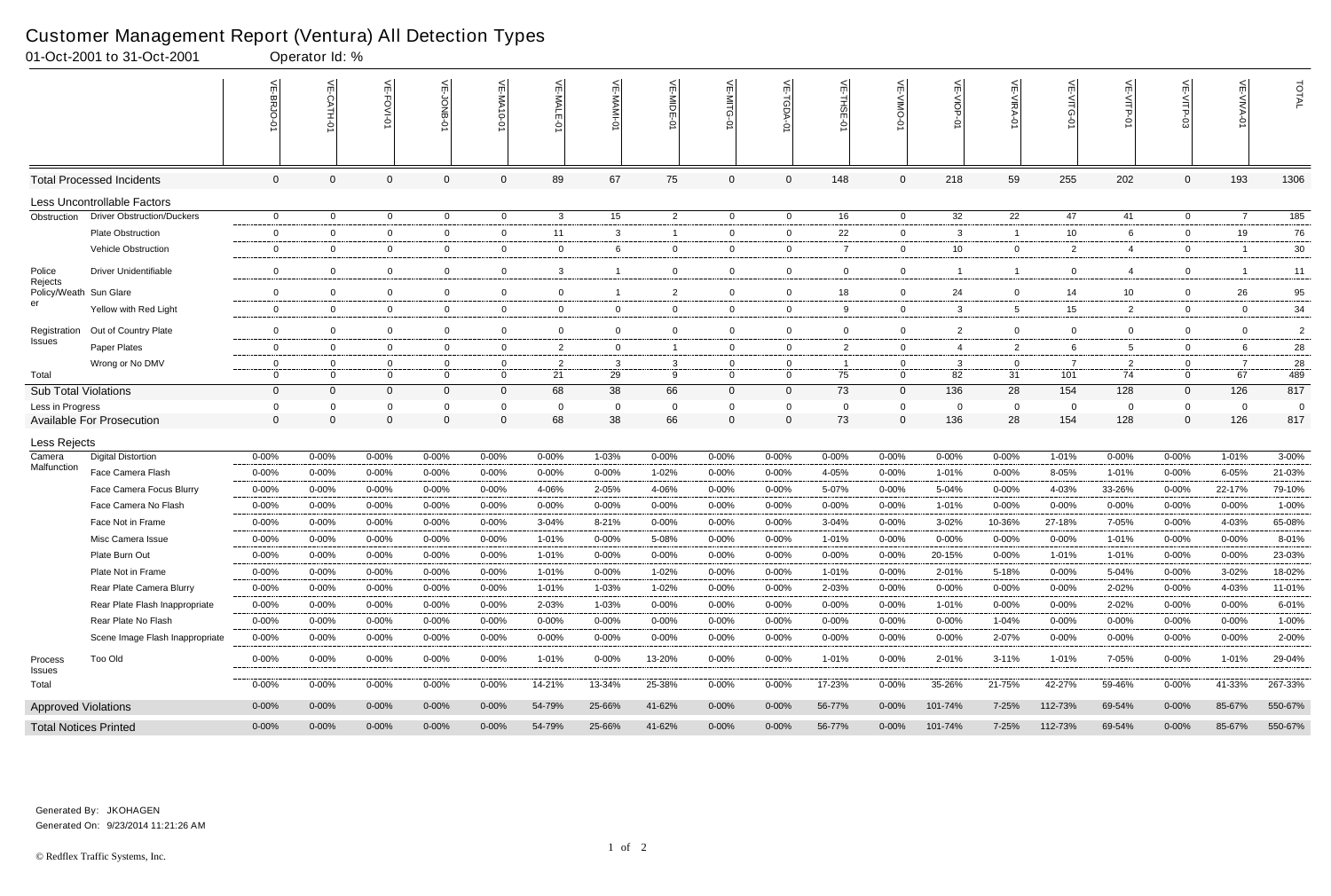Note: If you selected "All" from the "Approach:" drop down list, the statuses reflected in this report will only indicate the current

### Customer Management Report (Ventura) All Detection Types

| 01-Oct-2001 to 31-Oct-2001 | Operator Id: % |  |  |  |  |  |  |  |  |  |
|----------------------------|----------------|--|--|--|--|--|--|--|--|--|
|                            |                |  |  |  |  |  |  |  |  |  |

Generated On: 9/23/2014 11:21:26 AM Generated By: JKOHAGEN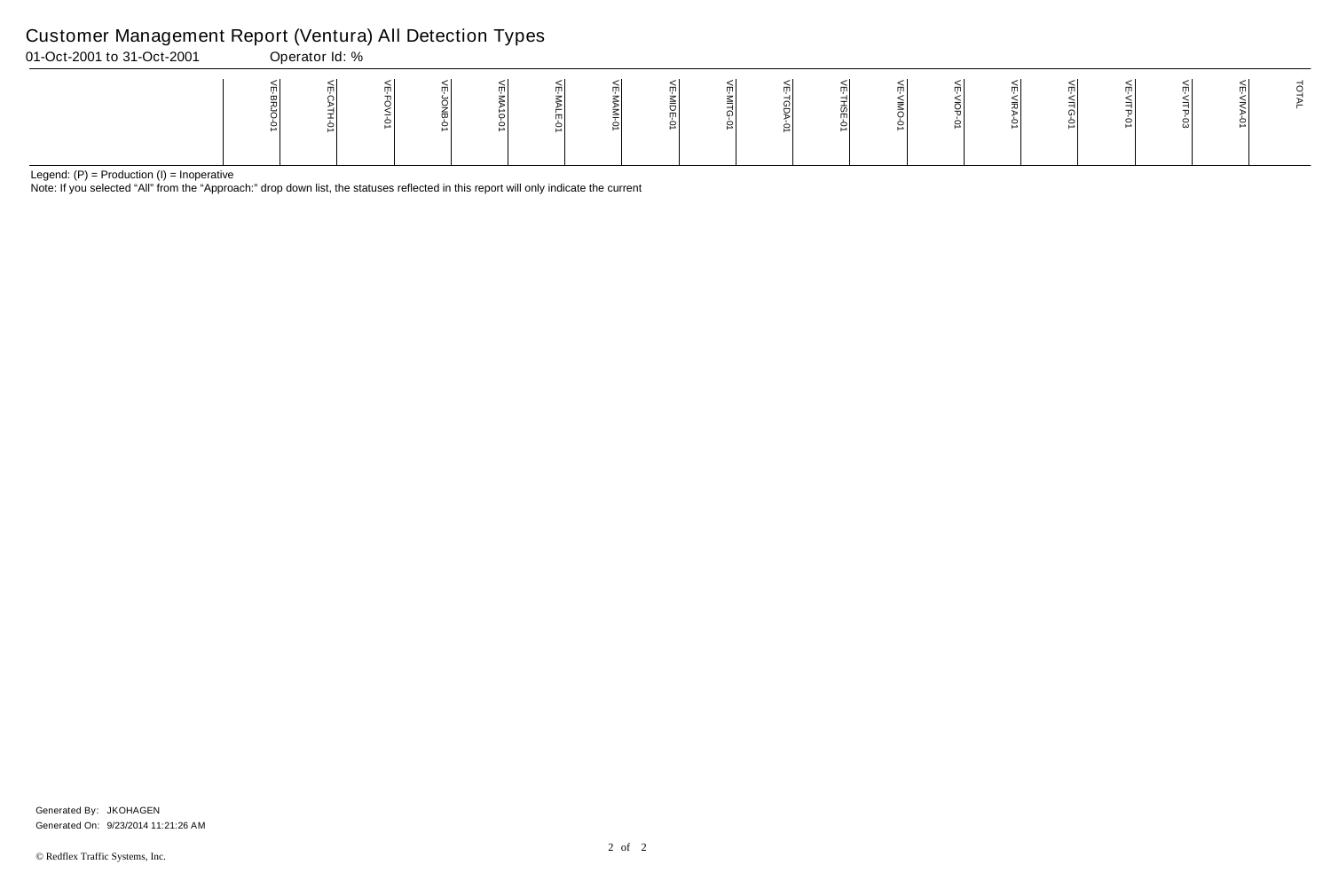### Customer Management Report (Ventura) All Detection Types

|                             | 01-Mar-2002 to 31-Mar-2002        |                 | Operator Id: %            |                   |                      |                |                |                   |                      |                 |                          |                |                 |                    |                   |                               |                   |                  |                      |                 |
|-----------------------------|-----------------------------------|-----------------|---------------------------|-------------------|----------------------|----------------|----------------|-------------------|----------------------|-----------------|--------------------------|----------------|-----------------|--------------------|-------------------|-------------------------------|-------------------|------------------|----------------------|-----------------|
|                             |                                   |                 | $\widetilde{E}$<br>CATH-0 | VE-FOVI-01        | 녽                    | VE-MA10-01     | VE-MAL<br>ò    | 닞                 | VE-MIDE-01           | $\leq$          | $\widetilde{\mathbb{F}}$ | 븻<br>THSE-01   | 닞               | VE-VIOP<br>Q       | <b>NE-NIRA-0</b>  | 늰<br>$\frac{1}{5}$<br>$\circ$ | VE-VITP-01        |                  | VE-VIVA-0            | TOTAL           |
|                             | <b>Total Processed Incidents</b>  | 36              | $\Omega$                  | 40                | 83                   | $\mathbf 0$    | 62             | 46                | 48                   | 14              | 47                       | 124            | 151             | 142                | 115               | 152                           | 142               | $\mathbf 0$      | 102                  | 1304            |
|                             | Less Uncontrollable Factors       |                 |                           |                   |                      |                |                |                   |                      |                 |                          |                |                 |                    |                   |                               |                   |                  |                      |                 |
| Obstruction                 | <b>Driver Obstruction/Duckers</b> | 10 <sup>°</sup> | $\overline{0}$            | 18                | $\overline{2}$       | $\overline{0}$ | 4              | 5                 | $\overline{2}$       | $\overline{0}$  | $\overline{0}$           | 13             | 10              | 10 <sup>°</sup>    | 24                | 15                            | 44                | $\mathbf 0$      | 14                   | $\frac{1}{171}$ |
|                             | Motor Cycle Helmet                | $\mathsf{O}$    | $\Omega$                  | $\overline{0}$    | $\mathbf 0$          | 0              | $\overline{0}$ | $\overline{0}$    | $\overline{0}$       | $\overline{0}$  | $\overline{0}$           | $\mathbf 0$    | 0               | $\overline{0}$     | $\mathbf 0$       | $\mathbf{0}$                  | $\overline{1}$    | $\mathbf 0$      | $\mathbf 0$          | $\overline{1}$  |
|                             | <b>Plate Obstruction</b>          | 3               | 0                         | $\overline{2}$    | 13                   | 0              | 13             | $\overline{0}$    | $\overline{2}$       | 0               | $5\overline{)}$          | 13             | 19              | 8                  | 2                 | 7                             | 8                 | $\mathbf 0$      | 14                   | 109             |
|                             | Vehicle Obstruction               | -1              | $\mathbf 0$               | $\overline{0}$    | $\overline{1}$       | $\overline{0}$ | $\mathbf{1}$   | $\overline{0}$    | -1                   | 0               | $\mathbf{1}$             | 35             | 3               | $\overline{1}$     | 0                 | $\mathbf{0}$                  | $\overline{2}$    | $\mathbf 0$      | $\overline{2}$       | 48              |
| Police                      | <b>Driver Unidentifiable</b>      | $\mathbf 0$     | $\Omega$                  | $\mathbf 0$       | $\overline{1}$       | $\overline{0}$ | 2              | $\overline{1}$    | $\overline{0}$       | $\overline{0}$  | $\overline{2}$           | $\overline{1}$ | 4               | $\overline{0}$     | $\Omega$          | $\overline{2}$                | $\overline{0}$    | $\mathbf 0$      |                      | 14              |
| Rejects<br>Policy/Weath     | Sun Glare                         | -1              | $\Omega$                  | 4                 | $\overline{4}$       | 0              | $\mathbf 0$    | $\mathbf{3}$      |                      | 0               | $\mathbf 0$              | 14             | 0               | 5                  | 5                 | 6                             | $\overline{2}$    | 0                |                      | 51              |
| er                          | Yellow with Red Light             | $\mathsf{O}$    | $\overline{0}$            | $\mathbf 0$       | $\overline{1}$       | $\overline{0}$ | $\overline{0}$ | $\overline{0}$    | -1                   | $\overline{0}$  | $\overline{1}$           | $\mathbf{3}$   | 0               | $5\overline{5}$    | $\mathbf 0$       | $\overline{2}$                | $\overline{0}$    | $\mathbf 0$      | $\mathbf{0}$         | 13              |
| Registration                | Can Not Identify State            | $\mathbf 0$     | $\mathbf 0$               | $\overline{0}$    | $\mathbf{0}$         | $\overline{0}$ | $\mathbf 0$    | $\overline{0}$    | 0                    | $\mathbf 0$     | $\overline{0}$           | $\mathbf 0$    |                 | $\overline{0}$     | $\mathbf 0$       |                               | $\mathbf{0}$      | $\mathbf 0$      | $\overline{0}$       | $\overline{2}$  |
| Issues                      | Out of Country Plate              | $\mathbf 0$     | $\mathbf 0$               | $\overline{0}$    | $\overline{0}$       | 0              | $\mathbf{0}$   | $\overline{0}$    | $\overline{0}$       | 0               | $\overline{0}$           | $\overline{0}$ | 0               | $\overline{0}$     | $\mathbf 0$       | 0                             | -1                | 0                | $\mathbf{0}$         | $\overline{1}$  |
|                             | Paper Plates                      | $\mathbf 0$     | $\mathbf 0$               | $\overline{1}$    | $\mathbf{3}$         | $\overline{0}$ | $\mathbf{1}$   | $\overline{0}$    | $\mathbf 0$          | -1              | $\overline{2}$           | -1             | 7               | 6                  | 5                 | $\overline{7}$                | $\overline{4}$    | $\mathbf 0$      | 2                    | 40              |
|                             | Wrong or No DMV                   | $\overline{2}$  | $\mathbf 0$               | $\overline{0}$    | $\overline{7}$       | $\mathbf 0$    | 2              | $\overline{4}$    |                      |                 | 3                        | $\mathbf{3}$   | 5               | 8                  | -4                | 11                            | $\mathbf{3}$      | 0                | $\overline{4}$       | 58              |
| Total                       |                                   | 17              | $\Omega$                  | 25                | 32                   | $\mathbf 0$    | 23             | 13                | 8                    | $\overline{2}$  | 14                       | 83             | 49              | 43                 | 40                | 51                            | 65                | $\mathbf 0$      | 43                   | 508             |
| <b>Sub Total Violations</b> |                                   | 19              | $\Omega$                  | 15                | 51                   | $\mathbf 0$    | 39             | 33                | 40                   | 12 <sup>2</sup> | 33                       | 41             | 102             | 99                 | 75                | 101                           | 77                | $\mathbf{0}$     | 59                   | 796             |
| Less in Progress            | <b>Available For Prosecution</b>  | 0<br>19         | $\Omega$<br>$\Omega$      | $\mathbf 0$<br>15 | $\overline{0}$<br>51 | 0<br>$\Omega$  | 0<br>39        | $\mathbf 0$<br>33 | $\overline{0}$<br>40 | 0<br>12         | $\mathbf{0}$<br>33       | - 0<br>41      | $\Omega$<br>102 | $\mathbf{0}$<br>99 | $\mathbf 0$<br>75 | $\Omega$<br>101               | $\mathbf 0$<br>77 | 0<br>$\mathbf 0$ | $\overline{0}$<br>59 | $\Omega$<br>796 |
| Less Rejects                |                                   |                 |                           |                   |                      |                |                |                   |                      |                 |                          |                |                 |                    |                   |                               |                   |                  |                      |                 |
| Camera                      | Face Camera Flash                 | 0-00%           | $0 - 00%$                 | $0 - 00%$         | $0 - 00%$            | $0 - 00%$      | 1-03%          | $0 - 00%$         | 0-00%                | $0 - 00%$       | $0 - 00\%$               | $0 - 00%$      | 3-03%           | 1-01%              | $0 - 00%$         | 3-03%                         | $0 - 00%$         | 0-00%            | 1-02%                | 9-01%           |
| Malfunction                 | Face Camera Focus Blurry          | 1-05%           | $0 - 00%$                 | $0 - 00%$         | 0-00%                | $0 - 00%$      | 1-03%          | 1-03%             | $0 - 00%$            | $0 - 00%$       | 0-00%                    | $0 - 00%$      | 5-05%           | 3-03%              | $0 - 00%$         | $0 - 00%$                     | 2-03%             | $0 - 00%$        | 2-03%                | 15-02%          |
|                             | Face Not in Frame                 | 0-00%           | $0 - 00%$                 | 8-53%             | 0-00%                | $0 - 00%$      | $0 - 00%$      | 3-09%             | 0-00%                | 0-00%           | $0 - 00%$                | 3-07%          | 1-01%           | 1-01%              | 8-11%             | 7-07%                         | 15-19%            | 0-00%            | 4-07%                | 50-06%          |
|                             | Misc Camera Issue                 | 0-00%           | $0 - 00%$                 | $3 - 20%$         | $0 - 00%$            | $0 - 00%$      | $0 - 00%$      | $0 - 00%$         | 1-02%                | 0-00%           | 1-03%                    | $0 - 00%$      | 22-22%          | 1-01%              | $0 - 00%$         | 2-02%                         | 2-03%             | $0 - 00%$        | 1-02%                | 33-04%          |
|                             | Plate Burn Out                    | 1-05%           | 0-00%                     | $1 - 07%$         | $0 - 00%$            | 0-00%          | $0 - 00%$      | $0 - 00%$         | 0-00%                | 0-00%           | $0 - 00%$                | $0 - 00\%$     | $0 - 00%$       | $0 - 00%$          | 1-01%             | $1 - 01%$                     | 0-00%             | $0 - 00%$        | 3-05%                | 7-01%           |
|                             | Plate Not in Frame                | 2-11%           | 0-00%                     | 1-07%             | 0-00%                | 0-00%          | 1-03%          | $0 - 00%$         | 1-02%                | $0 - 00%$       | $0 - 00\%$               | $0 - 00%$      | 0-00%           | $0 - 00%$          | $0 - 00%$         | $0 - 00%$                     | 3-04%             | $0 - 00%$        | 3-05%                | 11-01%          |
|                             | Rear Plate Camera Blurry          | $0 - 00%$       | $0 - 00%$                 | $0 - 00%$         | 0-00%                | 0-00%          | $0 - 00\%$     | 2-06%             | 0-00%                | $0 - 00%$       | $0 - 00\%$               | $0 - 00%$      | 1-01%           | 1-01%              | 0-00%             | 1-01%                         | $0 - 00\%$        | 0-00%            | 5-08%                | 10-01%          |
|                             | Rear Plate Flash Inappropriate    | $0 - 00%$       | $0 - 00%$                 | $0 - 00%$         | $0 - 00%$            | $0 - 00%$      | $0 - 00\%$     | $0 - 00%$         | $0 - 00%$            | $0 - 00%$       | $0 - 00\%$               | $0 - 00%$      | 1-01%           | $0 - 00\%$         | $0 - 00\%$        | $0 - 00%$                     | $0 - 00%$         | $0 - 00%$        | $0 - 00\%$           | 1-00%           |
|                             | Rear Plate No Flash               | $0 - 00%$       | $0 - 00\%$                | $0 - 00\%$        | 0-00%                | $0 - 00%$      | 1-03%          | $0 - 00%$         | 0-00%                | $0 - 00\%$      | $0 - 00\%$               | $0 - 00\%$     | 0-00%           | $0 - 00\%$         | $0 - 00\%$        | 0-00%                         | $0 - 00\%$        | $0 - 00%$        | $0 - 00%$            | 1-00%           |
|                             | Scene Image Flash Inappropriate   | $0 - 00%$       | $0 - 00%$                 | $0 - 00%$         | $0 - 00%$            | 0-00%          | $0 - 00\%$     | 1-03%             | $0 - 00%$            | $0 - 00%$       | 0-00%                    | $0 - 00%$      | $0 - 00%$       | $0 - 00\%$         | 1-01%             | $0 - 00%$                     | $0 - 00%$         | 0-00%            | $0 - 00%$            | 2-00%           |
|                             | Scene Image No Flash              | $0 - 00%$       | 0-00%                     | $0 - 00%$         | 0-00%                | 0-00%          | 2-05%          | 0-00%             | 0-00%                | 0-00%           | 0-00%                    | $0 - 00%$      | $0 - 00%$       | 0-00%              | 0-00%             | 0-00%                         | $0 - 00%$         | 0-00%            | 0-00%                | 2-00%           |
| Process<br><b>Issues</b>    | <b>Too Old</b>                    | $0 - 00%$       | $0 - 00\%$                | $0 - 00\%$        | $0 - 00\%$           | $0 - 00%$      | $0 - 00\%$     | 1-03%             | 1-02%                | $0 - 00\%$      | $0 - 00\%$               | $0 - 00%$      | $0 - 00%$       | 3-03%              | $0 - 00\%$        | 2-02%                         | $0 - 00\%$        | 0-00%            | $0 - 00\%$           | 7-01%           |
| Total                       |                                   | 4-21%           | $0 - 00\%$                | 13-87%            | $0 - 00%$            | 0-00%          | 6-15%          | 8-24%             | 3-08%                | $0 - 00\%$      | $1 - 03%$                | 3-07%          | 33-32%          | 10-10%             | 10-13%            | 16-16%                        | 22-29%            | 0-00%            | 19-32%               | 148-19%         |
| <b>Approved Violations</b>  |                                   | 15-79%          | $0 - 00\%$                | $2 - 13%$         | 51-100%              | $0 - 00\%$     | 33-85%         | 25-76%            | 37-92%               | 12-100%         | 32-97%                   | 38-93%         | 69-68%          | 89-90%             | 65-87%            | 85-84%                        | 55-71%            | $0 - 00\%$       | 40-68%               | 648-81%         |
|                             | <b>Total Notices Printed</b>      | 15-79%          | $0 - 00\%$                | $2 - 13%$         | 51-100%              | $0 - 00\%$     | 33-85%         | 25-76%            | 37-92%               | 12-100%         | 32-97%                   | 38-93%         | 69-68%          | 89-90%             | 65-87%            | 85-84%                        | 55-71%            | $0 - 00\%$       | 40-68%               | 648-81%         |

Generated On: 9/23/2014 11:22:00 AM Generated By: JKOHAGEN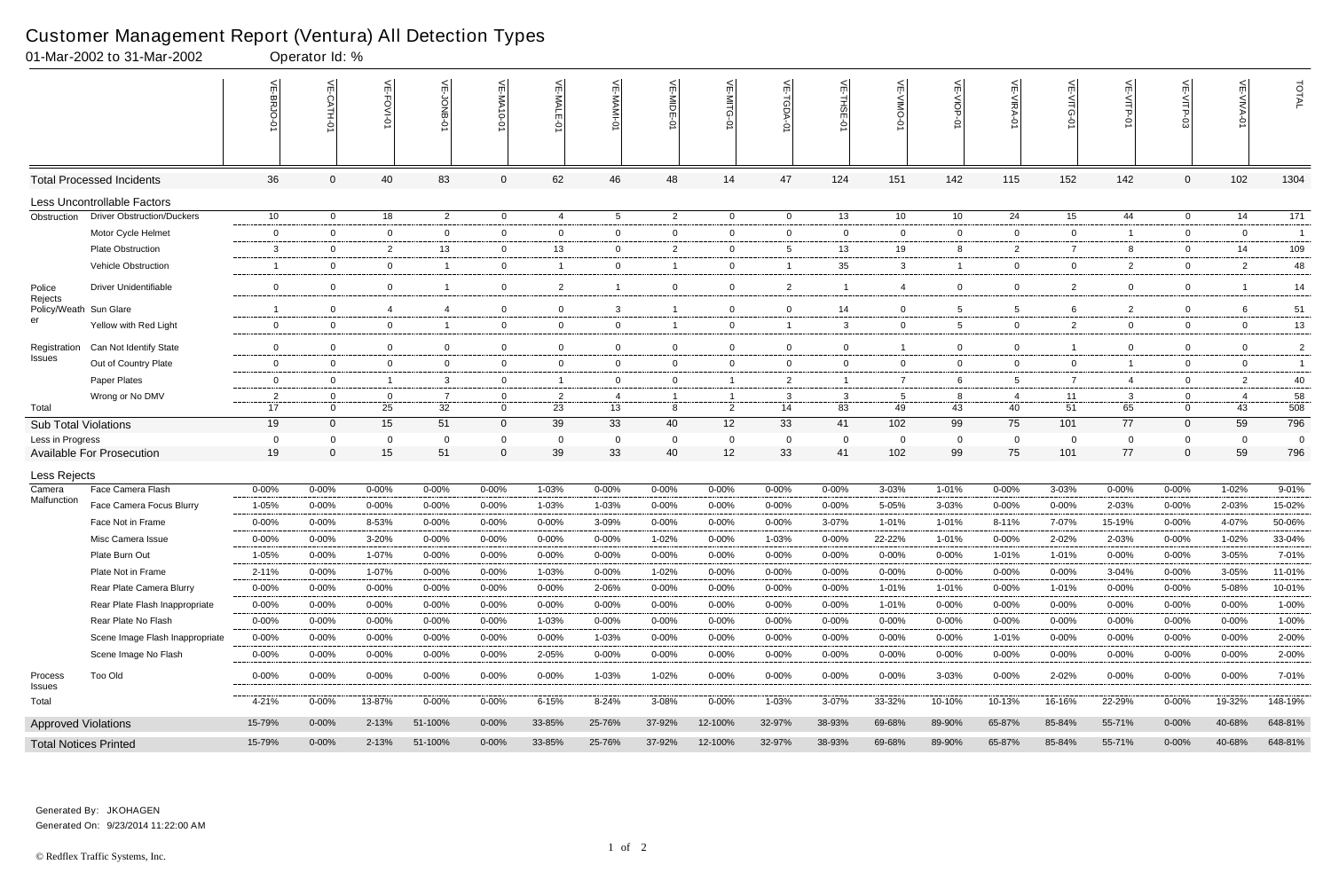Note: If you selected "All" from the "Approach:" drop down list, the statuses reflected in this report will only indicate the current

# Customer Management Report (Ventura) All Detection Types

| 01-Mar-2002 to 31-Mar-2002 | Operator Id: % |  |  |  |  |  |  |  |  |  |
|----------------------------|----------------|--|--|--|--|--|--|--|--|--|
|                            |                |  |  |  |  |  |  |  |  |  |

Generated On: 9/23/2014 11:22:00 AM Generated By: JKOHAGEN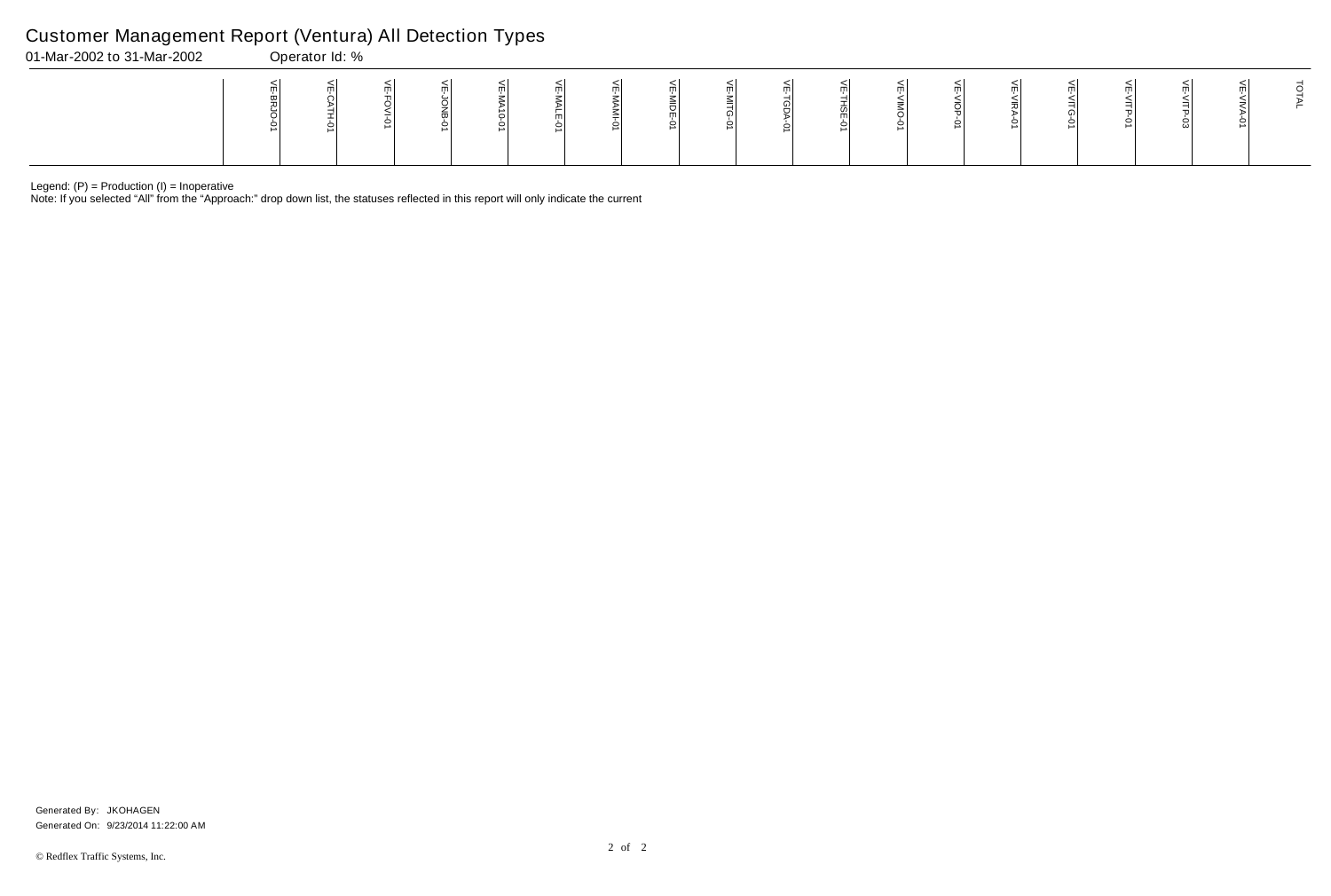|                             | 01-Sep-2002 to 30-Sep-2002        |                | Operator Id: %   |                |                 |                |                |                |                |                     |                   |                         |             |                |                  |                   |                 |                 |                |                |
|-----------------------------|-----------------------------------|----------------|------------------|----------------|-----------------|----------------|----------------|----------------|----------------|---------------------|-------------------|-------------------------|-------------|----------------|------------------|-------------------|-----------------|-----------------|----------------|----------------|
|                             |                                   |                | $\leq$<br>CATH-0 | VE-FOVI-01     | ਜ               | VE-MA10-01     | VE-MAL<br>ò    | 닞              | VE-MIDE-01     | $\leq$              | $\widetilde{\pi}$ | 븻<br>ş                  | ے           | VE-VIOP<br>Q   | <b>NE-NIRA-0</b> | 늰<br>ධ<br>$\circ$ | VE-VITP-01      |                 | VE-VIVA-0      | TOTAL          |
|                             | <b>Total Processed Incidents</b>  | 26             | $\Omega$         | 53             | 61              | 0              | 53             | 47             | 26             | 11                  | 24                | 116                     | 86          | 132            | 91               | 138               | 127             | 101             | 115            | 1207           |
|                             | Less Uncontrollable Factors       |                |                  |                |                 |                |                |                |                |                     |                   |                         |             |                |                  |                   |                 |                 |                |                |
| Obstruction                 | <b>Driver Obstruction/Duckers</b> | $\overline{7}$ | $\overline{0}$   | 9              | $\overline{0}$  | $\overline{0}$ | 3              | $\overline{2}$ | $\overline{1}$ | $\overline{0}$      | $\overline{0}$    | $\overline{7}$          | 4           | 8              | 8                | 13                | $5\overline{)}$ | $\overline{1}$  | -1             | 69             |
|                             | Motor Cycle Helmet                | $\mathbf 0$    | $\Omega$         | $\overline{0}$ | $\mathbf 0$     | $\mathbf 0$    | $\overline{0}$ | $\mathbf 0$    | $\overline{0}$ | $\overline{0}$      | $\overline{0}$    | $\mathbf 0$             | $\Omega$    | $\overline{1}$ | $\mathbf 0$      | $\mathbf{0}$      | $\mathbf 0$     | $\mathbf{0}$    | $\mathbf{0}$   | $\overline{1}$ |
|                             | <b>Plate Obstruction</b>          | -1             | 0                | 5              | 10 <sup>°</sup> | 0              | 10             | 6              | - 1            | 0                   | $\mathbf 0$       | 3                       | 4           | $\overline{7}$ | 2                | 7                 | 3               | 5               | 14             | 78             |
|                             | Vehicle Obstruction               | -1             | $\mathbf 0$      | $\overline{1}$ | $\mathbf{0}$    | $\mathbf 0$    | $\mathbf{1}$   | $\mathbf{3}$   | 0              | 0                   | $\overline{2}$    | 50                      | 5           | $\mathbf{3}$   | -1               | 8                 | $\mathbf{3}$    | $\mathbf{3}$    | 10             | 91             |
| Police                      | <b>Driver Unidentifiable</b>      | $\mathbf 0$    | $\Omega$         | $\overline{2}$ | $\overline{1}$  | $\overline{0}$ | $\overline{1}$ | $\overline{1}$ | $\overline{0}$ | $\overline{0}$      | $\mathbf 0$       | $\overline{1}$          | 0           | 4              | -1               |                   | $\overline{2}$  | $\overline{2}$  |                | 17             |
| Rejects                     | Safe Turn On Red                  | 0              | $\Omega$         | $\overline{0}$ | $\overline{1}$  | $\mathbf 0$    | $\overline{0}$ | $\mathbf 0$    | 0              | 0                   | $\overline{0}$    | $\mathbf 0$             | $\Omega$    | $\overline{0}$ | $\overline{2}$   | $\mathbf{0}$      | $\overline{2}$  | $\mathbf 0$     | $\overline{0}$ | 5              |
| Policy/Weath                | <b>Extended Vehicle</b>           | $\overline{2}$ | $\overline{0}$   | $\mathbf 0$    | $\mathbf 0$     | $\overline{0}$ | $\overline{2}$ | $\mathbf 0$    | $\mathbf 0$    | 0                   | $\mathbf 0$       | $\mathbf 0$             | 16          | $\overline{1}$ | -1               |                   | $\mathbf 0$     | $\mathbf 0$     | $\overline{0}$ | 23             |
| er                          | Sun Glare                         | $\mathbf 0$    | $\mathbf 0$      | $\overline{1}$ | 4               | $\overline{0}$ | $\overline{0}$ | $\overline{2}$ | $\mathbf 0$    | 2                   | 8                 | 19                      | 0           | 9              | 4                | $\overline{7}$    | $\overline{4}$  | 12 <sup>2</sup> | 14             | 86             |
|                             | Weather/Nature                    | $\mathbf{0}$   | $\Omega$         | $\mathbf 0$    | $\overline{1}$  | 0              | $\overline{0}$ | $\overline{0}$ | $\overline{0}$ | $\mathbf 0$         | $\mathbf 0$       | $\mathbf 0$             | 0           | $\mathbf{0}$   | $\overline{1}$   | $\mathbf{0}$      | $\overline{0}$  | $\mathbf 0$     | $\mathbf{0}$   | $\overline{2}$ |
|                             | Yellow with Red Light             | $\mathbf 0$    | $\Omega$         | $\overline{0}$ | $\mathbf 0$     | $\mathbf 0$    | $\overline{0}$ | $\mathbf 0$    | 0              | $\mathbf 0$         | $\overline{0}$    | $\mathbf 0$             |             | $\overline{2}$ | $\overline{1}$   | $\overline{0}$    | $\mathbf{0}$    | $\mathbf 0$     | $\overline{0}$ | $\overline{4}$ |
| Registration                | Can Not Identify State            | $\mathbf 0$    | $\mathbf 0$      | $\mathbf 0$    | $\mathbf 0$     | $\mathbf 0$    | $\overline{1}$ | $\mathbf 0$    | $\overline{0}$ | $\mathbf 0$         | $\mathbf 0$       | $\mathbf 0$             | $\mathbf 0$ | $\mathbf 0$    | $\mathbf 0$      | $\mathbf{0}$      | $\mathbf 0$     | $\mathbf 0$     |                | $\overline{c}$ |
| <b>Issues</b>               | Paper Plates                      | $\mathbf 0$    | 0                | $\mathbf 0$    | $\overline{1}$  | $\mathbf 0$    | $\mathbf{1}$   | $\overline{0}$ | $\overline{0}$ | -1                  | $\overline{1}$    | $\overline{\mathbf{1}}$ | 0           | 6              | $\mathbf 0$      |                   | $\overline{2}$  | 3               | $\overline{2}$ | 19             |
|                             | Wrong or No DMV                   | $\overline{4}$ | $\Omega$         | 6              | $\mathbf{3}$    | 0              | 6              | $\mathbf{3}$   | $\overline{2}$ |                     | $\overline{1}$    | -3                      | 8           | 9              | -6               | 8                 | 10              | 3               | -8             | 81             |
| Total                       |                                   | 15             | $\Omega$         | 24             | 21              | $\mathbf 0$    | 25             | 17             | $\overline{4}$ | $\overline{4}$      | 12 <sup>2</sup>   | 84                      | 38          | 50             | 27               | 46                | 31              | 29              | 51             | 478            |
| <b>Sub Total Violations</b> |                                   | 11             | $\Omega$         | 29             | 40              | $\Omega$       | 28             | 30             | 22             | $\overline{7}$      | 12 <sup>°</sup>   | 32                      | 48          | 82             | 64               | 92                | 96              | 72              | 64             | 729            |
| Less in Progress            |                                   | 0              | $\Omega$         | -0             | $\overline{0}$  | $\Omega$       | 0              | $\mathbf{0}$   | $\overline{0}$ | 0<br>$\overline{7}$ | 0                 | - 0                     | 0           | $\overline{0}$ | $\mathbf 0$      | 0                 | 0               | $\mathbf{0}$    | $\Omega$       | $\overline{0}$ |
|                             | <b>Available For Prosecution</b>  | 11             | $\Omega$         | 29             | 40              | 0              | 28             | 30             | 22             |                     | 12                | 32                      | 48          | 82             | 64               | 92                | 96              | 72              | 64             | 729            |
| Less Rejects                |                                   |                |                  |                |                 |                |                |                |                |                     |                   |                         |             |                |                  |                   |                 |                 |                |                |
| Camera<br>Malfunction       | <b>Digital Distortion</b>         | 0-00%          | $0 - 00%$        | 1-03%          | 0-00%           | $0 - 00%$      | $0 - 00\%$     | $0 - 00%$      | 0-00%          | 0-00%               | $0 - 00\%$        | $0 - 00%$               | 0-00%       | $0 - 00%$      | $0 - 00%$        | $0 - 00%$         | $0 - 00%$       | 2-03%           | $0 - 00%$      | 3-00%          |
|                             | Face Camera Flash                 | $0 - 00%$      | $0 - 00%$        | $0 - 00%$      | 3-08%           | $0 - 00%$      | 1-04%          | $0 - 00%$      | $0 - 00%$      | $0 - 00%$           | $0 - 00\%$        | 1-03%                   | 3-06%       | $0 - 00%$      | $0 - 00%$        | $0 - 00%$         | $0 - 00%$       | 3-04%           | $0 - 00%$      | 11-02%         |
|                             | Face Camera Focus Blurry          | $0 - 00%$      | 0-00%            | $0 - 00\%$     | $1 - 02%$       | 0-00%          | $0 - 00%$      | 1-03%          | 0-00%          | 0-00%               | $0 - 00%$         | $0 - 00\%$              | 1-02%       | $0 - 00%$      | 2-03%            | $1 - 01%$         | 0-00%           | 4-06%           | $1 - 02%$      | 11-02%         |
|                             | Face Camera No Flash              | 0-00%          | 0-00%            | $0 - 00\%$     | 1-02%           | $0 - 00%$      | $0 - 00\%$     | $0 - 00%$      | 0-00%          | $0 - 00%$           | $0 - 00%$         | $0 - 00%$               | 0-00%       | $0 - 00%$      | $0 - 00%$        | $0 - 00%$         | $0 - 00%$       | 1-01%           | 0-00%          | 2-00%          |
|                             | Face Not in Frame                 | $0 - 00%$      | $0 - 00%$        | 5-17%          | 0-00%           | $0 - 00%$      | 2-07%          | 7-23%          | $0 - 00%$      | $0 - 00%$           | 1-08%             | 2-06%                   | 3-06%       | 3-04%          | 5-08%            | 10-11%            | 2-02%           | 0-00%           | 3-05%          | 43-06%         |
|                             | Image Missing                     | $0 - 00%$      | $0 - 00%$        | $0 - 00\%$     | $0 - 00%$       | $0 - 00%$      | $0 - 00\%$     | $0 - 00\%$     | $0 - 00%$      | $0 - 00%$           | $0 - 00\%$        | $0 - 00%$               | $0 - 00%$   | $0 - 00\%$     | $0 - 00\%$       | 1-01%             | $0 - 00%$       | $0 - 00%$       | $0 - 00\%$     | 1-00%          |
|                             | Misc Camera Issue                 | $0 - 00%$      | $0 - 00\%$       | 1-03%          | 3-08%           | $0 - 00%$      | $0 - 00\%$     | 1-03%          | 0-00%          | $0 - 00%$           | $0 - 00\%$        | $0 - 00\%$              | $0 - 00%$   | $0 - 00\%$     | 14-22%           | $0 - 00%$         | $0 - 00\%$      | 4-06%           | $0 - 00%$      | 23-03%         |
|                             | Plate Burn Out                    | $0 - 00%$      | $0 - 00%$        | $0 - 00%$      | $0 - 00%$       | $0 - 00%$      | 1-04%          | $0 - 00\%$     | $0 - 00%$      | $0 - 00%$           | 1-08%             | $0 - 00%$               | $0 - 00%$   | $0 - 00\%$     | 0-00%            | 6-07%             | 1-01%           | 24-33%          | 6-09%          | 39-05%         |
|                             | Plate Not in Frame                | $0 - 00%$      | $0 - 00\%$       | 2-07%          | 0-00%           | $0 - 00%$      | 0-00%          | 1-03%          | $0 - 00%$      | 0-00%               | 0-00%             | 2-06%                   | 2-04%       | 0-00%          | 0-00%            | 1-01%             | 3-03%           | 2-03%           | 5-08%          | 18-02%         |
|                             | Rear Plate Camera Blurry          | 0-00%          | $0 - 00\%$       | $0 - 00\%$     | $0 - 00%$       | 0-00%          | $0 - 00\%$     | 1-03%          | 0-00%          | $0 - 00%$           | $0 - 00\%$        | 1-03%                   | 2-04%       | $0 - 00\%$     | $0 - 00%$        | $0 - 00%$         | $0 - 00%$       | 0-00%           | $0 - 00%$      | 4-01%          |
|                             | Rear Plate Flash Inappropriate    | $0 - 00%$      | 0-00%            | $0 - 00%$      | $0 - 00%$       | $0 - 00%$      | $0 - 00\%$     | $0 - 00%$      | $0 - 00%$      | $0 - 00%$           | $0 - 00\%$        | $0 - 00%$               | $0 - 00%$   | $0 - 00\%$     | $0 - 00\%$       | $0 - 00%$         | $0 - 00%$       | $0 - 00%$       | 1-02%          | 1-00%          |
|                             | Rear Plate No Flash               | $0 - 00%$      | $0 - 00%$        | $0 - 00\%$     | $0 - 00%$       | $0 - 00%$      | 1-04%          | 1-03%          | $0 - 00%$      | $0 - 00%$           | 0-00%             | $0 - 00%$               | 2-04%       | $0 - 00\%$     | 0-00%            | $0 - 00%$         | $0 - 00%$       | 1-01%           | $0 - 00%$      | 5-01%          |
|                             | Scene Image Flash Inappropriate   | $0 - 00%$      | $0 - 00%$        | $0 - 00%$      | $0 - 00%$       | $0 - 00%$      | 1-04%          | $0 - 00\%$     | $0 - 00%$      | 0-00%               | $0 - 00\%$        | $0 - 00%$               | $0 - 00%$   | $0 - 00%$      | $0 - 00\%$       | $0 - 00%$         | $0 - 00%$       | $0 - 00%$       | $0 - 00%$      | $1 - 00%$      |
|                             | Scene Image No Flash              | $0 - 00%$      | $0 - 00\%$       | 2-07%          | 0-00%           | $0 - 00%$      | $0 - 00\%$     | 0-00%          | 1-05%          | 0-00%               | 1-08%             | $0 - 00\%$              | $0 - 00%$   | 0-00%          | $0 - 00\%$       | 0-00%             | $0 - 00%$       | 0-00%           | $0 - 00\%$     | 4-01%          |
| Process<br><b>Issues</b>    | Too Old                           | $0 - 00\%$     | $0 - 00\%$       | 4-14%          | $0 - 00%$       | $0 - 00\%$     | 1-04%          | $0 - 00%$      | $0 - 00%$      | $0 - 00\%$          | $0 - 00\%$        | 2-06%                   | 1-02%       | 1-01%          | $3 - 05%$        | 3-03%             | 5-05%           | 0-00%           | 2-03%          | 22-03%         |
| Total                       |                                   | $0 - 00\%$     | $0 - 00\%$       | 15-52%         | 8-20%           | $0 - 00\%$     | 7-25%          | 12-40%         | 1-05%          | $0 - 00\%$          | $3 - 25%$         | 8-25%                   | 14-29%      | 4-05%          | 24-38%           | 22-24%            | 11-11%          | 41-57%          | 18-28%         | 188-26%        |

Generated On: 9/23/2014 11:22:39 AM Generated By: JKOHAGEN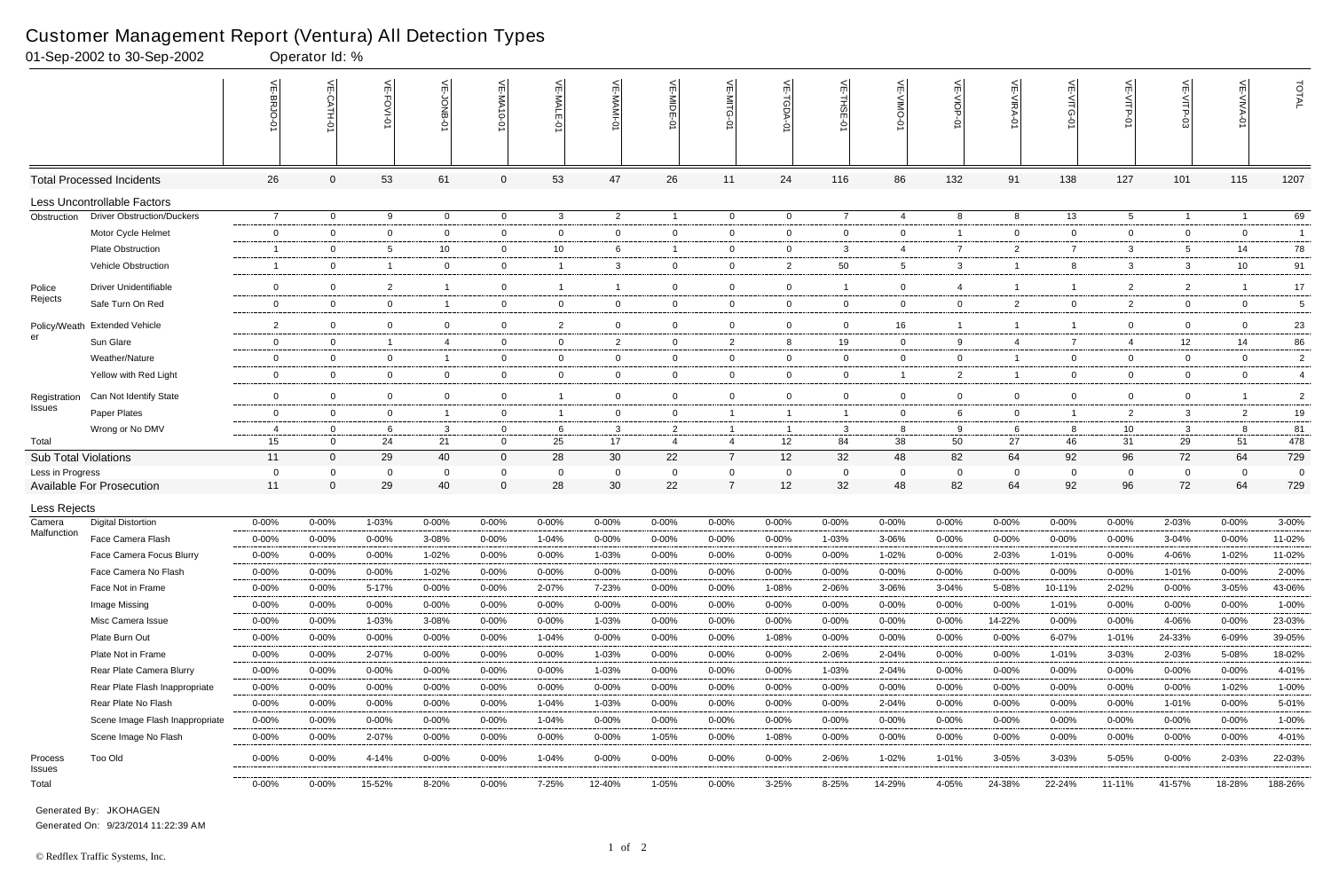| 01-Sep-2002 to 30-Sep-2002   |         | Operator Id: % |        |        |               |        |        |         |        |           |        |        |        |        |        |        |        |        |         |
|------------------------------|---------|----------------|--------|--------|---------------|--------|--------|---------|--------|-----------|--------|--------|--------|--------|--------|--------|--------|--------|---------|
|                              |         |                |        |        | ਠੋ<br>$\circ$ |        | ml     | $\circ$ |        |           |        |        |        |        |        |        |        |        |         |
| <b>Approved Violations</b>   | 11-100% | $0 - 00%$      | 14-48% | 32-80% | $0 - 00%$     | 21-75% | 18-60% | 21-95%  | 7-100% | $9 - 75%$ | 24-75% | 34-71% | 78-95% | 40-62% | 70-76% | 85-89% | 31-43% | 46-72% | 541-74% |
| <b>Total Notices Printed</b> | 11-100% | $0 - 00%$      | 14-48% | 32-80% | $0 - 00%$     | 21-75% | 18-60% | 21-95%  | 7-100% | $9 - 75%$ | 24-75% | 34-71% | 78-95% | 40-62% | 70-76% | 85-89% | 31-43% | 46-72% | 541-74% |

Note: If you selected "All" from the "Approach:" drop down list, the statuses reflected in this report will only indicate the current

### Customer Management Report (Ventura) All Detection Types

Generated On: 9/23/2014 11:22:39 AM Generated By: JKOHAGEN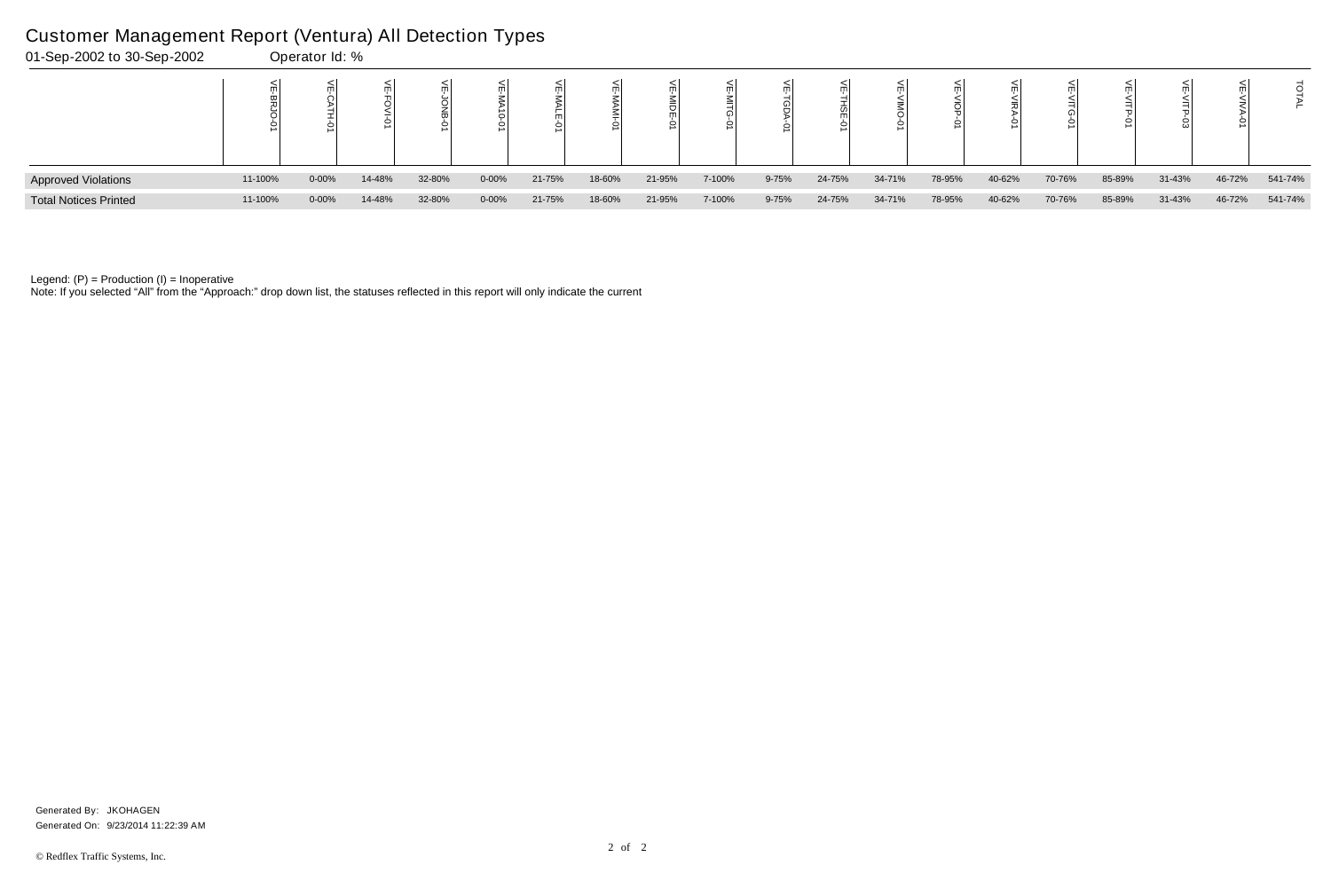|                       | 01-Mar-2003 to 31-Mar-2003        |                | Operator Id: % |                |                |                     |                |                |                |                |                    |                |                |                 |                |                |                |                |                |                |
|-----------------------|-----------------------------------|----------------|----------------|----------------|----------------|---------------------|----------------|----------------|----------------|----------------|--------------------|----------------|----------------|-----------------|----------------|----------------|----------------|----------------|----------------|----------------|
|                       |                                   |                | $\leq$         | 븬<br>FOVI-01   | ਜ              | $\leq$<br>$10 - 01$ | VE-MAL         |                | VE-MIDE-01     |                | ⋚<br><b>TGDA-0</b> | VE-THSE-01     | 븻<br>-VIINO    | VE-VIOP-<br>ė   | VE-VIRA-01     | VE-VITG-01     | VE-VITP-01     | $VE-V1TP-03$   | VE-VIVA-01     | TOTAL          |
|                       | <b>Total Processed Incidents</b>  | 24             | $\Omega$       | 41             | 62             | 0                   | 50             | 34             | 41             | 9              | 18                 | 65             | 108            | 106             | 73             | 137            | 143            | 95             | 94             | 1100           |
|                       | Less Uncontrollable Factors       |                |                |                |                |                     |                |                |                |                |                    |                |                |                 |                |                |                |                |                |                |
| Obstruction           | <b>Driver Obstruction/Duckers</b> | 9              | $\mathbf{0}$   | 14             | $\mathbf{3}$   | $\mathbf{0}$        | 4              | $\overline{1}$ | $\overline{2}$ | $\overline{0}$ | $\overline{0}$     | 4              | 6              | 4               | 11             | 12             | $\overline{4}$ | 3              | 5              | 82             |
|                       | Motor Cycle Helmet                | $\overline{0}$ | $\Omega$       | $\overline{0}$ | $\mathbf 0$    | $\mathbf 0$         | $\mathbf 0$    | $\overline{0}$ | $\mathbf 0$    | 0              | $\mathbf{0}$       | $\overline{0}$ | 0              | $\overline{2}$  | $\overline{0}$ | $\mathbf{0}$   | $\mathbf 0$    | $\overline{0}$ | $\mathbf 0$    | $\overline{c}$ |
|                       | <b>Plate Obstruction</b>          | $\overline{2}$ | 0              | $\overline{1}$ | $\overline{7}$ | $\mathbf 0$         | -1             | $\overline{0}$ | 0              | 0              | $\mathbf{0}$       | 3              | 3              | $\mathbf{3}$    | -3             | 8              | 6              | $\overline{2}$ | 11             | 50             |
|                       | Vehicle Obstruction               | $\overline{2}$ | $\Omega$       | $\mathbf 0$    | 3              | $\mathbf{0}$        | $\overline{2}$ | $\mathbf 0$    |                |                | $\overline{2}$     | 36             | 15             | $\mathbf{3}$    |                | 4              | $\overline{4}$ | 5              | $\overline{4}$ | 83             |
| Police                | <b>Driver Unidentifiable</b>      | $\overline{0}$ | $\mathbf 0$    | $\overline{1}$ | $\mathbf 0$    | $\mathbf{0}$        | $\overline{0}$ | $\overline{0}$ | $\mathbf 0$    | 0              | $\mathbf 0$        |                |                | $\mathbf 0$     | $\overline{0}$ | $\mathbf{0}$   | $\mathbf 0$    | $\overline{1}$ |                | 5              |
| Rejects               | Invalid Offense                   | $\overline{0}$ | $\Omega$       | $\overline{0}$ | $\mathbf{0}$   | $\mathbf 0$         | $\overline{0}$ | $\overline{0}$ | 0              | $\mathbf{0}$   | $\overline{1}$     | $\overline{0}$ | $\mathbf{0}$   | $\overline{0}$  | $\overline{0}$ | $\overline{0}$ | $\mathbf 0$    | $\overline{0}$ | $\overline{0}$ | $\overline{1}$ |
| Policy/Weath          | <b>Extended Vehicle</b>           | $\mathbf 0$    | $\Omega$       | $\overline{0}$ | $\overline{2}$ | $\mathbf{0}$        | -1             | $\mathbf 0$    | $\overline{2}$ | $\mathbf 0$    | $\mathbf 0$        | $\mathbf 0$    | 13             | $\overline{0}$  | $\Omega$       |                | $\overline{0}$ | $\overline{1}$ |                | 21             |
| er                    | Sun Glare                         | $\mathbf 0$    | $\mathbf 0$    | $\mathbf 0$    | 3              | $\mathbf{0}$        | 2              | $\overline{1}$ | $\overline{2}$ | $\mathbf 0$    | $\overline{2}$     | $\overline{1}$ | $\overline{4}$ | 4               | $\overline{4}$ | 13             | 15             | 56             | 14             | 121            |
|                       | Weather/Nature                    | $\overline{0}$ | $\Omega$       | $\overline{0}$ | $\overline{1}$ | $\mathbf 0$         | $\overline{0}$ | $\overline{0}$ | $\overline{0}$ | 0              | $\mathbf{0}$       | $\overline{0}$ | $\mathbf{0}$   | $\overline{0}$  |                | $\mathbf 0$    | $\overline{0}$ | -1             | $\mathbf 0$    | 3              |
|                       | Yellow with Red Light             | $\overline{0}$ | $\Omega$       | $\overline{0}$ | $\overline{0}$ | $\mathbf 0$         | $\overline{0}$ | $\overline{0}$ | $\mathbf 0$    | $\overline{0}$ | $\mathbf 0$        | $\overline{0}$ |                | $\overline{0}$  | $\overline{0}$ | $\overline{0}$ | $\overline{0}$ | $\overline{0}$ | $\overline{0}$ | $\overline{1}$ |
| Registration          | Can Not Identify State            | $\mathbf 0$    | $\Omega$       | $\mathbf 0$    | $\mathbf 0$    | $\mathbf{0}$        | $\mathbf 0$    | $\overline{0}$ | $\overline{0}$ | $\mathbf 0$    | $\mathbf 0$        | $\mathbf 0$    | $\mathbf 0$    | $\mathbf 0$     | $\Omega$       | $\mathbf 0$    | $\mathbf 0$    | 0              |                | $\overline{1}$ |
| Issues                | Out of Country Plate              | $\overline{0}$ | $\Omega$       | $\overline{0}$ | $\mathbf{0}$   | $\mathbf 0$         | $\mathbf 0$    | $\mathbf 0$    | $\overline{0}$ | 0              | $\mathbf{0}$       | $\overline{0}$ | $\mathbf{0}$   | $\overline{1}$  | $\overline{0}$ | $\mathbf{0}$   | $\mathbf 0$    | $\mathbf{0}$   | $\overline{0}$ | $\overline{1}$ |
|                       | Paper Plates                      | $\overline{2}$ | $\Omega$       | $\overline{1}$ | $\overline{2}$ | $\mathbf 0$         | $\overline{1}$ | $\overline{2}$ |                | 0              | $\mathbf 0$        | $\overline{0}$ | $\overline{4}$ | $\overline{2}$  | $\overline{2}$ | 3              | $\mathbf{1}$   | 2              |                | 27             |
|                       | Wrong or No DMV                   | $\mathbf 0$    |                |                | $\overline{4}$ | 0                   | 4              | $\overline{0}$ | $\overline{2}$ | 0              | $\overline{2}$     |                | 4              | $5\overline{)}$ | 2              | 6              | $\overline{7}$ | $\overline{1}$ | 5              | 44             |
| Total                 |                                   | 15             | $\Omega$       | 18             | 25             | $\mathbf{0}$        | 15             | $\overline{4}$ | 10             | $\overline{1}$ | $\overline{7}$     | 46             | 51             | 24              | 24             | 47             | 37             | 72             | 46             | $442$          |
| Sub Total Violations  |                                   | 9              | $\overline{0}$ | 23             | 37             | $\mathbf{0}$        | 35             | 30             | 31             | 8              | 11                 | 19             | 57             | 82              | 49             | 90             | 106            | 23             | 48             | 658            |
| Less in Progress      |                                   | 0              | $\Omega$       | $\mathbf 0$    | $\mathbf 0$    | $\Omega$            | $\Omega$       | $\mathbf{0}$   | 0              | $\Omega$       | $\mathbf 0$        | - 0            | 0              | $\mathbf{0}$    | $\Omega$       | $\mathbf 0$    | 0              | $\mathbf{0}$   | $\overline{0}$ | $\overline{0}$ |
|                       | <b>Available For Prosecution</b>  | 9              | $\Omega$       | 23             | 37             | $\Omega$            | 35             | 30             | 31             | 8              | 11                 | 19             | 57             | 82              | 49             | 90             | 106            | 23             | 48             | 658            |
| Less Rejects          |                                   |                |                |                |                |                     |                |                |                |                |                    |                |                |                 |                |                |                |                |                |                |
| Camera<br>Malfunction | <b>Digital Distortion</b>         | $0 - 00%$      | 0-00%          | $0 - 00%$      | 0-00%          | $0 - 00%$           | $0 - 00%$      | $0 - 00%$      | 0-00%          | $0 - 00%$      | $0 - 00\%$         | $0 - 00%$      | 0-00%          | $0 - 00%$       | $0 - 00%$      | $0 - 00%$      | 1-01%          | 0-00%          | $0 - 00%$      | 1-00%          |
|                       | Face Camera Flash                 | $0 - 00%$      | 0-00%          | $1 - 04%$      | 2-05%          | $0 - 00%$           | $0 - 00%$      | $0 - 00%$      | $0 - 00%$      | $0 - 00%$      | $0 - 00\%$         | $0 - 00%$      | 5-09%          | 3-04%           | $0 - 00\%$     | $1 - 01%$      | 1-01%          | 3-13%          | $0 - 00\%$     | 16-02%         |
|                       | Face Camera Focus Blurry          | 2-22%          | 0-00%          | 1-04%          | 12-32%         | $0 - 00%$           | 3-09%          | 1-03%          | 0-00%          | $0 - 00%$      | 1-09%              | 6-32%          | 10-18%         | $0 - 00%$       | 21-43%         | 4-04%          | 3-03%          | 8-35%          | $6 - 12%$      | 78-12%         |
|                       | Face Camera No Flash              | $0 - 00%$      | $0 - 00\%$     | $0 - 00%$      | 0-00%          | $0 - 00%$           | $0 - 00\%$     | $0 - 00%$      | $0 - 00%$      | $0 - 00\%$     | $0 - 00\%$         | $0 - 00%$      | 3-05%          | $0 - 00\%$      | 0-00%          | $0 - 00%$      | $0 - 00%$      | $0 - 00\%$     | $0 - 00%$      | 3-00%          |
|                       | Face Not in Frame                 | $0 - 00%$      | $0 - 00%$      | $5 - 22%$      | 1-03%          | $0 - 00%$           | 1-03%          | 11-37%         | $0 - 00%$      | $0 - 00%$      | $0 - 00\%$         | 1-05%          | 3-05%          | 5-06%           | 1-02%          | 16-18%         | 1-01%          | 1-04%          | 3-06%          | 49-07%         |
|                       | Image Missing                     | $0 - 00%$      | $0 - 00%$      | $0 - 00\%$     | 0-00%          | $0 - 00\%$          | $0 - 00\%$     | $0 - 00%$      | $0 - 00%$      | $0 - 00\%$     | $0 - 00\%$         | $0 - 00%$      | $0 - 00%$      | $0 - 00\%$      | 0-00%          | 1-01%          | $0 - 00%$      | $0 - 00%$      | $0 - 00\%$     | 1-00%          |
|                       | Misc Camera Issue                 | $0 - 00\%$     | $0 - 00\%$     | $0 - 00\%$     | $0 - 00%$      | $0 - 00%$           | $0 - 00\%$     | 0-00%          | $0 - 00%$      | $0 - 00\%$     | $0 - 00\%$         | $0 - 00%$      | $0 - 00%$      | 1-01%           | 9-18%          | $0 - 00%$      | 2-02%          | $0 - 00\%$     | $0 - 00\%$     | 12-02%         |
|                       | Plate Burn Out                    | $0 - 00%$      | $0 - 00%$      | 1-04%          | 0-00%          | $0 - 00\%$          | 1-03%          | $0 - 00%$      | $0 - 00%$      | 0-00%          | $0 - 00\%$         | $0 - 00%$      | $0 - 00%$      | $0 - 00\%$      | $0 - 00\%$     | $0 - 00%$      | $0 - 00%$      | $0 - 00%$      | $0 - 00\%$     | 2-00%          |
|                       | Plate Not in Frame                | $0 - 00%$      | $0 - 00%$      | 1-04%          | $0 - 00%$      | $0 - 00%$           | $0 - 00\%$     | $0 - 00%$      | 2-06%          | $0 - 00%$      | $0 - 00\%$         | 1-05%          | 0-00%          | $0 - 00\%$      | $0 - 00\%$     | 2-02%          | 3-03%          | 1-04%          | 3-06%          | 13-02%         |
|                       | Rear Plate Camera Blurry          | $0 - 00%$      | $0 - 00\%$     | 1-04%          | 1-03%          | $0 - 00%$           | 1-03%          | $0 - 00%$      | $0 - 00%$      | $0 - 00\%$     | $0 - 00\%$         | $0 - 00%$      | 0-00%          | $0 - 00\%$      | $0 - 00\%$     | $0 - 00%$      | $0 - 00%$      | 0-00%          | 2-04%          | 5-01%          |
|                       | Rear Plate Flash Inappropriate    | $0 - 00%$      | $0 - 00\%$     | $0 - 00\%$     | $0 - 00%$      | $0 - 00%$           | $0 - 00\%$     | 0-00%          | $0 - 00%$      | $0 - 00%$      | 0-00%              | $0 - 00%$      | $0 - 00%$      | $0 - 00\%$      | 0-00%          | 2-02%          | $0 - 00%$      | $0 - 00\%$     | $0 - 00\%$     | 2-00%          |
|                       | Rear Plate No Flash               | 0-00%          | $0 - 00%$      | $0 - 00%$      | $0 - 00%$      | 0-00%               | $0 - 00\%$     | 1-03%          | $0 - 00%$      | 1-12%          | $0 - 00\%$         | $0 - 00%$      | 0-00%          | $0 - 00%$       | 0-00%          | $0 - 00%$      | $0 - 00%$      | 0-00%          | $0 - 00%$      | 2-00%          |
|                       | Scene Image No Flash              | $0 - 00%$      | $0 - 00\%$     | 2-09%          | $0 - 00\%$     | $0 - 00%$           | $0 - 00\%$     | 0-00%          | $0 - 00%$      | 0-00%          | 0-00%              | 0-00%          | $0 - 00%$      | $0 - 00\%$      | 0-00%          | $0 - 00%$      | $0 - 00%$      | $0 - 00\%$     | $0 - 00\%$     | 2-00%          |
| Police<br>Rejects     | <b>Incorrect Details</b>          | $0 - 00\%$     | $0 - 00%$      | $0 - 00%$      | $0 - 00%$      | $0 - 00\%$          | $0 - 00\%$     | $0 - 00\%$     | $0 - 00%$      | $0 - 00\%$     | $0 - 00\%$         | $0 - 00\%$     | $0 - 00%$      | 0-00%           | 0-00%          | $0 - 00%$      | 1-01%          | $0 - 00%$      | $0 - 00\%$     | 1-00%          |
| Process<br>Issues     | Too Old                           | $0 - 00\%$     | $0 - 00\%$     | $0 - 00\%$     | $0 - 00\%$     | $0 - 00\%$          | $0 - 00\%$     | $0 - 00\%$     | $0 - 00%$      | $0 - 00\%$     | $0 - 00\%$         | $0 - 00\%$     | $0 - 00\%$     | $0 - 00\%$      | 0-00%          | $0 - 00\%$     | 2-02%          | 0-00%          | $0 - 00\%$     | 2-00%          |

Generated On: 9/23/2014 11:23:09 AM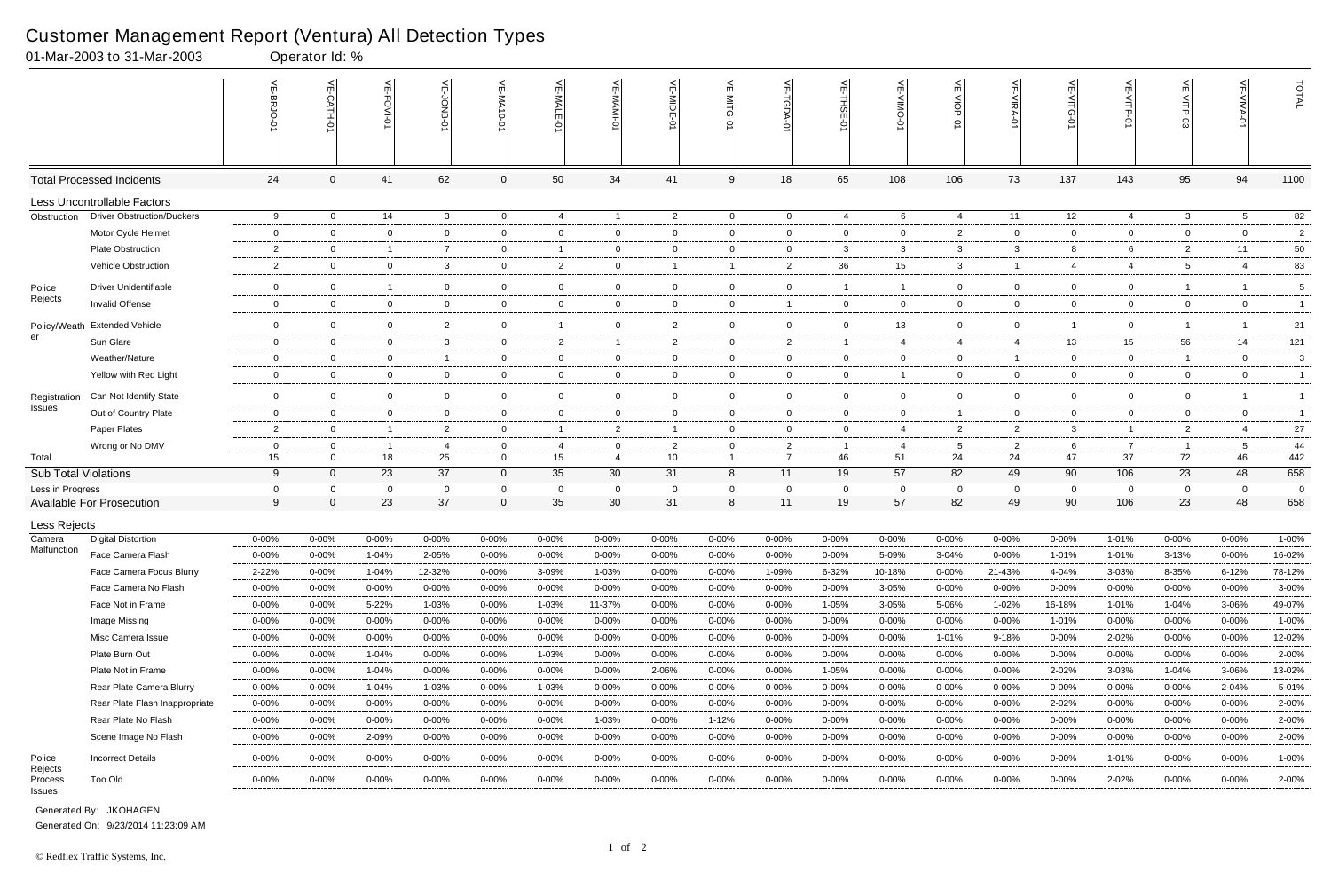| 01-Mar-2003 to 31-Mar-2003   |       | Operator Id: % |        |        |           |        |        |        |           |        |        |        |        |        |        |        |        |        |         |
|------------------------------|-------|----------------|--------|--------|-----------|--------|--------|--------|-----------|--------|--------|--------|--------|--------|--------|--------|--------|--------|---------|
|                              |       |                |        |        |           |        |        |        |           |        |        |        |        |        |        |        |        |        |         |
| Total                        | 2-22% | $0 - 00%$      | 12-52% | 16-43% | $0 - 00%$ | 6-17%  | 13-43% | 2-06%  | $1 - 12%$ | 1-09%  | 8-42%  | 21-37% | 9-11%  | 31-63% | 26-29% | 14-13% | 13-57% | 14-29% | 189-29% |
| <b>Approved Violations</b>   | 7-78% | $0 - 00%$      | 11-48% | 21-57% | 0-00%     | 29-83% | 17-57% | 29-94% | 7-88%     | 10-91% | 11-58% | 36-63% | 73-89% | 18-37% | 64-71% | 92-87% | 10-43% | 34-71% | 469-71% |
| <b>Total Notices Printed</b> | 7-78% | $0 - 00%$      | 11-48% | 21-57% | $0 - 00%$ | 29-83% | 17-57% | 29-94% | 7-88%     | 10-91% | 11-58% | 36-63% | 73-89% | 18-37% | 64-71% | 92-87% | 10-43% | 34-71% | 469-71% |

Note: If you selected "All" from the "Approach:" drop down list, the statuses reflected in this report will only indicate the current

### Customer Management Report (Ventura) All Detection Types

Generated On: 9/23/2014 11:23:09 AM Generated By: JKOHAGEN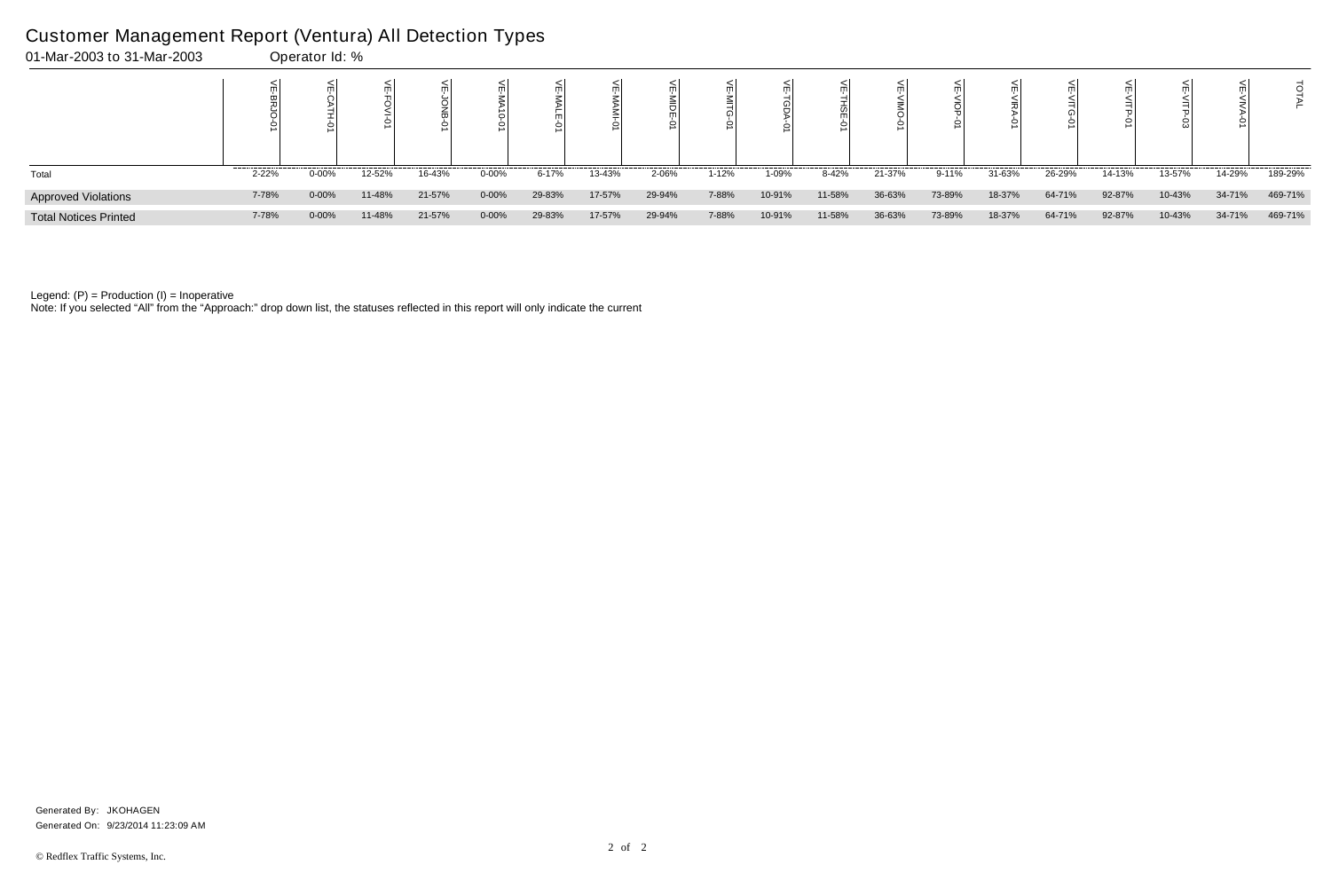|                                   | 01-Apr-2003 to 01-Apr-2003        |                          | Operator Id: % |                |                     |                |                       |                |                |                |                |                |                 |                |                   |                |                          |                |                |                         |
|-----------------------------------|-----------------------------------|--------------------------|----------------|----------------|---------------------|----------------|-----------------------|----------------|----------------|----------------|----------------|----------------|-----------------|----------------|-------------------|----------------|--------------------------|----------------|----------------|-------------------------|
|                                   |                                   | VE-BRJO-<br>$\mathsf{R}$ | ¥<br>ò         | $\mathbf \pi$  | 늰<br><b>LO-BNOP</b> | 닞<br>ਠੋ        | 씆<br><b>MALE</b><br>ò | VE-MAMI-01     | VE-MIDE-01     | VE-MITG-<br>ò  | VE-TGDA-0      | VE-THSE-01     | VE-VIMO-01      | ¥<br>$\circ$   | <b>VE-VIRA-01</b> |                | $\leq$                   | 븻<br>ġ         | ے<br>$\circ$   | TOTAL                   |
|                                   | <b>Total Processed Incidents</b>  |                          | $\overline{0}$ | $\Omega$       | $\overline{4}$      | $\mathbf{0}$   |                       | $\mathbf 0$    | $\overline{2}$ | $\overline{0}$ |                | 3              | $\overline{7}$  | $\overline{2}$ | $\overline{2}$    | 3              | $\overline{4}$           | 5              |                | 42                      |
|                                   | Less Uncontrollable Factors       |                          |                |                |                     |                |                       |                |                |                |                |                |                 |                |                   |                |                          |                |                |                         |
| Obstruction                       | <b>Driver Obstruction/Duckers</b> | $\overline{0}$           | $\overline{0}$ | $\overline{0}$ | $\overline{0}$      | $\overline{0}$ | $\overline{0}$        | $\mathbf 0$    | $\overline{0}$ | $\overline{0}$ | $\overline{0}$ | $\overline{0}$ | $\mathbf 0$     |                | $\overline{0}$    | $\overline{0}$ | $\overline{0}$           | $\mathbf 0$    |                | $\overline{2}$          |
|                                   | Vehicle Obstruction               | $\overline{0}$           | $\overline{0}$ | $\overline{0}$ | $\mathbf 0$         | 0              | $\overline{0}$        | $\mathbf 0$    | $\overline{0}$ | $\overline{0}$ | $\mathbf 0$    | 2              |                 | $\mathbf 0$    | $\overline{0}$    | $\Omega$       | $\overline{0}$           | $\mathbf 0$    | $\overline{0}$ | $\mathbf{3}$            |
| Police                            | <b>Driver Unidentifiable</b>      | $\overline{0}$           | $\overline{0}$ | $\overline{0}$ | $\mathbf 0$         | $\mathbf 0$    | $\overline{0}$        | $\mathbf 0$    | $\mathbf 0$    | $\overline{0}$ | $\mathbf 0$    | $\overline{0}$ | $\mathbf{0}$    | $\overline{0}$ | $\Omega$          | $\overline{0}$ | $\overline{\phantom{0}}$ | $\mathbf 0$    | $\overline{0}$ | $\overline{\mathbf{1}}$ |
| Rejects<br>Policy/Weath Sun Glare |                                   | $\mathbf 0$              | $\overline{0}$ | $\overline{0}$ |                     | $\mathbf 0$    | $\overline{0}$        | $\mathbf 0$    | $\mathbf 0$    | $\overline{0}$ | $\mathbf 0$    |                |                 |                | $\mathbf 0$       | $\mathbf 0$    | $\mathbf 0$              |                | $\mathbf 0$    | 5                       |
| Registration<br>Issues            | Paper Plates                      | $\mathbf 0$              | $\overline{0}$ | $\overline{0}$ | $\overline{0}$      | 0              | $\overline{0}$        | $\mathbf 0$    | $\overline{0}$ | $\overline{0}$ | $\mathbf 0$    | $\overline{0}$ | $\Omega$        | $\mathbf 0$    | $\mathbf 0$       | $\overline{0}$ | $\overline{0}$           |                | $\overline{0}$ | -1                      |
| Total                             |                                   | $\mathbf 0$              | $\mathbf 0$    | $\overline{0}$ | $\overline{1}$      | $\overline{0}$ | $\overline{0}$        | $\overline{0}$ | $\mathbf 0$    | $\overline{0}$ | $\overline{0}$ | 3              | $\overline{2}$  | $\overline{2}$ | $\overline{0}$    | $\overline{0}$ | $\overline{1}$           | $\overline{2}$ |                | 12                      |
| <b>Sub Total Violations</b>       |                                   |                          | $\Omega$       | $\overline{0}$ | 3                   | $\overline{0}$ | $\mathbf{1}$          | $\mathbf 0$    | $\overline{2}$ | $\mathbf{0}$   |                | $\overline{0}$ | 5               | $\mathbf 0$    | $\overline{2}$    | 3              | 3                        | 3              | 6              | $30\,$                  |
| Less in Progress                  |                                   | $\mathbf 0$              | $\Omega$       | $\Omega$       | 0                   |                | $\Omega$              | $\mathbf 0$    | $\Omega$       | $\overline{0}$ | $\Omega$       | $\Omega$       |                 | $\mathbf 0$    |                   | $\Omega$       | $\mathbf 0$              | $\Omega$       |                | $\mathbf 0$             |
|                                   | <b>Available For Prosecution</b>  |                          | $\Omega$       | $\Omega$       | 3                   | $\Omega$       |                       | $\mathbf 0$    | 2              | $\Omega$       |                | $\Omega$       | $5\overline{5}$ | $\Omega$       | $\overline{2}$    | 3              | 3                        | 3              | 6              | 30                      |
| Less Rejects                      |                                   |                          |                |                |                     |                |                       |                |                |                |                |                |                 |                |                   |                |                          |                |                |                         |
| Camera                            | Face Camera Focus Blurry          | $0 - 00%$                | $0 - 00%$      | 0-00%          | $1 - 33%$           | $0 - 00%$      | $0 - 00%$             | 0-00%          | 0-00%          | $0 - 00%$      | $0 - 00%$      | $0 - 00%$      | $0 - 00%$       | $0 - 00%$      | 0-00%             | $0 - 00%$      | $0 - 00%$                | 2-67%          | $1 - 17%$      | 4-13%                   |
| Malfunction                       | Face Not in Frame                 | $0 - 00%$                | $0 - 00%$      | 0-00%          | 1-33%               | $0 - 00%$      | $0 - 00%$             | $0 - 00%$      | $0 - 00%$      | $0 - 00%$      | $0 - 00%$      | 0-00%          | 2-40%           | $0 - 00%$      | 1-50%             | $0 - 00%$      | $0 - 00%$                | $0 - 00%$      | $0 - 00%$      | 4-13%                   |
|                                   | Rear Plate Camera Blurry          | 1-100%                   | $0 - 00%$      | 0-00%          | $0 - 00%$           | $0 - 00%$      | $0 - 00%$             | $0 - 00\%$     | $0 - 00%$      | $0 - 00%$      | $0 - 00%$      | $0 - 00%$      | $0 - 00%$       | $0 - 00%$      | $0 - 00%$         | 0-00%          | $0 - 00%$                | $0 - 00%$      | $0 - 00%$      | 1-03%                   |
| Total                             |                                   | 1-100%                   | $0 - 00%$      | $0 - 00%$      | 2-67%               | $0 - 00%$      | $0 - 00%$             | $0 - 00\%$     | $0 - 00%$      | $0 - 00\%$     | $0 - 00%$      | $0 - 00%$      | 2-40%           | $0 - 00\%$     | 1-50%             | $0 - 00%$      | $0 - 00\%$               | 2-67%          | $1 - 17%$      | $9 - 30%$               |
| <b>Approved Violations</b>        |                                   | $0 - 00\%$               | $0 - 00\%$     | $0 - 00%$      | 1-33%               | $0 - 00%$      | 1-100%                | $0 - 00\%$     | 2-100%         | $0 - 00%$      | 1-100%         | $0 - 00%$      | 3-60%           | $0 - 00\%$     | 1-50%             | 3-100%         | 3-100%                   | 1-33%          | 5-83%          | 21-70%                  |
|                                   | <b>Total Notices Printed</b>      | $0 - 00%$                | $0 - 00\%$     | $0 - 00%$      | 1-33%               | $0 - 00%$      | 1-100%                | $0 - 00\%$     | 2-100%         | $0 - 00%$      | 1-100%         | $0 - 00%$      | 3-60%           | $0 - 00\%$     | 1-50%             | 3-100%         | 3-100%                   | 1-33%          | 5-83%          | 21-70%                  |

Note: If you selected "All" from the "Approach:" drop down list, the statuses reflected in this report will only indicate the current

### Customer Management Report (Ventura) All Detection Types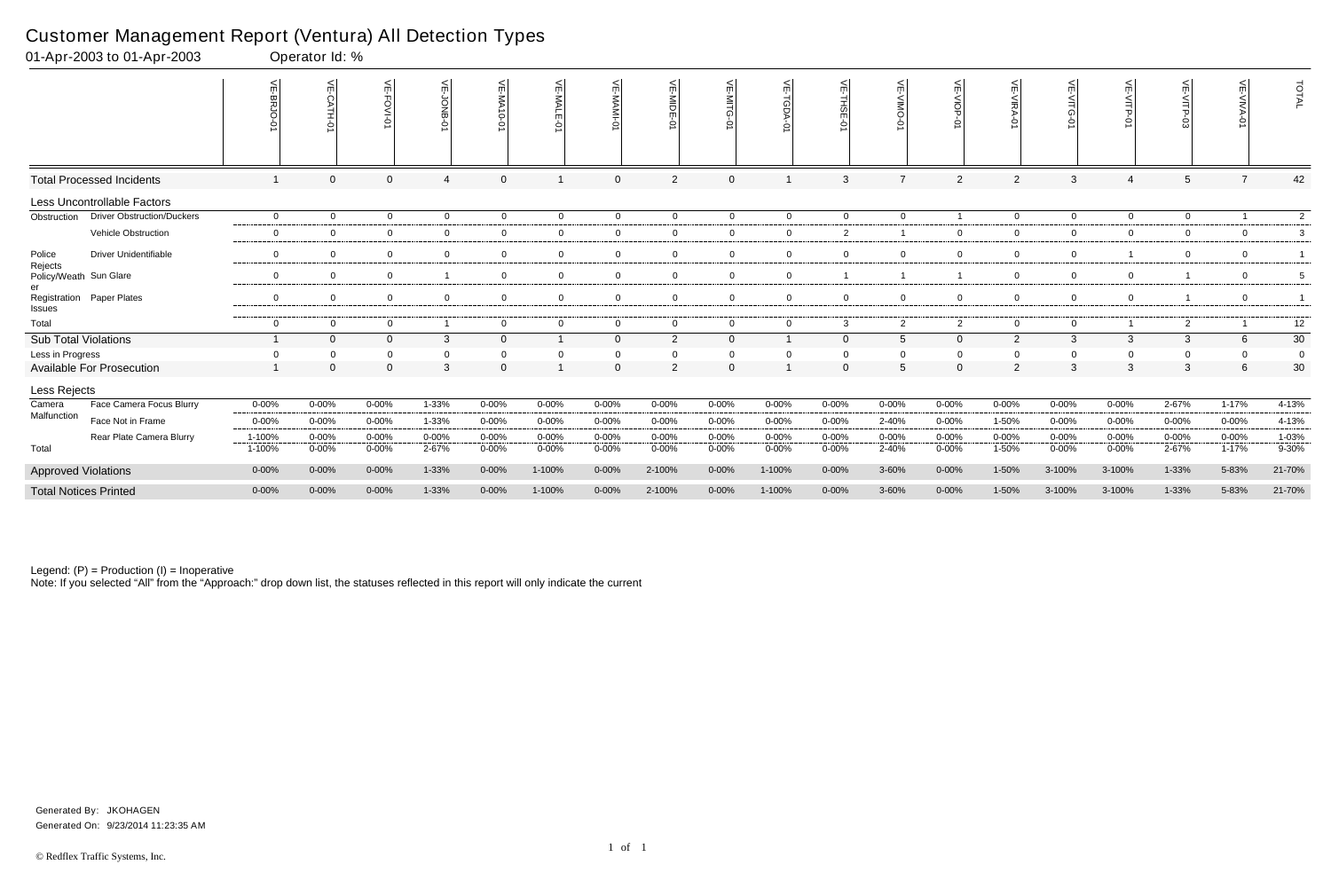|                             | 01-Sep-2003 to 30-Sep-2003        |                        | Operator Id: %     |                        |                         |                         |                         |                        |                |                        |                     |                    |                        |                    |                        |                    |                    |                   |                    |                       |
|-----------------------------|-----------------------------------|------------------------|--------------------|------------------------|-------------------------|-------------------------|-------------------------|------------------------|----------------|------------------------|---------------------|--------------------|------------------------|--------------------|------------------------|--------------------|--------------------|-------------------|--------------------|-----------------------|
|                             |                                   |                        | $\leq$<br>CATH-0   | 늰<br>FOVI-0            | $\leq$                  | $\leq$<br>-NA<br>$-0-0$ | VE-MAL                  |                        | VE-MIDE-01     |                        | ₹<br><b>TGDA-0</b>  | VE-THSE-01         | 븻<br><b>ONIN-</b><br>Ò | VE-VIOP-<br>Ò      | VE-VIRA-01             | VE-VITG-01         | VE-VITP-01         | $VE-V1TP-03$      | VE-VIVA-01         | TOTAL                 |
|                             | <b>Total Processed Incidents</b>  | 22                     | $\Omega$           | 34                     | 46                      | 0                       | 58                      | 12                     | 53             |                        | 21                  | 88                 | 97                     | 45                 | 76                     | 119                | 111                | 102               | 98                 | 989                   |
|                             | Less Uncontrollable Factors       |                        |                    |                        |                         |                         |                         |                        |                |                        |                     |                    |                        |                    |                        |                    |                    |                   |                    |                       |
| Obstruction                 | <b>Driver Obstruction/Duckers</b> | $\overline{4}$         | $\overline{0}$     | 11                     | $\overline{1}$          | $\mathbf 0$             | $\mathbf{1}$            | $\overline{1}$         | $\overline{1}$ | $\overline{0}$         | $\overline{1}$      | $\overline{1}$     | 4                      | $\overline{2}$     | 11                     | 9                  | $\mathbf{1}$       | 9                 |                    | $\overline{58}$       |
|                             | Plate Obstruction                 | 3                      | $\Omega$           | $\overline{0}$         | 3                       | 0                       | 6                       | $\mathbf 0$            | $\overline{2}$ |                        | $\overline{1}$      | -4                 | 6                      | $\overline{2}$     |                        | 5                  | $\overline{2}$     | 2                 | 8                  | 46                    |
|                             | Vehicle Obstruction               | -1                     | $\Omega$           | $\mathbf 0$            | 3                       | $\mathbf 0$             | $\mathbf 0$             | $\overline{1}$         | $\mathbf 0$    | 0                      | $\mathbf 0$         | 40                 | 9                      | $\overline{0}$     | 0                      | 4                  | 6                  | $\overline{0}$    | 3                  | 67                    |
| Police                      | <b>Driver Unidentifiable</b>      | $\mathbf 0$            | $\Omega$           | $\overline{0}$         | -1                      | $\mathbf{0}$            | $\overline{2}$          | $\mathbf 0$            | $\overline{2}$ | $\Omega$               | $\mathbf{0}$        | $\mathbf 0$        | $\mathbf{0}$           | $\overline{1}$     | -3                     | 2                  | 5                  | $\overline{2}$    | $\overline{2}$     | $20\,$                |
| Rejects                     | Safe Turn On Red                  | $\mathbf 0$            | $\Omega$           | $\mathbf 0$            | $\mathbf 0$             | $\mathbf{0}$            | $\overline{1}$          | $\overline{0}$         | $\overline{0}$ | $\mathbf 0$            | $\mathbf 0$         | $\overline{1}$     | $\mathbf{0}$           | $\overline{0}$     | $\overline{0}$         | $\overline{0}$     | $\mathbf 0$        | 0                 | $\mathbf 0$        | $\overline{c}$        |
| Policy/Weath                | <b>Extended Vehicle</b>           | -1                     | $\Omega$           | $\mathbf 0$            | $\overline{\mathbf{1}}$ | 0                       |                         | $\mathbf{0}$           | $\mathbf 0$    | 0                      | $\mathbf 0$         | $\overline{0}$     | 11                     | $\mathbf{0}$       | $\Omega$               |                    | 0                  | -1                |                    | 20                    |
| er                          | Sun Glare                         | $\overline{0}$         | $\Omega$           | $\overline{0}$         | 3                       | $\mathbf{0}$            | $\overline{0}$          | $\mathbf 0$            | $\overline{0}$ | -1                     | $\overline{2}$      | 8                  | $\mathbf{0}$           | $\overline{0}$     |                        | 3                  | $\mathbf{1}$       | 6                 | $\overline{2}$     | 27                    |
|                             | Weather/Nature                    | $\mathbf 0$            | $\mathbf 0$        | $\overline{0}$         | $\mathbf 0$             | $\mathbf 0$             | $\mathbf 0$             | $\overline{1}$         | $\mathbf 0$    | $\mathbf 0$            | $\mathbf{0}$        | $\mathbf 0$        | $\mathbf 0$            | $\mathbf{0}$       | $\overline{0}$         | $\overline{0}$     | $\mathbf 0$        | $\mathbf 0$       | $\mathbf 0$        | $\overline{1}$        |
|                             | Yellow with Red Light             | $\mathbf 0$            | $\Omega$           | $\overline{0}$         | $\mathbf 0$             | $\mathbf 0$             | $\overline{0}$          | $\overline{0}$         | 0              | 0                      | $\mathbf{0}$        | $\overline{0}$     | $\mathbf{0}$           | $\overline{0}$     | 0                      |                    | $\mathbf 0$        | $\overline{0}$    | $\overline{0}$     | $\mathbf{1}$          |
| Registration                | Can Not Identify State            | $\mathbf 0$            | $\Omega$           | $\overline{0}$         | $\mathbf 0$             | $\mathbf{0}$            | $\overline{0}$          | $\mathbf 0$            | $\overline{0}$ | $\mathbf 0$            | $\mathbf 0$         | $\mathbf 0$        |                        | $\overline{1}$     | $\Omega$               | 2                  | $\mathbf 0$        | -1                | $\mathbf 0$        | 5                     |
| <b>Issues</b>               | Paper Plates                      | $\overline{0}$         | $\Omega$           | $\overline{2}$         | $\overline{1}$          | $\mathbf 0$             | $\overline{2}$          | $\overline{0}$         | $\overline{2}$ | $\mathbf 0$            | $\mathbf{0}$        | $\overline{1}$     | $\mathbf{0}$           | $\overline{1}$     | $\overline{4}$         |                    | $\mathbf{3}$       | $\overline{1}$    |                    | 22                    |
|                             | Wrong or No DMV                   | $\mathbf 0$            | $\Omega$           | $\overline{0}$         | $\overline{2}$          | 0                       |                         |                        | $\overline{2}$ | $\Omega$               | 3                   | $\overline{0}$     | 3                      | $\overline{2}$     | -5                     | 2                  | 3                  | $\overline{2}$    | -4                 | $30\,$                |
| Total                       |                                   | 9                      | $\Omega$           | 13                     | 15                      | $\Omega$                | 14                      | $\overline{4}$         | 9              | 2                      | $\overline{7}$      | 55                 | 34                     | 9                  | 25                     | 30                 | 21                 | 24                | 28                 | 299                   |
| <b>Sub Total Violations</b> |                                   | 13                     | $\mathbf{0}$       | 21                     | 31                      | 0                       | 44                      | 8                      | 44             | 5                      | 14                  | 33                 | 63                     | 36                 | 51                     | 89                 | 90                 | 78                | 70                 | 690                   |
| Less in Progress            | <b>Available For Prosecution</b>  | $\mathbf 0$<br>13      | $\Omega$           | $\Omega$<br>21         | $\mathbf 0$<br>31       | $\Omega$<br>$\Omega$    | $\Omega$<br>44          | $\mathbf 0$<br>8       | 44             | $\Omega$<br>5          | $\Omega$<br>14      | $\Omega$<br>33     | 0<br>63                | $\mathbf 0$<br>36  | $\Omega$<br>51         | 0<br>89            | $\mathbf 0$<br>90  | $\mathbf 0$<br>78 | $\Omega$<br>70     | $\overline{0}$<br>690 |
|                             |                                   |                        |                    |                        |                         |                         |                         |                        |                |                        |                     |                    |                        |                    |                        |                    |                    |                   |                    |                       |
| Less Rejects                | Databar Unreadable/Incorrect      |                        |                    |                        |                         |                         |                         |                        |                |                        |                     |                    |                        |                    |                        |                    |                    |                   |                    | 1-00%                 |
| Camera<br>Malfunction       | Face Camera Flash                 | $0 - 00%$<br>$0 - 00%$ | 0-00%<br>$0 - 00%$ | $0 - 00%$<br>$0 - 00%$ | 0-00%<br>12-39%         | $0 - 00%$<br>$0 - 00%$  | $0 - 00\%$<br>$0 - 00%$ | $0 - 00%$<br>$0 - 00%$ | 1-02%<br>0-00% | $0 - 00%$<br>$0 - 00%$ | $0 - 00\%$<br>1-07% | $0 - 00%$<br>2-06% | 0-00%<br>7-11%         | $0 - 00%$<br>1-03% | $0 - 00%$<br>$0 - 00%$ | $0 - 00%$<br>0-00% | $0 - 00%$<br>3-03% | 0-00%<br>42-54%   | $0 - 00%$<br>5-07% | 73-11%                |
|                             | Face Camera Focus Blurry          | 1-08%                  | $0 - 00%$          | $0 - 00%$              | $0 - 00%$               | $0 - 00%$               | $0 - 00\%$              | $0 - 00%$              | $0 - 00%$      | $0 - 00%$              | $0 - 00%$           | 2-06%              | 1-02%                  | 0-00%              | 5-10%                  | 2-02%              | 1-01%              | 3-04%             | 1-01%              | 16-02%                |
|                             | Face Camera No Flash              | $0 - 00%$              | 0-00%              | $0 - 00\%$             | $0 - 00%$               | $0 - 00%$               | $0 - 00%$               | $0 - 00%$              | $0 - 00%$      | $0 - 00%$              | $0 - 00%$           | $0 - 00%$          | 0-00%                  | 0-00%              | $0 - 00%$              | $0 - 00%$          | 0-00%              | 5-06%             | $0 - 00\%$         | 5-01%                 |
|                             | Face Not in Frame                 | 2-15%                  | 0-00%              | $3 - 14%$              | 1-03%                   | 0-00%                   | 2-05%                   | 2-25%                  | 2-05%          | $0 - 00%$              | $0 - 00%$           | 2-06%              | 0-00%                  | 5-14%              | 2-04%                  | 12-13%             | $0 - 00%$          | $0 - 00%$         | 1-01%              | 34-05%                |
|                             | Image Missing                     | $0 - 00%$              | $0 - 00%$          | $0 - 00%$              | 0-00%                   | $0 - 00%$               | 1-02%                   | $0 - 00%$              | 1-02%          | $0 - 00%$              | $0 - 00\%$          | $0 - 00%$          | 0-00%                  | $0 - 00\%$         | $0 - 00\%$             | 1-01%              | 1-01%              | $0 - 00\%$        | $0 - 00%$          | 4-01%                 |
|                             | Misc Camera Issue                 | 1-08%                  | $0 - 00%$          | $0 - 00\%$             | 1-03%                   | $0 - 00%$               | 1-02%                   | 1-12%                  | $0 - 00%$      | $0 - 00%$              | $0 - 00\%$          | 1-03%              | $1 - 02%$              | 2-06%              | 6-12%                  | $1 - 01%$          | $0 - 00%$          | $0 - 00%$         | 1-01%              | 16-02%                |
|                             | Plate Burn Out                    | $0 - 00%$              | $0 - 00%$          | 1-05%                  | 0-00%                   | $0 - 00%$               | $0 - 00\%$              | $0 - 00%$              | 0-00%          | $0 - 00%$              | $0 - 00\%$          | $0 - 00%$          | $0 - 00%$              | 1-03%              | $0 - 00%$              | $0 - 00%$          | $0 - 00%$          | 6-08%             | $0 - 00%$          | 8-01%                 |
|                             | Plate Not in Frame                | $0 - 00%$              | $0 - 00\%$         | $3 - 14%$              | 1-03%                   | $0 - 00%$               | $0 - 00\%$              | 1-12%                  | 1-02%          | $0 - 00\%$             | 1-07%               | 2-06%              | $0 - 00%$              | $0 - 00\%$         | 10-20%                 | $0 - 00%$          | 1-01%              | $0 - 00\%$        | 2-03%              | 22-03%                |
|                             | Rear Plate Camera Blurry          | $0 - 00%$              | $0 - 00\%$         | 0-00%                  | 2-06%                   | $0 - 00\%$              | 0-00%                   | $0 - 00%$              | 0-00%          | 0-00%                  | $0 - 00\%$          | 1-03%              | 1-02%                  | 0-00%              | $0 - 00\%$             | $0 - 00%$          | $0 - 00%$          | 1-01%             | 4-06%              | 9-01%                 |
|                             | Rear Plate Flash Inappropriate    | $0 - 00%$              | $0 - 00%$          | $0 - 00\%$             | 0-00%                   | $0 - 00%$               | $0 - 00\%$              | $0 - 00\%$             | 0-00%          | $0 - 00%$              | $0 - 00\%$          | $0 - 00%$          | 2-03%                  | $0 - 00\%$         | $0 - 00\%$             | 1-01%              | $0 - 00%$          | $0 - 00%$         | 2-03%              | 5-01%                 |
|                             | Rear Plate No Flash               | $0 - 00%$              | 0-00%              | $0 - 00%$              | $0 - 00%$               | $0 - 00%$               | $0 - 00\%$              | $0 - 00\%$             | $0 - 00%$      | 3-60%                  | $0 - 00\%$          | $0 - 00%$          | $0 - 00%$              | $0 - 00\%$         | $0 - 00\%$             | $0 - 00%$          | $0 - 00%$          | 1-01%             | $0 - 00%$          | 4-01%                 |
|                             | Scene Image Flash Inappropriate   | $0 - 00\%$             | $0 - 00%$          | 0-00%                  | $0 - 00%$               | $0 - 00%$               | 0-00%                   | 0-00%                  | $0 - 00%$      | 0-00%                  | 0-00%               | $0 - 00%$          | $0 - 00%$              | 0-00%              | $0 - 00\%$             | 1-01%              | 1-01%              | $0 - 00\%$        | $0 - 00\%$         | 2-00%                 |
| Process<br>Issues           | <b>Too Old</b>                    | $0 - 00\%$             | $0 - 00\%$         | 1-05%                  | $0 - 00\%$              | $0 - 00%$               | $0 - 00\%$              | $0 - 00%$              | $0 - 00%$      | $0 - 00\%$             | $0 - 00\%$          | $0 - 00%$          | $0 - 00%$              | $0 - 00\%$         | 0-00%                  | 2-02%              | 1-01%              | 1-01%             | 1-01%              | 6-01%                 |
| Total                       |                                   | 4-31%                  | $0 - 00%$          | 8-38%                  | 17-55%                  | $0 - 00%$               | 4-09%                   | 4-50%                  | 5-11%          | 3-60%                  | 2-14%               | 10-30%             | 12-19%                 | $9 - 25%$          | 23-45%                 | 20-22%             | 8-09%              | 59-76%            | 17-24%             | 205-30%               |
| <b>Approved Violations</b>  |                                   | 9-69%                  | $0 - 00\%$         | 13-62%                 | 14-45%                  | $0 - 00\%$              | 40-91%                  | 4-50%                  | 39-89%         | 2-40%                  | 12-86%              | 23-70%             | 51-81%                 | 27-75%             | 28-55%                 | 69-78%             | 82-91%             | 19-24%            | 53-76%             | 485-70%               |
|                             | <b>Total Notices Printed</b>      | 9-69%                  | $0 - 00\%$         | 13-62%                 | 14-45%                  | $0 - 00\%$              | 40-91%                  | 4-50%                  | 39-89%         | 2-40%                  | 12-86%              | 23-70%             | 51-81%                 | 27-75%             | 28-55%                 | 69-78%             | 82-91%             | 19-24%            | 53-76%             | 485-70%               |

Generated On: 9/23/2014 11:24:07 AM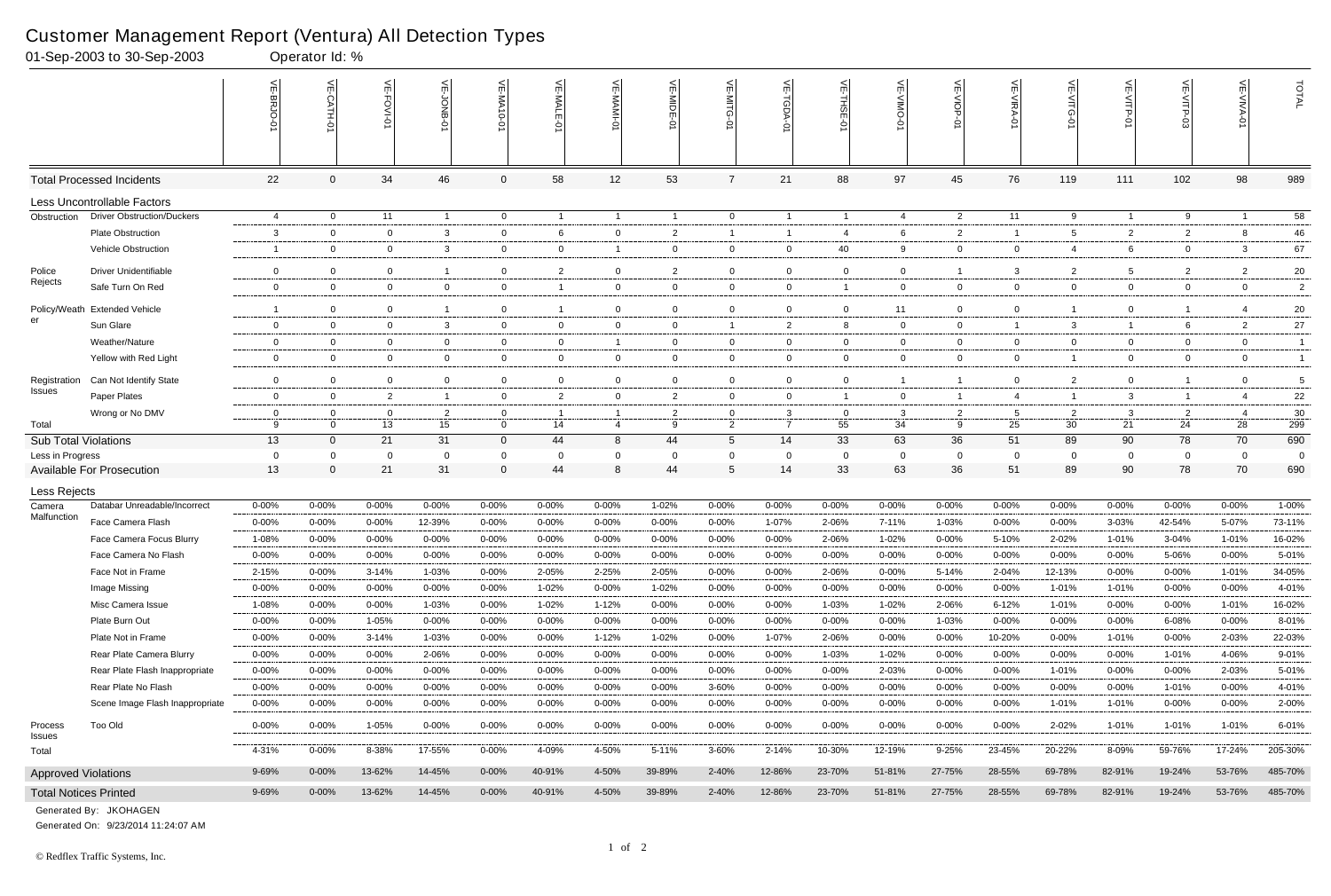Note: If you selected "All" from the "Approach:" drop down list, the statuses reflected in this report will only indicate the current

# Customer Management Report (Ventura) All Detection Types

| 01-Sep-2003 to 30-Sep-2003 | Operator Id: % |  |  |   |   |  |  |  |  |  |
|----------------------------|----------------|--|--|---|---|--|--|--|--|--|
|                            |                |  |  | ∸ | m |  |  |  |  |  |

Generated On: 9/23/2014 11:24:07 AM Generated By: JKOHAGEN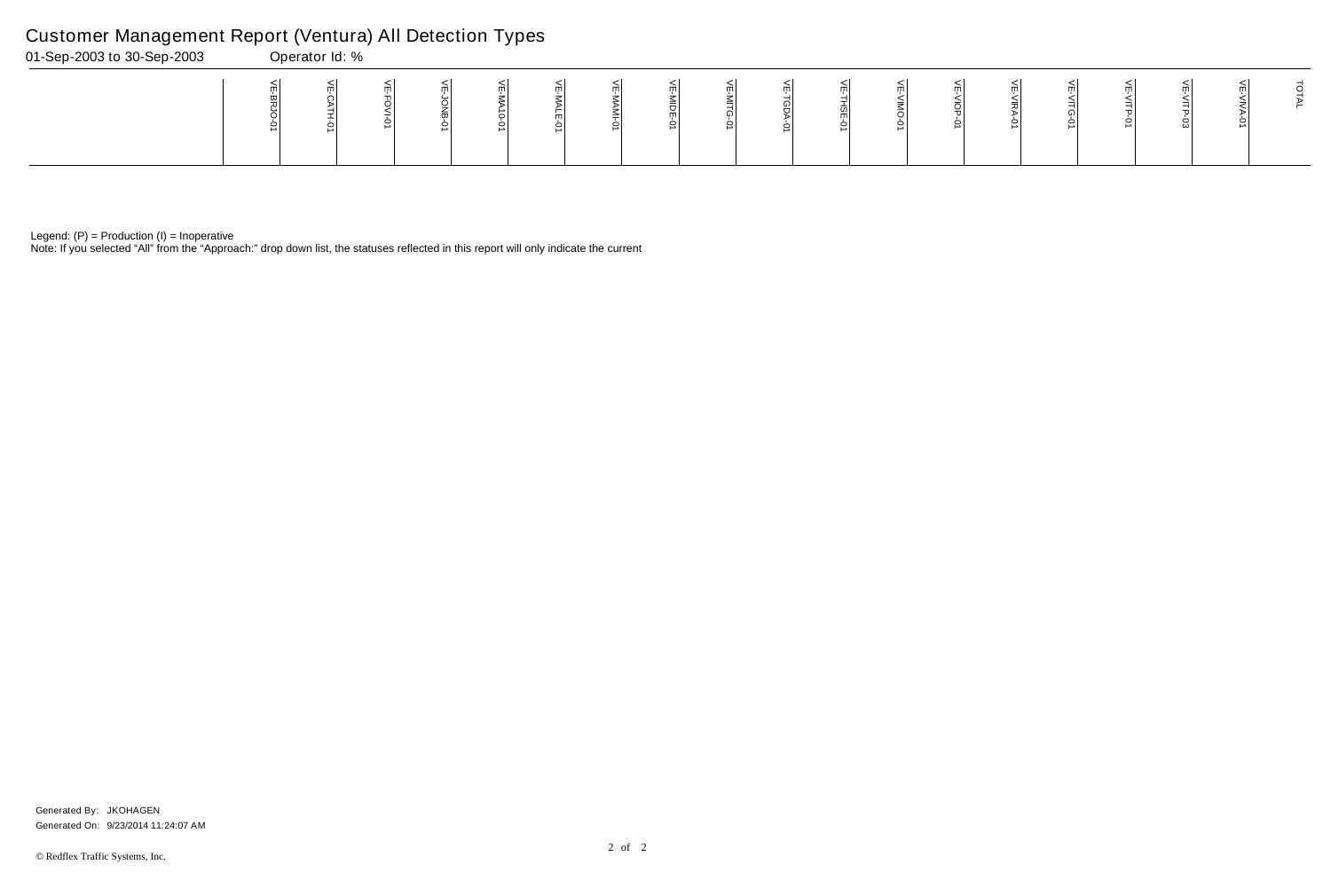|                             |                                   | VE-BRJO-0                    | 늦                          | $\overline{H}$<br><b>FOVI-0</b> | VE-JONB-01                    | VE-MA10-0                   | VE-MALE-<br>ò                 | VE-MAMI-D                      | VE-MIDE-0                      | VE-MITG-01                 | $\widetilde{\mathbb{F}}$<br><b>TGDA-0</b> |                               | VE-VIMO-01                 | VE-VIOP-01                       | ا≧                            | VE-VITG-0                  | <b>VE-VITP-01</b>                | 늰                | VE-VIVA-0                        | TOTAL                            |
|-----------------------------|-----------------------------------|------------------------------|----------------------------|---------------------------------|-------------------------------|-----------------------------|-------------------------------|--------------------------------|--------------------------------|----------------------------|-------------------------------------------|-------------------------------|----------------------------|----------------------------------|-------------------------------|----------------------------|----------------------------------|------------------|----------------------------------|----------------------------------|
|                             | <b>Total Processed Incidents</b>  | 19                           | $\mathbf 0$                | 21                              | 49                            | 19                          | 3                             | 27                             | 29                             | 8                          | 23                                        | 65                            | 100                        | 37                               | 50                            | 95                         | 20                               | 83               | 29                               | 677                              |
|                             | Less Uncontrollable Factors       |                              |                            |                                 |                               |                             |                               |                                |                                |                            |                                           |                               |                            |                                  |                               |                            |                                  |                  |                                  |                                  |
| Obstruction                 | <b>Driver Obstruction/Duckers</b> | $\overline{4}$               | $\overline{0}$             | 6                               | $\overline{2}$                | $\overline{0}$              | $\overline{0}$                | $\overline{2}$                 | $\overline{2}$                 | $\overline{0}$             | $\overline{1}$                            | 6                             | 6                          | $\overline{1}$                   | 6                             | 6                          | $\overline{0}$                   | $\overline{7}$   | $\overline{1}$                   | 50                               |
|                             | Plate Obstruction                 | $\overline{1}$               | $\overline{0}$             |                                 | $\overline{1}$                | 5                           | $\mathbf 0$                   | $\mathbf{1}$                   | 3                              | $\mathbf 0$                | $\overline{2}$                            | $\overline{7}$                | -5                         | $\bf{0}$                         | $\overline{2}$                | -9                         | $\mathbf{1}$                     | -1               | $\overline{2}$                   | 41                               |
|                             | Vehicle Obstruction               | 0                            | $\mathbf 0$                | $\overline{0}$                  | $\overline{2}$                | $\mathbf 0$                 | 0                             | 3                              | $\mathbf 0$                    | $\mathbf 0$                | $\overline{0}$                            | 26                            | 5                          | $\overline{0}$                   | 0                             | $\overline{0}$             | $\overline{0}$                   | $\overline{2}$   |                                  | 39                               |
| Police                      | Other                             | $\mathbf{0}$                 | $\Omega$                   | $\overline{0}$                  | $\overline{0}$                | $\overline{0}$              | $\overline{0}$                | $\overline{0}$                 | $\mathbf 0$                    | $\mathbf 0$                | $\overline{0}$                            | $\overline{0}$                | $\overline{0}$             | $\overline{0}$                   | $\overline{0}$                | $\mathbf{0}$               | $\overline{0}$                   | -1               | $\overline{0}$                   | $\overline{1}$                   |
| Rejects                     | Safe Turn On Red                  | 0                            | $\overline{0}$             | $\mathbf 0$                     | $\overline{0}$                | $\overline{0}$              | $\mathbf 0$                   | $\overline{0}$                 | $\mathbf 0$                    | $\mathbf 0$                | $\overline{1}$                            | $\overline{0}$                | $\mathbf 0$                | $\overline{0}$                   | $\mathbf 0$                   | $\mathbf 0$                | $\mathbf 0$                      | 0                | $\overline{0}$                   | $\overline{1}$                   |
|                             | Vehicle Does Not Appear In All    | $\overline{0}$               | $\mathbf 0$                | $\mathbf{0}$                    | $\overline{0}$                | $\mathbf 0$                 | $\mathbf 0$                   | $\overline{1}$                 | $\mathbf 0$                    | $\mathbf{0}$               | $\overline{0}$                            | $\mathbf 0$                   | $\mathbf 0$                | $\overline{0}$                   | 0                             | $\mathbf{0}$               | $\overline{0}$                   | 0                | $\overline{0}$                   | $\overline{1}$                   |
|                             |                                   |                              |                            |                                 |                               |                             |                               |                                |                                |                            |                                           |                               |                            |                                  |                               |                            |                                  |                  |                                  |                                  |
| er                          | Policy/Weath Extended Vehicle     | $\mathbf{0}$                 | $\overline{0}$             | $\overline{0}$                  | $\mathbf{1}$                  | $\overline{0}$              | $\overline{0}$<br>$\mathbf 0$ | $\overline{0}$                 | $\mathbf 0$                    | $\overline{0}$             | $\overline{0}$                            | $\overline{0}$                | 16                         | $\overline{0}$                   | $\overline{0}$<br>$\mathbf 0$ |                            | $\overline{0}$                   | 0                | -1<br>$\mathbf 0$                | 19                               |
|                             | Sun Glare<br>Weather/Nature       | $\mathbf{0}$<br>$\mathbf{0}$ | $\mathbf 0$<br>$\mathbf 0$ | $\mathbf 0$<br>$\overline{0}$   | $\mathbf 0$<br>$\overline{0}$ | $\mathbf{1}$<br>$\mathbf 0$ | 0                             | $\mathbf{0}$<br>$\overline{0}$ | $\mathbf 0$                    | $\mathbf 0$<br>$\mathbf 0$ | $\overline{0}$<br>$\overline{0}$          | $\overline{0}$<br>$\mathbf 0$ | $\mathbf 0$<br>$\mathbf 0$ | $\mathbf 0$<br>$\overline{0}$    | -1                            | $\mathbf 0$<br>$\mathbf 0$ | $\overline{0}$<br>$\overline{0}$ | $\mathbf 1$<br>0 | $\Omega$                         | $\overline{c}$<br>$\overline{2}$ |
|                             |                                   |                              |                            |                                 |                               |                             |                               |                                |                                |                            |                                           |                               |                            |                                  |                               |                            |                                  |                  |                                  |                                  |
| Registration<br>Issues      | Can Not Identify State            | $\mathbf{0}$                 | $\Omega$                   | $\overline{0}$                  | $\overline{0}$                | $\overline{0}$              | $\overline{0}$                | $\mathbf{0}$                   | $\mathbf 0$                    | $\overline{0}$             | $\overline{0}$                            | $\mathbf 0$                   | $\mathbf 0$                | $\overline{0}$                   | $\overline{0}$                |                            | $\overline{0}$                   | 0                | $\overline{0}$                   | $\overline{1}$                   |
|                             | Paper Plates                      | $\mathbf{0}$                 | $\overline{0}$             | $\mathbf{0}$                    | $\mathbf{1}$                  | $\overline{0}$              | $\mathbf 0$                   | $\overline{0}$                 | $\overline{1}$                 | $\mathbf 0$                | $\overline{2}$                            | $\overline{1}$                | 5                          | $\mathbf{1}$                     | $\overline{2}$                | -4                         | $\overline{0}$                   | $\overline{2}$   | $\mathbf 0$                      | 19                               |
| Total                       | Wrong or No DMV                   | 0<br>5                       | $\mathbf 0$<br>$\Omega$    | $\mathbf 0$<br>$\overline{7}$   | 3<br>$10$                     | 2<br>8                      |                               | $\overline{2}$<br>9            | $\mathbf{0}$<br>$\overline{7}$ |                            | $\overline{1}$<br>$\overline{7}$          | 41                            | -3<br>40                   | $\overline{2}$<br>$\overline{4}$ | - 1<br>12                     | 3<br>24                    | 3<br>$\overline{4}$              | 3<br>17          | $\overline{2}$<br>$\overline{7}$ | 28<br>204                        |
| <b>Sub Total Violations</b> |                                   | 14                           | $\mathbf{0}$               | 14                              | 39                            | 11                          | $\overline{2}$                | 18                             | 22                             | $\overline{7}$             | 16                                        | 24                            | 60                         | 33                               | 38                            | 71                         | 16                               | 66               | 22                               | 473                              |
| Less in Progress            |                                   | $\mathbf 0$                  | $\Omega$                   | $\mathbf 0$                     | $\mathbf 0$                   | 0                           | $\Omega$                      | $\overline{0}$                 | $\mathbf 0$                    | $\Omega$                   | $\overline{0}$                            | 0                             | $\Omega$                   | $\overline{0}$                   | $\mathbf 0$                   | 0                          | $\mathbf 0$                      | $\mathbf 0$      | 0                                | $\overline{0}$                   |
|                             | <b>Available For Prosecution</b>  | 14                           | $\Omega$                   | 14                              | 39                            | 11                          | $\overline{2}$                | 18                             | 22                             |                            | 16                                        | 24                            | 60                         | 33                               | 38                            | 71                         | 16                               | 66               | 22                               | 473                              |
| Less Rejects                |                                   |                              |                            |                                 |                               |                             |                               |                                |                                |                            |                                           |                               |                            |                                  |                               |                            |                                  |                  |                                  |                                  |
| Camera                      | Face Camera Flash                 | $0 - 00%$                    | 0-00%                      | 1-07%                           | 8-21%                         | 0-00%                       | 0-00%                         | 1-06%                          | 1-05%                          | $0 - 00%$                  | $0 - 00%$                                 | 2-08%                         | 9-15%                      | 2-06%                            | 1-03%                         | 2-03%                      | $0 - 00%$                        | 19-29%           | 5-23%                            | 51-11%                           |
| Malfunction                 | Face Camera Focus Blurry          | $0 - 00%$                    | $0 - 00%$                  | $0 - 00%$                       | 1-03%                         | $0 - 00%$                   | $0 - 00%$                     | 0-00%                          | 0-00%                          | $0 - 00%$                  | $0 - 00%$                                 | $0 - 00%$                     | 1-02%                      | 0-00%                            | 1-03%                         | 0-00%                      | $0 - 00%$                        | 4-06%            | 0-00%                            | 7-01%                            |
|                             | Face Camera No Flash              | $0 - 00%$                    | $0 - 00%$                  | $0 - 00%$                       | 9-23%                         | $0 - 00%$                   | $0 - 00%$                     | $0 - 00%$                      | $0 - 00%$                      | $0 - 00%$                  | $0 - 00%$                                 | $0 - 00%$                     | 1-02%                      | $0 - 00%$                        | $0 - 00%$                     | 0-00%                      | 0-00%                            | $0 - 00%$        | 0-00%                            | 10-02%                           |
|                             | Face Not in Frame                 | 0-00%                        | 0-00%                      | 0-00%                           | 0-00%                         | $0 - 00%$                   | 0-00%                         | 2-11%                          | 0-00%                          | $0 - 00%$                  | $0 - 00%$                                 | $0 - 00%$                     | $0 - 00%$                  | 0-00%                            | 1-03%                         | 2-03%                      | $0 - 00%$                        | 0-00%            | $0 - 00%$                        | 5-01%                            |
|                             | Plate Burn Out                    | 0-00%                        | 0-00%                      | 0-00%                           | 0-00%                         | 0-00%                       | 0-00%                         | 0-00%                          | 0-00%                          | 0-00%                      | 0-00%                                     | 1-04%                         | $0 - 00%$                  | 3-09%                            | $0 - 00%$                     | 16-23%                     | 0-00%                            | 12-18%           | 0-00%                            | 32-07%                           |
|                             | Plate Not in Frame                | $0 - 00%$                    | $0 - 00%$                  | $0 - 00%$                       | $0 - 00%$                     | $0 - 00%$                   | $0 - 00%$                     | $0 - 00%$                      | $0 - 00%$                      | $0 - 00%$                  | $0 - 00%$                                 | $0 - 00%$                     | 2-03%                      | $0 - 00%$                        | $0 - 00%$                     | $0 - 00%$                  | $0 - 00%$                        | $0 - 00%$        | $0 - 00%$                        | 2-00%                            |
|                             | Rear Plate Camera Blurry          | 1-07%                        | $0 - 00%$                  | $0 - 00%$                       | $0 - 00%$                     | $0 - 00%$                   | $0 - 00%$                     | 0-00%                          | 1-05%                          | $0 - 00%$                  | $0 - 00%$                                 | $0 - 00%$                     | 0-00%                      | $0 - 00%$                        | 1-03%                         | 1-01%                      | $0 - 00%$                        | 1-02%            | 1-05%                            | 6-01%                            |
|                             | Rear Plate Flash Inappropriate    | $0 - 00%$                    | $0 - 00\%$                 | $0 - 00%$                       | 0-00%                         | $0 - 00\%$                  | $0 - 00\%$                    | $0 - 00%$                      | $0 - 00%$                      | 2-29%                      | $0 - 00\%$                                | $0 - 00%$                     | $0 - 00\%$                 | $0 - 00%$                        | $0 - 00%$                     | 0-00%                      | 1-06%                            | $0 - 00%$        | 1-05%                            | 4-01%                            |
|                             | Rear Plate No Flash               | $0 - 00%$                    | $0 - 00%$                  | $0 - 00%$                       | $0 - 00%$                     | $0 - 00%$                   | $0 - 00\%$                    | $0 - 00%$                      | $0 - 00%$                      | 2-29%                      | $0 - 00\%$                                | $0 - 00%$                     | 0-00%                      | $0 - 00%$                        | 0-00%                         | $0 - 00%$                  | $0 - 00%$                        | 0-00%            | $0 - 00%$                        | $2 - 00\%$                       |
|                             | Scene Image No Flash              | $0 - 00%$                    | $0 - 00%$                  | 2-14%                           | $0 - 00%$                     | $0 - 00\%$                  | $0 - 00\%$                    | 0-00%                          | $0 - 00\%$                     | $0 - 00\%$                 | $0 - 00\%$                                | $0 - 00\%$                    | $0 - 00\%$                 | $0 - 00%$                        | $0 - 00%$                     | $0 - 00\%$                 | 0-00%                            | $0 - 00%$        | $0 - 00\%$                       | 2-00%                            |
| Police                      | Unclear Images                    | $0 - 00%$                    | $0 - 00%$                  | $0 - 00%$                       | $0 - 00%$                     | $0 - 00%$                   | $0 - 00%$                     | $0 - 00%$                      | $0 - 00%$                      | $0 - 00\%$                 | $0 - 00%$                                 | 1-04%                         | 1-02%                      | $0 - 00%$                        | 0-00%                         | 1-01%                      | $0 - 00\%$                       | 0-00%            | $0 - 00%$                        | 3-01%                            |
| Rejects                     | Unclear Scene Image               | $0 - 00%$                    | $0 - 00%$                  | $0 - 00%$                       | $0 - 00%$                     | $0 - 00%$                   | $0 - 00\%$                    | 0-00%                          | $0 - 00%$                      | $0 - 00%$                  | $0 - 00%$                                 | $0 - 00%$                     | 1-02%                      | $0 - 00%$                        | 0-00%                         | 0-00%                      | $0 - 00%$                        | 0-00%            | $0 - 00%$                        | 1-00%                            |
|                             | Vehicle On or Passed Stop Line    | $0 - 00%$                    | $0 - 00%$                  | $0 - 00%$                       | 0-00%                         | $0 - 00\%$                  | $0 - 00\%$                    | $0 - 00%$                      | $0 - 00%$                      | $0 - 00\%$                 | 1-06%                                     | 0-00%                         | 4-07%                      | $0 - 00%$                        | $0 - 00%$                     | $0 - 00\%$                 | 0-00%                            | $0 - 00%$        | 1-05%                            | 6-01%                            |
| Process<br>Issues           | <b>Too Old</b>                    | $0 - 00%$                    | $0 - 00%$                  | $0 - 00%$                       | $0 - 00%$                     | $0 - 00\%$                  | $0 - 00\%$                    | $0 - 00%$                      | $0 - 00%$                      | $0 - 00\%$                 | $0 - 00%$                                 | $0 - 00\%$                    | $0 - 00\%$                 | $0 - 00\%$                       | $0 - 00%$                     | $0 - 00\%$                 | 1-06%                            | 0-00%            | $0 - 00\%$                       | 1-00%                            |
| Total                       |                                   | 1-07%                        | $0 - 00\%$                 | $3 - 21%$                       | 18-46%                        | $0 - 00\%$                  | $0 - 00\%$                    | $3 - 17%$                      | 2-09%                          | 4-57%                      | 1-06%                                     | 4-17%                         | 19-32%                     | 5-15%                            | 4-11%                         | 22-31%                     | $2 - 12%$                        | 36-55%           | 8-36%                            | 132-28%                          |
| <b>Approved Violations</b>  |                                   | 13-93%                       | $0 - 00\%$                 | 11-79%                          | 21-54%                        | 11-100%                     | 2-100%                        | 15-83%                         | 20-91%                         | $3 - 43%$                  | 15-94%                                    | 20-83%                        | 41-68%                     | 28-85%                           | 34-89%                        | 49-69%                     | 14-88%                           | 30-45%           | 14-64%                           | 341-72%                          |

01-Mar-2004 to 31-Mar-2004 Operator Id: %

Generated On: 9/23/2014 11:24:40 AM Generated By: JKOHAGEN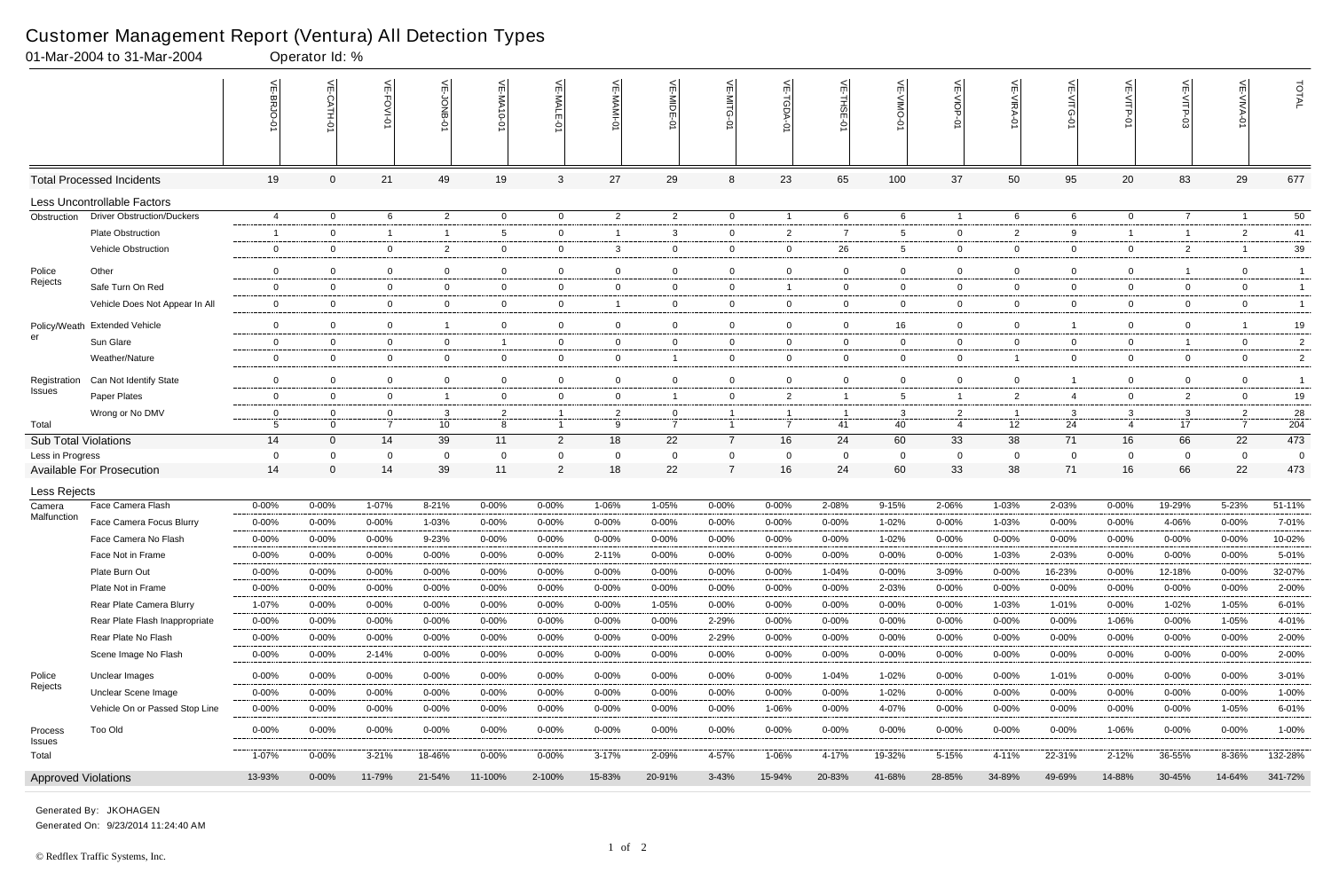Note: If you selected "All" from the "Approach:" drop down list, the statuses reflected in this report will only indicate the current



Legend:  $(P)$  = Production  $(I)$  = Inoperative

### Customer Management Report (Ventura) All Detection Types

Generated On: 9/23/2014 11:24:40 AM Generated By: JKOHAGEN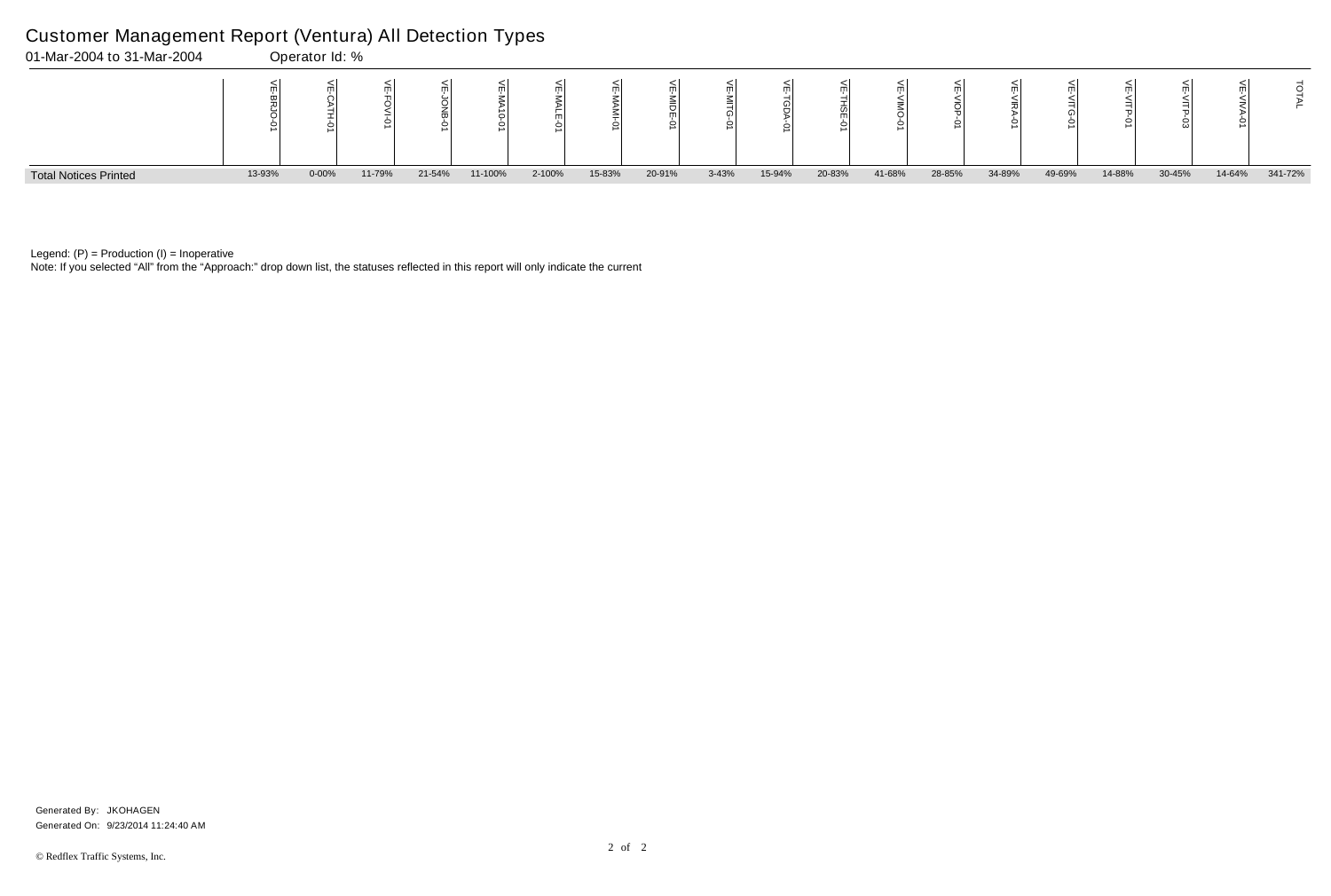Generated By: JKOHAGEN Generated On: 9/23/2014 11:25:07 AM

Rejects

|                             | 01-Sep-2004 to 30-Sep-2004        |                | Operator Id: % |                |                 |                              |                |                 |                |                |                    |                |                          |                 |                |                   |                |                |                   |                 |
|-----------------------------|-----------------------------------|----------------|----------------|----------------|-----------------|------------------------------|----------------|-----------------|----------------|----------------|--------------------|----------------|--------------------------|-----------------|----------------|-------------------|----------------|----------------|-------------------|-----------------|
|                             |                                   |                | $\leq$<br>보호   | 븬<br>FOVI-0    | ਜ               | $\leq$<br>→<br>N<br>$-0 - 0$ | VE-MAL         |                 | VE-MIDE-01     |                | ₹<br><b>TGDA-0</b> | VE-THSE-01     | 븻<br>$\overline{5}$<br>Ò | VE-VIOP-<br>ė   | VE-VIRA-01     | <b>VE-VITG-01</b> | VE-VITP-01     | $VE-V1TP-03$   | <b>VE-VIVA-01</b> | TOTAL           |
|                             | <b>Total Processed Incidents</b>  | 19             | $\Omega$       | 40             | 6               | 200                          | 21             | 10              | 29             | 8              | 8                  | 94             | 58                       | 65              | 69             | 61                | 101            | 178            | 55                | 1022            |
|                             | Less Uncontrollable Factors       |                |                |                |                 |                              |                |                 |                |                |                    |                |                          |                 |                |                   |                |                |                   |                 |
| Obstruction                 | <b>Driver Obstruction/Duckers</b> | $\overline{4}$ | $\overline{0}$ | $\overline{7}$ | $\overline{0}$  | 8                            | $\overline{0}$ | $\overline{2}$  | $\overline{7}$ | $\overline{0}$ | $\overline{0}$     | $\mathbf{3}$   | $\overline{2}$           | $\overline{2}$  | $\overline{7}$ | $5\overline{)}$   | $\mathbf{1}$   | $\overline{2}$ | $\overline{0}$    | $\overline{50}$ |
|                             | Motor Cycle Helmet                | $\overline{0}$ | $\Omega$       | $\overline{0}$ | $\mathbf 0$     | $\mathbf 0$                  | $\mathbf 0$    | $\mathbf 0$     | $\mathbf 0$    | 0              | $\mathbf{0}$       |                | $\mathbf{0}$             | $\mathbf{0}$    | $\overline{0}$ | $\mathbf 0$       | $\mathbf 0$    | $\overline{0}$ | $\mathbf 0$       | $\overline{1}$  |
|                             | <b>Plate Obstruction</b>          | -1             | $\Omega$       | $\overline{0}$ | $\mathbf{0}$    | 20                           | $\mathbf{1}$   | $\overline{1}$  |                | $\mathbf{0}$   | $\mathbf{0}$       | -4             |                          | $\overline{1}$  | 3              | $\overline{2}$    | $\mathbf 0$    | $\mathbf 0$    | 6                 | 41              |
|                             | Vehicle Obstruction               | $\mathbf 0$    | $\Omega$       | $\overline{0}$ | $\mathbf 0$     | 3                            | $\overline{0}$ | $\mathbf 0$     | $\mathbf 0$    | $\overline{0}$ | $\mathbf 0$        |                | 3                        | $\overline{0}$  | $\Omega$       |                   | $\mathbf 0$    | $\overline{0}$ |                   | 9               |
| Police                      | <b>Driver Unidentifiable</b>      | $\mathbf 0$    | $\Omega$       | $\mathbf 0$    | $\mathbf 0$     | -1                           | $\mathbf 0$    | $\overline{0}$  | $\overline{0}$ | $\mathbf 0$    | $\mathbf 0$        |                | $\mathbf 0$              | $\mathbf 0$     | $\overline{0}$ | $\mathbf{0}$      | $\mathbf 0$    | 0              | $\overline{0}$    | $\overline{2}$  |
| Rejects                     | Invalid Offense                   | $\mathbf{0}$   | $\Omega$       | $\overline{0}$ | $\mathbf{0}$    | $\mathbf 0$                  | $\overline{0}$ | $\overline{0}$  | -1             | 0              | $\mathbf{0}$       | $\overline{0}$ | $\mathbf{0}$             | $\overline{0}$  | $\Omega$       | $\overline{0}$    | $\mathbf 0$    | $\overline{0}$ | $\overline{0}$    | -1              |
| Policy/Weath                | <b>Extended Vehicle</b>           | $\mathbf 0$    | $\Omega$       | $\overline{0}$ | $\mathbf 0$     | $\overline{2}$               | $\overline{0}$ | $\mathbf 0$     |                | -1             | $\mathbf 0$        | $\mathbf 0$    | 5                        | $\mathbf 0$     |                | $\mathbf 0$       | $\overline{0}$ | 0              |                   | 14              |
| er                          | Sun Glare                         | $\mathbf 0$    | $\mathbf 0$    | $\mathbf 0$    | $\mathbf 0$     | 16                           | $\overline{0}$ | $\mathbf 0$     | - 1            | $\overline{1}$ | $\mathbf{0}$       | 10             | $\mathbf 0$              | $\mathbf{0}$    |                | 2                 | $\mathbf 0$    | $\mathbf{3}$   | $\overline{2}$    | $36\,$          |
|                             | Weather/Nature                    | $\overline{0}$ | $\Omega$       | $\overline{0}$ | $\mathbf{0}$    | - 1                          | $\overline{0}$ | $\overline{0}$  | $\overline{0}$ | 0              | $\mathbf{0}$       | $\overline{0}$ | $\mathbf{0}$             | $\overline{0}$  | $\mathbf 0$    | $\mathbf 0$       | $\mathbf 0$    | $\mathbf 0$    | $\overline{0}$    | $\overline{1}$  |
|                             | Yellow with Red Light             | $\overline{0}$ | $\Omega$       | $\overline{0}$ | $\overline{0}$  | $\mathbf 0$                  | $\mathbf 0$    | $\overline{0}$  | - 1            | $\overline{0}$ | $\mathbf 0$        | $\overline{0}$ |                          | $\overline{0}$  | $\overline{0}$ | $\overline{0}$    | $\mathbf 0$    | $\overline{0}$ | $\overline{0}$    | $\overline{2}$  |
| Registration                | Can Not Identify State            | $\mathbf 0$    | $\Omega$       | $\overline{1}$ | $\mathbf 0$     | -1                           | $\mathbf 0$    | $\overline{0}$  | $\overline{0}$ | $\mathbf 0$    | $\mathbf 0$        | $\mathbf 0$    | $\mathbf 0$              | $\mathbf 0$     | $\Omega$       |                   | $\mathbf 0$    | $\overline{0}$ | $\mathbf 0$       | 3               |
| Issues                      | Out of Country Plate              | $\overline{0}$ | $\Omega$       | $\overline{0}$ | $\mathbf{0}$    | $\mathbf 0$                  | $\overline{0}$ | $\mathbf 0$     | $\overline{0}$ | 0              | $\mathbf{0}$       | $\overline{0}$ | $\mathbf{0}$             | $\overline{1}$  | $\Omega$       | $\mathbf 0$       | $\mathbf{1}$   | $\overline{0}$ | $\overline{0}$    | $\overline{2}$  |
|                             | Paper Plates                      | -1             | $\Omega$       | $\overline{0}$ | 0               | 14                           | -1             | $\overline{0}$  | 0              | -1             | $\mathbf 0$        | $\overline{4}$ |                          | $\overline{2}$  | -1             | 4                 | $\mathbf 0$    | 3              | 3                 | $35\,$          |
|                             | Wrong or No DMV                   | $\mathbf 0$    |                | 0              | 0               | -5                           | $\mathbf 0$    |                 | - 0            | 0              | $\mathbf{0}$       | $\overline{2}$ |                          | 4               | 0              | 0                 | 0              |                | -4                | 18              |
| Total                       |                                   | 6              | $\Omega$       | -8             | $\mathbf 0$     | 71                           | 2              | $\overline{4}$  | 12             | 3              | $\mathbf 0$        | 26             | 14                       | 10 <sup>°</sup> | 13             | 15                | 2              | 9              | 20                | 215             |
| <b>Sub Total Violations</b> |                                   | 13             | $\overline{0}$ | 32             | $6\phantom{.}6$ | 129                          | 19             | $6\phantom{.}6$ | 17             | 5              | 8                  | 68             | 44                       | 55              | 56             | 46                | 99             | 169            | 35                | 807             |
| Less in Progress            |                                   | 0              | $\Omega$       | 0              | 0               | $\Omega$                     | $\Omega$       | $\mathbf 0$     | 0              | $\Omega$       | $\Omega$           | - 0            | 0                        | 0               | $\Omega$       | 0                 | 0              | $\overline{0}$ | $\Omega$          | $\overline{0}$  |
|                             | <b>Available For Prosecution</b>  | 13             | $\Omega$       | 32             | 6               | 129                          | 19             | $6\phantom{1}6$ | 17             | 5              | 8                  | 68             | 44                       | 55              | 56             | 46                | 99             | 169            | 35                | 807             |
| Less Rejects                |                                   |                |                |                |                 |                              |                |                 |                |                |                    |                |                          |                 |                |                   |                |                |                   |                 |
| Camera<br>Malfunction       | <b>Digital Distortion</b>         | 0-00%          | 0-00%          | $0 - 00%$      | 0-00%           | 0-00%                        | $0 - 00%$      | $0 - 00%$       | 0-00%          | $0 - 00%$      | 2-25%              | $0 - 00%$      | 0-00%                    | $0 - 00%$       | $0 - 00%$      | $0 - 00%$         | 2-02%          | 1-01%          | $0 - 00%$         | 5-01%           |
|                             | Face Camera Flash                 | $0 - 00%$      | 0-00%          | $0 - 00\%$     | 4-67%           | 6-05%                        | $0 - 00%$      | $0 - 00%$       | $2 - 12%$      | 1-20%          | $0 - 00\%$         | 10-15%         | 5-11%                    | 3-05%           | 4-07%          | 4-09%             | 0-00%          | 4-02%          | 5-14%             | 48-06%          |
|                             | Face Camera Focus Blurry          | $0 - 00%$      | 0-00%          | $0 - 00\%$     | 0-00%           | $0 - 00%$                    | $0 - 00\%$     | $0 - 00%$       | 0-00%          | $0 - 00\%$     | $0 - 00%$          | $0 - 00%$      | 5-11%                    | $0 - 00%$       | $0 - 00%$      | $0 - 00%$         | $0 - 00%$      | 0-00%          | $0 - 00%$         | 5-01%           |
|                             | Face Camera No Flash              | $0 - 00%$      | $0 - 00\%$     | $0 - 00%$      | 0-00%           | $0 - 00%$                    | 1-05%          | $0 - 00%$       | $0 - 00%$      | $0 - 00\%$     | $0 - 00\%$         | 1-01%          | 2-05%                    | $0 - 00\%$      | 0-00%          | $0 - 00%$         | $0 - 00%$      | $0 - 00\%$     | 1-03%             | 5-01%           |
|                             | Face Not in Frame                 | 3-23%          | 0-00%          | 3-09%          | $0 - 00%$       | 1-01%                        | 0-00%          | 3-50%           | 1-06%          | $0 - 00%$      | $0 - 00\%$         | $0 - 00%$      | 0-00%                    | 2-04%           | 13-23%         | 10-22%            | 1-01%          | $0 - 00\%$     | 2-06%             | 39-05%          |
|                             | Image Missing                     | $0 - 00%$      | $0 - 00%$      | $0 - 00\%$     | 0-00%           | $0 - 00\%$                   | 9-47%          | $0 - 00%$       | $0 - 00%$      | $0 - 00\%$     | $1 - 12%$          | $0 - 00%$      | 17-39%                   | $0 - 00\%$      | 0-00%          | $0 - 00%$         | 18-18%         | 32-19%         | $0 - 00%$         | 77-10%          |
|                             | Misc Camera Issue                 | $0 - 00%$      | $0 - 00\%$     | 1-03%          | $0 - 00%$       | $0 - 00%$                    | $0 - 00\%$     | 2-33%           | $0 - 00%$      | $0 - 00\%$     | 1-12%              | 0-00%          | 7-16%                    | 8-15%           | 1-02%          | $0 - 00%$         | 52-53%         | 96-57%         | $0 - 00\%$        | 168-21%         |
|                             | Plate Burn Out                    | 2-15%          | $0 - 00%$      | $0 - 00%$      | 0-00%           | 14-11%                       | 0-00%          | $0 - 00%$       | $0 - 00%$      | 0-00%          | $0 - 00\%$         | 13-19%         | $0 - 00%$                | $6 - 11%$       | $0 - 00\%$     | $0 - 00%$         | $0 - 00%$      | 11-07%         | $0 - 00\%$        | 46-06%          |
|                             | Plate Not in Frame                | 3-23%          | $0 - 00%$      | 11-34%         | $0 - 00%$       | $0 - 00%$                    | $0 - 00\%$     | $0 - 00\%$      | 1-06%          | $0 - 00%$      | $0 - 00\%$         | 1-01%          | 2-05%                    | $0 - 00\%$      | 28-50%         | $0 - 00%$         | $0 - 00%$      | 1-01%          | $0 - 00\%$        | 47-06%          |
|                             | Rear Plate Camera Blurry          | $0 - 00%$      | $0 - 00%$      | $0 - 00%$      | 1-17%           | 2-02%                        | $0 - 00\%$     | $0 - 00\%$      | $0 - 00%$      | $0 - 00\%$     | $0 - 00\%$         | $0 - 00%$      | 0-00%                    | $0 - 00\%$      | 0-00%          | $0 - 00%$         | $0 - 00%$      | $0 - 00%$      | $0 - 00\%$        | 3-00%           |
|                             | Rear Plate Flash Inappropriate    | $0 - 00%$      | $0 - 00\%$     | 1-03%          | $0 - 00%$       | $3 - 02%$                    | $0 - 00\%$     | 0-00%           | $0 - 00%$      | $0 - 00%$      | 0-00%              | 1-01%          | $0 - 00%$                | $0 - 00\%$      | 1-02%          | $0 - 00%$         | $0 - 00%$      | 1-01%          | 2-06%             | 9-01%           |
|                             | Rear Plate No Flash               | 0-00%          | $0 - 00%$      | $0 - 00%$      | 0-00%           | 0-00%                        | 1-05%          | 0-00%           | $0 - 00%$      | $0 - 00%$      | $0 - 00%$          | $0 - 00%$      | 1-02%                    | $0 - 00%$       | 0-00%          | $0 - 00%$         | $0 - 00%$      | 0-00%          | $0 - 00%$         | 2-00%           |
|                             | Scene Image Blurry                | $0 - 00%$      | $0 - 00\%$     | $0 - 00\%$     | 0-00%           | $0 - 00%$                    | $0 - 00\%$     | 0-00%           | $0 - 00%$      | $0 - 00\%$     | 0-00%              | 0-00%          | $0 - 00%$                | $0 - 00\%$      | 0-00%          | $0 - 00%$         | $0 - 00%$      | 1-01%          | $0 - 00\%$        | 1-00%           |
|                             | Scene Image No Flash              | $0 - 00\%$     | $0 - 00%$      | $0 - 00\%$     | $0 - 00\%$      | $0 - 00\%$                   | $0 - 00\%$     | $0 - 00\%$      | $0 - 00%$      | $0 - 00\%$     | 2-25%              | 1-01%          | $0 - 00%$                | $0 - 00\%$      | $0 - 00\%$     | $0 - 00%$         | 1-01%          | 3-02%          | $0 - 00\%$        | 7-01%           |
| Police                      | Unclear Images                    | 1-08%          | $0 - 00\%$     | $0 - 00\%$     | $0 - 00\%$      | $0 - 00\%$                   | $0 - 00\%$     | $0 - 00\%$      | 1-06%          | $0 - 00\%$     | $0 - 00\%$         | $0 - 00\%$     | $0 - 00\%$               | $1 - 02%$       | 2-04%          | 1-02%             | $0 - 00\%$     | $0 - 00\%$     | $0 - 00\%$        | 6-01%           |

### Customer Management Report (Ventura) All Detection Types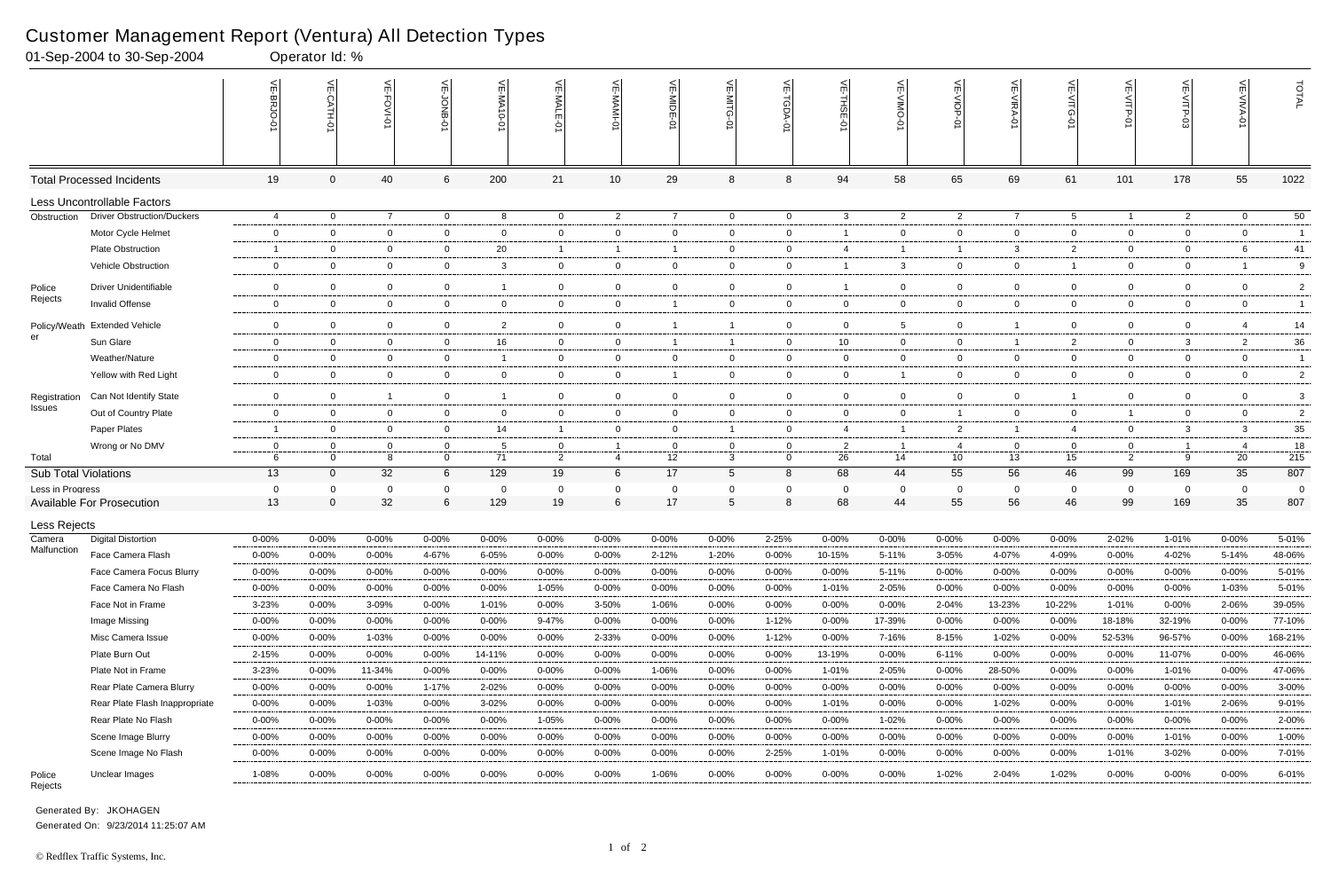|                              |           |            |        |           |        |            | ○         |           |            | ŏ         |        |        |        |        |           |        |         |            |         |
|------------------------------|-----------|------------|--------|-----------|--------|------------|-----------|-----------|------------|-----------|--------|--------|--------|--------|-----------|--------|---------|------------|---------|
| Too Old<br>Process<br>Issues | $0 - 00%$ | $0 - 00%$  | 2-06%  | $0 - 00%$ | 5-04%  | $0 - 00\%$ | $0 - 00%$ | $0 - 00%$ | $0 - 00\%$ | $1 - 12%$ | 5-07%  | 1-02%  | 2-04%  | 0-00%  | $0 - 00%$ | 9-09%  | 3-02%   | $0 - 00\%$ | 28-03%  |
| Total                        | 9-69%     | 0-00%      | 18-56% | 5-83%     | 31-24% | 11-58%     | 5-83%     | 5-29%     | 1-20%      | 7-88%     | 32-47% | 40-91% | 22-40% | 49-88% | 15-33%    | 83-84% | 153-91% | 10-29%     | 496-61% |
| <b>Approved Violations</b>   | 4-31%     | $0 - 00\%$ | 14-44% | $1 - 17%$ | 98-76% | 8-42%      | $1 - 17%$ | 12-71%    | 4-80%      | $1 - 12%$ | 36-53% | 4-09%  | 33-60% | 7-12%  | 31-67%    | 16-16% | 16-09%  | 25-71%     | 311-39% |
| <b>Total Notices Printed</b> | 4-31%     | $0 - 00%$  | 14-44% | $1 - 17%$ | 98-76% | 8-42%      | $1 - 17%$ | 12-71%    | 4-80%      | $1 - 12%$ | 36-53% | 4-09%  | 33-60% | 7-12%  | 31-67%    | 16-16% | 16-09%  | 25-71%     | 311-39% |

Note: If you selected "All" from the "Approach:" drop down list, the statuses reflected in this report will only indicate the current

# Customer Management Report (Ventura) All Detection Types

| 01-Sep-2004 to 30-Sep-2004 | Operator Id: % |
|----------------------------|----------------|
|                            |                |

Generated On: 9/23/2014 11:25:07 AM Generated By: JKOHAGEN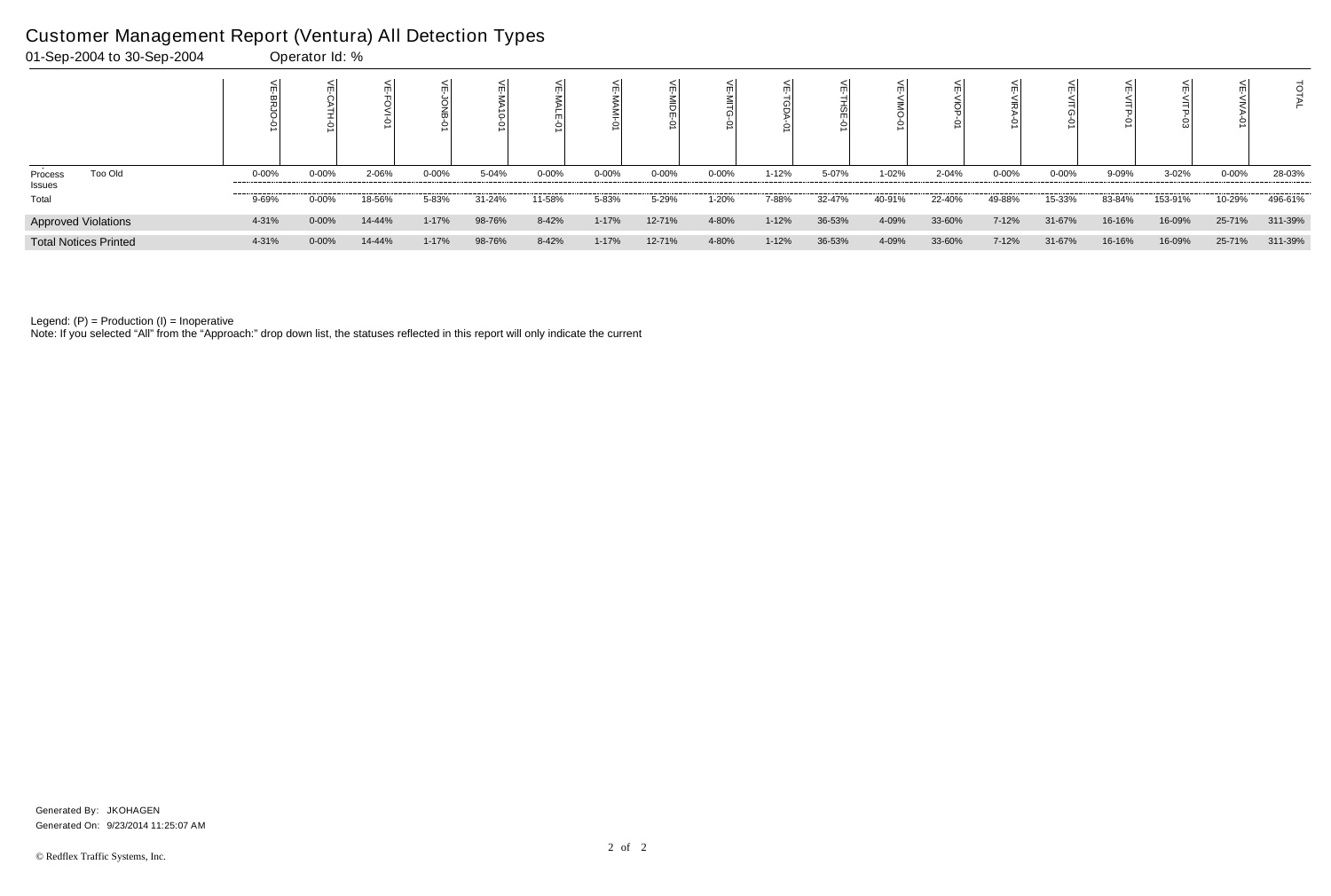|                             | 01-Mar-2005 to 31-Mar-2005        |                | Operator Id: %   |                 |                |                         |                |                |                |                |                |                |             |                |                                  |                |                |                |                |                |
|-----------------------------|-----------------------------------|----------------|------------------|-----------------|----------------|-------------------------|----------------|----------------|----------------|----------------|----------------|----------------|-------------|----------------|----------------------------------|----------------|----------------|----------------|----------------|----------------|
|                             |                                   |                | $\leq$<br>CATH-0 | 븬<br>FOVI-01    |                | VE-MA10-01              | VE-MAI<br>ò    | ¥              | VE-MIDE-01     | $\leq'$        | ⋦              | 늰<br>ş         | 닞           | 닞<br>Q         | $\widetilde{\mathbb{F}}$<br>ミアイー | 늦<br>$\circ$   | 닞<br>VITP-01   |                | VE-VIVA-0      | TOTAL          |
|                             | <b>Total Processed Incidents</b>  | 10             | $\Omega$         | 34              | $\overline{7}$ | 158                     | 51             | 34             | 36             | 6              | 13             | 53             | 90          | 40             | 62                               | 41             | 86             | 107            | 83             | 911            |
|                             | Less Uncontrollable Factors       |                |                  |                 |                |                         |                |                |                |                |                |                |             |                |                                  |                |                |                |                |                |
| Obstruction                 | <b>Driver Obstruction/Duckers</b> | $\mathbf 0$    | $\overline{0}$   | $5\overline{)}$ | $\overline{0}$ | 9                       | $\overline{0}$ | 5              | $\overline{0}$ | $\overline{0}$ | $\overline{0}$ | $\mathbf 0$    | 6           | $\mathbf{3}$   | $5\overline{)}$                  | $\mathbf{3}$   | $\overline{1}$ | $\mathbf{3}$   | $\mathbf{0}$   | 40             |
|                             | Motor Cycle Helmet                | $\mathsf{O}$   | $\Omega$         | $\overline{0}$  | $\mathbf 0$    | $\mathbf 0$             | $\overline{1}$ | $\mathbf 0$    | 0              | $\overline{0}$ | $\overline{0}$ | $\mathbf 0$    |             | $\overline{0}$ | $\mathbf 0$                      | $\overline{0}$ | $\mathbf{0}$   | $\mathbf 0$    | $\mathbf{0}$   | $\overline{2}$ |
|                             | <b>Plate Obstruction</b>          | -1             | 0                | $\overline{2}$  | $\overline{0}$ | 26                      | 7              | 4              | -1             | 0              | $\mathbf 0$    | -4             | 14          | $\overline{0}$ | 2                                | $\mathbf{0}$   | $\overline{2}$ | - 1            | 17             | 81             |
|                             | <b>Signal Obstruction</b>         | $\mathbf 0$    | 0                | $\mathbf 0$     | $\mathbf{0}$   | -1                      | $\mathbf 0$    | $\overline{0}$ | 0              | 0              | $\mathbf{0}$   | $\mathbf 0$    | 0           | $\mathbf{0}$   | 0                                | $\mathbf{0}$   | $\overline{0}$ | $\mathbf 0$    | $\mathbf{0}$   | $\overline{1}$ |
|                             | Vehicle Obstruction               | 0              | $\mathbf 0$      | $\overline{0}$  | $\mathbf 0$    | $\overline{\mathbf{1}}$ | $\overline{0}$ | $\mathbf 0$    | $\overline{0}$ | 0              | $\mathbf 0$    | $\mathbf 0$    | 0           | $\mathbf 0$    | $\mathbf 0$                      | $\overline{0}$ | $\overline{0}$ | -1             | -1             | 3              |
| Police                      | <b>Driver Unidentifiable</b>      | $\mathbf 0$    | $\mathbf 0$      | $\overline{0}$  | $\mathbf 0$    | $\mathbf 0$             | $\mathbf 0$    | $\mathbf 0$    | 0              | 0              | $\overline{0}$ | $\mathbf 0$    | 0           | $\mathbf 0$    | $\mathbf 0$                      | $\overline{0}$ | $\overline{1}$ | $\mathbf 0$    | $\mathbf{0}$   | $\overline{1}$ |
| Rejects                     | Other                             | $\mathbf{0}$   | 0                | $\mathbf 0$     | $\mathbf{0}$   | -1                      | $\mathbf 0$    | $\overline{0}$ | 0              | 0              | $\mathbf 0$    | $\mathbf 0$    | 0           | $\mathbf{0}$   | $\Omega$                         | $\overline{0}$ | $\overline{0}$ | 0              | $\mathbf{0}$   | $\overline{1}$ |
|                             | Safe Turn On Red                  | $\overline{0}$ | $\mathbf 0$      | $\overline{0}$  | $\overline{0}$ | $\overline{0}$          | $\mathbf{0}$   | $\overline{0}$ | $\overline{0}$ | $\overline{0}$ | $\overline{0}$ | $\overline{0}$ |             | $\mathbf{0}$   | $\mathbf 0$                      | $\overline{0}$ | $\overline{1}$ | - 1            | $\overline{0}$ | 3              |
| Policy/Weath                | <b>Extended Vehicle</b>           | $\mathbf 0$    | $\mathbf 0$      | $\overline{0}$  | $\mathbf{0}$   | $\mathbf{0}$            | $\mathbf{1}$   | $\overline{0}$ | 0              | $\mathbf 0$    | $\overline{0}$ | $\mathbf 0$    | 0           | $\overline{0}$ | 0                                | $\mathbf{0}$   | $\overline{0}$ | $\mathbf{0}$   | $\mathbf{0}$   | $\overline{1}$ |
| er                          | Sun Glare                         | $\mathbf 0$    | $\Omega$         | $\overline{1}$  | $\mathbf 0$    | 10                      | $\mathbf{1}$   | $\mathbf 0$    | $\overline{0}$ | -1             | $\mathbf 0$    | $\mathbf{3}$   | 0           | $\overline{0}$ | $\Omega$                         | $\overline{0}$ | $\mathbf{0}$   | 8              | 6              | $30\,$         |
| Registration                | Out of Country Plate              | $\mathbf 0$    | $\mathbf 0$      | $\mathbf 0$     | $\mathbf 0$    | $\overline{2}$          | $\mathbf 0$    | $\overline{0}$ | $\overline{0}$ | $\mathbf 0$    | $\mathbf 0$    | $\mathbf 0$    | $\mathbf 0$ | $\mathbf 0$    | $\mathbf 0$                      | $\mathbf 0$    | $\mathbf 0$    | $\mathbf 0$    | $\mathbf{0}$   | $\overline{c}$ |
| <b>Issues</b>               | Paper Plates                      | $\mathbf 0$    | $\Omega$         | $\mathbf 0$     | $\mathbf{0}$   | 6                       | 3              | $\overline{1}$ | $\overline{0}$ | -1             | $\overline{1}$ | $\overline{2}$ | 4           | 4              | $\Omega$                         | $\mathbf{0}$   | $\mathbf{3}$   | 7              | $\overline{2}$ | 34             |
|                             | Wrong or No DMV                   | 0              | $\Omega$         | $\Omega$        | 0              | 6                       | $\Omega$       | $\mathbf{0}$   | - 0            | 0              | -1             | -4             | 5           | $\overline{1}$ | 0                                |                | $\overline{1}$ | $\overline{2}$ | -4             | 25             |
| Total                       |                                   | $\overline{1}$ | $\Omega$         | 8               | $\mathbf 0$    | 62                      | 13             | 10             | $\overline{1}$ | 2              | $\overline{2}$ | 13             | 31          | 8              | $\overline{7}$                   | $\overline{a}$ | 9              | 23             | 30             | 224            |
| <b>Sub Total Violations</b> |                                   | 9              | $\Omega$         | 26              | $\overline{7}$ | 96                      | 38             | 24             | 35             | 4              | 11             | 40             | 59          | 32             | 55                               | 37             | 77             | 84             | 53             | 687            |
| Less in Progress            |                                   | $\mathbf 0$    | $\Omega$         | $\mathbf 0$     | $\mathbf{0}$   | - 0                     | 0              | $\mathbf{0}$   | $\overline{0}$ | 0              | 0              | - 0            | 0           | $\overline{0}$ | $\mathbf 0$                      | 0              | 0              | $\mathbf{0}$   | 0              | $\overline{0}$ |
|                             | <b>Available For Prosecution</b>  | 9              | $\Omega$         | 26              | $\overline{7}$ | 96                      | 38             | 24             | 35             | 4              | 11             | 40             | 59          | 32             | 55                               | 37             | 77             | 84             | 53             | 687            |
| Less Rejects                |                                   |                |                  |                 |                |                         |                |                |                |                |                |                |             |                |                                  |                |                |                |                |                |
| Camera<br>Malfunction       | Face Camera Flash                 | 0-00%          | $0 - 00%$        | $0 - 00%$       | 0-00%          | $0 - 00%$               | $0 - 00\%$     | $0 - 00%$      | 0-00%          | 0-00%          | $0 - 00\%$     | $0 - 00%$      | 0-00%       | $0 - 00\%$     | $0 - 00%$                        | 1-03%          | $0 - 00%$      | 0-00%          | $0 - 00%$      | 1-00%          |
|                             | Face Camera Focus Blurry          | $0 - 00%$      | $0 - 00%$        | $0 - 00%$       | $0 - 00%$      | $0 - 00%$               | $0 - 00%$      | $0 - 00%$      | $0 - 00%$      | $0 - 00%$      | $0 - 00\%$     | $0 - 00%$      | $0 - 00%$   | $0 - 00%$      | $0 - 00\%$                       | $0 - 00%$      | $0 - 00%$      | $0 - 00%$      | 1-02%          | 1-00%          |
|                             | Face Not in Frame                 | 3-33%          | 0-00%            | 5-19%           | 0-00%          | $0 - 00%$               | 1-03%          | 6-25%          | 1-03%          | 0-00%          | $0 - 00%$      | $0 - 00\%$     | 1-02%       | $0 - 00%$      | 16-29%                           | 13-35%         | 1-01%          | $1 - 01%$      | $0 - 00\%$     | 48-07%         |
|                             | Misc Camera Issue                 | 0-00%          | 0-00%            | $0 - 00%$       | 0-00%          | 0-00%                   | $0 - 00\%$     | $0 - 00%$      | 0-00%          | $0 - 00%$      | $0 - 00%$      | $0 - 00%$      | 1-02%       | $0 - 00\%$     | $0 - 00\%$                       | $0 - 00%$      | $0 - 00%$      | $0 - 00%$      | $0 - 00%$      | 1-00%          |
|                             | Plate Burn Out                    | $0 - 00%$      | $0 - 00%$        | $0 - 00\%$      | 0-00%          | 0-00%                   | $0 - 00\%$     | $0 - 00%$      | 0-00%          | $0 - 00%$      | $0 - 00\%$     | 1-02%          | 0-00%       | $0 - 00\%$     | $0 - 00\%$                       | $0 - 00%$      | $0 - 00%$      | 0-00%          | $0 - 00%$      | 1-00%          |
|                             | Plate Not in Frame                | 1-11%          | $0 - 00%$        | 4-15%           | $1 - 14%$      | $0 - 00%$               | 1-03%          | $0 - 00\%$     | $0 - 00%$      | $0 - 00%$      | $0 - 00\%$     | 1-02%          | 1-02%       | $0 - 00%$      | 2-04%                            | $0 - 00%$      | 1-01%          | 1-01%          | $1 - 02%$      | 14-02%         |
|                             | Rear Plate Camera Blurry          | 0-00%          | $0 - 00\%$       | $0 - 00%$       | $0 - 00%$      | 2-02%                   | $0 - 00\%$     | 2-08%          | 0-00%          | $0 - 00%$      | $0 - 00\%$     | $0 - 00%$      | 1-02%       | $0 - 00\%$     | $0 - 00%$                        | $0 - 00%$      | $0 - 00\%$     | $0 - 00%$      | 2-04%          | 7-01%          |
|                             | Rear Plate Flash Inappropriate    | 0-00%          | $0 - 00%$        | $0 - 00\%$      | $0 - 00%$      | 1-01%                   | $0 - 00\%$     | $0 - 00\%$     | 0-00%          | $0 - 00%$      | $0 - 00\%$     | $0 - 00%$      | $0 - 00%$   | $0 - 00\%$     | $0 - 00\%$                       | $0 - 00%$      | $0 - 00%$      | 0-00%          | $0 - 00%$      | 1-00%          |
|                             | Rear Plate No Flash               | $0 - 00%$      | $0 - 00\%$       | $0 - 00%$       | 0-00%          | $0 - 00%$               | $0 - 00\%$     | 0-00%          | $0 - 00%$      | 0-00%          | 0-00%          | $0 - 00%$      | 0-00%       | 0-00%          | 0-00%                            | 0-00%          | 1-01%          | 0-00%          | $0 - 00\%$     | 1-00%          |
|                             | Scene Image Flash Inappropriate   | $0 - 00%$      | $0 - 00\%$       | $0 - 00\%$      | $0 - 00%$      | 0-00%                   | $0 - 00\%$     | $0 - 00%$      | $0 - 00%$      | $0 - 00%$      | $0 - 00\%$     | $0 - 00%$      | 0-00%       | $0 - 00\%$     | 3-05%                            | $0 - 00%$      | $0 - 00%$      | 0-00%          | $0 - 00%$      | $3 - 00\%$     |
|                             | Scene Image No Flash              | $0 - 00%$      | 0-00%            | $0 - 00%$       | $0 - 00%$      | $0 - 00%$               | $0 - 00\%$     | $0 - 00\%$     | $0 - 00%$      | $0 - 00%$      | $0 - 00\%$     | $0 - 00%$      | $0 - 00%$   | $0 - 00\%$     | 3-05%                            | $0 - 00%$      | $0 - 00%$      | 0-00%          | $0 - 00%$      | 3-00%          |
| Police                      | <b>Expired Time</b>               | $0 - 00%$      | $0 - 00\%$       | $0 - 00%$       | 0-00%          | $0 - 00\%$              | 2-05%          | $0 - 00%$      | 3-09%          | $0 - 00\%$     | $0 - 00\%$     | $1 - 02%$      | $0 - 00%$   | 1-03%          | $0 - 00\%$                       | 1-03%          | $0 - 00%$      | 0-00%          | 1-02%          | 9-01%          |
| Rejects                     | Unclear Images                    | $2 - 22%$      | $0 - 00\%$       | 2-08%           | $3-43%$        | 5-05%                   | 4-11%          | 1-04%          | 4-11%          | 2-50%          | 1-09%          | $9 - 22%$      | 13-22%      | 1-03%          | 9-16%                            | 0-00%          | 10-13%         | 24-29%         | 10-19%         | 100-15%        |
| Process<br>Issues           | Too Old                           | $0 - 00\%$     | $0 - 00\%$       | $0 - 00\%$      | $0 - 00%$      | $0 - 00%$               | $0 - 00\%$     | $0 - 00\%$     | $0 - 00%$      | $0 - 00\%$     | $0 - 00\%$     | $0 - 00%$      | $0 - 00%$   | $0 - 00\%$     | $0 - 00\%$                       | $0 - 00\%$     | 1-01%          | $0 - 00\%$     | 1-02%          | 2-00%          |
| Total                       |                                   | 6-67%          | $0 - 00%$        | 11-42%          | 4-57%          | 8-08%                   | $8 - 21%$      | 9-38%          | 8-23%          | 2-50%          | 1-09%          | 12-30%         | 17-29%      | 2-06%          | 33-60%                           | 15-41%         | 14-18%         | 26-31%         | 16-30%         | 192-28%        |
| <b>Approved Violations</b>  |                                   | 3-33%          | $0 - 00\%$       | 15-58%          | $3 - 43%$      | 88-92%                  | 30-79%         | 15-62%         | 27-77%         | 2-50%          | 10-91%         | 28-70%         | 42-71%      | 30-94%         | 22-40%                           | 22-59%         | 63-82%         | 58-69%         | 37-70%         | 495-72%        |

Generated On: 9/23/2014 11:25:45 AM

Generated By: JKOHAGEN

F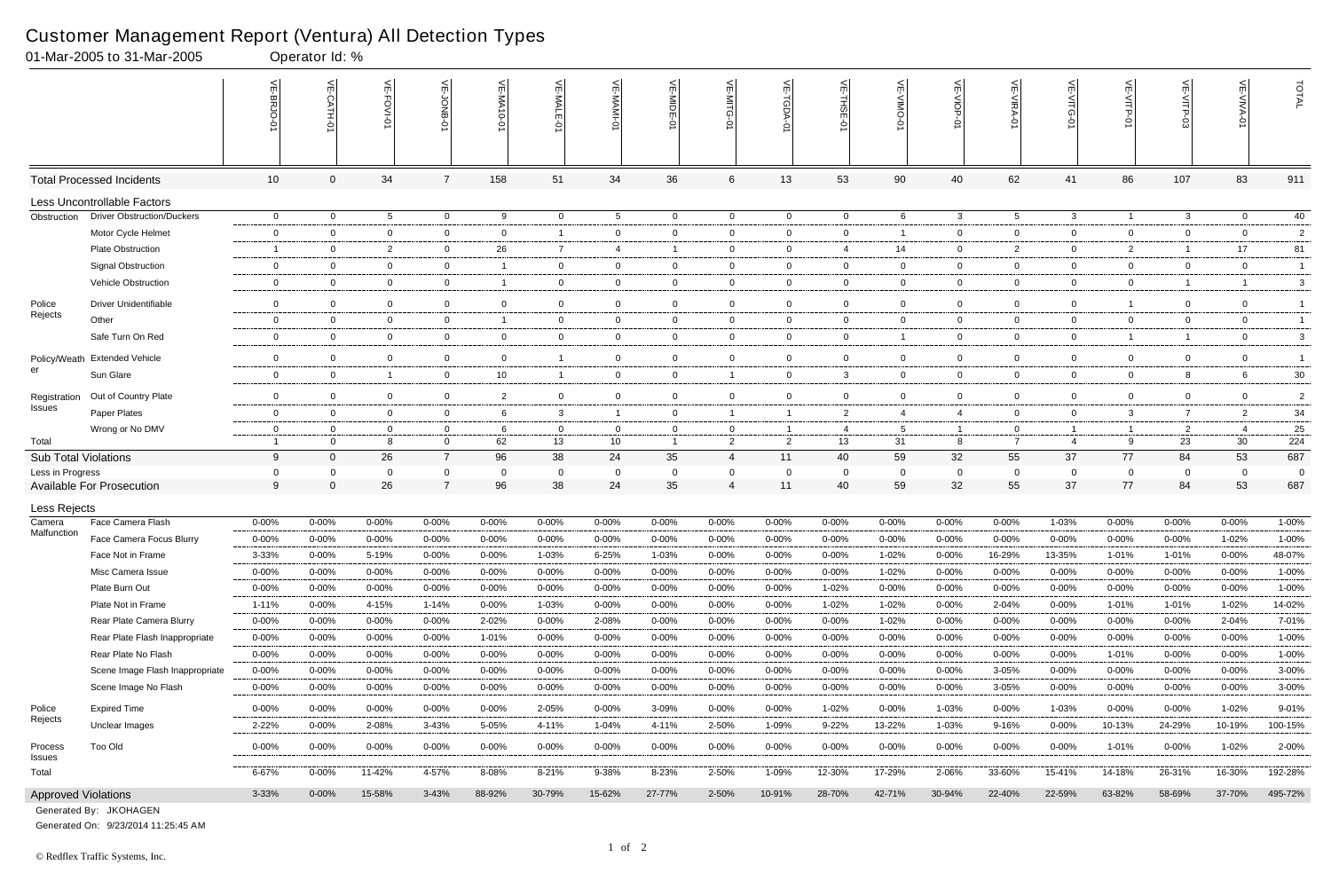Note: If you selected "All" from the "Approach:" drop down list, the statuses reflected in this report will only indicate the current



Legend:  $(P)$  = Production  $(I)$  = Inoperative

### Customer Management Report (Ventura) All Detection Types

|    | 낟<br><b>VITG-01</b> | ⋚<br><b>ITP-01</b> | ⋚<br>스<br>그<br>Ġ |        | JTAI    |
|----|---------------------|--------------------|------------------|--------|---------|
| 'n | 22-59%              | 63-82%             | 58-69%           | 37-70% | 495-72% |

Generated On: 9/23/2014 11:25:45 AM Generated By: JKOHAGEN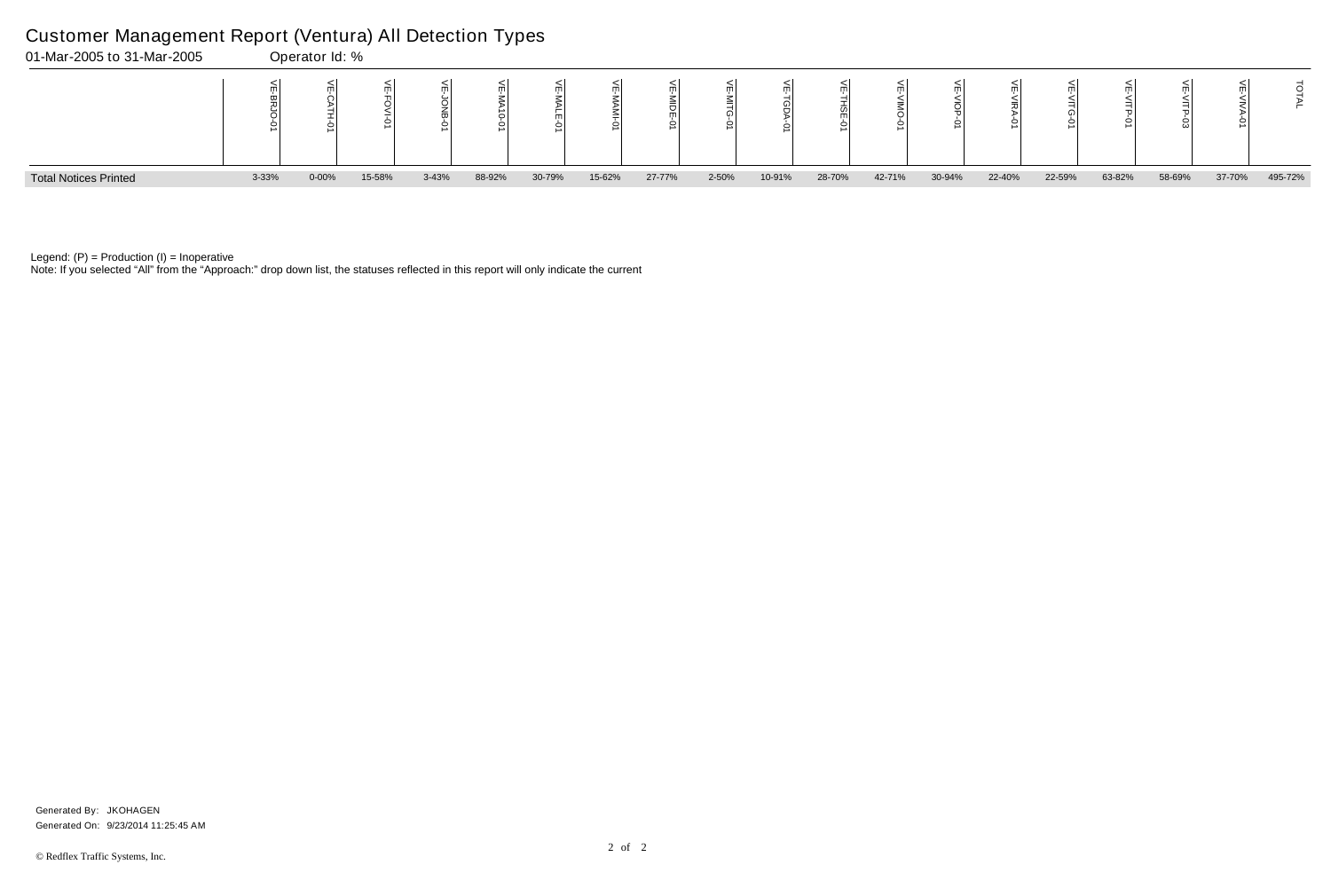|                             | 01-Sep-2005 to 30-Sep-2005          |                     | Operator Id: %         |                |                |                   |                    |                    |                        |                            |                          |                |                        |                          |                |                    |                    |                |                         |                  |
|-----------------------------|-------------------------------------|---------------------|------------------------|----------------|----------------|-------------------|--------------------|--------------------|------------------------|----------------------------|--------------------------|----------------|------------------------|--------------------------|----------------|--------------------|--------------------|----------------|-------------------------|------------------|
|                             |                                     | VE-BRJ              |                        | VE-FOVI-0      |                | VE-MA10-01        | VE-MALE<br>ò       | 늦                  | VE-MIDE-01             | VE-MITG-<br>$\vec{\sigma}$ | 븻<br><b>TGDA-0</b>       | VE-THSE-01     | VE-VIMO-01             | VE-VIOP-01               | VE-VIRA-01     | VE-VITG-01         | VE-VITP-01         | ۴              | VE-VIVA-0               | TOTAL            |
|                             | <b>Total Processed Incidents</b>    | 14                  | 0                      | 55             | 6              | 171               | 56                 | 23                 | 28                     | 8                          | 15                       | 66             | 70                     | 19                       | 54             | 111                | 75                 | 109            | 82                      | 962              |
|                             | Less Uncontrollable Factors         |                     |                        |                |                |                   |                    |                    |                        |                            |                          |                |                        |                          |                |                    |                    |                |                         |                  |
| Obstruction                 | <b>Driver Obstruction/Duckers</b>   | 6                   | $\overline{0}$         | 13             | $\overline{0}$ | 15                | $\mathbf{3}$       | $\overline{7}$     | $\overline{0}$         | $\overline{0}$             | $\overline{1}$           | $\mathbf{3}$   | 3                      | $\overline{0}$           | 11             | 14                 | 6                  | 6              | 4                       | 92               |
|                             | Motor Cycle Helmet                  | $\mathbf 0$         | $\mathbf 0$            | $\overline{0}$ | $\overline{0}$ | $\Omega$          | $\overline{0}$     | $\mathbf 0$        | $\mathbf 0$            | $\overline{0}$             | $\mathbf 0$              | $\overline{0}$ | $\mathbf{0}$           | $\mathbf 0$              | $\overline{1}$ | $\overline{0}$     | $\mathbf 0$        | $\mathbf 0$    | $\mathbf{0}$            | $\overline{1}$   |
|                             | Plate Obstruction                   | 0                   | 0                      | $\overline{0}$ | $\overline{0}$ | 25                | 8                  | $\overline{2}$     | -1                     | -1                         | $\overline{0}$           | $\mathbf{3}$   | 10 <sup>1</sup>        | $\mathbf{1}$             | -1             | 4                  | 6                  | $\overline{2}$ | 10                      | 74               |
|                             | Vehicle Obstruction                 | $\overline{2}$      | $\overline{0}$         | $\overline{0}$ | -1             | 3                 | $\mathbf{1}$       | $\overline{1}$     | $\overline{0}$         | $\mathbf{0}$               | $\overline{0}$           | 2              | $\overline{4}$         | $\overline{0}$           | $\overline{0}$ |                    | $\mathbf{1}$       | -1             |                         | 18               |
| Police                      | <b>Driver Unidentifiable</b>        | $\Omega$            | $\overline{0}$         | $\overline{0}$ | $\overline{0}$ | 3                 | 5                  | $\overline{1}$     | $\mathbf 0$            | $\mathbf 0$                | $\overline{2}$           | $\overline{1}$ | 6                      | $\mathbf{0}$             | 6              | 3                  | 9                  | 11             | -8                      | 55               |
| Rejects                     | Invalid Offense                     | 0                   | $\mathbf 0$            | $\overline{0}$ | $\overline{0}$ | $\Omega$          | $\overline{0}$     | $\mathbf 0$        | -1                     | $\mathbf{0}$               | $\mathbf 0$              | $\overline{0}$ | $\mathbf{0}$           | $\overline{0}$           | $\overline{0}$ | $\overline{0}$     | $\overline{0}$     | $\mathbf 0$    | $\overline{0}$          | $\overline{1}$   |
|                             | Safe Turn On Red                    | 0                   | $\overline{0}$         | $\overline{0}$ | $\overline{0}$ | $\Omega$          | $\overline{0}$     | $\mathbf 0$        | $\mathbf{0}$           | $\mathbf{0}$               | $\overline{0}$           | $\overline{0}$ | $\mathbf{0}$           | $\overline{0}$           | $\overline{0}$ | $\overline{0}$     | $\overline{0}$     | $\mathbf 0$    |                         | $\overline{1}$   |
|                             | Policy/Weath Extended Vehicle       | $\Omega$            | $\overline{0}$         | $\mathbf 0$    | $\mathbf 0$    | $\overline{0}$    | $\mathbf 0$        | $\mathbf 0$        | $\mathbf 0$            | $\mathbf 0$                | $\mathbf 0$              | $\overline{0}$ | 3                      | $\mathbf 0$              | $\overline{0}$ |                    | $\mathbf 0$        | $\mathbf 0$    |                         | 5                |
| er                          | Sun Glare                           | 0                   | $\mathbf 0$            | $\overline{1}$ | $\overline{0}$ | 23                | 5                  | 3                  | 0                      | $\mathbf{0}$               | $\overline{7}$           | 18             | 1                      | $\overline{1}$           | $\overline{2}$ | 21                 | $\overline{4}$     | 50             | 18                      | 154              |
|                             | Weather/Nature                      | $\mathbf 0$         | $\Omega$               | $\mathbf 0$    | $\overline{1}$ | $\Omega$          | $\mathbf 0$        | $\mathbf 0$        | $\mathbf 0$            | $\overline{0}$             | $\overline{0}$           | $\overline{0}$ | $\mathbf{0}$           | $\overline{0}$           | $\overline{0}$ | $\mathbf 0$        | $\mathbf 0$        | $\mathbf 0$    | $\overline{0}$          | $\overline{1}$   |
| Registration                | Can Not Identify State              | $\Omega$            | $\mathbf 0$            | $\mathbf 0$    | $\mathbf 0$    | 2                 | $\mathbf 0$        | $\mathbf 0$        | $\mathbf 0$            | $\mathbf 0$                | $\mathbf 0$              | $\overline{0}$ | $\mathbf 0$            | $\mathbf 0$              | $\Omega$       |                    | $\mathbf 0$        | $\mathbf 0$    | $\mathbf 0$             | 3                |
| Issues                      | Paper Plates                        | $\overline{1}$      | $\mathbf 0$            | $\overline{0}$ | $\overline{0}$ | $12 \overline{ }$ | 4                  | $\overline{1}$     | $\mathbf{0}$           | $\mathbf{0}$               | $\overline{0}$           | $\overline{0}$ | 6                      | $\mathbf{1}$             | -1             | 4                  | $\overline{1}$     | -1             | 4                       | 36               |
|                             | Wrong or No DMV                     | 0                   | $\Omega$               | $\overline{0}$ | $\mathbf 0$    | $\overline{0}$    | -1                 | $\overline{2}$     | 2                      | $\Omega$                   | $\overline{0}$           | $\overline{0}$ |                        | $\mathbf{0}$             | $\Omega$       | 7                  | 3                  | $\overline{4}$ | 3                       | 23               |
| Total                       |                                     | 9                   | $\Omega$               | 14             | $\overline{2}$ | 83                | 27                 | 17                 | $\overline{4}$         | $\mathbf{1}$               | 10                       | 27             | 34                     | 3                        | 22             | 56                 | 30                 | 75             | 50                      | 464              |
| <b>Sub Total Violations</b> |                                     | $5\phantom{.0}$     | $\overline{0}$         | 41             | $\overline{4}$ | 88                | 29                 | 6                  | 24                     | $\overline{7}$             | 5                        | 39             | 36                     | 16                       | 32             | 55                 | 45                 | 34             | 32                      | 498              |
| Less in Progress            |                                     | 0                   | $\Omega$               | - 0            | $\mathbf{0}$   | $\Omega$          | - 0                | 0                  | 0                      | 0                          | $\mathbf{0}$             | $\overline{0}$ | $\Omega$               | $\mathbf{0}$             | 0              | 0                  | 0                  | $\mathbf{0}$   | $\Omega$                | $\overline{0}$   |
|                             | Available For Prosecution           | 5                   | $\mathbf 0$            | 41             | $\overline{4}$ | 88                | 29                 | $\,6$              | 24                     | $\overline{7}$             | $5\phantom{.0}$          | 39             | 36                     | 16                       | 32             | 55                 | 45                 | 34             | 32                      | 498              |
| Less Rejects                |                                     |                     |                        |                |                |                   |                    |                    |                        |                            |                          |                |                        |                          |                |                    |                    |                |                         |                  |
| Camera<br>Malfunction       | Face Camera Flash                   | $0 - 00%$           | $0 - 00%$              | 2-05%          | 0-00%          | 1-01%             | $0 - 00\%$         | 0-00%              | 0-00%                  | $0 - 00%$                  | 1-20%                    | 1-03%          | 1-03%                  | $0 - 00%$                | 1-03%          | 2-04%              | $0 - 00%$          | 3-09%          | 3-09%                   | 15-03%           |
|                             | Face Camera Focus Blurry            | $0 - 00%$           | $0 - 00%$              | $0 - 00%$      | $0 - 00%$      | 1-01%             | $0 - 00%$          | $0 - 00%$          | $0 - 00%$              | $0 - 00%$                  | $0 - 00%$                | 1-03%          | $0 - 00%$              | $0 - 00%$                | 2-06%          | 3-05%              | 2-04%              | 2-06%          | 1-03%                   | 12-02%           |
|                             | Face Not in Frame                   | $3 - 60%$           | $0 - 00%$              | 10-24%         | $0 - 00%$      | $1 - 01%$         | $0 - 00\%$         | 2-33%              | 2-08%                  | 0-00%                      | $0 - 00%$                | $0 - 00%$      | 1-03%                  | 2-12%                    | 2-06%          | 8-15%              | 2-04%              | 2-06%          | $0 - 00\%$              | 35-07%           |
|                             | Misc Camera Issue<br>Plate Burn Out | $0 - 00\%$          | $0 - 00%$              | 1-02%          | 0-00%          | 2-02%             | $0 - 00\%$         | 0-00%              | $0 - 00%$              | $0 - 00\%$                 | $0 - 00%$                | $0 - 00%$      | 1-03%                  | $0 - 00%$                | $0 - 00%$      | 3-05%              | $0 - 00%$          | $0 - 00%$      | $1 - 03%$               | 8-02%            |
|                             | Plate Not in Frame                  | $0 - 00\%$<br>1-20% | $0 - 00%$<br>$0 - 00%$ | 1-02%<br>2-05% | 0-00%<br>1-25% | 2-02%<br>1-01%    | 1-03%<br>$0 - 00%$ | 0-00%<br>$0 - 00%$ | $0 - 00%$<br>$0 - 00%$ | $0 - 00\%$<br>1-14%        | $0 - 00\%$<br>$0 - 00\%$ | 8-21%<br>2-05% | $0 - 00%$<br>$0 - 00%$ | $0 - 00\%$<br>$0 - 00\%$ | 9-28%<br>2-06% | $0 - 00%$<br>2-04% | $0 - 00%$<br>1-02% | 3-09%<br>1-03% | $0 - 00%$<br>$0 - 00\%$ | 24-05%<br>14-03% |
|                             | Rear Plate Camera Blurry            | $0 - 00\%$          | $0 - 00%$              | 0-00%          | 0-00%          | 8-09%             | 2-07%              | 0-00%              | 0-00%                  | $0 - 00\%$                 | $0 - 00\%$               | 0-00%          | $0 - 00%$              | $0 - 00\%$               | 1-03%          | 1-02%              | $0 - 00%$          | $0 - 00%$      | 4-12%                   | 16-03%           |
|                             | Rear Plate Flash Inappropriate      | $0 - 00\%$          | $0 - 00\%$             | $0 - 00%$      | $0 - 00%$      | $0 - 00\%$        | 2-07%              | 1-17%              | $0 - 00%$              | $0 - 00%$                  | $0 - 00\%$               | 0-00%          | $0 - 00%$              | $0 - 00\%$               | $0 - 00\%$     | $0 - 00%$          | $0 - 00%$          | $0 - 00\%$     | 1-03%                   | 4-01%            |
|                             | Rear Plate No Flash                 | $0 - 00%$           | $0 - 00%$              | 0-00%          | 0-00%          | $0 - 00\%$        | $0 - 00%$          | 0-00%              | $0 - 00%$              | $0 - 00%$                  | $0 - 00\%$               | $0 - 00%$      | $0 - 00%$              | 0-00%                    | 1-03%          | $0 - 00%$          | 0-00%              | $0 - 00\%$     | 1-03%                   | 2-00%            |
|                             | Scene Image Flash Inappropriate     | $0 - 00\%$          | $0 - 00%$              | 2-05%          | 0-00%          | $0 - 00\%$        | $0 - 00\%$         | $0 - 00%$          | 0-00%                  | $0 - 00\%$                 | $0 - 00\%$               | 0-00%          | 1-03%                  | $0 - 00\%$               | $0 - 00\%$     | $0 - 00%$          | $0 - 00%$          | $0 - 00%$      | $0 - 00%$               | $3 - 01%$        |
|                             | Scene Image No Flash                | $0 - 00\%$          | $0 - 00%$              | 12-29%         | $0 - 00%$      | $0 - 00\%$        | $0 - 00%$          | $0 - 00%$          | 7-29%                  | $0 - 00%$                  | $0 - 00\%$               | $0 - 00%$      | 1-03%                  | $0 - 00\%$               | $0 - 00\%$     | $0 - 00%$          | $0 - 00%$          | $0 - 00\%$     | $0 - 00%$               | 20-04%           |
|                             |                                     |                     |                        |                |                |                   |                    |                    |                        |                            |                          |                |                        |                          |                |                    |                    |                |                         |                  |
| Police<br>Rejects           | <b>Incorrect Details</b>            | $0 - 00\%$          | $0 - 00%$              | $0 - 00\%$     | $0 - 00\%$     | $0 - 00\%$        | $0 - 00\%$         | $0 - 00\%$         | 1-04%                  | $0 - 00\%$                 | $0 - 00\%$               | 0-00%          | $0 - 00\%$             | $0 - 00\%$               | $0 - 00\%$     | $0 - 00\%$         | $0 - 00%$          | $0 - 00%$      | $0 - 00\%$              | $1 - 00%$        |
| Process<br><b>Issues</b>    | Too Old                             | $0 - 00\%$          | $0 - 00%$              | $0 - 00\%$     | $0 - 00\%$     | 1-01%             | 1-03%              | $0 - 00%$          | $0 - 00%$              | $0 - 00\%$                 | $0 - 00\%$               | 0-00%          | $0 - 00%$              | $0 - 00\%$               | $0 - 00\%$     | $0 - 00%$          | $3 - 07%$          | $0 - 00%$      | $0 - 00\%$              | 5-01%            |
| Total                       |                                     | 4-80%               | $0 - 00%$              | 30-73%         | $1 - 25%$      | 17-19%            | 6-21%              | 3-50%              | 10-42%                 | 1-14%                      | 1-20%                    | 12-31%         | 5-14%                  | $2 - 12%$                | 18-56%         | 19-35%             | 8-18%              | 11-32%         | 11-34%                  | 159-32%          |
| <b>Approved Violations</b>  |                                     | 1-20%               | $0 - 00\%$             | 11-27%         | $3 - 75%$      | 71-81%            | 23-79%             | 3-50%              | 14-58%                 | 6-86%                      | 4-80%                    | 27-69%         | 31-86%                 | 14-88%                   | 14-44%         | 36-65%             | 37-82%             | 23-68%         | 21-66%                  | 339-68%          |

Generated On: 9/23/2014 11:26:23 AM Generated By: JKOHAGEN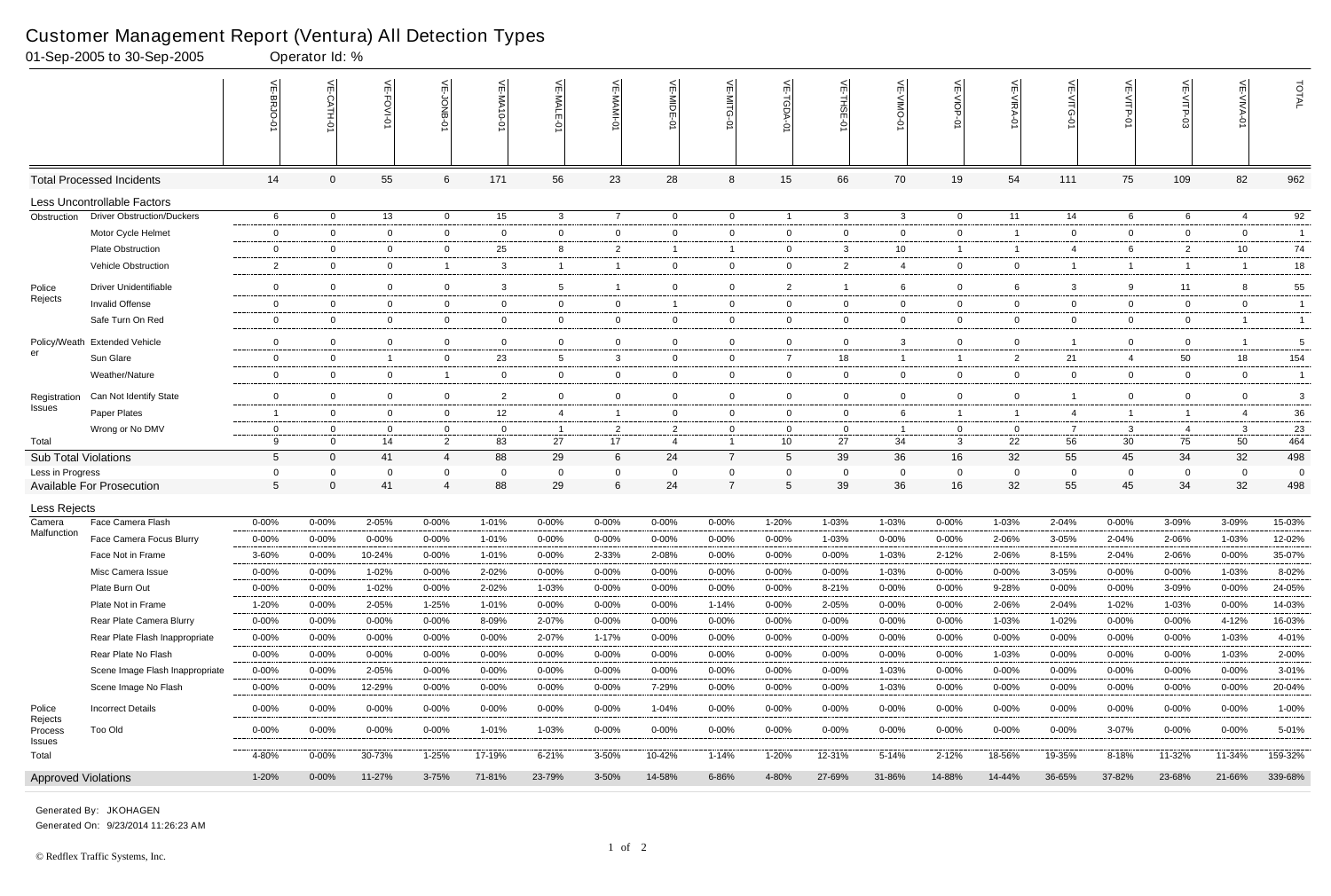Note: If you selected "All" from the "Approach:" drop down list, the statuses reflected in this report will only indicate the current



Legend:  $(P)$  = Production  $(I)$  = Inoperative

### Customer Management Report (Ventura) All Detection Types

|   | ⋚<br><b>VITG-01</b> | ₹      | 닞<br>NTP<br>8 | т      | ⊵       |
|---|---------------------|--------|---------------|--------|---------|
| 6 | 36-65%              | 37-82% | 23-68%        | 21-66% | 339-68% |

Generated On: 9/23/2014 11:26:23 AM Generated By: JKOHAGEN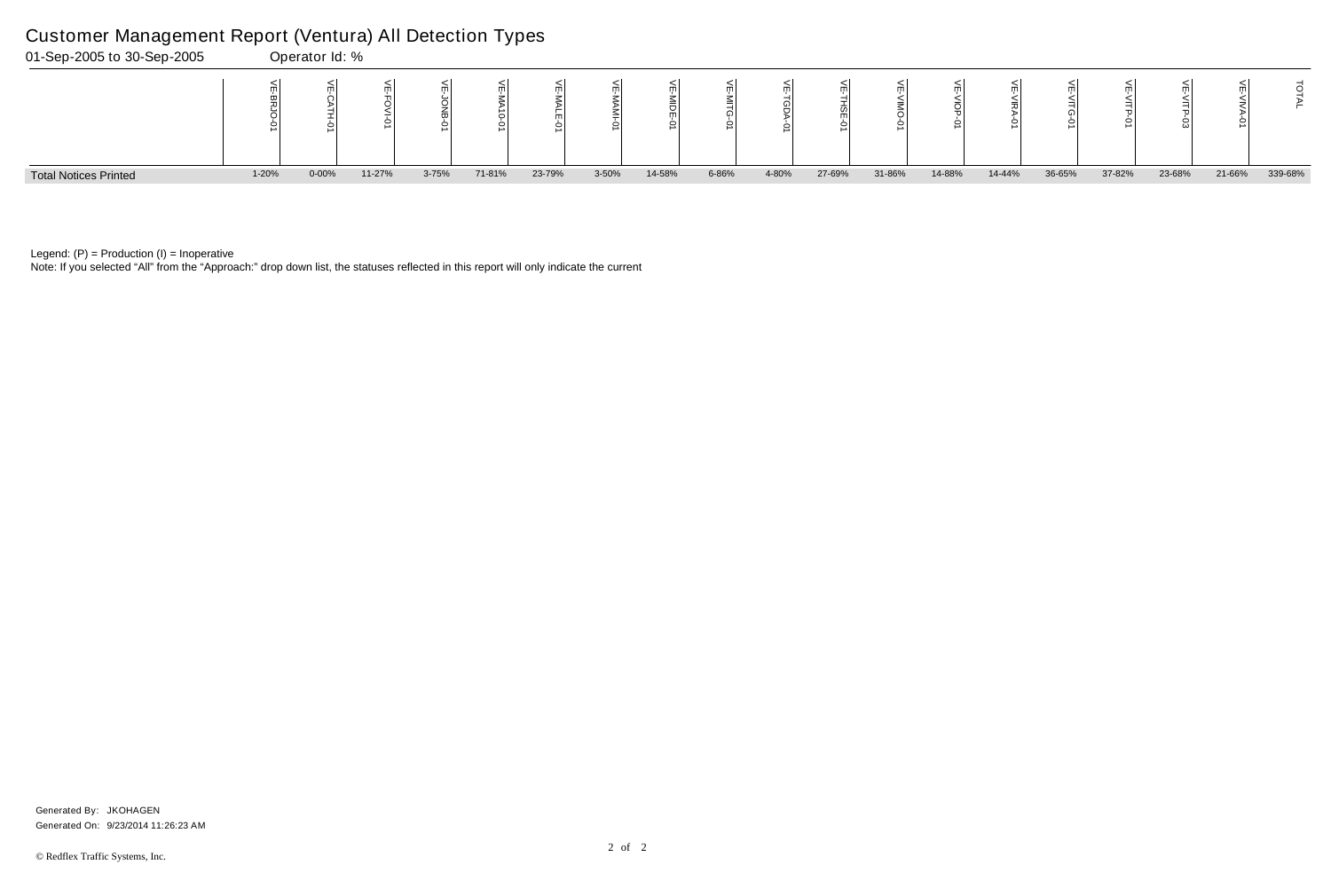|                              | 01-Mar-2006 to 31-Mar-2006           |                        | Operator Id: %         |                     |                    |                   |                     |                         |                        |                             |                     |                        |                    |                          |                    |                        |                    |                    |                     |                |
|------------------------------|--------------------------------------|------------------------|------------------------|---------------------|--------------------|-------------------|---------------------|-------------------------|------------------------|-----------------------------|---------------------|------------------------|--------------------|--------------------------|--------------------|------------------------|--------------------|--------------------|---------------------|----------------|
|                              |                                      |                        | $\leq$                 | भ<br><b>FOVI-0</b>  | 녽                  | 닞<br>$-0-0$       | VE-MALE             |                         | VE-MIDE-01             | VE-MITG-<br>$\dot{\varphi}$ | VE-TGDA-0           | VE-THSE-01             | VE-VIMO-01         | VE-VIOP-07               | VE-VIRA-01         | ے<br><b>NITG</b><br>Ò  | VE-VITP-01         |                    | 늦                   | TOTAL          |
|                              | <b>Total Processed Incidents</b>     | 19                     | $\Omega$               | 69                  | 33                 | 258               | 51                  | 38                      | 34                     | 5                           | 14                  | 59                     | 87                 | 23                       | 64                 | 99                     | 45                 | 83                 | 77                  | 1058           |
|                              | Less Uncontrollable Factors          |                        |                        |                     |                    |                   |                     |                         |                        |                             |                     |                        |                    |                          |                    |                        |                    |                    |                     |                |
| Obstruction                  | <b>Driver Obstruction/Duckers</b>    | 4                      | $\overline{0}$         | 37                  | 14                 | 24                | $5^{\circ}$         | 6                       | $\mathbf{3}$           | $\overline{0}$              | $\overline{2}$      | 8                      | 11                 | $\overline{2}$           | 17                 | 23                     | 8                  | $\overline{2}$     | 4                   | 170            |
|                              | Motor Cycle Helmet                   | $\overline{0}$         | $\Omega$               | $\overline{0}$      | $\overline{0}$     | - 1               | $\mathbf{0}$        | $\mathbf 0$             | 0                      | 0                           | $\mathbf 0$         | $\overline{0}$         | $\mathbf{0}$       | $\overline{0}$           | $\overline{0}$     | 0                      | $\overline{0}$     | $\mathbf 0$        | $\overline{0}$      | $\overline{1}$ |
|                              | <b>Plate Obstruction</b>             | $\overline{0}$         | $\Omega$               | 5                   | $\overline{4}$     | 22                | 6                   | $\overline{2}$          | $\mathbf 0$            | $\mathbf{0}$                | 0                   | -1                     | 11                 | $\overline{0}$           | $\overline{2}$     | $\overline{2}$         | $\mathbf{3}$       | $\overline{1}$     | 5                   | 64             |
|                              | <b>Signal Obstruction</b>            | $\mathbf 0$            | $\Omega$               | $\mathbf 0$         | $\mathbf 0$        | $\Omega$          | $\overline{0}$      | $\mathbf 0$             | $\mathbf 0$            | 0                           | $\overline{1}$      | $\overline{0}$         | $\mathbf{0}$       | $\overline{0}$           | $\overline{0}$     | $\mathbf 0$            | $\overline{0}$     | $\overline{1}$     | $\overline{0}$      | $\overline{2}$ |
|                              | Vehicle Obstruction                  | -1                     | 0                      | $\overline{1}$      | $\overline{1}$     | $12 \overline{ }$ | $\mathbf{0}$        | $\overline{0}$          | $\overline{0}$         | $\mathbf{0}$                | $\overline{0}$      | $\mathbf{3}$           | $\mathbf{2}$       | $\overline{0}$           | $\overline{1}$     | $\mathbf{0}$           | $\overline{0}$     | $\mathbf{0}$       | -1                  | 22             |
| Police                       | <b>Driver Unidentifiable</b>         | $\overline{0}$         | $\overline{0}$         | $\overline{1}$      | $\mathbf 0$        | 19                | $\mathbf{1}$        | $\overline{2}$          |                        | -1                          | 0                   | $\overline{2}$         | -1                 | $\overline{0}$           | $\overline{2}$     | $\overline{2}$         | $\overline{0}$     | 9                  | 8                   | 49             |
| Rejects                      | Invalid Offense                      | $\mathbf 0$            | $\Omega$               | $\mathbf 0$         | $\mathbf 0$        | 4                 | $\overline{4}$      | $\mathbf 0$             | $\mathbf 0$            | $\overline{0}$              | $\mathbf 0$         | $\overline{0}$         | 6                  | $\mathbf 0$              | $\mathbf 0$        |                        | $\mathbf 0$        | $\mathbf 0$        | $\mathbf{3}$        | $18\,$         |
| Policy/Weath                 | <b>Extended Vehicle</b>              | -1                     | $\Omega$               | $\overline{0}$      | $\mathbf 0$        | $\overline{2}$    |                     | $\mathbf 0$             | $\mathbf 0$            | $\mathbf 0$                 |                     | $\overline{0}$         | 6                  | $\mathbf 0$              | $\mathbf 0$        | $\mathbf 0$            | $\overline{1}$     | $\mathbf 0$        | $\overline{2}$      | 14             |
| er                           | Sun Glare                            | $\overline{0}$         | $\overline{0}$         | $\overline{0}$      | $\overline{1}$     | 33                |                     | $\mathbf{3}$            | $\mathbf{3}$           | 1                           | -1                  | 9                      | 5                  | $\mathbf{3}$             | $\overline{2}$     | 10 <sup>°</sup>        | 6                  | 8                  | 12                  | 98             |
|                              | Weather/Nature                       | -1                     | $\overline{0}$         | $\overline{1}$      | $\overline{0}$     | $\mathbf 0$       | $\overline{1}$      | $\overline{1}$          | $\mathbf 0$            | $\overline{0}$              | $\mathbf 0$         | $\overline{0}$         | $\mathbf{0}$       | $\overline{0}$           | $\overline{0}$     | $\overline{1}$         | $\overline{0}$     | $\overline{1}$     | $\overline{1}$      | $\overline{7}$ |
| Registration                 | Can Not Identify State               | $\mathbf 0$            | $\Omega$               | $\mathbf 0$         | $\mathbf 0$        | 4                 | $\overline{0}$      | $\overline{0}$          | $\mathbf 0$            | $\mathbf 0$                 | $\mathbf 0$         | $\overline{0}$         | $\mathbf{0}$       | $\overline{0}$           | $\mathbf 0$        | $\mathbf 0$            | $\mathbf 0$        | $\mathbf 0$        |                     | 5              |
| Issues                       | Out of Country Plate                 | $\overline{0}$         | $\overline{0}$         | $\overline{1}$      | $\mathbf 0$        | -1                | $\mathbf{0}$        | $\overline{0}$          | $\mathbf 0$            | $\overline{0}$              | $\mathbf 0$         | $\overline{0}$         | $\mathbf{0}$       | $\overline{0}$           | $\overline{0}$     | 0                      | $\overline{0}$     | $\mathbf 0$        | $\overline{0}$      | $\overline{2}$ |
|                              | Paper Plates                         | -1                     | $\Omega$               | 2                   | $\overline{0}$     | 4                 | $\overline{1}$      | $\overline{2}$          |                        | 0                           | $\overline{1}$      | -1                     | 3                  | $\mathbf{1}$             | $\Omega$           | $\overline{2}$         | $\overline{0}$     | 3                  | $\mathbf 0$         | 22             |
|                              | Wrong or No DMV                      | $\mathbf 0$            |                        | 0                   | - 0                | 11                |                     | $\overline{1}$          |                        |                             | $\mathbf{0}$        | $\overline{2}$         |                    | -1                       |                    | $\overline{2}$         | $\overline{0}$     | 4                  | $\overline{2}$      | 28             |
| Total                        |                                      | 8                      | $\Omega$               | 48                  | 20                 | 137               | 21                  | 17                      | 9                      | 3                           | 6                   | 26                     | 46                 | $\overline{7}$           | 25                 | 43                     | 18                 | 29                 | 39                  | 502            |
| Sub Total Violations         |                                      | 11                     | $\overline{0}$         | 21                  | 13                 | 121               | 30                  | 21                      | 25                     | $\overline{2}$              | 8                   | 33                     | 41                 | 16                       | 39                 | 56                     | 27                 | 54                 | 38                  | 556            |
| Less in Progress             |                                      | 0                      | $\Omega$               | $\mathbf 0$         | $\mathbf{0}$       | 0                 | $\mathbf 0$         | $\overline{0}$          | 0                      | $\mathbf 0$                 | $\mathbf 0$         | $\overline{0}$         | $\Omega$           | $\mathbf 0$              | $\Omega$           | $\mathbf 0$            | 0                  | $\mathbf{0}$       | $\mathbf 0$         | 0              |
|                              | <b>Available For Prosecution</b>     | 11                     | $\Omega$               | 21                  | 13                 | 121               | 30                  | 21                      | 25                     | $2^{\circ}$                 | 8                   | 33                     | 41                 | 16                       | 39                 | 56                     | 27                 | 54                 | 38                  | 556            |
| Less Rejects                 |                                      |                        |                        |                     |                    |                   |                     |                         |                        |                             |                     |                        |                    |                          |                    |                        |                    |                    |                     |                |
| Camera<br>Malfunction        | <b>Digital Distortion</b>            | $0 - 00%$              | 0-00%                  | $0 - 00%$           | $0 - 00%$          | $0 - 00%$         | $0 - 00%$           | $0 - 00%$               | 0-00%                  | $0 - 00%$                   | $0 - 00%$           | $0 - 00%$              | $0 - 00%$          | $0 - 00%$                | $0 - 00%$          | 0-00%                  | 0-00%              | 1-02%              | $0 - 00%$           | 1-00%          |
|                              | Face Camera Flash                    | $0 - 00%$              | 0-00%                  | $0 - 00\%$          | $0 - 00%$          | 1-01%             | $0 - 00\%$          | $0 - 00%$               | $0 - 00%$              | $0 - 00%$                   | $0 - 00%$           | $0 - 00%$              | 0-00%              | $0 - 00%$                | 1-03%              | $0 - 00%$              | 0-00%              | $0 - 00\%$         | $0 - 00\%$          | $2 - 00%$      |
|                              | Face Camera Focus Blurry             | $0 - 00%$              | 0-00%                  | $0 - 00%$           | $0 - 00%$          | 2-02%             | $0 - 00\%$          | $0 - 00%$               | 0-00%                  | $0 - 00%$                   | 0-00%               | $0 - 00%$              | 1-02%              | $0 - 00%$                | $0 - 00\%$         | 0-00%                  | 1-04%              | $0 - 00%$          | 1-03%               | 5-01%          |
|                              | Face Not in Frame                    | 1-09%                  | $0 - 00\%$             | 5-24%               | $0 - 00%$          | 5-04%             | 1-03%               | 8-38%                   | $0 - 00%$              | $0 - 00%$                   | 1-12%               | 3-09%                  | $0 - 00%$          | $0 - 00\%$               | $6 - 15%$          | 8-14%                  | $1 - 04%$          | 0-00%              | $0 - 00\%$          | 39-07%         |
|                              | Image Missing                        | $0 - 00%$              | $0 - 00%$              | $0 - 00\%$          | $0 - 00%$          | $0 - 00%$         | 0-00%               | $0 - 00\%$              | $0 - 00%$              | $0 - 00%$                   | 0-00%               | $0 - 00%$              | $0 - 00%$          | $0 - 00%$                | 0-00%              | 1-02%                  | 0-00%              | $0 - 00\%$         | 0-00%               | 1-00%          |
|                              | Misc Camera Issue                    | $0 - 00%$              | $0 - 00%$              | $0 - 00\%$          | 1-08%              | $0 - 00%$         | $0 - 00\%$          | 0-00%                   | $0 - 00%$              | $0 - 00%$                   | $0 - 00\%$          | $0 - 00%$              | $0 - 00%$          | $0 - 00\%$               | $0 - 00\%$         | $0 - 00%$              | 1-04%              | $0 - 00\%$         | 2-05%               | 4-01%          |
|                              | Plate Burn Out<br>Plate Not in Frame | $0 - 00\%$             | $0 - 00\%$             | $0 - 00\%$          | 1-08%              | $0 - 00%$         | 0-00%               | 0-00%                   | $0 - 00%$              | $0 - 00\%$                  | 0-00%               | $0 - 00%$              | 1-02%              | $0 - 00\%$               | $0 - 00%$          | $0 - 00%$              | $0 - 00%$          | $0 - 00\%$         | $0 - 00\%$          | 2-00%<br>9-02% |
|                              | Rear Plate Camera Blurry             | $0 - 00%$<br>$0 - 00%$ | $0 - 00%$<br>$0 - 00%$ | 1-05%<br>$0 - 00\%$ | 3-23%<br>$0 - 00%$ | 2-02%<br>1-01%    | 0-00%<br>$0 - 00\%$ | $0 - 00%$<br>$0 - 00\%$ | $0 - 00%$<br>$0 - 00%$ | 0-00%<br>$0 - 00\%$         | $0 - 00\%$<br>1-12% | $0 - 00%$<br>$0 - 00%$ | $0 - 00%$<br>1-02% | $0 - 00\%$<br>$0 - 00\%$ | 2-05%<br>$0 - 00%$ | $0 - 00%$<br>$0 - 00%$ | 0-00%<br>$0 - 00%$ | 1-02%<br>$0 - 00%$ | $0 - 00\%$<br>5-13% | 8-01%          |
|                              | Rear Plate Flash Inappropriate       | 1-09%                  | 0-00%                  | $0 - 00%$           | $0 - 00%$          | $0 - 00%$         | 1-03%               | $0 - 00\%$              | $0 - 00%$              | $0 - 00\%$                  | 0-00%               | $0 - 00%$              | $0 - 00%$          | $0 - 00\%$               | $0 - 00\%$         | $0 - 00%$              | 0-00%              | $0 - 00%$          | $0 - 00%$           | 2-00%          |
|                              | Scene Image Flash Inappropriate      | $0 - 00\%$             | $0 - 00\%$             | 0-00%               | $0 - 00%$          | $0 - 00%$         | 0-00%               | 0-00%                   | $0 - 00%$              | 0-00%                       | 0-00%               | $0 - 00%$              | 1-02%              | $0 - 00\%$               | $0 - 00%$          | $0 - 00%$              | 0-00%              | 0-00%              | $0 - 00%$           | 1-00%          |
|                              |                                      |                        |                        |                     |                    |                   |                     |                         |                        |                             |                     |                        |                    |                          |                    |                        |                    |                    |                     |                |
| Police<br>Rejects            | <b>Incorrect Details</b>             | $0 - 00\%$             | $0 - 00\%$             | $0 - 00\%$          | $0 - 00\%$         | $0 - 00\%$        | $0 - 00\%$          | 0-00%                   | $0 - 00%$              | $0 - 00\%$                  | $0 - 00\%$          | $0 - 00%$              | 1-02%              | $0 - 00\%$               | $0 - 00\%$         | $0 - 00%$              | $0 - 00\%$         | 1-02%              | $0 - 00\%$          | 2-00%          |
| Total                        |                                      | 2-18%                  | $0 - 00%$              | 6-29%               | 5-38%              | 11-09%            | 2-07%               | 8-38%                   | $0 - 00%$              | $0 - 00\%$                  | 2-25%               | 3-09%                  | 5-12%              | $0 - 00\%$               | 9-23%              | 9-16%                  | $3 - 11%$          | 3-06%              | 8-21%               | 76-14%         |
| <b>Approved Violations</b>   |                                      | 9-82%                  | $0 - 00\%$             | 15-71%              | 8-62%              | 110-91%           | 28-93%              | 13-62%                  | 25-100%                | 2-100%                      | $6 - 75%$           | 30-91%                 | 36-88%             | 16-100%                  | 30-77%             | 47-84%                 | 24-89%             | 51-94%             | 30-79%              | 480-86%        |
| <b>Total Notices Printed</b> |                                      | 9-82%                  | $0 - 00\%$             | 15-71%              | 8-62%              | 110-91%           | 28-93%              | 13-62%                  | 25-100%                | 2-100%                      | $6 - 75%$           | 30-91%                 | 36-88%             | 16-100%                  | 30-77%             | 47-84%                 | 24-89%             | 51-94%             | 30-79%              | 480-86%        |

Generated On: 9/23/2014 11:27:02 AM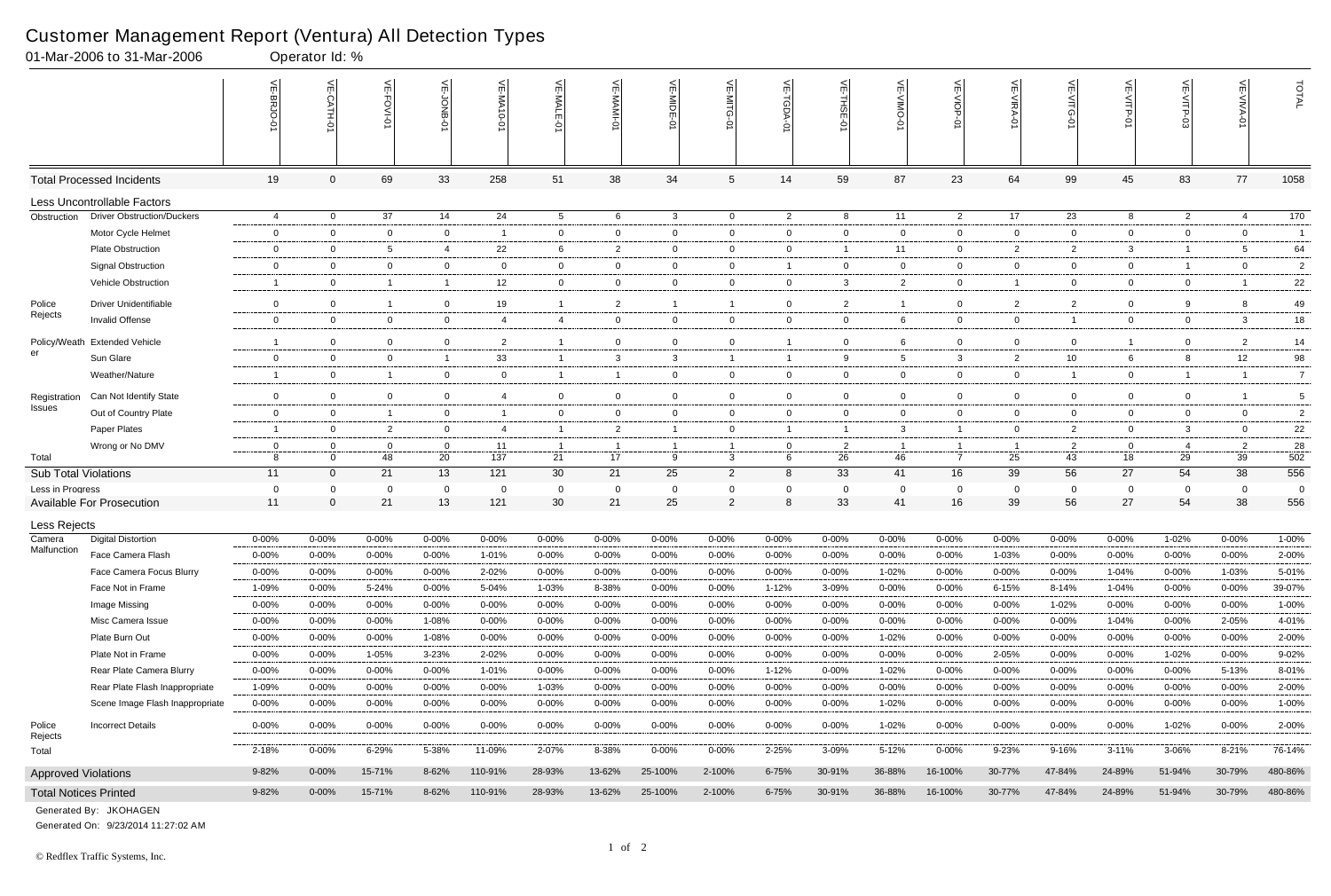Note: If you selected "All" from the "Approach:" drop down list, the statuses reflected in this report will only indicate the current

# Customer Management Report (Ventura) All Detection Types

| 01-Mar-2006 to 31-Mar-2006 | Operator Id: % |  |  |  |  |  |  |  |  |  |
|----------------------------|----------------|--|--|--|--|--|--|--|--|--|
|                            |                |  |  |  |  |  |  |  |  |  |

Generated On: 9/23/2014 11:27:02 AM Generated By: JKOHAGEN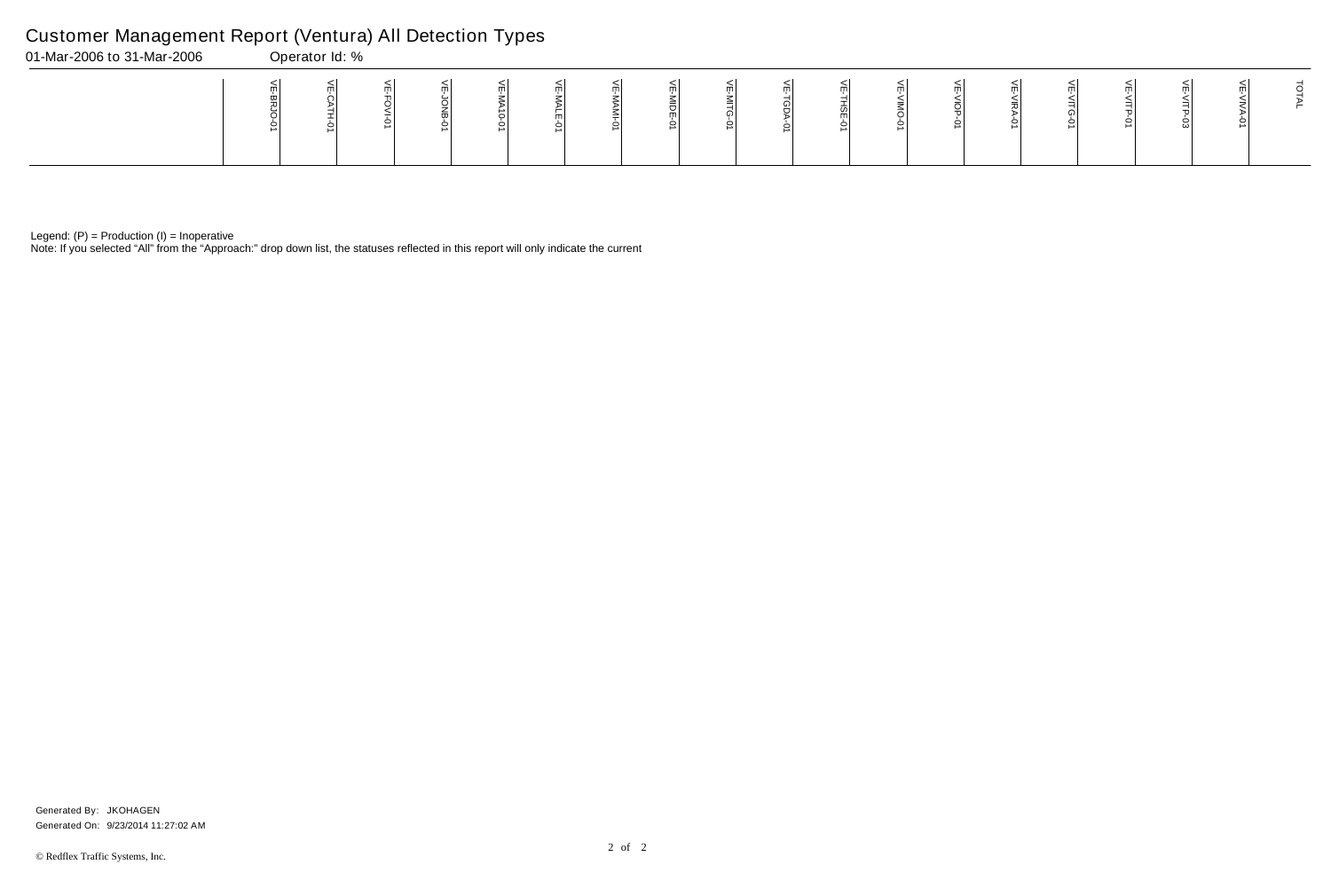|                             | 01-Sep-2006 to 30-Sep-2006                             |                     | Operator Id: %          |                     |                         |                        |                         |                    |                        |                    |                    |                        |                          |                         |                          |                        |                     |                         |                         |                  |
|-----------------------------|--------------------------------------------------------|---------------------|-------------------------|---------------------|-------------------------|------------------------|-------------------------|--------------------|------------------------|--------------------|--------------------|------------------------|--------------------------|-------------------------|--------------------------|------------------------|---------------------|-------------------------|-------------------------|------------------|
|                             |                                                        |                     | $\leq$                  | 븻<br>FOVI-0         | m                       | $\leq$<br>$-0 - 0$     | VE-MAL                  |                    | VE-MIDE-01             |                    | ₹<br><b>TGDA-0</b> | VE-THSE-01             | 븻<br>$\overline{5}$<br>Ò | VE-VIOP-<br>Ò           | VE-VIRA-01               | VE-VITG-01             | VE-VITP-01          | $VE-V1TP-03$            | VE-VIVA-0               | TOTAL            |
|                             | <b>Total Processed Incidents</b>                       | 24                  | $\Omega$                | 36                  | 18                      | 150                    | 38                      | 30                 | 36                     | 13                 | 16                 | 60                     | 82                       | 32                      | 40                       | 112                    | 82                  | 64                      | 70                      | 903              |
|                             | Less Uncontrollable Factors                            |                     |                         |                     |                         |                        |                         |                    |                        |                    |                    |                        |                          |                         |                          |                        |                     |                         |                         |                  |
| Obstruction                 | <b>Driver Obstruction/Duckers</b>                      | 10 <sup>°</sup>     | $\overline{0}$          | 5                   | $\overline{0}$          | 10 <sup>°</sup>        | 4                       | $\overline{2}$     | $\overline{0}$         | $\overline{1}$     | $\overline{2}$     | 10                     | 12                       | $\overline{1}$          | 5                        | 10                     | 13                  | 4                       | $\overline{7}$          | 96               |
|                             | Motor Cycle Helmet                                     | $\overline{0}$      | $\Omega$                | $\overline{0}$      | $\mathbf 0$             | - 1                    | $\mathbf{1}$            | $\mathbf{0}$       | $\mathbf 0$            | 0                  | $\mathbf{0}$       | - 1                    | 0                        | $\mathbf{0}$            | $\overline{0}$           | $\mathbf 0$            | $\mathbf 0$         | $\overline{0}$          | $\mathbf 0$             | 3                |
|                             | <b>Plate Obstruction</b>                               | $\overline{2}$      | $\mathbf 0$             | $\overline{0}$      | $\overline{1}$          | 11                     | 5                       | $\mathbf{3}$       |                        | 0                  | $\mathbf{0}$       | $\overline{2}$         | 9                        | $\mathbf{0}$            | 0                        | 5                      | $\mathbf 0$         | $\mathbf 0$             |                         | 43               |
|                             | Vehicle Obstruction                                    | -1                  | $\Omega$                | $\mathbf 0$         | $\mathbf 0$             | 3                      | $\overline{0}$          |                    | $\mathbf 0$            | 0                  | $\mathbf 0$        |                        | 2                        | $\overline{1}$          |                          | 3                      | $\overline{2}$      | 2                       | $\overline{0}$          | 17               |
| Police                      | Citation Issued manually                               | $\mathbf 0$         | $\Omega$                | $\mathbf 0$         | $\mathbf 0$             | $\mathbf{0}$           | $\mathbf 0$             | $\mathbf 0$        | $\overline{0}$         | $\mathbf 0$        | $\mathbf 0$        | $\mathbf 0$            | $\mathbf 0$              | $\mathbf 0$             | $\overline{0}$           |                        | $\mathbf 0$         | 0                       | $\mathbf 0$             | $\overline{1}$   |
| Rejects                     | Incorrect/Incomplete DMV                               | 0                   | $\Omega$                | $\overline{0}$      | $\mathbf{0}$            | $\mathbf 0$            | $\overline{0}$          | $\overline{0}$     | 0                      | 0                  | $\mathbf 0$        | $\overline{0}$         | $\mathbf{0}$             | $\mathbf{0}$            | $\Omega$                 |                        | $\mathbf{0}$        | $\mathbf 0$             | $\mathbf 0$             | $\overline{1}$   |
| Policy/Weath                | <b>Extended Vehicle</b>                                | $\mathbf 0$         | $\Omega$                | $\overline{0}$      | $\mathbf 0$             | -1                     | -1                      | $\mathbf 0$        | $\Omega$               | -1                 | $\overline{1}$     | $\mathbf 0$            | 4                        | $\mathbf 0$             | $\Omega$                 | $\mathbf 0$            | $\mathbf 0$         | $\overline{0}$          | $\overline{2}$          | $10$             |
| er                          | Sun Glare                                              | -1                  | $\mathbf 0$             | $\overline{1}$      | $\overline{2}$          | 16                     | $\overline{2}$          | $\overline{4}$     | $\mathbf 0$            | 2                  | $\mathbf{0}$       | 16                     | $\overline{4}$           | 4                       | -5                       | 30                     | 15                  | 21                      | 15                      | 138              |
|                             | Weather/Nature                                         | $\overline{0}$      | $\Omega$                | $\overline{0}$      | $\overline{\mathbf{1}}$ | $\mathbf 0$            | $\overline{0}$          | $\overline{0}$     | 0                      | 0                  | $\overline{1}$     | $\overline{0}$         | 0                        | $\overline{0}$          | 0                        | $\mathbf 0$            | $\mathbf 0$         | $\mathbf 0$             | $\mathbf 0$             | $\overline{2}$   |
| Registration                | Can Not Identify State                                 | $\mathbf 0$         | $\Omega$                | $\overline{0}$      | $\mathbf 0$             | -1                     | -1                      |                    |                        | $\mathbf 0$        | -1                 | $\mathbf 0$            | 2                        | $\mathbf 0$             | $\Omega$                 | $\mathbf 0$            | $\overline{2}$      | 0                       | $\mathbf 0$             | 9                |
| <b>Issues</b>               | Paper Plates                                           | $\overline{0}$      | $\Omega$                | $\overline{1}$      | $\overline{1}$          | - 1                    | 3                       | $\overline{1}$     | $\overline{2}$         | $\mathbf 0$        | $\mathbf{0}$       | $\overline{1}$         | 4                        | $\overline{2}$          | -3                       | 5                      | $\overline{4}$      | $\overline{0}$          | 3                       | 31               |
|                             | Wrong or No DMV                                        | $\Omega$            | $\Omega$                | 0                   | $\overline{0}$          | -5                     | $\Omega$                | -1                 |                        | $\Omega$           |                    |                        | 3                        | $\overline{1}$          | 2                        | 0                      | $\overline{2}$      | 3                       | $\mathbf{0}$            | 20               |
| Total                       |                                                        | 14                  | $\Omega$                | $\overline{7}$      | 5                       | 49                     | 17                      | 13                 | 5                      | 4                  | 6                  | 32                     | 40                       | 9                       | 16                       | 55                     | 38                  | 30                      | 31                      | $\overline{371}$ |
| <b>Sub Total Violations</b> |                                                        | 10 <sup>°</sup>     | $\Omega$                | 29                  | 13                      | 101                    | 21                      | 17                 | 31                     | 9                  | 10 <sup>°</sup>    | 28                     | 42                       | 23                      | 24                       | 57                     | 44                  | 34                      | 39                      | 532              |
| Less in Progress            |                                                        | 0                   |                         | $\Omega$            | $\mathbf 0$             | -0                     | $\Omega$                | $\mathbf 0$        |                        | 0                  | $\mathbf{0}$       | $\Omega$               | 0                        | $\mathbf 0$             | $\Omega$                 | 0                      | 0                   | $\mathbf 0$             | $\Omega$                | $\overline{0}$   |
|                             | <b>Available For Prosecution</b>                       | 10 <sup>°</sup>     | $\Omega$                | 29                  | 13                      | 101                    | 21                      | 17                 | 31                     | 9                  | 10                 | 28                     | 42                       | 23                      | 24                       | 57                     | 44                  | 34                      | 39                      | 532              |
| Less Rejects                |                                                        |                     |                         |                     |                         |                        |                         |                    |                        |                    |                    |                        |                          |                         |                          |                        |                     |                         |                         |                  |
| Camera<br>Malfunction       | <b>Digital Distortion</b>                              | $0 - 00%$           | 0-00%                   | 2-07%               | 0-00%                   | $0 - 00%$              | $0 - 00\%$              | $0 - 00%$          | 0-00%                  | $0 - 00%$          | $0 - 00\%$         | $0 - 00%$              | 0-00%                    | $0 - 00%$               | $0 - 00%$                | $0 - 00%$              | $0 - 00%$           | 0-00%                   | $0 - 00%$               | 2-00%            |
|                             | Face Camera Flash                                      | 0-00%               | $0 - 00%$               | $0 - 00%$           | 1-08%                   | 1-01%                  | $0 - 00%$               | $0 - 00%$          | 0-00%                  | $0 - 00%$          | $0 - 00\%$         | $1 - 04%$              | $0 - 00%$                | 1-04%                   | 1-04%                    | $0 - 00%$              | 1-02%               | 2-06%                   | 2-05%                   | 10-02%           |
|                             | Face Camera Focus Blurry                               | 0-00%               | $0 - 00%$               | $0 - 00%$           | $0 - 00%$               | 1-01%                  | $0 - 00%$               | 1-06%              | 1-03%                  | $0 - 00%$          | $0 - 00\%$         | $3 - 11%$              | $0 - 00%$                | 2-09%                   | 1-04%                    | $0 - 00%$              | 2-05%               | 2-06%                   | 2-05%                   | 15-03%           |
|                             | Face Camera No Flash                                   | $0 - 00%$           | 0-00%                   | $0 - 00\%$          | $0 - 00%$               | $0 - 00%$              | $0 - 00%$               | $0 - 00%$          | $0 - 00%$              | $0 - 00%$          | $0 - 00%$          | $0 - 00%$              | 0-00%                    | 0-00%                   | $0 - 00%$                | $0 - 00%$              | 0-00%               | 0-00%                   | 1-03%                   | 1-00%            |
|                             | Face Not in Frame                                      | 1-10%               | 0-00%                   | 1-03%               | 2-15%                   | 1-01%                  | $0 - 00\%$              | 2-12%              | 0-00%                  | $0 - 00%$          | $0 - 00%$          | 2-07%                  | 0-00%                    | 1-04%                   | 4-17%                    | 4-07%                  | 1-02%               | 0-00%                   | 2-05%                   | 21-04%           |
|                             | Image Missing                                          | $0 - 00%$           | $0 - 00%$               | 1-03%               | 0-00%                   | $0 - 00%$              | $0 - 00%$               | $0 - 00%$          | 1-03%                  | $0 - 00%$          | $0 - 00\%$         | $0 - 00%$              | $0 - 00%$                | $0 - 00\%$              | $0 - 00\%$               | $0 - 00%$              | $0 - 00%$           | $0 - 00\%$              | $0 - 00%$               | 2-00%            |
|                             | Misc Camera Issue                                      | $0 - 00%$           | $0 - 00%$               | 11-38%              | $0 - 00%$               | 1-01%                  | 0-00%                   | 2-12%              | 2-06%                  | $0 - 00%$          | $0 - 00\%$         | 1-04%                  | $0 - 00%$                | 1-04%                   | 7-29%                    | $0 - 00%$              | $0 - 00%$           | $0 - 00%$               | 1-03%                   | 26-05%           |
|                             | Plate Burn Out                                         | $0 - 00%$           | $0 - 00%$               | 1-03%               | 0-00%                   | 2-02%                  | 1-05%                   | $0 - 00%$          | 0-00%                  | 1-11%              | $0 - 00\%$         | $0 - 00%$              | $0 - 00%$                | $0 - 00\%$              | $0 - 00\%$               | 1-02%                  | $0 - 00%$           | 0-00%                   | $0 - 00%$               | 6-01%            |
|                             | Plate Not in Frame                                     | 1-10%               | $0 - 00\%$              | $0 - 00\%$          | $0 - 00%$               | 1-01%                  | $0 - 00\%$              | $0 - 00\%$         | $0 - 00%$              | $0 - 00\%$         | $0 - 00\%$         | $0 - 00%$              | $0 - 00%$                | $0 - 00\%$              | $0 - 00\%$               | $0 - 00%$              | $0 - 00%$           | $0 - 00\%$              | $0 - 00\%$              | 2-00%            |
|                             | Rear Plate Camera Blurry                               | $0 - 00%$           | $0 - 00\%$              | 0-00%               | 2-15%                   | 3-03%                  | 1-05%                   | $0 - 00%$          | $0 - 00%$              | 0-00%              | $0 - 00\%$         | $0 - 00%$              | 0-00%                    | $0 - 00\%$              | 1-04%                    | 3-05%                  | $0 - 00%$           | 0-00%                   | 1-03%                   | 11-02%           |
|                             | Rear Plate Flash Inappropriate                         | $0 - 00%$           | $0 - 00%$               | $0 - 00%$           | 0-00%                   | $0 - 00%$              | $0 - 00\%$              | $0 - 00\%$         | 4-13%                  | $0 - 00%$          | $0 - 00\%$         | $0 - 00%$              | 0-00%                    | $0 - 00\%$              | $0 - 00\%$               | $0 - 00%$              | $0 - 00%$           | $0 - 00%$               | $0 - 00%$               | 4-01%            |
|                             | Rear Plate No Flash<br>Scene Image Flash Inappropriate | 2-20%<br>$0 - 00\%$ | $0 - 00\%$<br>$0 - 00%$ | $0 - 00%$<br>2-07%  | $0 - 00%$               | $0 - 00%$<br>$0 - 00%$ | $0 - 00%$<br>$0 - 00\%$ | $0 - 00\%$         | $0 - 00%$<br>$0 - 00%$ | 1-11%              | $0 - 00\%$         | $0 - 00%$<br>$0 - 00%$ | $0 - 00%$<br>$0 - 00%$   | $0 - 00%$<br>$0 - 00\%$ | $0 - 00\%$<br>$0 - 00\%$ | $0 - 00%$<br>$0 - 00%$ | $0 - 00%$           | $0 - 00%$<br>$0 - 00\%$ | $0 - 00%$<br>$0 - 00\%$ | 3-01%<br>4-01%   |
|                             |                                                        |                     |                         |                     | 0-00%                   |                        |                         | 0-00%              |                        | $0 - 00%$          | 0-00%              |                        |                          |                         |                          |                        | 2-05%               |                         |                         |                  |
|                             | Scene Image No Flash                                   | $0 - 00%$           | $0 - 00%$               | 1-03%               | 1-08%                   | $0 - 00%$              | $0 - 00%$               | 0-00%              | $0 - 00%$              | $0 - 00%$          | $0 - 00\%$         | $0 - 00%$              | 0-00%                    | $0 - 00\%$              | $0 - 00\%$               | $0 - 00%$              | 2-05%               | $0 - 00%$               | $0 - 00%$               | 4-01%            |
| Police<br>Rejects           | Driver Unidentifiable images poor                      | $0 - 00%$           | $0 - 00%$               | $0 - 00\%$          | 0-00%                   | 10-10%                 | 2-10%                   | 3-18%              | $0 - 00%$              | 2-22%              | 2-20%              | 7-25%                  | 2-05%                    | $0 - 00\%$              | 2-08%                    | 1-02%                  | 11-25%              | 5-15%                   | 9-23%                   | 56-11%           |
| Total                       | Vehicle On or Passed Stop Line                         | $0 - 00%$<br>4-40%  | $0 - 00%$<br>$0 - 00\%$ | $0 - 00%$<br>19-66% | 1-08%<br>7-54%          | $0 - 00%$<br>20-20%    | 2-10%<br>6-29%          | $0 - 00%$<br>8-47% | $0 - 00%$<br>8-26%     | $0 - 00%$<br>4-44% | 3-30%<br>5-50%     | $0 - 00%$<br>14-50%    | 0-00%<br>2-05%           | $0 - 00\%$<br>5-22%     | 0-00%<br>16-67%          | $0 - 00%$<br>9-16%     | $0 - 00%$<br>19-43% | $0 - 00%$<br>9-26%      | $0 - 00%$<br>18-46%     | 6-01%<br>173-33% |
| <b>Approved Violations</b>  |                                                        | 6-60%               | $0 - 00\%$              | 10-34%              | 6-46%                   | 81-80%                 | 15-71%                  | 9-53%              | 23-74%                 | 5-56%              | 5-50%              | 14-50%                 | 40-95%                   | 18-78%                  | 8-33%                    | 48-84%                 | 25-57%              | 25-74%                  | 21-54%                  | 359-67%          |

Generated On: 9/23/2014 11:27:32 AM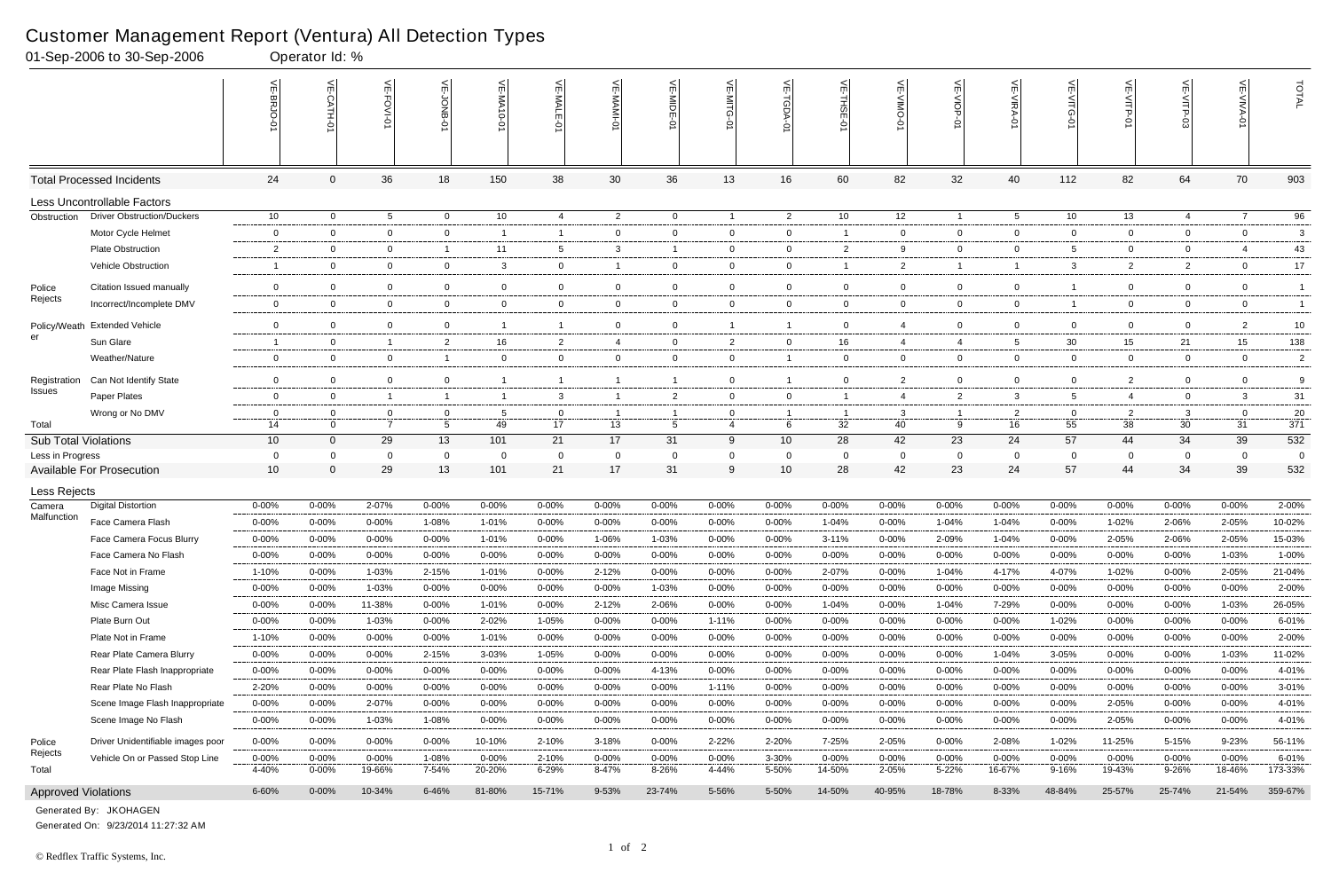Note: If you selected "All" from the "Approach:" drop down list, the statuses reflected in this report will only indicate the current



Legend:  $(P)$  = Production  $(I)$  = Inoperative

### Customer Management Report (Ventura) All Detection Types

|   | ⋚<br><b>VITG-01</b> | چ<br>NTP-01 | 닞<br><b>VITP-03</b> | щ<br>– | 고       |
|---|---------------------|-------------|---------------------|--------|---------|
| 6 | 48-84%              | 25-57%      | 25-74%              | 21-54% | 359-67% |

Generated On: 9/23/2014 11:27:32 AM Generated By: JKOHAGEN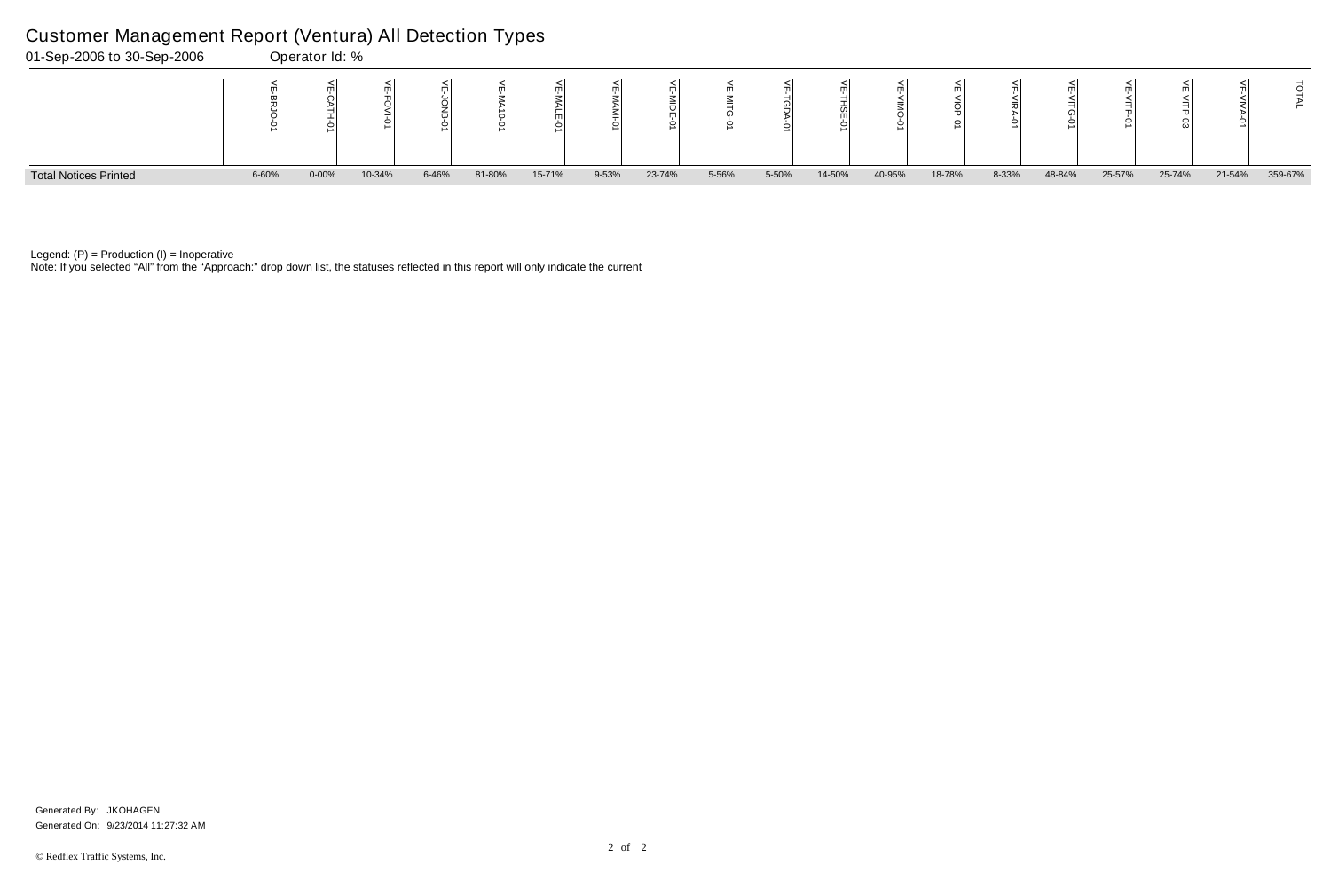|                               | 01-Mar-2007 to 31-Mar-2007        |                            | Operator Id: %          |                   |                   |                             |                |                    |                       |                |                  |                         |                 |                |                                  |                    |                   |                 |                |                |
|-------------------------------|-----------------------------------|----------------------------|-------------------------|-------------------|-------------------|-----------------------------|----------------|--------------------|-----------------------|----------------|------------------|-------------------------|-----------------|----------------|----------------------------------|--------------------|-------------------|-----------------|----------------|----------------|
|                               |                                   |                            | $\leq$<br>CATH-0        | 븬<br>FOVI-01      |                   | $\widetilde{E}$<br>-MA10-01 | VE-MAL         |                    | VE-MIDE-01            |                | ⋦                | 늰<br>ş                  | 닞               | $\leq$<br>Q    | $\widetilde{\mathbb{F}}$<br>ミアイー | 늦                  | 닞<br><b>TP-01</b> |                 | VE-VIVA-0      | TOTAL          |
|                               | <b>Total Processed Incidents</b>  | 13                         | $\Omega$                | 22                | 11                | 138                         | 40             | 26                 | 19                    | 4              | 18               | 39                      | 41              | 25             | 61                               | 75                 | 58                | 111             | 73             | 774            |
|                               | Less Uncontrollable Factors       |                            |                         |                   |                   |                             |                |                    |                       |                |                  |                         |                 |                |                                  |                    |                   |                 |                |                |
| Obstruction                   | <b>Driver Obstruction/Duckers</b> | -1                         | $\overline{0}$          | $5\overline{)}$   | $\overline{1}$    | $5\overline{)}$             | 3              | $\overline{4}$     | $\overline{2}$        | $\overline{1}$ | 4                | 3                       | $\overline{0}$  | $\overline{1}$ | 7                                | 10                 | $\mathbf{3}$      | $5\overline{)}$ | 8              | 63             |
|                               | Motor Cycle Helmet                | $\overline{1}$             | $\Omega$                | $\overline{0}$    | $\mathbf 0$       | -1                          | $\mathbf 0$    | $\mathbf 0$        | 0                     | $\overline{0}$ | $\overline{0}$   | $\mathbf 0$             | 0               | $\overline{0}$ | $\mathbf 0$                      | $\mathbf{0}$       | $\mathbf 0$       | $\mathbf 0$     |                | 3              |
|                               | <b>Plate Obstruction</b>          | 3                          | 0                       | $\overline{2}$    | $\overline{0}$    | 8                           | -1             | $\mathbf{3}$       | $\overline{2}$        | 0              | $\overline{2}$   | $\mathbf 0$             |                 | $\overline{0}$ | -1                               |                    | $\overline{1}$    | $\mathbf{0}$    | -3             | 28             |
|                               | Vehicle Obstruction               | $\mathbf 0$                | 0                       | 6                 | $\mathbf{0}$      | 3                           | $\mathbf 0$    | $\overline{1}$     | -1                    | -1             | $\overline{2}$   |                         |                 | $\overline{1}$ | $\mathbf 0$                      |                    | $\overline{0}$    | $\overline{2}$  | $\overline{2}$ | 22             |
| Police                        | <b>Gender Mismatch</b>            | $\mathbf 0$                | $\Omega$                | $\mathbf 0$       | $\mathbf 0$       | $\overline{0}$              | $\overline{1}$ | $\mathbf 0$        | 0                     | $\overline{0}$ | $\mathbf 0$      | $\mathbf 0$             | 0               | $\overline{0}$ | $\Omega$                         | $\mathbf{0}$       | $\mathbf 0$       | $\mathbf 0$     | $\mathbf{0}$   | $\overline{1}$ |
| Rejects                       | Incorrect/Incomplete DMV          | 0                          | $\mathbf 0$             | $\overline{0}$    | $\overline{1}$    | $\overline{2}$              | $\mathbf 0$    | $\mathbf 0$        | 0                     | $\mathbf 0$    | $\overline{0}$   | $\overline{\mathbf{1}}$ | 0               | $\overline{1}$ | $\overline{2}$                   | $\overline{0}$     | $\mathbf 0$       | $\mathbf 0$     | $\overline{0}$ | $\overline{7}$ |
|                               | Safe Turn On Red                  | $\mathbf 0$                | $\Omega$                | $\overline{0}$    | $\mathbf{0}$      | 0                           | $\mathbf 0$    | $\overline{0}$     | $\overline{2}$        | 0              | $\overline{0}$   | $\mathbf 0$             | 0               | $\overline{0}$ | $\Omega$                         | $\overline{0}$     | $\overline{0}$    | $\mathbf 0$     | 6              | 8              |
| Policy/Weath                  | <b>Extended Vehicle</b>           | $\mathbf 0$                | $\mathbf 0$             | $\mathbf 0$       | $\mathbf 0$       | 3                           | $\mathbf 0$    | $\mathbf 0$        | $\overline{0}$        | $\overline{0}$ | $\mathbf 0$      | $\overline{1}$          | 12 <sup>°</sup> | $\mathbf 0$    | $\Omega$                         | $\mathbf{0}$       | $\mathbf 0$       | $\mathbf 0$     |                | 17             |
| er                            | Sun Glare                         | $\overline{2}$             | $\mathbf 0$             | $\mathbf 0$       | $\mathbf 0$       | 15                          | 3              | $\overline{2}$     | - 0                   | $\mathbf 0$    | $\overline{1}$   | 12                      | -1              | $\overline{1}$ | 20                               | 16                 | $\overline{1}$    | 19              | 10             | 103            |
|                               | Weather/Nature                    | 0                          | $\Omega$                | $\overline{1}$    | $\overline{1}$    | $\mathbf 0$                 | $\overline{0}$ | $\mathbf 0$        | 0                     | $\mathbf 0$    | $\overline{0}$   | $\mathbf 0$             |                 | $\overline{0}$ | -1                               | $\mathbf{0}$       | $\mathbf 0$       | -1              | $\overline{0}$ | $\sqrt{5}$     |
|                               |                                   |                            |                         |                   |                   |                             |                | $\overline{1}$     |                       |                |                  |                         |                 | $\overline{1}$ |                                  |                    |                   |                 |                |                |
| Registration<br><b>Issues</b> | Paper Plates                      | $\mathbf 0$<br>$\mathbf 0$ | $\mathbf 0$             | $\mathbf 0$       | $\overline{c}$    | $\overline{0}$              | 2              |                    | $\overline{0}$        | 0<br>$\Omega$  | $\mathbf 0$      | $\mathbf 0$             | $\overline{2}$  | -1             | $\overline{2}$                   | 3                  | $\overline{2}$    | $\overline{4}$  | 3              | $22\,$         |
| Total                         | Wrong or No DMV                   | $\overline{7}$             | $\mathbf 0$<br>$\Omega$ | $\mathbf 0$<br>14 | $\mathbf{0}$<br>5 | 2<br>39                     | 3<br>13        | $\mathbf{0}$<br>11 | - 0<br>$\overline{7}$ | $\overline{2}$ | $\mathbf 0$<br>9 | $\mathbf{0}$<br>18      | 19              | 6              | $\mathbf 0$<br>33                | $\mathbf{0}$<br>31 | -1<br>8           | -4<br>35        | 35             | 13<br>292      |
| <b>Sub Total Violations</b>   |                                   | 6                          | $\Omega$                | 8                 | 6                 | 99                          | 27             | 15                 | 12                    | $\overline{2}$ | 9                | 21                      | 22              | 19             | 28                               | 44                 | 50                | 76              | 38             | 482            |
| Less in Progress              |                                   | 0                          |                         |                   | 0                 | 0                           | 0              | $\mathbf 0$        | $\mathbf 0$           | 0              | 0                | - 0                     | 0               | $\mathbf 0$    | $\Omega$                         | 0                  | $\mathbf 0$       | 0               | $\Omega$       | $\mathbf 0$    |
|                               | <b>Available For Prosecution</b>  | 6                          | $\Omega$                | 8                 | $\,6\,$           | 99                          | 27             | 15                 | 12                    | $\overline{2}$ | 9                | 21                      | 22              | 19             | 28                               | 44                 | 50                | 76              | 38             | 482            |
| Less Rejects                  |                                   |                            |                         |                   |                   |                             |                |                    |                       |                |                  |                         |                 |                |                                  |                    |                   |                 |                |                |
| Camera                        | Databar Unreadable/Incorrect      | $0 - 00%$                  | 0-00%                   | $0 - 00%$         | 0-00%             | 1-01%                       | $0 - 00\%$     | $0 - 00%$          | 0-00%                 | 0-00%          | $0 - 00%$        | $0 - 00%$               | 0-00%           | $0 - 00%$      | $0 - 00%$                        | $0 - 00%$          | 1-02%             | 0-00%           | 2-05%          | 4-01%          |
| Malfunction                   | Face Camera Flash                 | 0-00%                      | $0 - 00%$               | $0 - 00%$         | 0-00%             | $0 - 00%$                   | 1-04%          | $0 - 00%$          | 0-00%                 | 0-00%          | $0 - 00%$        | $0 - 00%$               | $0 - 00%$       | $0 - 00%$      | $1 - 04%$                        | 0-00%              | $0 - 00%$         | 0-00%           | $0 - 00%$      | 2-00%          |
|                               | Face Camera Focus Blurry          | 0-00%                      | $0 - 00%$               | 2-25%             | $0 - 00%$         | $0 - 00%$                   | $0 - 00%$      | $0 - 00%$          | $0 - 00%$             | 0-00%          | $0 - 00%$        | 2-10%                   | $0 - 00%$       | $0 - 00%$      | $1 - 04%$                        | 1-02%              | 2-04%             | $0 - 00%$       | $0 - 00%$      | 8-02%          |
|                               | Face Camera No Flash              | $0 - 00%$                  | 0-00%                   | $0 - 00%$         | $0 - 00%$         | $0 - 00%$                   | $0 - 00%$      | $0 - 00%$          | 0-00%                 | 0-00%          | $0 - 00%$        | $0 - 00%$               | $0 - 00%$       | $0 - 00%$      | 1-04%                            | $0 - 00%$          | $0 - 00%$         | $0 - 00%$       | $0 - 00\%$     | $1 - 00%$      |
|                               | Face Not in Frame                 | $0 - 00%$                  | 0-00%                   | $0 - 00%$         | 0-00%             | $0 - 00%$                   | $0 - 00\%$     | 5-33%              | 0-00%                 | $0 - 00%$      | $0 - 00%$        | $0 - 00%$               | 0-00%           | 1-05%          | $0 - 00%$                        | 3-07%              | $0 - 00%$         | $0 - 00%$       | $0 - 00%$      | 9-02%          |
|                               | Image Missing                     | $0 - 00%$                  | $0 - 00%$               | $1 - 12%$         | 0-00%             | 1-01%                       | $0 - 00\%$     | $0 - 00%$          | $0 - 00%$             | $0 - 00%$      | $0 - 00\%$       | $0 - 00%$               | 0-00%           | $0 - 00\%$     | $0 - 00\%$                       | $0 - 00%$          | $0 - 00\%$        | 0-00%           | $0 - 00%$      | 2-00%          |
|                               | Misc Camera Issue                 | $0 - 00%$                  | $0 - 00%$               | $0 - 00\%$        | $0 - 00%$         | $0 - 00%$                   | 1-04%          | $0 - 00%$          | 1-08%                 | $0 - 00%$      | $0 - 00\%$       | $0 - 00%$               | $0 - 00%$       | $0 - 00%$      | $0 - 00\%$                       | $0 - 00%$          | $0 - 00%$         | $0 - 00%$       | $0 - 00\%$     | 2-00%          |
|                               | Plate Burn Out                    | $0 - 00%$                  | $0 - 00\%$              | 1-12%             | 0-00%             | $0 - 00%$                   | $0 - 00\%$     | $0 - 00%$          | 0-00%                 | $0 - 00\%$     | $0 - 00\%$       | $0 - 00\%$              | 0-00%           | $0 - 00\%$     | $0 - 00\%$                       | $0 - 00%$          | $1 - 02%$         | $0 - 00%$       | $0 - 00%$      | 2-00%          |
|                               | Plate Not in Frame                | 0-00%                      | $0 - 00%$               | $0 - 00%$         | $0 - 00%$         | 0-00%                       | 1-04%          | $0 - 00%$          | $0 - 00%$             | $0 - 00%$      | 1-11%            | $0 - 00%$               | $0 - 00%$       | $0 - 00\%$     | $0 - 00\%$                       | 1-02%              | $0 - 00%$         | 0-00%           | $0 - 00%$      | $3 - 01%$      |
|                               | Rear Plate Camera Blurry          | $0 - 00%$                  | $0 - 00\%$              | $0 - 00%$         | 0-00%             | 0-00%                       | 3-11%          | $0 - 00%$          | $0 - 00%$             | 0-00%          | $0 - 00\%$       | $0 - 00%$               | 0-00%           | 0-00%          | $0 - 00\%$                       | 1-02%              | 2-04%             | 0-00%           | 0-00%          | 6-01%          |
|                               | Rear Plate No Flash               | 1-17%                      | $0 - 00\%$              | $0 - 00\%$        | $0 - 00%$         | 0-00%                       | 1-04%          | $0 - 00%$          | 0-00%                 | 0-00%          | $0 - 00\%$       | $0 - 00%$               | 0-00%           | $0 - 00\%$     | $0 - 00\%$                       | $0 - 00%$          | $0 - 00\%$        | 0-00%           | $0 - 00%$      | 2-00%          |
|                               | Scene Image Flash Inappropriate   | $0 - 00%$                  | 0-00%                   | $0 - 00%$         | $0 - 00%$         | $0 - 00%$                   | $0 - 00\%$     | $0 - 00%$          | 1-08%                 | $0 - 00%$      | $1 - 11%$        | $0 - 00%$               | $0 - 00%$       | $0 - 00\%$     | $0 - 00\%$                       | $0 - 00%$          | $0 - 00%$         | 0-00%           | $0 - 00\%$     | 2-00%          |
|                               | Scene Image No Flash              | $0 - 00%$                  | $0 - 00%$               | 0-00%             | 0-00%             | $0 - 00%$                   | $0 - 00\%$     | 1-07%              | $0 - 00%$             | $0 - 00%$      | 0-00%            | $0 - 00%$               | $0 - 00%$       | 0-00%          | 0-00%                            | $0 - 00%$          | $0 - 00%$         | $0 - 00\%$      | $0 - 00\%$     | 1-00%          |
| Police                        | Driver Unidentifiable images poor | 0-00%                      | $0 - 00\%$              | 1-12%             | 1-17%             | 14-14%                      | $3 - 11%$      | 3-20%              | $0 - 00%$             | $0 - 00%$      | 2-22%            | 5-24%                   | 1-05%           | 6-32%          | 8-29%                            | 7-16%              | 3-06%             | 8-11%           | 4-11%          | 66-14%         |
| Rejects                       | Red-light not visible in          | 0-00%                      | $0 - 00\%$              | $0 - 00%$         | $0 - 00%$         | 0-00%                       | $0 - 00\%$     | $0 - 00%$          | $0 - 00%$             | $0 - 00%$      | $0 - 00\%$       | $0 - 00%$               | 0-00%           | $0 - 00\%$     | $0 - 00\%$                       | $0 - 00%$          | $0 - 00%$         | 4-05%           | $0 - 00%$      | 4-01%          |
|                               | Vehicle On or Passed Stop Line    | 0-00%                      | $0 - 00%$               | $0 - 00\%$        | 1-17%             | 0-00%                       | $0 - 00\%$     | 0-00%              | $0 - 00%$             | $0 - 00%$      | 0-00%            | $0 - 00%$               | $0 - 00%$       | 0-00%          | $0 - 00\%$                       | $0 - 00%$          | $0 - 00%$         | 0-00%           | $0 - 00%$      | 1-00%          |
| Process<br>Issues             | <b>Too Old</b>                    | $0 - 00\%$                 | $0 - 00\%$              | $0 - 00\%$        | $0 - 00%$         | $0 - 00%$                   | $0 - 00\%$     | $0 - 00%$          | $0 - 00%$             | $0 - 00\%$     | $0 - 00\%$       | $0 - 00%$               | $0 - 00%$       | $0 - 00\%$     | $0 - 00\%$                       | 14-32%             | $0 - 00%$         | 1-01%           | $0 - 00\%$     | 15-03%         |
|                               |                                   |                            |                         |                   |                   |                             |                |                    |                       |                |                  |                         |                 |                |                                  |                    |                   |                 |                |                |

Generated On: 9/23/2014 11:28:04 AM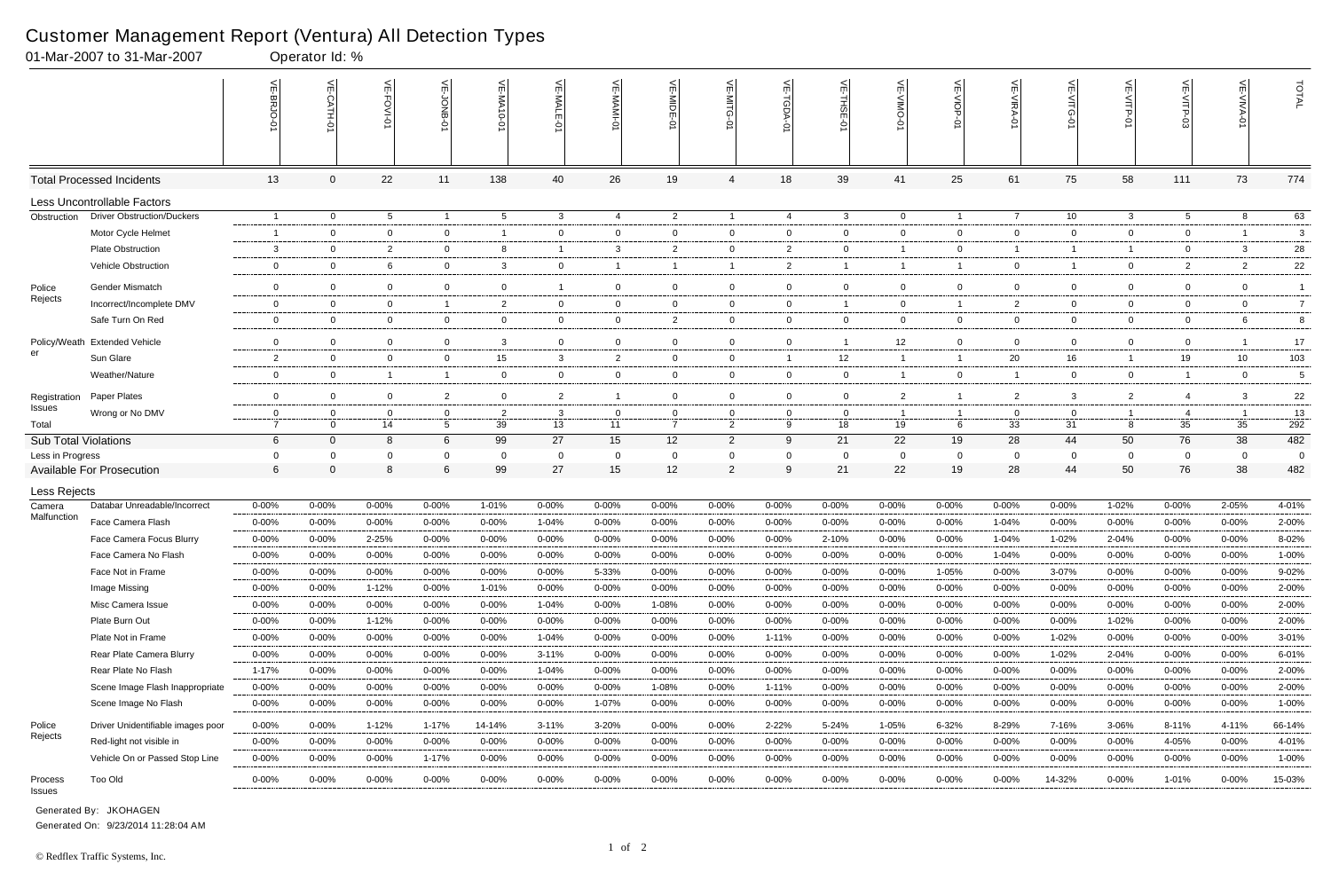| 01-Mar-2007 to 31-Mar-2007   |       | Operator Id: % |       |       |        |        |           |        |        |       |        |        |        |        |        |        |        |        |         |
|------------------------------|-------|----------------|-------|-------|--------|--------|-----------|--------|--------|-------|--------|--------|--------|--------|--------|--------|--------|--------|---------|
|                              |       |                |       |       |        |        |           |        |        |       |        |        |        |        |        |        |        |        |         |
| Total                        | 1-17% | $0 - 00%$      | 5-62% | 2-33% | 16-16% | 10-37% | 9-60%     | 2-17%  | 0-00%  | 4-44% | 7-33%  | 1-05%  | 7-37%  | 11-39% | 27-61% | 9-18%  | 13-17% | 6-16%  | 130-27% |
| <b>Approved Violations</b>   | 5-83% | $0 - 00%$      | 3-38% | 4-67% | 83-84% | 17-63% | $6 - 40%$ | 10-83% | 2-100% | 5-56% | 14-67% | 21-95% | 12-63% | 17-61% | 17-39% | 41-82% | 63-83% | 32-84% | 352-73% |
| <b>Total Notices Printed</b> | 5-83% | $0 - 00%$      | 3-38% | 4-67% | 83-84% | 17-63% | $6 - 40%$ | 10-83% | 2-100% | 5-56% | 14-67% | 21-95% | 12-63% | 17-61% | 17-39% | 41-82% | 63-83% | 32-84% | 352-73% |

Note: If you selected "All" from the "Approach:" drop down list, the statuses reflected in this report will only indicate the current

### Customer Management Report (Ventura) All Detection Types

Generated On: 9/23/2014 11:28:04 AM Generated By: JKOHAGEN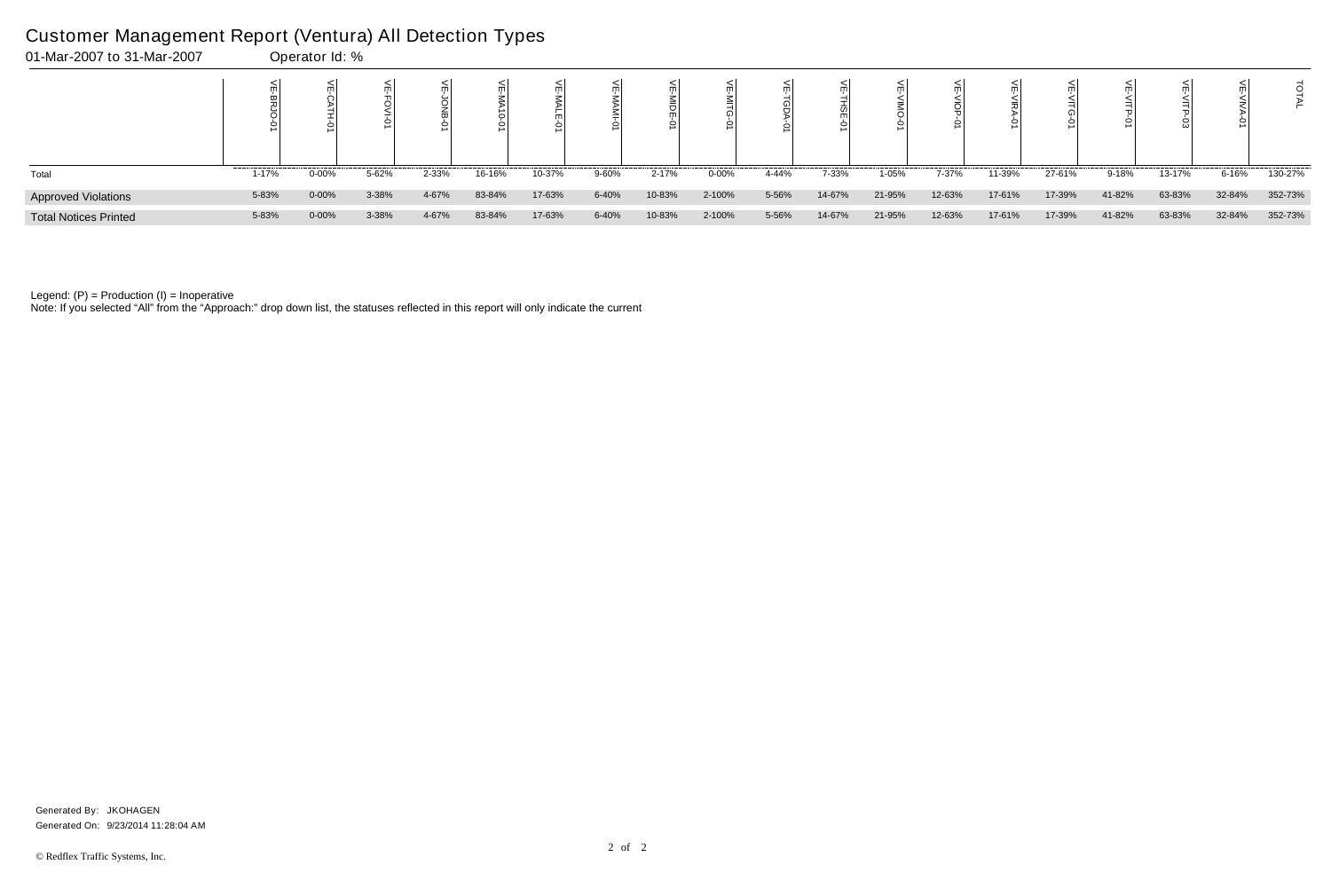|                             | 01-Sep-2007 to 30-Sep-2007          |                 | Operator Id: %   |                |                 |                            |                |                |                |                 |                  |                 |                  |                |                |                   |                |                |                |                 |
|-----------------------------|-------------------------------------|-----------------|------------------|----------------|-----------------|----------------------------|----------------|----------------|----------------|-----------------|------------------|-----------------|------------------|----------------|----------------|-------------------|----------------|----------------|----------------|-----------------|
|                             |                                     |                 | $\leq$<br>CATH-0 | 늰<br>FOVI-01   | 늦               | $\leq$<br>-NA<br>$10 - 01$ | VE-MAL         |                | VE-MIDE-01     |                 | $\leq$<br>TGDA-0 | VE-THSE-01      | 븻<br>-VIINO<br>ò | VE-VIOP-<br>Ģ  | VE-VIRA-01     | <b>VE-VITG-01</b> | VE-VITP-01     | VE-VITP-03     | VE-VIVA-01     | TOTAL           |
|                             | <b>Total Processed Incidents</b>    | 19              | 72               | 14             | 15              | 165                        | 49             | 19             | 37             | 10 <sup>°</sup> | 15               | 56              | 32               | 29             | 36             | 118               | 68             | 182            | 57             | 993             |
|                             | Less Uncontrollable Factors         |                 |                  |                |                 |                            |                |                |                |                 |                  |                 |                  |                |                |                   |                |                |                |                 |
| Obstruction                 | <b>Driver Obstruction/Duckers</b>   | $\overline{2}$  | 16               | $\mathbf{3}$   | $\overline{0}$  | 9                          | 8              | 4              | $\mathbf{3}$   | $\overline{0}$  | $\overline{1}$   | $5\overline{5}$ | -1               | $\overline{0}$ | $\overline{7}$ | 25                | 8              | 11             | -4             | 107             |
|                             | Motor Cycle Helmet                  | $\mathbf 0$     | $\Omega$         | $\overline{0}$ | $\mathbf 0$     | - 1                        | $\mathbf 0$    | $\overline{0}$ | -1             | 0               | $\mathbf{0}$     | $\mathbf 0$     | $\mathbf{0}$     | $\overline{0}$ | $\overline{0}$ | $\mathbf 0$       | $\mathbf 0$    | $\overline{1}$ | $\overline{2}$ | $\sqrt{5}$      |
|                             | <b>Plate Obstruction</b>            | -1              | $\Omega$         | $\overline{1}$ | $\overline{2}$  | $12 \overline{ }$          | 5              | $\overline{0}$ | - 1            | $\mathbf{0}$    | $\mathbf{0}$     | $\overline{4}$  |                  | $\mathbf{1}$   | $\mathbf 0$    | 5                 | $\mathbf{1}$   | $\overline{0}$ | $\overline{2}$ | $36\,$          |
|                             | <b>Signal Obstruction</b>           | $\mathbf 0$     | $\Omega$         |                | $\mathbf 0$     | $\mathbf{0}$               | $\overline{0}$ | $\mathbf 0$    | $\mathbf 0$    | $\mathbf 0$     | $\mathbf{0}$     | $\overline{0}$  | $\overline{0}$   | $\overline{0}$ | $\Omega$       | $\overline{0}$    | $\mathbf 0$    | -1             | $\overline{0}$ | $\overline{2}$  |
|                             | Vehicle Obstruction                 | $\overline{0}$  | -1               | $\overline{1}$ | $\mathbf{0}$    | $\overline{4}$             | $\mathbf{0}$   | $\overline{4}$ | $\overline{0}$ | $\mathbf{0}$    | $\overline{0}$   | -5              | $\mathbf{0}$     | $\overline{0}$ | $\overline{1}$ | -7                | $\overline{4}$ | $\overline{2}$ |                | 30              |
| Police                      | <b>Emergency Vehicle Responding</b> | $\overline{0}$  | $\Omega$         | $\overline{0}$ | $\mathbf 0$     | $\mathbf 0$                | $\overline{0}$ | $\overline{0}$ | $\overline{0}$ | 0               | $\mathbf{0}$     | $\overline{0}$  | $\mathbf{0}$     | $\overline{0}$ | $\overline{0}$ | $\mathbf 0$       | $\mathbf 0$    | $\overline{0}$ |                | $\overline{1}$  |
| Rejects                     | Incorrect/Incomplete DMV            | $\overline{0}$  | $\Omega$         | $\overline{0}$ | $\mathbf 0$     | 0                          | $\overline{0}$ | $\mathbf 0$    | $\mathbf 0$    |                 | $\mathbf{0}$     | $\overline{0}$  | $\mathbf 0$      | $\mathbf{0}$   | $\overline{0}$ | $\mathbf 0$       | $\mathbf 0$    | $\mathbf 0$    | $\mathbf 0$    | $\overline{1}$  |
|                             | <b>Police Discretion</b>            | $\overline{0}$  | $\overline{0}$   | $\overline{0}$ | $\overline{0}$  | $\mathbf 0$                | $\mathbf 0$    | $\overline{0}$ | $\overline{0}$ | $\mathbf{0}$    | $\mathbf{0}$     |                 | $\mathbf{0}$     | $\overline{0}$ | $\overline{0}$ | $\overline{0}$    | $\overline{0}$ | $\overline{1}$ | $\overline{0}$ | $\overline{2}$  |
|                             | Safe Turn On Red                    | $\mathbf 0$     | $\overline{2}$   | $\overline{0}$ | $\mathbf 0$     | $\mathbf 0$                | $\mathbf 0$    | $\overline{0}$ | 9              | $\overline{0}$  | $\mathbf 0$      | $\overline{0}$  | $\overline{0}$   | $\overline{0}$ | $\overline{0}$ | $\overline{0}$    | $\overline{0}$ | $\mathbf{0}$   |                | 12              |
| Policy/Weath                | <b>Extended Vehicle</b>             | -1              | $\overline{0}$   | $\overline{0}$ | $\overline{1}$  | $\mathbf 0$                | $\overline{0}$ | $\overline{0}$ | $\mathbf 0$    | $\overline{0}$  | $\overline{1}$   | $\overline{0}$  | 3                | $\overline{0}$ | $\overline{0}$ |                   | $\overline{0}$ | $\overline{0}$ | $\overline{0}$ | $\overline{7}$  |
| er                          | Sun Glare                           | $\mathbf{3}$    | 3                | $\overline{4}$ | $\mathbf{0}$    | 19                         | 4              | $\overline{0}$ | -3             | 4               | $5\overline{)}$  | 9               | $\mathbf{0}$     | 6              | 8              | 9                 | 13             | 38             | 12             | 140             |
|                             | Weather/Nature                      | $\overline{0}$  | $\overline{0}$   | $\overline{0}$ | $\mathbf 0$     | $\mathbf{0}$               | $\overline{0}$ | $\overline{0}$ | $\mathbf 0$    | $\mathbf{0}$    | $\mathbf{0}$     | $\overline{0}$  | $\mathbf{0}$     | $\overline{0}$ | $\overline{0}$ | $\overline{0}$    | $\mathbf{1}$   | $\overline{1}$ | $\overline{0}$ | $\overline{2}$  |
|                             | Paper Plates                        | $\overline{2}$  | $\overline{2}$   | $\overline{0}$ | 2               | 5                          | 3              | $\overline{0}$ | $\mathbf 0$    | 0               | $\mathbf 0$      | $\overline{2}$  | $\mathbf{0}$     | $\overline{1}$ | 2              | $\overline{0}$    | $\overline{0}$ | 9              | 6              | 34              |
| Registration<br>Issues      | Wrong or No DMV                     | $\mathbf 0$     | 2                | 0              | $\mathbf 0$     |                            |                | $\mathbf{0}$   |                | 0               | $\mathbf{0}$     | $\overline{2}$  |                  | 0              | 0              | $\overline{0}$    | -1             | $\mathbf 0$    | $\overline{0}$ | 9               |
| Total                       |                                     | 9               | 26               | 10             | $5\overline{)}$ | 51                         | 21             | 8              | 18             | 5               | $\overline{7}$   | 28              | 6                | 8              | 18             | 47                | 28             | 64             | 29             | $\frac{1}{388}$ |
| <b>Sub Total Violations</b> |                                     | 10 <sup>°</sup> | 46               | $\overline{4}$ | 10              | 114                        | 28             | 11             | 19             | 5               | 8                | 28              | 26               | 21             | 18             | 71                | 40             | 118            | 28             | 605             |
| Less in Progress            |                                     | 0               | $\Omega$         | $\Omega$       | 0               | $\Omega$                   | $\Omega$       | $\mathbf 0$    | $\Omega$       | $\Omega$        | $\mathbf 0$      | $\overline{0}$  | $\Omega$         | $\mathbf 0$    | $\Omega$       | $\mathbf 0$       | $\mathbf 0$    | $\overline{0}$ | $\overline{0}$ | $\overline{0}$  |
|                             | <b>Available For Prosecution</b>    | 10 <sup>°</sup> | 46               | $\overline{4}$ | 10              | 114                        | 28             | 11             | 19             | 5               | 8                | 28              | 26               | 21             | 18             | 71                | 40             | 118            | 28             | 605             |
| Less Rejects                |                                     |                 |                  |                |                 |                            |                |                |                |                 |                  |                 |                  |                |                |                   |                |                |                |                 |
| Camera<br>Malfunction       | Face Camera Focus Blurry            | 2-20%           | 0-00%            | $0 - 00%$      | 0-00%           | 0-00%                      | $3 - 11%$      | $0 - 00%$      | 0-00%          | $0 - 00\%$      | $0 - 00\%$       | $0 - 00%$       | $0 - 00%$        | $0 - 00%$      | 1-06%          | $0 - 00%$         | 1-02%          | 0-00%          | $0 - 00%$      | 7-01%           |
|                             | Face Camera No Flash                | $0 - 00%$       | 0-00%            | $0 - 00\%$     | $0 - 00%$       | $0 - 00%$                  | $0 - 00\%$     | $0 - 00%$      | $0 - 00%$      | $0 - 00%$       | $0 - 00\%$       | $0 - 00%$       | 0-00%            | 0-00%          | $0 - 00\%$     | $0 - 00%$         | 1-02%          | $0 - 00%$      | $0 - 00%$      | $1 - 00%$       |
|                             | Face Not in Frame                   | $0 - 00%$       | 0-00%            | $0 - 00%$      | 0-00%           | $0 - 00%$                  | $0 - 00\%$     | 1-09%          | $0 - 00%$      | $0 - 00\%$      | $0 - 00%$        | $0 - 00%$       | 0-00%            | $0 - 00%$      | $0 - 00%$      | 5-07%             | $0 - 00%$      | $0 - 00%$      | $0 - 00%$      | 6-01%           |
|                             | Image Missing                       | $0 - 00%$       | 1-02%            | $0 - 00%$      | 0-00%           | $0 - 00%$                  | 1-04%          | $0 - 00%$      | $0 - 00%$      | $0 - 00\%$      | $0 - 00\%$       | $0 - 00%$       | 0-00%            | $0 - 00\%$     | 0-00%          | 0-00%             | $0 - 00%$      | $0 - 00\%$     | $0 - 00\%$     | 2-00%           |
|                             | Misc Camera Issue                   | 2-20%           | 0-00%            | 0-00%          | $0 - 00%$       | 1-01%                      | 0-00%          | $0 - 00\%$     | $0 - 00%$      | $0 - 00\%$      | $0 - 00\%$       | $0 - 00%$       | $0 - 00%$        | $0 - 00\%$     | 0-00%          | $0 - 00%$         | $0 - 00%$      | 0-00%          | $0 - 00%$      | 3-00%           |
|                             | Plate Not in Frame                  | $0 - 00%$       | $0 - 00%$        | $0 - 00\%$     | 0-00%           | 1-01%                      | $0 - 00\%$     | 0-00%          | $0 - 00%$      | $0 - 00\%$      | $0 - 00\%$       | $0 - 00%$       | 1-04%            | $0 - 00\%$     | 0-00%          | $0 - 00%$         | $0 - 00%$      | $0 - 00%$      | $0 - 00\%$     | 2-00%           |
|                             | Rear Plate Camera Blurry            | $0 - 00%$       | $0 - 00\%$       | $0 - 00\%$     | $0 - 00%$       | $0 - 00%$                  | 1-04%          | 0-00%          | $0 - 00%$      | $0 - 00\%$      | $0 - 00\%$       | $0 - 00%$       | $0 - 00%$        | $0 - 00\%$     | 0-00%          | 1-01%             | $0 - 00%$      | 0-00%          | $0 - 00\%$     | 2-00%           |
|                             | Rear Plate Flash Inappropriate      | $0 - 00%$       | $0 - 00\%$       | 0-00%          | 0-00%           | $0 - 00%$                  | 0-00%          | $0 - 00%$      | 0-00%          | 0-00%           | $0 - 00\%$       | $0 - 00%$       | $0 - 00%$        | $0 - 00\%$     | $0 - 00\%$     | $0 - 00\%$        | 1-02%          | $0 - 00%$      | $0 - 00\%$     | 1-00%           |
|                             | Rear Plate No Flash                 | 1-10%           | $0 - 00%$        | $0 - 00\%$     | $0 - 00\%$      | $0 - 00%$                  | $0 - 00\%$     | $0 - 00\%$     | $0 - 00%$      | $0 - 00\%$      | $0 - 00\%$       | $0 - 00%$       | $0 - 00%$        | $0 - 00\%$     | $0 - 00\%$     | $0 - 00%$         | $0 - 00%$      | 0-00%          | $0 - 00\%$     | 1-00%           |
|                             | Scene Image Flash Inappropriate     | $0 - 00\%$      | $0 - 00\%$       | $0 - 00%$      | $0 - 00%$       | $0 - 00%$                  | $0 - 00\%$     | $0 - 00\%$     | 1-05%          | $0 - 00\%$      | $0 - 00\%$       | $0 - 00%$       | $0 - 00%$        | 1-05%          | $0 - 00\%$     | $0 - 00%$         | $0 - 00%$      | $0 - 00\%$     | $0 - 00\%$     | 2-00%           |
| Police                      | Driver Unidentifiable images poor   | 2-20%           | 3-07%            | $0 - 00%$      | $0 - 00%$       | $0 - 00\%$                 | $3 - 11%$      | 2-18%          | 4-21%          | $0 - 00\%$      | 1-12%            | 1-04%           | 1-04%            | $0 - 00\%$     | 1-06%          | 7-10%             | 2-05%          | 8-07%          | 1-04%          | 36-06%          |
| Rejects                     | Red-light not visible in            | 0-00%           | $0 - 00%$        | $0 - 00%$      | $0 - 00%$       | $0 - 00%$                  | $0 - 00\%$     | $0 - 00%$      | $0 - 00%$      | $0 - 00\%$      | $0 - 00\%$       | $0 - 00%$       | $0 - 00%$        | $0 - 00\%$     | $0 - 00\%$     | $0 - 00%$         | $0 - 00%$      | 1-01%          | $0 - 00\%$     | 1-00%           |
|                             | Vehicle On or Passed Stop Line      | $0 - 00\%$      | 0-00%            | $0 - 00%$      | $0 - 00\%$      | $0 - 00\%$                 | 1-04%          | $0 - 00\%$     | $0 - 00%$      | $0 - 00\%$      | $0 - 00\%$       | $0 - 00\%$      | $0 - 00%$        | $0 - 00\%$     | 0-00%          | $0 - 00%$         | $0 - 00%$      | $0 - 00\%$     | $0 - 00\%$     | 1-00%           |
| Process<br>Issues           | Too Old                             | 2-20%           | 15-33%           | $0 - 00\%$     | 1-10%           | 41-36%                     | 11-39%         | $3 - 27%$      | 3-16%          | 1-20%           | 3-38%            | 8-29%           | 7-27%            | 8-38%          | 5-28%          | 17-24%            | 12-30%         | 34-29%         | 8-29%          | 179-30%         |
| Total                       |                                     | 9-90%           | 19-41%           | $0 - 00\%$     | 1-10%           | 43-38%                     | 20-71%         | 6-55%          | 8-42%          | 1-20%           | 4-50%            | 9-32%           | 9-35%            | 9-43%          | 7-39%          | 30-42%            | 17-42%         | 43-36%         | 9-32%          | 244-40%         |

Generated On: 9/23/2014 11:28:31 AM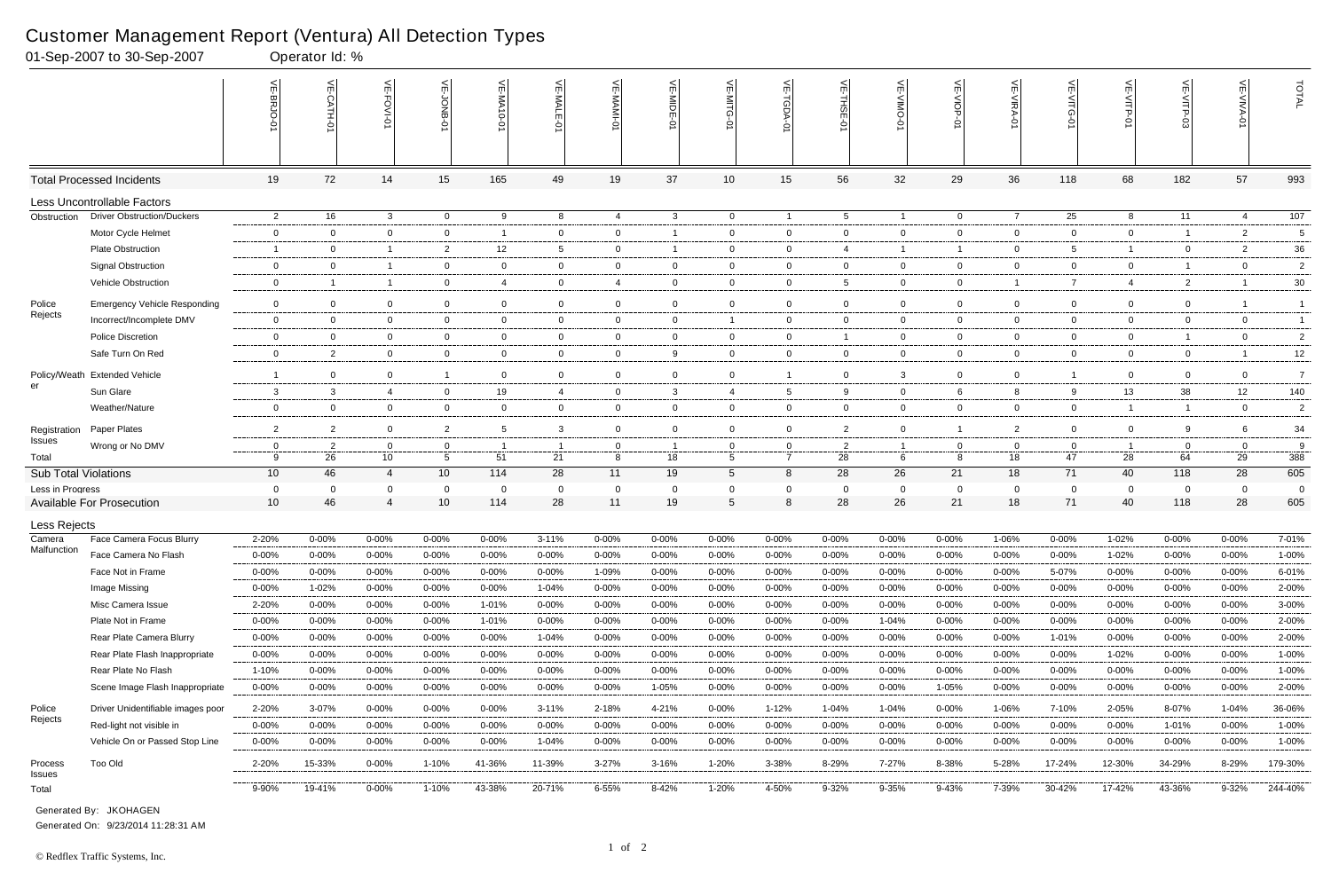| 01-Sep-2007 to 30-Sep-2007   |           | Operator Id: % |        |       |        |       |       |        |       |       |        |        |        |        |        |        |        |        |         |
|------------------------------|-----------|----------------|--------|-------|--------|-------|-------|--------|-------|-------|--------|--------|--------|--------|--------|--------|--------|--------|---------|
|                              |           |                |        |       | ○      |       |       |        |       |       |        |        |        |        |        |        |        |        |         |
| <b>Approved Violations</b>   | $1 - 10%$ | 27-59%         | 4-100% | 9-90% | 71-62% | 8-29% | 5-45% | 11-58% | 4-80% | 4-50% | 19-68% | 17-65% | 12-57% | 11-61% | 41-58% | 23-57% | 75-64% | 19-68% | 361-60% |
| <b>Total Notices Printed</b> | $1 - 10%$ | 18-39%         | 4-100% | 9-90% | 71-62% | 8-29% | 5-45% | 11-58% | 4-80% | 4-50% | 19-68% | 17-65% | 12-57% | 11-61% | 41-58% | 23-57% | 75-64% | 19-68% | 352-58% |

Note: If you selected "All" from the "Approach:" drop down list, the statuses reflected in this report will only indicate the current

# Customer Management Report (Ventura) All Detection Types

Generated On: 9/23/2014 11:28:31 AM Generated By: JKOHAGEN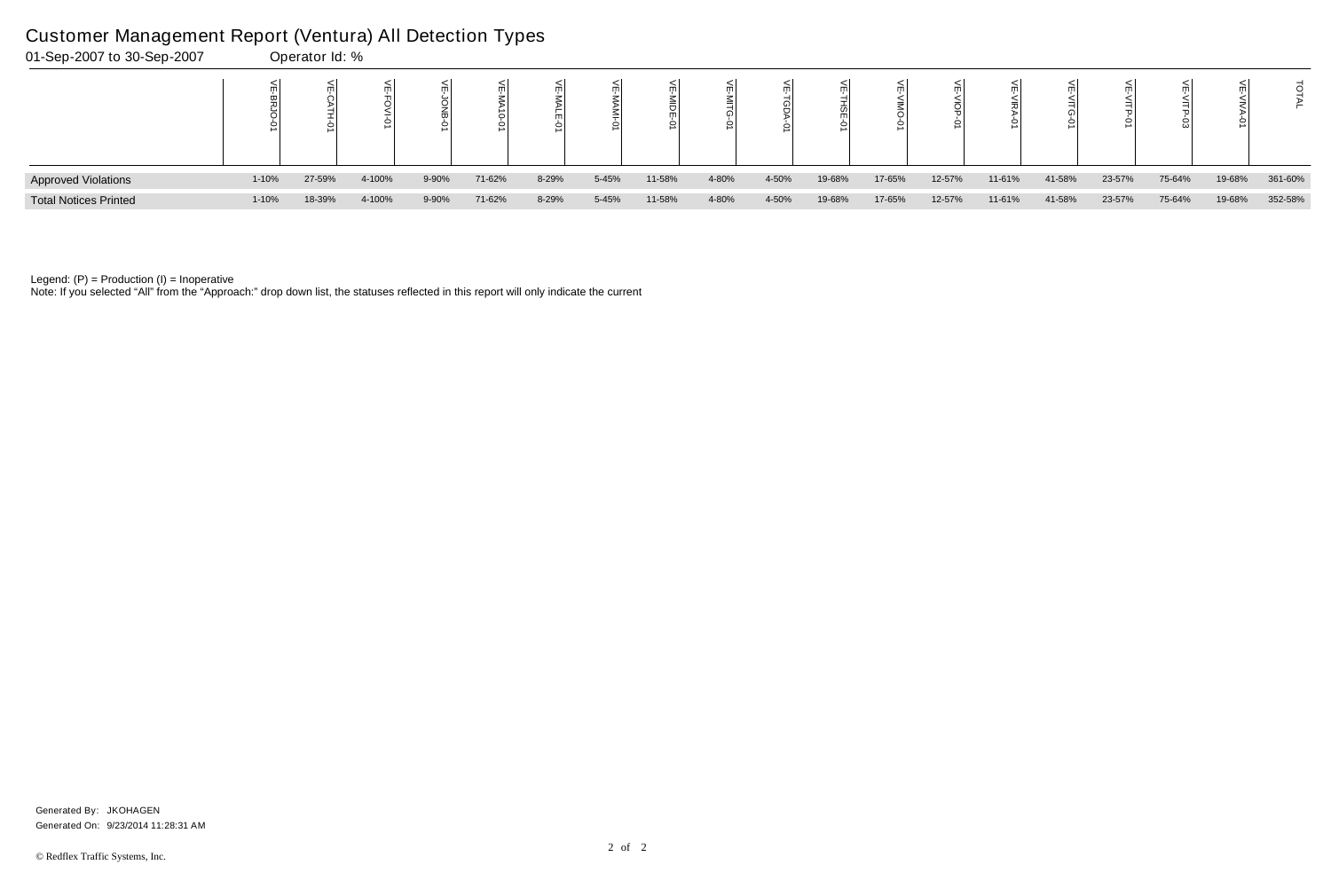|                             | 01-Jul-2013 to 31-Jul-2013          |                         | Operator Id: %      |                    |                        |                    |                     |                |                    |                     |                    |                    |                    |                     |                     |                    |                    |                     |                    |                 |
|-----------------------------|-------------------------------------|-------------------------|---------------------|--------------------|------------------------|--------------------|---------------------|----------------|--------------------|---------------------|--------------------|--------------------|--------------------|---------------------|---------------------|--------------------|--------------------|---------------------|--------------------|-----------------|
|                             |                                     | VE-BRJO-0'              | VE-CATH-01          | VE-FOVI-01         | VE-JONB-01             | VE-MA10-01         | VE-MALE-01          | VE-MAMI-0      | VE-MIDE-01         | VE-MITG-01          | VE-TGDA-0          | VE-THSE-01         | VE-VINO-01         | VE-VIOP-01          | VE-VIRA-01          | VE-VITG-01         | VE-VITP-01         | VE-VITP-03          | VE-VIVA-0          | TOTAL           |
|                             | <b>Total Processed Incidents</b>    | 16                      | 195                 | 3                  | 17                     | 59                 | 47                  | 35             | 102                | 70                  | 12                 | 32                 | 54                 | 29                  | 42                  | 9                  | 46                 | 34                  | 76                 | 878             |
|                             | <b>Less Uncontrollable Factors</b>  |                         |                     |                    |                        |                    |                     |                |                    |                     |                    |                    |                    |                     |                     |                    |                    |                     |                    |                 |
| Obstruction                 | <b>Driver Obstruction/Duckers</b>   | $\overline{0}$          | 6                   | $\overline{1}$     | $\overline{1}$         | $\overline{1}$     | $\overline{0}$      | $\overline{0}$ | $\overline{1}$     | $\mathbf{3}$        | $\overline{0}$     | $\overline{0}$     | $\overline{2}$     | $\overline{0}$      | $\overline{2}$      | $\overline{0}$     | $\overline{2}$     | $\overline{1}$      | 5                  | $\overline{25}$ |
|                             | Motor Cycle Helmet                  | $\overline{0}$          | $\overline{0}$      | $\overline{0}$     | $\overline{1}$         | $\overline{1}$     | $\mathbf 0$         | $\mathbf 0$    | $\mathbf{0}$       | $\overline{2}$      | $\mathbf 0$        | $\overline{0}$     | 1                  | $\overline{1}$      | $\overline{1}$      | $\mathbf 0$        | $\overline{0}$     | $\mathbf 0$         | $\overline{2}$     | 9               |
|                             | Plate Obstruction                   | $\mathbf{0}$            | 6                   | $\overline{0}$     | $\overline{1}$         | $\overline{2}$     | -1                  | $\mathbf 0$    | $\mathbf 0$        | $\mathbf{0}$        | $\overline{2}$     | $\overline{0}$     | 3                  | $\overline{0}$      | $\overline{0}$      | 1                  | $\overline{0}$     | $\overline{0}$      |                    | 17              |
|                             | Vehicle Obstruction                 | $\mathbf{0}$            | 10                  | $\overline{0}$     | $\mathbf 0$            | $\overline{2}$     | $\overline{0}$      | $\overline{1}$ | $\overline{1}$     | $\overline{0}$      | $\overline{1}$     | $\overline{1}$     | $\overline{4}$     | $\overline{1}$      | $\overline{0}$      | $\overline{0}$     | $\overline{0}$     | $\overline{1}$      | $\overline{4}$     | $26\,$          |
| Police                      | Driver Obstruction (PD)             | $\overline{0}$          | $\overline{2}$      | $\overline{0}$     | $\overline{1}$         | $\overline{0}$     | $\mathbf 0$         | $\overline{0}$ | 3                  | 4                   | $\overline{0}$     | $\overline{0}$     | $\overline{2}$     | $\overline{0}$      | $\mathbf 0$         | $\mathbf 0$        | $\overline{2}$     | 0                   | $\mathbf 0$        | 14              |
| Rejects                     | <b>Emergency Vehicle Responding</b> | $\mathbf 0$             | $\overline{0}$      | $\overline{0}$     | $\overline{0}$         | $\overline{0}$     | $\mathbf 0$         | $\overline{1}$ | -1                 | $\overline{0}$      | $\mathbf 0$        | $\overline{0}$     | $\mathbf{0}$       | $\overline{0}$      | $\mathbf 0$         | $\overline{0}$     | $\overline{0}$     | $\mathbf{1}$        | $\mathbf 0$        | $\mathbf{3}$    |
|                             | Incorrect/Incomplete DMV            | $\mathbf 0$             | $\overline{0}$      | $\overline{0}$     | $\overline{0}$         | $\Omega$           |                     | $\overline{0}$ | $\overline{0}$     |                     | $\overline{0}$     | 2                  | $\mathbf{0}$       | $\overline{0}$      |                     | $\overline{0}$     | $\overline{0}$     | $\overline{0}$      | $\overline{0}$     | 5               |
|                             | Invalid Offense                     | $\mathbf 0$             | $\overline{0}$      | $\overline{0}$     | $\mathbf 0$            | $\overline{0}$     | $\overline{0}$      | $\mathbf 0$    | $\overline{0}$     | $\overline{0}$      | $\mathbf 0$        | $\overline{0}$     | $\mathbf{0}$       | $\overline{0}$      | $\overline{0}$      | $\overline{0}$     | $\mathbf{1}$       | $\mathbf{0}$        | $\mathbf 0$        | $\mathbf{1}$    |
|                             | Multiple vehicles in frame          | $\mathbf 0$             | $\overline{2}$      | $\mathbf 0$        | $\mathbf 0$            | $\mathbf 0$        | $\mathbf 0$         | $\overline{0}$ | $\mathbf 0$        | $\mathbf 0$         | $\overline{0}$     | $\overline{0}$     | $\mathbf 0$        | $\overline{0}$      | $\mathbf 0$         | $\mathbf 0$        | $\overline{0}$     | 0                   | $\mathbf 0$        | $\overline{c}$  |
|                             | On or Passed the Stop Bar (PD).     | $\overline{2}$          |                     | $\mathbf 0$        | $\mathbf{1}$           | 2                  | $\mathbf 0$         | $\overline{0}$ | $\overline{0}$     | -1                  | $\overline{0}$     | $\overline{0}$     | $\mathbf{0}$       | $\overline{4}$      | $\mathbf 0$         | $\overline{0}$     | $\overline{0}$     | 0                   |                    | $15\,$          |
|                             | Plate Obstruction (PD)              | $\mathbf{0}$            |                     | $\overline{0}$     | $\overline{0}$         | $\overline{0}$     | $\overline{0}$      | $\overline{0}$ | $\overline{0}$     | $\overline{0}$      | $\overline{0}$     | $\overline{0}$     | $\overline{0}$     | $\overline{0}$      | $\overline{0}$      | $\overline{0}$     | $\overline{0}$     | $\overline{0}$      | $\overline{0}$     | $\overline{1}$  |
|                             | Plate Unidentifiable                | $\mathbf 0$             | $\overline{0}$      | $\mathbf 0$        | $\overline{0}$         | $\overline{0}$     | $\mathbf 0$         | $\overline{0}$ | $\overline{1}$     | $\mathbf{1}$        | $\mathbf 0$        | $\overline{0}$     | $\mathbf 0$        | $\overline{0}$      | $\mathbf 0$         | $\mathbf 0$        | $\mathbf 0$        | 0                   | $\mathbf 0$        | $\overline{2}$  |
|                             | Safe Turn On Red                    | $\overline{0}$          | 56                  | $\mathbf 0$        | $\overline{0}$         | $\overline{0}$     | $\mathbf 0$         | $\overline{0}$ | 31                 | 4                   | $\mathbf 0$        | $\overline{0}$     | $\mathbf{0}$       | $\overline{0}$      | $\overline{0}$      | $\overline{0}$     | $\overline{0}$     | $\overline{0}$      | 13                 | 104             |
|                             | Sun Glare                           | $\overline{1}$          | 6                   | $\mathbf 0$        | $\overline{1}$         | -1                 | $\overline{2}$      | $\overline{0}$ | $\overline{4}$     | $\mathbf{1}$        | $\overline{0}$     | $\overline{0}$     | $\mathbf{0}$       | $\mathbf 0$         | $\mathbf 0$         | $\overline{0}$     | $\overline{0}$     | 6                   | $\overline{2}$     | 24              |
|                             | Policy/Weath Extended Vehicle       | $\mathbf 0$             | $\overline{0}$      | $\mathbf 0$        | $\mathbf 0$            | $\overline{0}$     | $\mathbf 0$         | $\overline{1}$ |                    | $\mathbf 0$         | $\overline{0}$     | $\overline{0}$     | $\overline{2}$     | $\overline{0}$      | $\Omega$            | $\mathbf 0$        | $\mathbf 0$        | 0                   | $\overline{0}$     | $\overline{4}$  |
| er                          | Sun Glare                           | $5\phantom{.0}$         | 33                  | $\overline{0}$     | $\overline{2}$         | $\overline{2}$     | 6                   | 14             | 6                  | $5\overline{)}$     | $\overline{2}$     | $\overline{1}$     | 3                  | 6                   | 20                  | $\overline{2}$     | $\mathbf{1}$       | 5                   | 10                 | 123             |
|                             | Weather/Nature                      | $\overline{0}$          | $\overline{0}$      | $\overline{0}$     | $\overline{1}$         | $\mathbf 0$        | $\mathbf 0$         | $\overline{0}$ | $\mathbf 0$        | $\overline{0}$      | $\overline{0}$     | $\overline{0}$     | $\mathbf{0}$       | $\overline{0}$      | $\overline{0}$      | $\overline{0}$     | $\overline{0}$     | $\overline{0}$      | $\mathbf 0$        | $\overline{1}$  |
|                             | Yellow with Red Light               | $\mathbf 0$             | $\overline{0}$      | $\overline{0}$     | $\overline{0}$         | $\overline{0}$     | $\overline{0}$      | $\overline{0}$ | $\overline{0}$     | $\overline{0}$      | $\overline{0}$     | $\overline{0}$     | $\overline{0}$     | $\overline{0}$      | $\overline{0}$      | $\overline{0}$     | $\overline{0}$     | $\mathbf{0}$        |                    | $\overline{1}$  |
| Registration                | Paper Plates                        | $\mathbf 0$             | $\overline{4}$      | $\mathbf 0$        | $\overline{0}$         | $\mathbf{1}$       | $\overline{1}$      | $\mathbf{1}$   | 3                  | $\overline{2}$      | $\mathbf 0$        | $\overline{2}$     | $\mathbf 0$        | $\overline{1}$      | $\overline{1}$      | $\overline{0}$     | $\overline{2}$     | $\overline{1}$      | 5                  | 24              |
| Issues                      | Wrong or No DMV                     | $\overline{1}$          | 6                   | $\mathbf 0$        | $\mathbf 0$            | $\mathbf 0$        | $\mathbf 0$         | $\overline{1}$ | 6                  | $\overline{2}$      | $\overline{0}$     | $\overline{2}$     | $\overline{2}$     | $\overline{1}$      | $\overline{0}$      | $\mathbf 0$        | $\overline{2}$     | $\overline{2}$      | $\overline{2}$     | $27\,$          |
| Total                       |                                     | $\mathbf{Q}$            | 136                 |                    | 9                      | 12 <sup>2</sup>    | 11                  | 19             | 58                 | 26                  | 5                  | 8                  | 19                 | 14                  | 25                  | 3                  | 10 <sup>1</sup>    | 17                  | 46                 | 428             |
| <b>Sub Total Violations</b> |                                     | $\overline{7}$          | 59                  | $\overline{2}$     | 8                      | 47                 | 36                  | 16             | 44                 | 44                  | $\overline{7}$     | 24                 | 35                 | 15                  | 17                  | 6                  | 36                 | 17                  | 30                 | 450             |
| Less in Progress            |                                     | $\overline{0}$          | $\Omega$            | $\mathbf 0$        | 0                      | $\mathbf 0$        | $\mathbf 0$         | $\mathbf 0$    | $\mathbf 0$        | 0                   | $\mathbf 0$        | $\overline{0}$     | $\mathbf 0$        | $\mathbf 0$         | $\mathbf 0$         | 0                  | $\mathbf 0$        | $\mathbf{0}$        | $\mathbf 0$        | -0              |
|                             | <b>Available For Prosecution</b>    | $\overline{7}$          | 59                  | $\overline{2}$     | $\bf 8$                | 47                 | 36                  | 16             | 44                 | 44                  | $\overline{7}$     | 24                 | 35                 | 15                  | 17                  | 6                  | 36                 | 17                  | 30                 | 450             |
| Less Rejects                |                                     |                         |                     |                    |                        |                    |                     |                |                    |                     |                    |                    |                    |                     |                     |                    |                    |                     |                    |                 |
| Camera<br>Malfunction       | Face Camera Focus Blurry            | $0 - 00\%$              | $0 - 00\%$          | $0 - 00%$          | $0 - 00%$              | 0-00%              | $0 - 00\%$          | 1-06%          | 0-00%              | $0 - 00\%$          | $0 - 00\%$         | $0 - 00%$          | $0 - 00%$          | $0 - 00\%$          | $0 - 00\%$          | 0-00%              | $0 - 00\%$         | $0 - 00\%$          | $0 - 00\%$         | 1-00%           |
|                             | Face Not in Frame                   | $0 - 00\%$              | $0 - 00\%$          | 1-50%              | $0 - 00%$              | 0-00%              | $0 - 00\%$          | 1-06%          | 1-02%              | 0-00%               | $0 - 00\%$         | $0 - 00%$          | $0 - 00%$          | $0 - 00\%$          | $0 - 00\%$          | $0 - 00%$          | $0 - 00%$          | $0 - 00\%$          | $0 - 00\%$         | 3-01%           |
|                             | Misc Camera Issue                   | $0 - 00%$               | $0 - 00%$           | 0-00%              | $0 - 00%$              | 2-04%              | $0 - 00\%$          | 1-06%          | 1-02%              | $0 - 00\%$          | $0 - 00\%$         | $0 - 00%$          | $0 - 00%$          | $0 - 00\%$          | $0 - 00\%$          | 0-00%              | $0 - 00%$          | $0 - 00\%$          | $0 - 00\%$         | 4-01%           |
|                             | Plate Not in Frame                  | 1-14%                   | $0 - 00\%$          | $0 - 00%$          | $0 - 00%$              | 2-04%              | $0 - 00\%$          | 0-00%          | 0-00%              | $0 - 00\%$          | 3-43%              | $0 - 00%$          | $0 - 00%$          | $0 - 00\%$          | $0 - 00\%$          | $0 - 00%$          | $0 - 00%$          | $0 - 00\%$          | $0 - 00%$          | 6-01%           |
|                             | Rear Plate Camera Blurry            | $0 - 00%$               | $0 - 00\%$          | 0-00%              | $0 - 00%$              | $0 - 00%$          | $0 - 00\%$          | 0-00%          | $0 - 00%$          | $0 - 00\%$          | 0-00%              | $0 - 00%$          | $0 - 00%$          | 0-00%               | $0 - 00\%$          | $0 - 00%$          | 0-00%              | $0 - 00\%$          | 1-03%              | 1-00%           |
|                             | Scene Image Flash Inappropriate     | $0 - 00%$               | $0 - 00%$           | 0-00%              | $0 - 00%$              | 0-00%              | $0 - 00\%$          | $0 - 00%$      | 1-02%              | $0 - 00%$           | $0 - 00\%$         | $0 - 00%$          | $0 - 00%$          | $0 - 00%$           | $0 - 00%$           | $0 - 00%$          | $0 - 00%$          | $0 - 00%$           | 1-03%              | 2-00%           |
|                             | Scene Image No Flash                | $0 - 00\%$              | $0 - 00\%$          | 0-00%              | $0 - 00%$              | $0 - 00%$          | $0 - 00\%$          | 3-19%          | 0-00%              | $0 - 00\%$          | $0 - 00\%$         | $0 - 00%$          | 0-00%              | $0 - 00\%$          | $0 - 00\%$          | 0-00%              | $0 - 00%$          | $0 - 00\%$          | $0 - 00\%$         | 3-01%           |
| Police<br>Rejects           | Driver Unidentifiable images poor   | 2-29%                   | 9-15%               | 0-00%              | $0 - 00%$              | 1-02%              | 7-19%               | 1-06%          | 1-02%              | 1-02%               | $0 - 00\%$         | $0 - 00%$          | 2-06%              | 1-07%               | 3-18%               | 0-00%              | $0 - 00\%$         | 1-06%               | $0 - 00\%$         | 29-06%          |
| Total                       | No Images                           | $0 - 00\%$<br>$3 - 43%$ | $0 - 00\%$<br>9-15% | $0 - 00%$<br>1-50% | $1 - 12%$<br>$1 - 12%$ | $0 - 00%$<br>5-11% | $0 - 00\%$<br>7-19% | 0-00%<br>7-44% | $0 - 00%$<br>4-09% | $0 - 00\%$<br>1-02% | 0-00%<br>$3 - 43%$ | 1-04%<br>$1 - 04%$ | $0 - 00%$<br>2-06% | $0 - 00\%$<br>1-07% | $0 - 00\%$<br>3-18% | $0 - 00%$<br>0-00% | $0 - 00%$<br>0-00% | $0 - 00\%$<br>1-06% | $0 - 00%$<br>2-07% | 2-00%<br>51-11% |
|                             |                                     |                         |                     |                    |                        |                    |                     |                |                    |                     |                    |                    |                    |                     |                     |                    |                    |                     |                    |                 |

Generated On: 9/23/2014 11:29:07 AM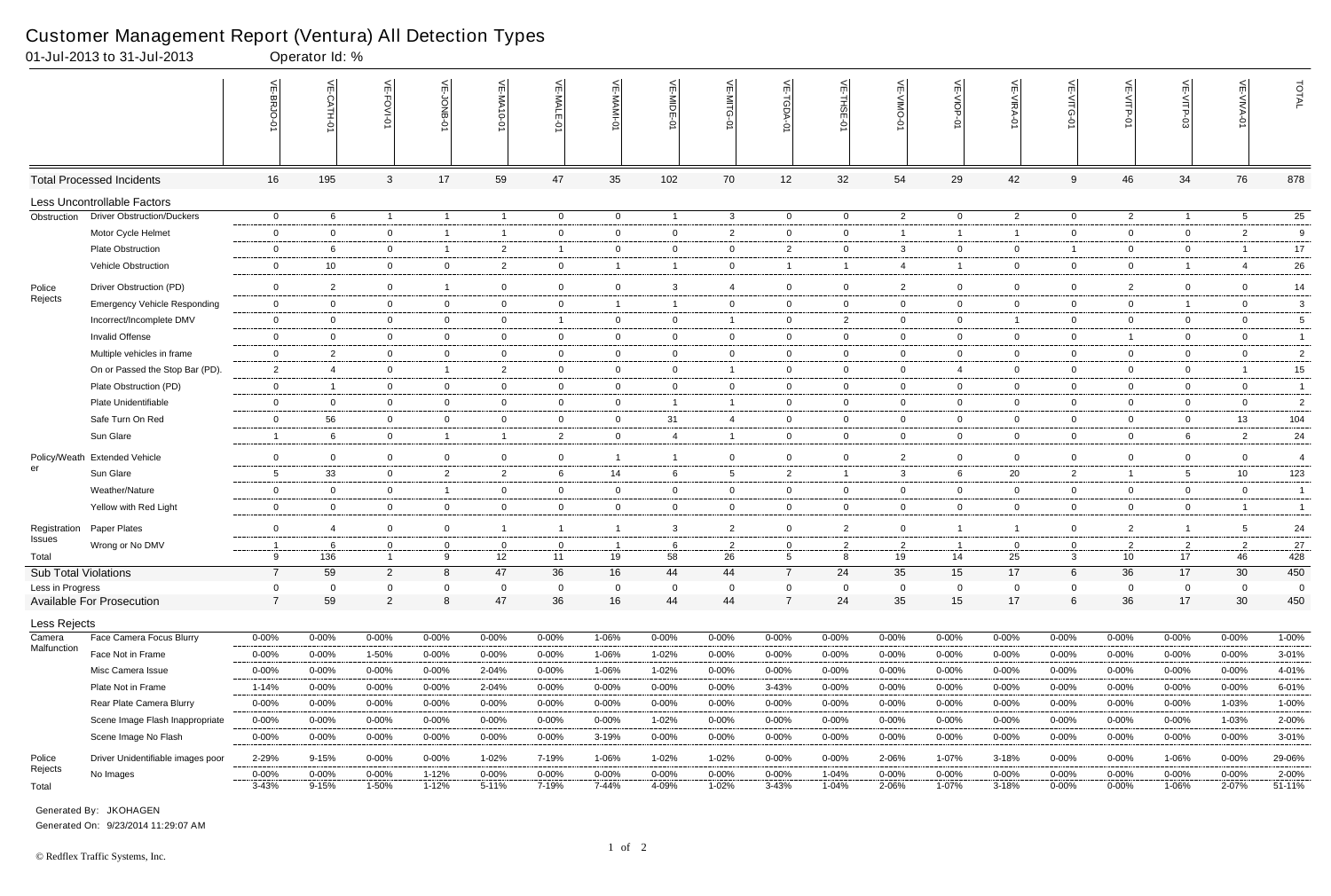| 01-Jul-2013 to 31-Jul-2013   |       | Operator Id: % |       |       |        |        |       |        |        |       |        |        |        |        |        |         |        |        |         |
|------------------------------|-------|----------------|-------|-------|--------|--------|-------|--------|--------|-------|--------|--------|--------|--------|--------|---------|--------|--------|---------|
|                              |       |                |       |       |        |        |       |        |        |       |        |        |        |        |        |         |        |        |         |
| <b>Approved Violations</b>   | 4-57% | 50-85%         | 1-50% | 7-88% | 42-89% | 29-81% | 9-56% | 40-91% | 43-98% | 4-57% | 23-96% | 33-94% | 14-93% | 14-82% | 6-100% | 36-100% | 16-94% | 28-93% | 399-89% |
| <b>Total Notices Printed</b> | 4-57% | 50-85%         | 1-50% | 7-88% | 42-89% | 29-81% | 9-56% | 40-91% | 43-98% | 4-57% | 23-96% | 33-94% | 14-93% | 14-82% | 6-100% | 36-100% | 16-94% | 28-93% | 399-89% |

Note: If you selected "All" from the "Approach:" drop down list, the statuses reflected in this report will only indicate the current

# Customer Management Report (Ventura) All Detection Types

Generated On: 9/23/2014 11:29:07 AM Generated By: JKOHAGEN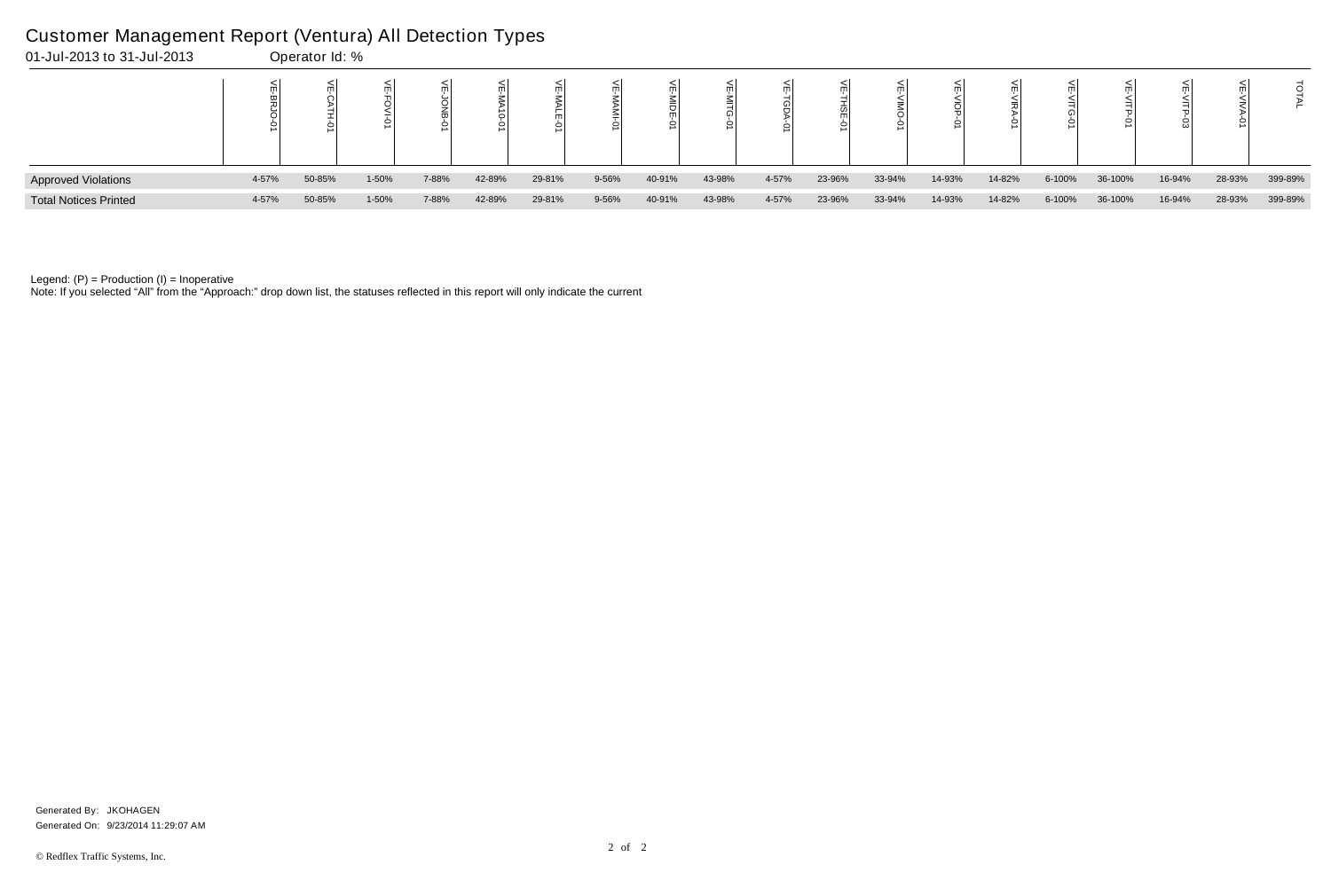|                             | 01-Apr-2014 to 30-Apr-2014        |                 | Operator Id: % |                |                  |                         |                 |                |                          |                |                |                |                |                |                |                    |                |                          |                |                |
|-----------------------------|-----------------------------------|-----------------|----------------|----------------|------------------|-------------------------|-----------------|----------------|--------------------------|----------------|----------------|----------------|----------------|----------------|----------------|--------------------|----------------|--------------------------|----------------|----------------|
|                             |                                   |                 | VE-CATH-0      | VE-FOVI-01     | 늦<br><b>SNOL</b> | VE-MA10-01              | VE-MALE<br>ò    | 늦              | VE-MIDE-01               | $\leq$         | LGDA-0         | 븻<br>ş         | ے              | VE-VIOP<br>Q   | VE-VIRA-0      | 늰<br>$\frac{1}{5}$ | VE-VITP-01     |                          | VE-VIVA-0      | TOTAL          |
|                             | <b>Total Processed Incidents</b>  | 22              | 200            | 6              | 21               | 168                     | 33              | 34             | 94                       | 87             | 11             | 82             | 74             | 19             | 41             | 84                 | 61             | 50                       | 71             | 1158           |
|                             | Less Uncontrollable Factors       |                 |                |                |                  |                         |                 |                |                          |                |                |                |                |                |                |                    |                |                          |                |                |
| Obstruction                 | <b>Driver Obstruction/Duckers</b> | $\mathbf{3}$    | 20             | $\overline{1}$ | $\overline{1}$   | 11                      | $\mathbf{3}$    | $\overline{7}$ | $\overline{0}$           | $\overline{7}$ | $\overline{0}$ | $\overline{2}$ | 6              | $\mathbf{3}$   | $\overline{7}$ | 14                 | $\overline{1}$ | $\overline{1}$           | $\mathbf{3}$   | 90             |
|                             | Motor Cycle Helmet                | $\mathbf 0$     | $\overline{0}$ | $\mathbf 0$    | $\mathbf 0$      | $\overline{0}$          | $\overline{0}$  | $\overline{0}$ | $\overline{0}$           | -1             | $\mathbf 0$    | $\mathbf 0$    | $\mathbf 0$    | $\overline{0}$ | $\overline{2}$ | $\overline{0}$     | $\overline{0}$ | $\overline{\phantom{0}}$ | $\mathbf{0}$   | $\overline{4}$ |
|                             | <b>Plate Obstruction</b>          | -1              | 0              | $\mathbf 0$    | $\overline{4}$   | 4                       | $\mathbf{1}$    | $\overline{0}$ | 0                        | $\mathbf 0$    | $\overline{0}$ | -1             | 0              | $\overline{0}$ | $\mathbf 0$    |                    | $\overline{0}$ | $\mathbf{0}$             |                | 13             |
|                             | Vehicle Obstruction               | $\mathbf 0$     | 15             | $\overline{0}$ | $\overline{0}$   | $\overline{4}$          | $\overline{0}$  | $\overline{7}$ | $\overline{\mathbf{1}}$  | $\overline{1}$ | $\overline{0}$ | $\overline{2}$ | 3              | $\overline{0}$ | $\overline{2}$ | 4                  | $\overline{2}$ | $\overline{\mathbf{1}}$  | -1             | 43             |
| Police                      | Driver Obstruction (PD)           | $\mathbf 0$     | $\overline{0}$ | $\mathbf 0$    | $\overline{0}$   | $\overline{\mathbf{1}}$ | $\overline{0}$  | $\overline{0}$ | $\overline{1}$           | $\overline{0}$ | $\overline{0}$ | $\overline{1}$ |                | $\overline{0}$ | $\Omega$       | $\overline{0}$     | $\overline{1}$ | $\overline{\mathbf{1}}$  |                | $\overline{7}$ |
| Rejects                     | <b>Funeral Procession/Police</b>  | $\mathbf 0$     | $\overline{0}$ | $\overline{0}$ | $\mathbf{0}$     | $\overline{0}$          | $\overline{0}$  | $\mathbf 0$    | $\overline{0}$           | $\overline{1}$ | $\overline{0}$ | $\mathbf 0$    | 0              | $\overline{0}$ | $\overline{0}$ | $\overline{0}$     | $\overline{0}$ | $\mathbf 0$              | $\overline{0}$ | $\overline{1}$ |
|                             | <b>Gender Mismatch</b>            | $\mathbf{0}$    | $\Omega$       | $\overline{0}$ | $\overline{0}$   | -1                      | $\mathbf 0$     | $\overline{0}$ | $\mathbf 0$              | $\mathbf 0$    | $\overline{0}$ | $\mathbf 0$    |                | $\overline{0}$ | $\Omega$       | $\overline{0}$     | $\overline{0}$ | 0                        | $\mathbf{0}$   | $\overline{2}$ |
|                             | Incorrect/Incomplete DMV          | -1              | $\mathbf 0$    | $\overline{0}$ | $\overline{0}$   | $\overline{0}$          | $\overline{0}$  | $\overline{0}$ | $\overline{0}$           | $\overline{0}$ | $\overline{0}$ | $\mathbf 0$    | 0              | $\overline{0}$ | $\overline{0}$ |                    | $\overline{1}$ | $\mathbf{0}$             | $\mathbf{0}$   | $\mathbf{3}$   |
|                             | <b>Invalid Offense</b>            | $\mathbf 0$     | $\overline{0}$ | $\mathbf 0$    | $\overline{0}$   | $\overline{0}$          | $\overline{0}$  | $\overline{0}$ | $\overline{0}$           | $\overline{0}$ | $\mathbf 0$    | $\overline{1}$ | 0              | $\overline{0}$ | $\mathbf 0$    | $\overline{0}$     | $\overline{0}$ | $\mathbf 0$              | $\mathbf 0$    | $\overline{1}$ |
|                             | Multiple vehicles in frame        | $\mathbf 0$     | 14             | $\overline{0}$ | $\overline{0}$   | $\overline{\mathbf{1}}$ | $\overline{0}$  | $\mathbf 0$    | $\mathbf 0$              | $\mathbf 0$    | $\mathbf 0$    | $\mathbf 0$    |                | $\overline{0}$ | $\mathbf 0$    |                    | $\mathbf{0}$   | 0                        | $\mathbf{0}$   | $17$           |
|                             | On or Passed the Stop Bar (PD).   | $\overline{0}$  | $\overline{1}$ | $\overline{0}$ | $\overline{0}$   | $\overline{0}$          | $\overline{0}$  | $\overline{0}$ | $\overline{0}$           | $\overline{0}$ | $\overline{0}$ | $\mathbf 0$    | $\mathbf 0$    | $\overline{2}$ | $\overline{1}$ |                    | $\overline{0}$ | $\mathbf 0$              | $\overline{0}$ | 5              |
|                             | Plate Obstruction (PD)            | $\overline{1}$  | $\overline{1}$ | $\mathbf 0$    | $\overline{0}$   | $\overline{0}$          | $\mathbf 0$     | $\overline{0}$ | $\overline{0}$           | $\overline{0}$ | $\mathbf 0$    | $\mathbf 0$    | $\mathbf 0$    | $\overline{0}$ | $\mathbf 0$    | $\overline{0}$     | $\overline{0}$ | $\mathbf 0$              | $\mathbf{0}$   | $\overline{c}$ |
|                             | Plate Unidentifiable              | $\mathbf 0$     | $\overline{0}$ | $\overline{0}$ | $\overline{0}$   | $\mathbf 0$             | $\mathbf 0$     | $\overline{0}$ | $\overline{0}$           | -1             | $\overline{0}$ | $\mathbf 0$    | 0              | $\overline{0}$ | $\overline{0}$ | $\overline{0}$     | $\overline{0}$ | $\mathbf 0$              | $\mathbf{0}$   | $\overline{1}$ |
|                             | <b>Police Discretion</b>          | $\mathbf 0$     | $\overline{0}$ | $\overline{0}$ | $\mathbf{0}$     | $\overline{0}$          | $\overline{0}$  | $\mathbf 0$    | $\overline{0}$           | $\overline{0}$ | $\overline{0}$ | $\mathbf 0$    | 0              | $\overline{0}$ | $\mathbf 0$    | $\overline{0}$     | $\overline{1}$ | $\mathbf 0$              | $\overline{0}$ | $\overline{1}$ |
|                             | Safe Turn On Red                  | $\mathbf 0$     | 48             | $\overline{0}$ | $\mathbf 0$      | $\overline{0}$          | $\overline{0}$  | $\mathbf 0$    | 26                       | $\mathbf{3}$   | $\mathbf 0$    | $\overline{0}$ | 0              | $\overline{0}$ | $\mathbf 0$    | $\overline{0}$     | $\mathbf{0}$   | $\mathbf{0}$             | 10             | 87             |
|                             | Sun Glare                         | -1              | 8              | $\overline{0}$ | $\overline{1}$   | 8                       | $\overline{2}$  | $\overline{0}$ | $\overline{4}$           | $\overline{4}$ | $\overline{0}$ | $\overline{2}$ | $\overline{2}$ | $\overline{0}$ | $\overline{1}$ | 6                  | $\overline{1}$ | -1                       | $\overline{1}$ | 42             |
|                             | Policy/Weath Extended Vehicle     | $\mathbf 0$     | $\overline{0}$ | $\overline{0}$ | $\overline{1}$   | $\overline{0}$          | $\overline{0}$  | $\overline{0}$ | $\mathbf 0$              | $\overline{0}$ | $\mathbf 0$    | $\mathbf 0$    | 6              | $\overline{0}$ | $\overline{0}$ | $\overline{0}$     | $\overline{0}$ | $\mathbf 0$              | $\overline{0}$ | $\overline{7}$ |
| er                          | Sun Glare                         | $5\overline{)}$ | 22             | $\mathbf{3}$   | $\overline{0}$   | 8                       | 10 <sup>°</sup> | 9              | $\overline{\phantom{0}}$ | 13             | $\overline{2}$ | 9              | $\overline{2}$ | $\mathbf{3}$   | 13             | 8                  | $\overline{1}$ | $\overline{4}$           | 19             | 132            |
| Registration                | Out of Country Plate              | $\mathbf 0$     | $\overline{1}$ | $\overline{0}$ | $\overline{0}$   | $\overline{0}$          | $\overline{0}$  | $\overline{0}$ | $\mathbf 0$              | $\overline{0}$ | $\overline{0}$ | $\mathbf 0$    | 0              | $\overline{0}$ | $\overline{0}$ | $\overline{0}$     | $\overline{0}$ | $\mathbf 0$              | $\overline{0}$ | $\overline{1}$ |
| Issues                      | Paper Plates                      | $\mathbf 0$     | -5             | $\mathbf 0$    | $\overline{1}$   | $\overline{2}$          | $\overline{1}$  | $\overline{1}$ | -1                       | 4              | $\mathbf 0$    | $\overline{1}$ | $\overline{2}$ | $\overline{0}$ | $\Omega$       |                    | $\overline{1}$ | $\overline{\mathbf{1}}$  | 2              | 23             |
|                             | Wrong or No DMV                   | - 1             | 3              | 0              | $\mathbf{0}$     | 2                       |                 |                | -2                       | 4              | $\mathbf{0}$   | -4             | 3              | $\mathbf{0}$   |                | 2                  | 4              | 3                        |                | 32             |
| Total                       |                                   | 13              | 138            | $\overline{4}$ | 8                | 42                      | 18              | 25             | 36                       | 39             | $\overline{2}$ | 23             | 27             | 8              | 27             | 39                 | 13             | 13                       | 39             | 514            |
| <b>Sub Total Violations</b> |                                   | 9               | 62             | $\overline{2}$ | 13               | 126                     | 15              | 9              | 58                       | 48             | 9              | 59             | 47             | 11             | 14             | 45                 | 48             | 37                       | 32             | 644            |
| Less in Progress            |                                   | 0               | $\overline{0}$ | $\mathbf 0$    | $\overline{0}$   | $\overline{0}$          | 0               | $\overline{0}$ | $\overline{0}$           | $\mathbf 0$    | $\mathbf 0$    | $\mathbf 0$    | $\mathbf 0$    | $\mathbf 0$    | $\overline{0}$ | $\mathbf{0}$       | $\overline{0}$ | $\mathbf{0}$             | $\mathbf{0}$   | $\overline{0}$ |
|                             | Available For Prosecution         | 9               | 62             | $\overline{2}$ | 13               | 126                     | 15 <sub>1</sub> | 9              | 58                       | 48             | 9              | 59             | 47             | 11             | 14             | 45                 | 48             | 37                       | 32             | 644            |
| Less Rejects                |                                   |                 |                |                |                  |                         |                 |                |                          |                |                |                |                |                |                |                    |                |                          |                |                |
| Camera                      | Face Camera Flash                 | $0 - 00\%$      | $0 - 00%$      | $0 - 00%$      | $0 - 00%$        | 0-00%                   | $0 - 00\%$      | $1 - 11%$      | 0-00%                    | $0 - 00\%$     | $0 - 00\%$     | $0 - 00%$      | $0 - 00%$      | 0-00%          | $0 - 00\%$     | $0 - 00%$          | $0 - 00%$      | 0-00%                    | $0 - 00%$      | 1-00%          |
| Malfunction                 | Face Not in Frame                 | $0 - 00%$       | $0 - 00\%$     | $0 - 00\%$     | $0 - 00\%$       | $0 - 00%$               | $0 - 00\%$      | 2-22%          | $0 - 00%$                | $0 - 00%$      | $3 - 33%$      | $0 - 00%$      | 0-00%          | $0 - 00\%$     | $0 - 00\%$     | 5-11%              | $0 - 00\%$     | 0-00%                    | 1-03%          | 11-02%         |
|                             | Misc Camera Issue                 | $0 - 00%$       | $0 - 00%$      | $0 - 00%$      | $0 - 00%$        | $0 - 00%$               | $0 - 00\%$      | $0 - 00%$      | $0 - 00%$                | $0 - 00%$      | $1 - 11%$      | $0 - 00%$      | 1-02%          | $0 - 00\%$     | $0 - 00\%$     | $0 - 00\%$         | $0 - 00%$      | $0 - 00%$                | $0 - 00%$      | 2-00%          |
|                             | Plate Burn Out                    | $0 - 00%$       | $0 - 00%$      | 1-50%          | $0 - 00\%$       | $0 - 00%$               | $0 - 00\%$      | 0-00%          | 1-02%                    | $0 - 00%$      | 0-00%          | $0 - 00%$      | $0 - 00%$      | 0-00%          | 0-00%          | $0 - 00\%$         | $0 - 00%$      | 0-00%                    | $0 - 00\%$     | 2-00%          |
|                             | Rear Plate Flash Inappropriate    | $0 - 00%$       | $0 - 00%$      | $0 - 00\%$     | 1-08%            | $0 - 00%$               | $0 - 00\%$      | $0 - 00%$      | 0-00%                    | $0 - 00%$      | $1 - 11%$      | $0 - 00%$      | $0 - 00%$      | 1-09%          | $0 - 00\%$     | $0 - 00%$          | $0 - 00%$      | $0 - 00%$                | $0 - 00%$      | $3 - 00\%$     |
|                             | Scene Image Flash Inappropriate   | $0 - 00%$       | $0 - 00\%$     | $0 - 00\%$     | $0 - 00\%$       | $0 - 00\%$              | $0 - 00\%$      | $0 - 00%$      | 1-02%                    | $0 - 00\%$     | $0 - 00\%$     | $0 - 00\%$     | $0 - 00%$      | $0 - 00\%$     | $0 - 00\%$     | $0 - 00%$          | $0 - 00\%$     | $0 - 00\%$               | $0 - 00\%$     | 1-00%          |
| Police                      | Driver Unidentifiable images poor | 3-33%           | 8-13%          | 1-50%          | 2-15%            | 3-02%                   | 2-13%           | 3-33%          | $0 - 00%$                | 7-15%          | $0 - 00\%$     | $0 - 00%$      | 10-21%         | 1-09%          | 2-14%          | $6 - 13%$          | 3-06%          | 1-03%                    | 2-06%          | 54-08%         |
| Rejects                     | Insufficient Strobe Lighting      | $0 - 00\%$      | $0 - 00\%$     | $0 - 00%$      | $0 - 00%$        | $0 - 00%$               | $0 - 00\%$      | $1 - 11%$      | $0 - 00%$                | $0 - 00%$      | $0 - 00\%$     | $0 - 00%$      | 0-00%          | $0 - 00\%$     | $0 - 00\%$     | $0 - 00%$          | $0 - 00%$      | 0-00%                    | $0 - 00%$      | 1-00%          |
|                             | Red-light not visible in          | $0 - 00%$       | $0 - 00\%$     | $0 - 00\%$     | $0 - 00\%$       | $0 - 00%$               | $0 - 00\%$      | $0 - 00%$      | 1-02%                    | $0 - 00\%$     | $0 - 00\%$     | $0 - 00%$      | $0 - 00%$      | $0 - 00\%$     | $0 - 00\%$     | 0-00%              | $0 - 00\%$     | 0-00%                    | $0 - 00\%$     | 1-00%          |

Generated On: 9/23/2014 11:29:43 AM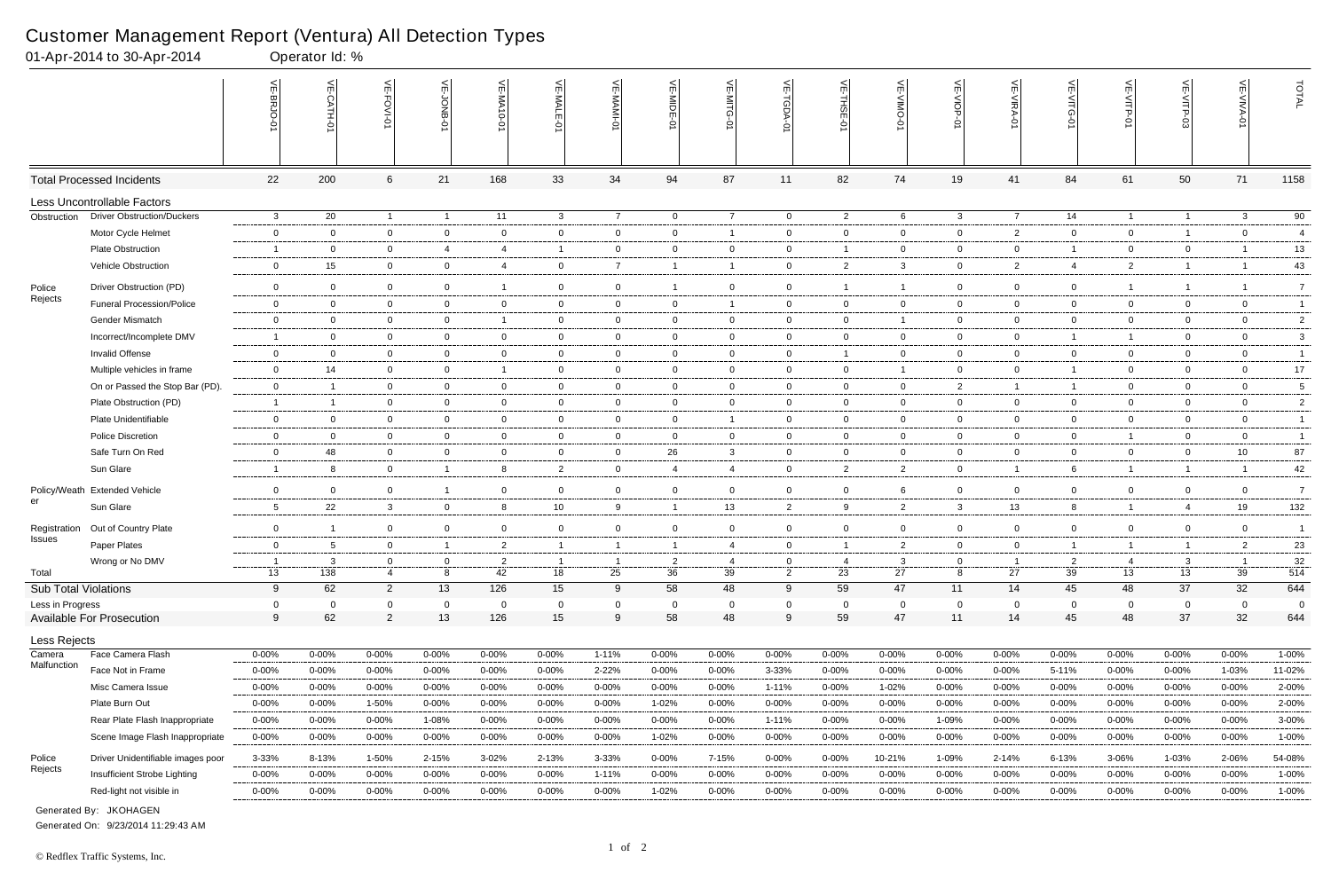| Too Old<br>Process<br>Issues | $0 - 00\%$ | 1-02%     | $0 - 00%$ | $0 - 00\%$ | $0 - 00%$ | $0 - 00%$ | 0-00% | 1-02%  | 1-02%  | $0 - 00%$ | $0 - 00%$ | 1-02%  | $0 - 00%$ | $0 - 00%$ | $0 - 00%$ | $0 - 00\%$ | $0 - 00%$ | $0 - 00\%$ | 4-01%   |
|------------------------------|------------|-----------|-----------|------------|-----------|-----------|-------|--------|--------|-----------|-----------|--------|-----------|-----------|-----------|------------|-----------|------------|---------|
| Total                        | 3-33%      | $9 - 15%$ | 2-100%    | $3 - 23%$  | $3 - 02%$ | 2-13%     | 7-78% | 4-07%  | 8-17%  | 5-56%     | $0 - 00%$ | 12-26% | 2-18%     | $2 - 14%$ | 11-24%    | 3-06%      | 1-03%     | 3-09%      | 80-12%  |
| Approved Violations          | 6-67%      | 53-85%    | $0 - 00%$ | 10-77%     | 123-98%   | 13-87%    | 2-22% | 54-93% | 40-83% | 4-44%     | 59-100%   | 35-74% | 9-82%     | 12-86%    | 34-76%    | 45-94%     | 36-97%    | 29-91%     | 564-88% |
| <b>Total Notices Printed</b> | 6-67%      | 53-85%    | $0 - 00%$ | 10-77%     | 123-98%   | 13-87%    | 2-22% | 54-93% | 40-83% | 4-44%     | 59-100%   | 35-74% | 9-82%     | 12-86%    | 34-76%    | 45-94%     | 36-97%    | 29-91%     | 564-88% |

Note: If you selected "All" from the "Approach:" drop down list, the statuses reflected in this report will only indicate the current

# Customer Management Report (Ventura) All Detection Types

01-Apr-2014 to 30-Apr-2014 Operator Id: %

Generated On: 9/23/2014 11:29:43 AM Generated By: JKOHAGEN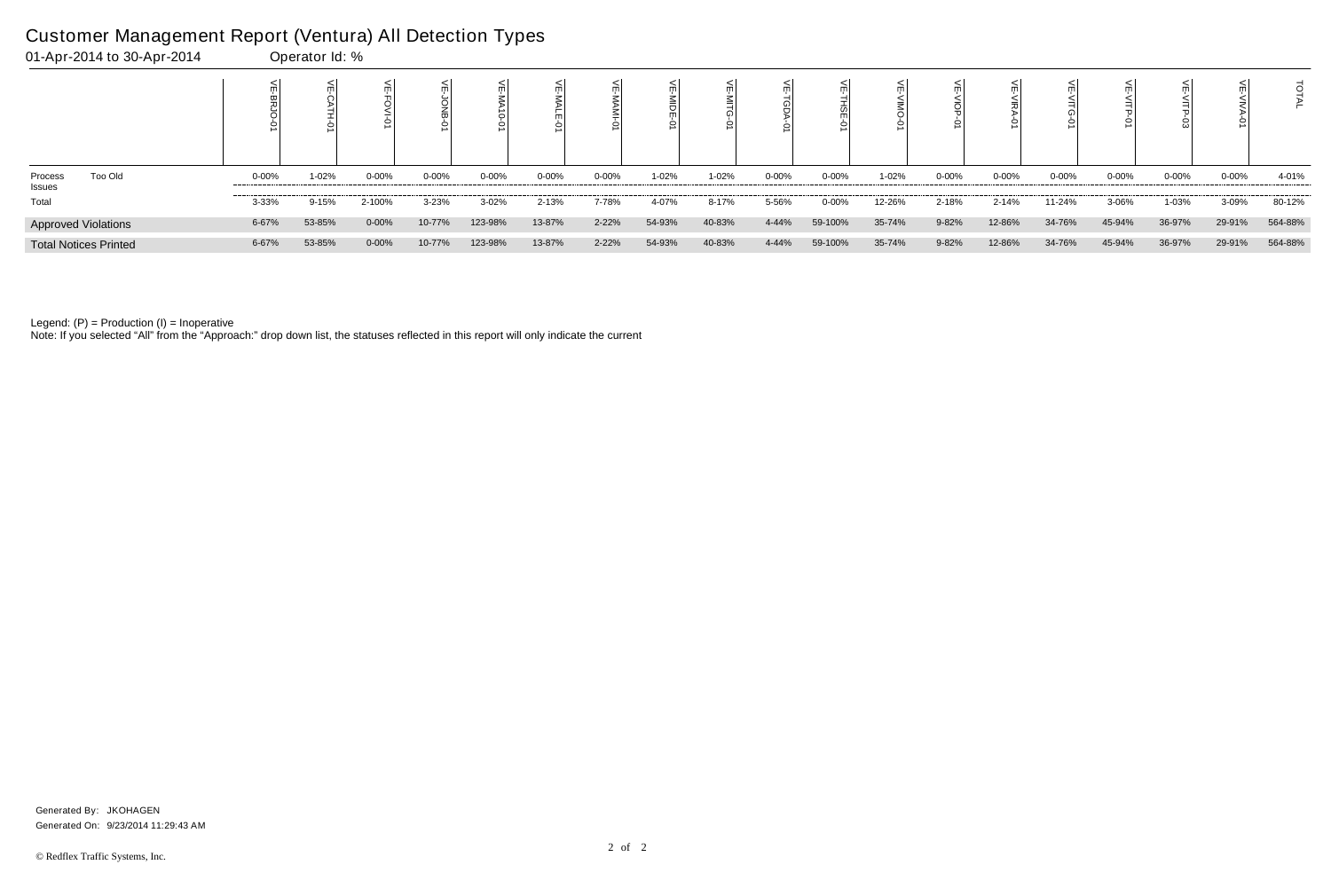|                               | 01-May-2014 to 31-May-2014         |                      | Operator Id: %            |                                |                     |                         |                |                      |                |                      |                                    |                |                |                   |                      |                      |                       |                |                   |                 |
|-------------------------------|------------------------------------|----------------------|---------------------------|--------------------------------|---------------------|-------------------------|----------------|----------------------|----------------|----------------------|------------------------------------|----------------|----------------|-------------------|----------------------|----------------------|-----------------------|----------------|-------------------|-----------------|
|                               |                                    |                      | $\widetilde{E}$<br>CATH-0 | VE-FOVI-01                     | 늦                   | VE-MA<br>$10 - 01$      | VE-MALE        |                      | VE-MIDE-01     |                      | $\widetilde{\mathbb{F}}$<br>TGDA-0 | VE-THSE-01     | VE-VIMO-0      | VE-VIOP-<br>ė     | VE-VIRA-01           | VE-VITG-01           | VE-VITP-01            | VE-VITP-03     | VE-VIVA-01        | TOTAL           |
|                               | <b>Total Processed Incidents</b>   | 19                   | 193                       |                                | 24                  | 162                     | 25             | 43                   | 110            | 95                   | 10 <sup>1</sup>                    | 58             | 101            | 13                | 55                   | 57                   | 54                    | 49             | 76                | 1145            |
|                               | <b>Less Uncontrollable Factors</b> |                      |                           |                                |                     |                         |                |                      |                |                      |                                    |                |                |                   |                      |                      |                       |                |                   |                 |
| Obstruction                   | <b>Driver Obstruction/Duckers</b>  | $\overline{0}$       | 18                        | $\overline{1}$                 | $\overline{0}$      | $\overline{0}$          | $\overline{4}$ | 6                    | $\overline{1}$ | $5\overline{)}$      | $\overline{0}$                     | $\overline{1}$ | 6              | $\overline{2}$    | $\overline{2}$       | 6                    | $\mathbf{1}$          | $\overline{0}$ | 5                 | $\overline{58}$ |
|                               | Motor Cycle Helmet                 | $\mathbf 0$          | $\overline{0}$            | $\mathbf 0$                    | $\mathbf 0$         | $\overline{2}$          | $\overline{0}$ | $\overline{0}$       | $\mathbf 0$    | $\mathbf 0$          | $\mathbf 0$                        | $\overline{0}$ |                | $\overline{0}$    | $\overline{0}$       | $\overline{0}$       | $\mathbf 0$           | $\overline{0}$ | $\mathbf 0$       | $\mathbf{3}$    |
|                               | <b>Plate Obstruction</b>           | -1                   | $\Omega$                  | $\overline{0}$                 | $\overline{1}$      | - 1                     | $\mathbf{1}$   | $\overline{1}$       | $\overline{0}$ | $\mathbf{0}$         | $\mathbf{0}$                       |                | 3              | $\overline{0}$    | $\mathbf 0$          | $\overline{0}$       | $\overline{0}$        | $\overline{0}$ |                   | 10              |
|                               | Vehicle Obstruction                | $\overline{0}$       | 12                        | $\overline{0}$                 | $\mathbf 0$         | 10                      | $\overline{0}$ | $\mathbf{3}$         | $\overline{2}$ | $\overline{0}$       | $\overline{1}$                     | $\mathbf{3}$   | $\overline{2}$ | $\overline{1}$    | $\mathbf 0$          | 6                    | $\overline{2}$        | $\overline{1}$ | $\mathbf 0$       | 43              |
| Police                        | Driver Obstruction (PD)            | $\overline{0}$       | $\overline{1}$            | $\mathbf 0$                    | $\mathbf 0$         | $\overline{2}$          | $\mathbf 0$    | $\overline{0}$       | $\overline{0}$ | $\overline{4}$       | $\mathbf 0$                        | $\overline{0}$ |                | $\overline{0}$    | $\mathbf 0$          |                      | $\mathbf 0$           | $\overline{1}$ | $\mathbf 0$       | $10$            |
| Rejects                       | Incorrect/Incomplete DMV           | $\overline{0}$       | $\overline{0}$            | $\overline{0}$                 | $\overline{0}$      | $\mathbf 0$             | $\mathbf 0$    | $\overline{0}$       | $\overline{0}$ | $\overline{0}$       | $\mathbf{0}$                       | $\overline{1}$ | $\mathbf{0}$   | $\overline{0}$    | $\mathbf 0$          | -1                   | $\overline{0}$        | $\mathbf 0$    | $\overline{0}$    | $\overline{2}$  |
|                               | Multiple vehicles in frame         | $\mathbf 0$          | $\overline{7}$            | $\overline{0}$                 | $\mathbf 0$         | $\overline{\mathbf{1}}$ | $\overline{0}$ | $\overline{0}$       | $\mathbf 0$    | $\overline{0}$       | $\mathbf 0$                        | $\mathbf 0$    |                | $\mathbf 0$       | $\overline{0}$       | $\mathbf 0$          | $\mathbf 0$           | $\mathbf 0$    |                   | $10$            |
|                               | On or Passed the Stop Bar (PD).    | $\mathbf 0$          | $\overline{0}$            | $\overline{0}$                 | $\mathbf{3}$        | $\mathbf{0}$            | $\overline{0}$ | $\overline{0}$       | $\overline{0}$ | $\overline{0}$       | $\overline{0}$                     | $\overline{0}$ | $\mathbf{0}$   | $\overline{1}$    | $\overline{0}$       | $\overline{0}$       | $\overline{0}$        | $\mathbf{0}$   | $\overline{0}$    | $\overline{4}$  |
|                               | Plate Obstruction (PD)             | -1                   | $\overline{0}$            | $\overline{0}$                 | $\overline{1}$      | $\mathbf{0}$            | $\overline{0}$ | $\overline{0}$       | $\overline{0}$ | $\overline{0}$       | $\mathbf{0}$                       | $\overline{0}$ | $\overline{0}$ | $\overline{0}$    | $\overline{0}$       | $\overline{0}$       | $\overline{0}$        | $\mathbf{0}$   | $\overline{0}$    | $\overline{2}$  |
|                               | Plate Unidentifiable               | $\overline{1}$       | $\Omega$                  | $\mathbf 0$                    | $\mathbf 0$         | $\mathbf{0}$            | $\mathbf 0$    | $\overline{0}$       | $\mathbf 0$    | $\overline{0}$       | $\overline{0}$                     | $\overline{0}$ | 3              | $\mathbf{1}$      | $\mathbf 0$          |                      | $\overline{0}$        | $\overline{1}$ | $\overline{2}$    | 9               |
|                               | <b>Police Discretion</b>           | $\overline{0}$       | $\overline{0}$            | $\overline{0}$                 | $\overline{0}$      | $\overline{0}$          | $\overline{0}$ | $\overline{0}$       | $\overline{0}$ | $\overline{0}$       | $\overline{0}$                     | $\overline{1}$ | $\mathbf{0}$   | $\overline{0}$    | $\overline{0}$       | $\overline{0}$       | $\overline{0}$        | $\overline{0}$ | $\overline{0}$    | $\overline{1}$  |
|                               | Safe Turn On Red                   | $\overline{0}$       | 44                        | $\overline{0}$                 | $\overline{0}$      | $\mathbf{0}$            | $\overline{0}$ | $\overline{0}$       | 42             | $\overline{2}$       | $\overline{0}$                     | $\mathbf 0$    | $\mathbf{0}$   | $\overline{0}$    | $\overline{0}$       | $\overline{0}$       | $\overline{0}$        | $\overline{0}$ | 10                | 98              |
|                               | Sun Glare                          | $\overline{1}$       | 10                        | $\mathbf 0$                    | $\overline{1}$      | 4                       | $\overline{0}$ | $\overline{1}$       | $\mathbf 0$    | $5^{\circ}$          | $\overline{1}$                     | $\mathbf{3}$   |                | $\mathbf{3}$      | $\overline{7}$       | $\mathbf{3}$         | $\overline{0}$        | $\overline{1}$ | 5                 | 46              |
| Policy/Weath                  | <b>Extended Vehicle</b>            | $\mathbf 0$          | $\Omega$                  | $\mathbf 0$                    | $\mathbf 0$         | 4                       | $\overline{0}$ | $\overline{0}$       | $\mathbf 0$    | $\overline{0}$       | $\mathbf 0$                        | $\mathbf 0$    | $\overline{7}$ | $\overline{0}$    | $\overline{0}$       | $\mathbf 0$          | $\overline{0}$        | 0              |                   |                 |
| er                            | Sun Glare                          | $\overline{7}$       | 17                        | $\overline{0}$                 | $\overline{1}$      | 7                       | 6              | 12                   | 6              | 15 <sub>1</sub>      | $\overline{1}$                     | $\overline{0}$ | $\overline{2}$ | $\overline{0}$    | 17                   | 9                    | $\mathbf 0$           | $\overline{4}$ | 11                | 12<br>115       |
|                               |                                    |                      |                           |                                |                     |                         |                |                      |                |                      |                                    |                |                |                   |                      |                      |                       |                |                   |                 |
| Registration<br><b>Issues</b> | Out of Country Plate               | $\mathbf 0$          | $\mathbf 0$               | $\overline{0}$                 | $\mathbf 0$         | -1                      | $\mathbf 0$    | $\overline{0}$       | $\mathbf 0$    | 0                    | $\mathbf 0$                        | $\overline{0}$ | $\mathbf{0}$   | $\mathbf 0$       | $\overline{0}$       | $\mathbf{0}$         | $\mathbf 0$           | $\mathbf{0}$   |                   | $\overline{2}$  |
|                               | Paper Plates                       | $\mathbf 0$          | 3                         | $\overline{0}$                 | $\mathbf 0$         | $\overline{2}$          | $\overline{1}$ | $\overline{0}$       | $\overline{4}$ | $\overline{4}$       | $\mathbf 0$                        |                | 3              | $\overline{0}$    | $\overline{1}$       | $\overline{1}$       | $\mathbf{1}$          | 0              | $\mathbf{3}$      | 24              |
| Total                         | Wrong or No DMV                    | $\overline{0}$<br>11 | 4<br>116                  | $\mathbf{0}$<br>$\overline{1}$ | $\overline{2}$<br>9 | - 1<br>35               | 13             | $\overline{0}$<br>23 | 56             | $\overline{2}$<br>37 | $\overline{4}$                     | 12             | 3<br>33        | $\mathbf{1}$<br>9 | $\overline{0}$<br>27 | $\overline{2}$<br>30 | -1<br>$5\overline{)}$ | -4<br>12       | $\mathbf 0$<br>40 | 24<br>473       |
| <b>Sub Total Violations</b>   |                                    | 8                    | 77                        | $\mathbf 0$                    | 15                  | 127                     | 12             | 20                   | 54             | 58                   | 6                                  | 46             | 68             | $\overline{4}$    | 28                   | 27                   | 49                    | 37             | 36                | 672             |
| Less in Progress              |                                    | $\overline{0}$       | $\Omega$                  | $\Omega$                       | $\Omega$            | $\Omega$                | $\Omega$       | $\mathbf 0$          | $\Omega$       | $\Omega$             | $\Omega$                           | $\Omega$       | $\Omega$       | $\Omega$          | $\Omega$             | $\Omega$             | $\overline{0}$        | $\Omega$       | $\Omega$          | $\Omega$        |
|                               | Available For Prosecution          | 8                    | 77                        | $\Omega$                       | 15                  | 127                     | 12             | 20                   | 54             | 58                   |                                    | 46             | 68             |                   | 28                   | 27                   | 49                    | 37             | 36                | 672             |
| Less Rejects                  |                                    |                      |                           |                                |                     |                         |                |                      |                |                      |                                    |                |                |                   |                      |                      |                       |                |                   |                 |
| Camera                        | Face Camera Flash                  | $0 - 00%$            | 1-01%                     | $0 - 00%$                      | $0 - 00%$           | $0 - 00%$               | $0 - 00\%$     | $1 - 05%$            | 2-04%          | $0 - 00\%$           | $0 - 00%$                          | $0 - 00%$      | $0 - 00%$      | $0 - 00%$         | 0-00%                | $0 - 00%$            | $0 - 00%$             | 0-00%          | 1-03%             | 5-01%           |
| Malfunction                   | Misc Camera Issue                  | $0 - 00%$            | 1-01%                     | $0 - 00\%$                     | 0-00%               | 4-03%                   | $0 - 00\%$     | $0 - 00%$            | 0-00%          | 2-03%                | $0 - 00\%$                         | $0 - 00%$      | 1-01%          | $0 - 00%$         | 0-00%                | $0 - 00%$            | $0 - 00%$             | 2-05%          | 1-03%             | 11-02%          |
|                               | Plate Burn Out                     | $0 - 00%$            | 1-01%                     | $0 - 00%$                      | $0 - 00\%$          | $0 - 00%$               | $0 - 00\%$     | 0-00%                | $0 - 00%$      | $0 - 00\%$           | 0-00%                              | $0 - 00%$      | $0 - 00%$      | $0 - 00\%$        | $0 - 00\%$           | $0 - 00%$            | $0 - 00%$             | $0 - 00\%$     | $0 - 00\%$        | 1-00%           |
|                               | Scene Image Flash Inappropriate    | $0 - 00%$            | $0 - 00%$                 | $0 - 00\%$                     | 0-00%               | $0 - 00\%$              | $0 - 00\%$     | $0 - 00%$            | 1-02%          | $0 - 00\%$           | $0 - 00\%$                         | $0 - 00%$      | 2-03%          | $0 - 00\%$        | $0 - 00\%$           | $0 - 00%$            | $0 - 00%$             | $0 - 00%$      | $0 - 00\%$        | $3 - 00\%$      |
|                               | Scene Image No Flash               | $0 - 00%$            | $0 - 00%$                 | $0 - 00\%$                     | $0 - 00\%$          | $0 - 00%$               | $0 - 00\%$     | 2-10%                | 3-06%          | $0 - 00\%$           | $0 - 00\%$                         | $0 - 00\%$     | 1-01%          | $0 - 00\%$        | $0 - 00\%$           | $0 - 00%$            | $0 - 00%$             | $0 - 00%$      | $0 - 00\%$        | 6-01%           |
| Police                        | Driver Unidentifiable images poor  | 3-38%                | 6-08%                     | $0 - 00\%$                     | $0 - 00%$           | 6-05%                   | $3 - 25%$      | 11-55%               | 5-09%          | 6-10%                | 4-67%                              | 1-02%          | 8-12%          | $0 - 00\%$        | $9 - 32%$            | 5-19%                | 2-04%                 | 5-14%          | 5-14%             | 79-12%          |
| Rejects                       | <b>Incorrect Speed</b>             | $0 - 00\%$           | $0 - 00%$                 | $0 - 00\%$                     | $0 - 00%$           | $0 - 00\%$              | $0 - 00\%$     | $0 - 00%$            | $0 - 00%$      | 1-02%                | $0 - 00\%$                         | $0 - 00%$      | $0 - 00%$      | $0 - 00\%$        | 0-00%                | $0 - 00%$            | $0 - 00%$             | $0 - 00\%$     | $0 - 00\%$        | 1-00%           |
|                               |                                    |                      |                           |                                |                     |                         |                |                      |                |                      |                                    |                |                |                   |                      |                      |                       |                |                   |                 |
| Process<br>Issues             | Too Old                            | $0 - 00\%$           | 1-01%                     | $0 - 00\%$                     | $0 - 00\%$          | $0 - 00%$               | $0 - 00\%$     | $0 - 00\%$           | $0 - 00%$      | $0 - 00\%$           | $0 - 00\%$                         | $0 - 00%$      | $0 - 00%$      | $0 - 00\%$        | 0-00%                | $0 - 00\%$           | $0 - 00%$             | 1-03%          | $0 - 00\%$        | 2-00%           |
| Total                         |                                    | 3-38%                | 10-13%                    | $0 - 00\%$                     | $0 - 00\%$          | 10-08%                  | $3 - 25%$      | 14-70%               | 11-20%         | 9-16%                | 4-67%                              | 1-02%          | 12-18%         | $0 - 00\%$        | 9-32%                | 5-19%                | 2-04%                 | 8-22%          | 7-19%             | 108-16%         |
| <b>Approved Violations</b>    |                                    | 5-62%                | 67-87%                    | $0 - 00\%$                     | 15-100%             | 117-92%                 | 9-75%          | $6 - 30%$            | 43-80%         | 49-84%               | 2-33%                              | 45-98%         | 56-82%         | 4-100%            | 19-68%               | 22-81%               | 47-96%                | 29-78%         | 29-81%            | 564-84%         |

Generated On: 9/23/2014 11:30:08 AM Generated By: JKOHAGEN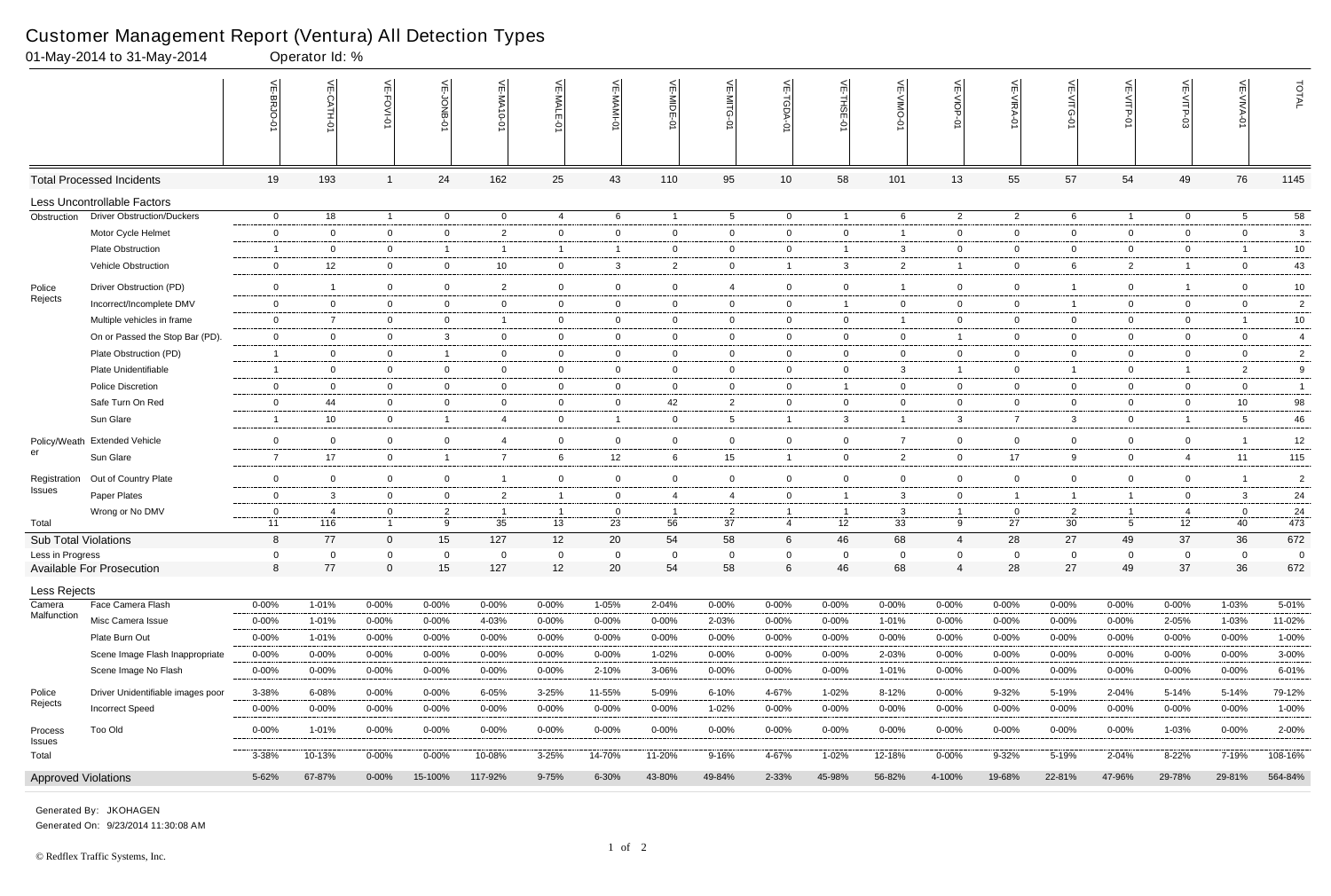Note: If you selected "All" from the "Approach:" drop down list, the statuses reflected in this report will only indicate the current



Legend:  $(P)$  = Production  $(I)$  = Inoperative

### Customer Management Report (Ventura) All Detection Types

|   | ₹<br>≤<br>TG-01 | ⋚<br>꼬<br>Ż | ≦<br>m<br>Α<br>ΕΡ<br>Š | т<br>≂ | Σ       |
|---|-----------------|-------------|------------------------|--------|---------|
| 6 | 22-81%          | 47-96%      | 29-78%                 | 29-81% | 564-84% |

Generated On: 9/23/2014 11:30:08 AM Generated By: JKOHAGEN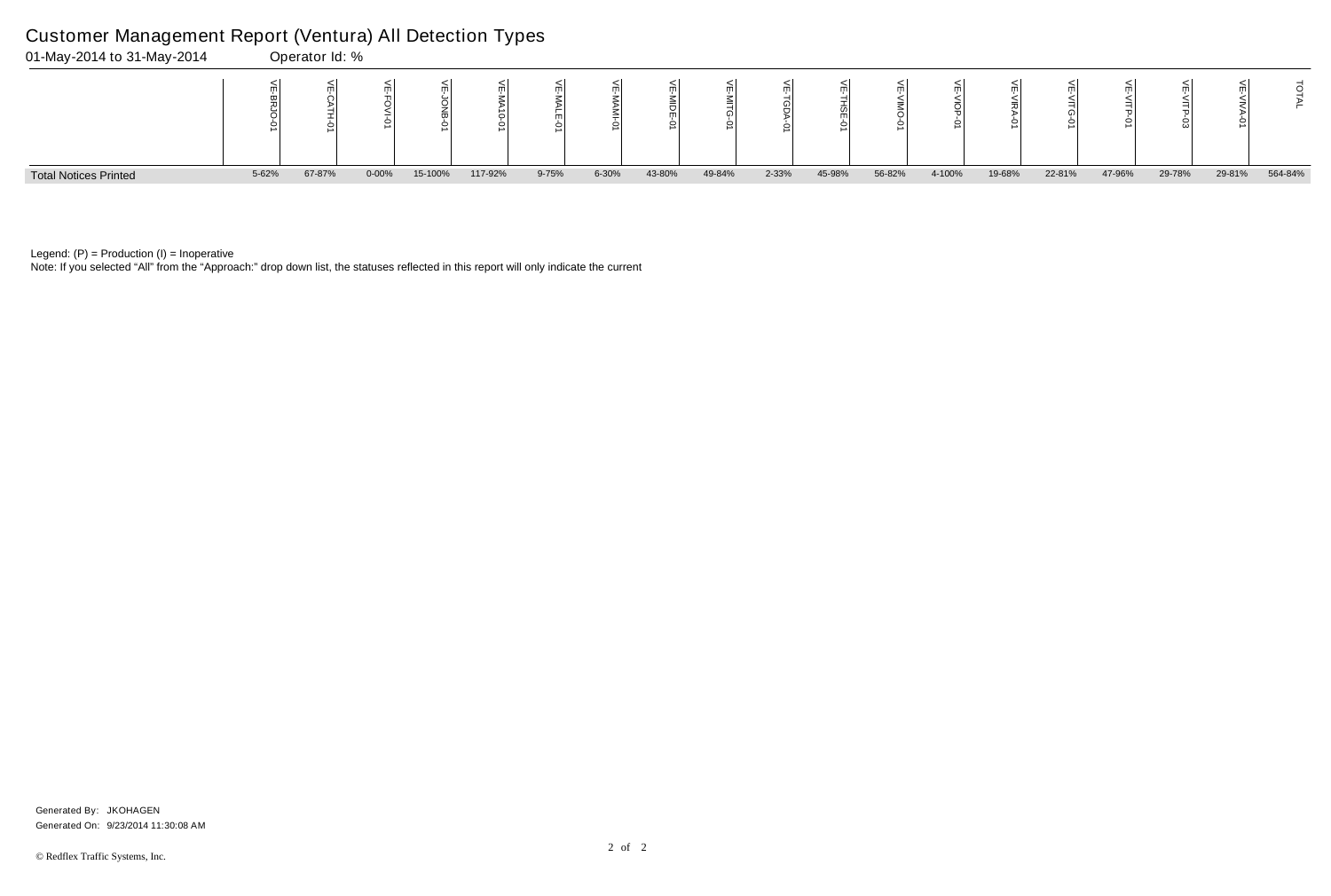|                                     | 01-Jul-2014 to 31-Jul-2014         |                      | Operator Id: % |                                  |                                |                |                    |                      |                |                      |                               |                         |                |                     |                      |                                                        |                                  |                      |                |                         |
|-------------------------------------|------------------------------------|----------------------|----------------|----------------------------------|--------------------------------|----------------|--------------------|----------------------|----------------|----------------------|-------------------------------|-------------------------|----------------|---------------------|----------------------|--------------------------------------------------------|----------------------------------|----------------------|----------------|-------------------------|
|                                     |                                    |                      | $\frac{1}{2}$  | 늰<br>FOVI-01                     | 늦                              | VE-MA10-01     | VE-MALE<br>ò       | ۴                    | VE-MIDE-01     | VE-MITG-0            | VE-TGDA-0                     | VE-THSE-01              | VE-VIMO-01     | VE-VIOP-01          | VE-VIRA-01           | $\stackrel{\textstyle<}{\scriptstyle\rm m}$<br>VITG-01 | VE-VITP-01                       | VE-VITP-03           | 늰              | TOTAL                   |
|                                     | <b>Total Processed Incidents</b>   | 25                   | 194            | $\mathbf{3}$                     | 16                             | 165            | 39                 | 34                   | 107            | 69                   | $\mathbf 0$                   | 44                      | 81             | 19                  | 49                   | 45                                                     | 27                               | 50                   | 78             | 1045                    |
|                                     | <b>Less Uncontrollable Factors</b> |                      |                |                                  |                                |                |                    |                      |                |                      |                               |                         |                |                     |                      |                                                        |                                  |                      |                |                         |
| Obstruction                         | <b>Driver Obstruction/Duckers</b>  | $\mathbf 0$          | 12             | $\overline{0}$                   | $\overline{0}$                 | $\mathbf{3}$   | $\overline{2}$     | $\overline{0}$       | $\overline{1}$ | $\overline{1}$       | $\overline{0}$                | $\overline{0}$          | $\overline{2}$ | $\overline{2}$      | $\overline{1}$       | 9                                                      | $\overline{0}$                   | $\overline{1}$       | 5 <sup>5</sup> | 39                      |
|                                     | Motor Cycle Helmet                 | $\mathbf 0$          | $\Omega$       | $\overline{0}$                   | $\mathbf 0$                    | -1             | $\mathbf{0}$       | $\overline{1}$       | $\mathbf{0}$   | $\overline{0}$       | $\mathbf 0$                   | $\overline{0}$          | $\mathbf{0}$   | $\overline{0}$      | $\mathbf 0$          | $\mathbf 0$                                            | $\overline{0}$                   | $\mathbf 0$          | $\mathbf 0$    | $\overline{\mathbf{c}}$ |
|                                     | <b>Plate Obstruction</b>           | -1                   | -1             | $\overline{0}$                   | $\overline{0}$                 | $\mathbf{0}$   | $\mathbf{0}$       | $\overline{0}$       | 0              | $\mathbf{0}$         | $\mathbf 0$                   | -1                      | $\mathbf 0$    | $\overline{0}$      | $\overline{0}$       | $\mathbf 0$                                            | $\overline{0}$                   | $\overline{0}$       | $\mathbf 0$    | 3                       |
|                                     | Vehicle Obstruction                | $\mathbf{3}$         | 10             | $\overline{0}$                   | $\mathbf 0$                    | 6              | $\mathbf{0}$       | $\overline{4}$       | $\mathbf 0$    | $\overline{0}$       | $\mathbf 0$                   | $\overline{\mathbf{1}}$ | $\overline{2}$ | $\overline{1}$      |                      | 4                                                      | $\overline{0}$                   | $\mathbf 0$          | 3              | 35                      |
| Police                              | Driver Obstruction (PD)            | $\overline{0}$       | 3              | $\mathbf 0$                      | $\mathbf 0$                    | 3              | $\mathbf 0$        | $\overline{0}$       |                | $\overline{0}$       | $\overline{0}$                | $\overline{0}$          | $\mathbf 1$    | $\overline{0}$      | $\overline{1}$       | $\mathbf 0$                                            | $\overline{0}$                   | $\overline{2}$       | $\mathbf 0$    | 11                      |
| Rejects                             | <b>Funeral Procession/Police</b>   | $\overline{0}$       | $\overline{0}$ | $\overline{0}$                   | $\overline{0}$                 | $\mathbf{0}$   | $\mathbf{0}$       | $\overline{0}$       | -1             | $\mathbf{0}$         | $\overline{0}$                | $\overline{0}$          | $\mathbf{0}$   | $\overline{0}$      | $\overline{0}$       | $\mathbf 0$                                            | $\overline{0}$                   | $\overline{0}$       | $\overline{0}$ | $\overline{1}$          |
|                                     | Incorrect/Incomplete DMV           | $\overline{0}$       | $\overline{2}$ | $\overline{0}$                   | $\mathbf 0$                    | 0              | $\mathbf{0}$       | $\overline{0}$       | $\mathbf 0$    | $\overline{0}$       | $\mathbf 0$                   | $\overline{2}$          |                | $\mathbf{0}$        | $\mathbf 0$          |                                                        | $\overline{0}$                   | $\mathbf 0$          | $\mathbf 0$    | 6                       |
|                                     | Multiple vehicles in frame         | $\overline{0}$       | $\overline{4}$ | $\overline{0}$                   | $\overline{0}$                 | $\overline{0}$ | $\mathbf 0$        | $\overline{0}$       | $\overline{0}$ | $\overline{0}$       | $\mathbf{0}$                  | $\overline{0}$          | $\overline{0}$ | $\overline{0}$      | $\overline{0}$       | $\overline{0}$                                         | $\overline{0}$                   | $\overline{0}$       | $\overline{0}$ | 4                       |
|                                     | On or Passed the Stop Bar (PD).    | $\mathbf 0$          | $\overline{0}$ | $\overline{0}$                   | $\overline{0}$                 | $\overline{0}$ | $\overline{0}$     | $\overline{0}$       | $\overline{0}$ | $\overline{0}$       | $\mathbf{0}$                  | $\overline{0}$          | $\mathbf{1}$   | $\overline{4}$      | $\overline{0}$       | $\overline{0}$                                         | $\overline{0}$                   | $\mathbf{0}$         | $\overline{0}$ | 5                       |
|                                     | Plate Obstruction (PD)             | $\mathbf 0$          | $\overline{0}$ | $\mathbf 0$                      | $\mathbf 0$                    | 0              | $\mathbf 0$        | $\overline{1}$       | $\overline{2}$ | $\overline{0}$       | $\mathbf{0}$                  | $\overline{0}$          | $\mathbf{1}$   | $\overline{0}$      | $\mathbf 0$          | $\mathbf 0$                                            | $\mathbf 0$                      | $\mathbf 0$          | $\overline{0}$ | $\overline{4}$          |
|                                     | Plate Unidentifiable               | $\overline{0}$       | $\overline{0}$ | $\overline{0}$                   | $\overline{0}$                 | $\overline{2}$ | $\mathbf{0}$       | $\overline{0}$       | $\overline{0}$ | $\overline{0}$       | $\overline{0}$                | $\overline{0}$          | -1             | $\overline{0}$      | $\overline{0}$       | $\overline{0}$                                         | $\overline{0}$                   | $\mathbf 0$          | $\overline{0}$ | 3                       |
|                                     | Safe Turn On Red                   | $\overline{0}$       | 51             | $\overline{0}$                   | $\overline{0}$                 | 0              | $\mathbf{0}$       | $\overline{0}$       | 33             | 4                    | $\overline{0}$                | $\overline{0}$          | $\mathbf{0}$   | $\overline{0}$      | $\mathbf 0$          | $\overline{0}$                                         | $\overline{0}$                   | $\mathbf 0$          | 11             | 99                      |
|                                     | Sun Glare                          | $\overline{0}$       | -5             | $\overline{0}$                   | $\overline{0}$                 | 8              | $\overline{7}$     | $\overline{2}$       | $\overline{2}$ | $\overline{0}$       | $\overline{0}$                | $\overline{2}$          | $\overline{2}$ | $\mathbf 0$         | $\overline{4}$       | 2                                                      | $\mathbf 0$                      | $\mathbf{3}$         | $\mathbf{3}$   | 40                      |
| Policy/Weath                        | <b>Extended Vehicle</b>            | $\overline{1}$       | - 1            | $\overline{0}$                   | $\overline{1}$                 | - 1            | $\mathbf{0}$       | $\overline{0}$       | $\mathbf 0$    | -1                   | $\mathbf 0$                   | $\overline{0}$          | 3              | $\overline{0}$      | $\mathbf 0$          | $\overline{0}$                                         | $\overline{0}$                   | $\mathbf 0$          | $\overline{0}$ | 8                       |
| er                                  | Sun Glare                          | $\overline{7}$       | 23             | $\overline{2}$                   | $\overline{0}$                 | 12             | 12                 | 12                   | $\overline{2}$ | 6                    | $\overline{0}$                | $\mathbf{3}$            | 9              | $\mathbf{1}$        | 21                   | 6                                                      | 3                                | 9                    | 11             | 139                     |
|                                     | Weather/Nature                     | $\overline{0}$       | $\Omega$       | $\overline{0}$                   | $\mathbf 0$                    | $\mathbf 0$    | $\overline{0}$     | $\mathbf 0$          | $\overline{0}$ | $\overline{0}$       | $\overline{0}$                | $\overline{0}$          | $\overline{0}$ | $\overline{1}$      | $\mathbf 0$          | $\overline{0}$                                         | $\mathbf 0$                      | $\mathbf 0$          | $\overline{0}$ | $\overline{1}$          |
|                                     |                                    |                      |                |                                  |                                |                |                    |                      |                |                      |                               |                         |                |                     |                      |                                                        |                                  |                      |                |                         |
| Registration<br>Issues              | Out of Country Plate               | $\mathbf 0$          | $\overline{0}$ | $\overline{0}$                   | 0                              | $\mathbf 0$    | $\mathbf{0}$       | $\mathbf 0$          | $\overline{0}$ | $\mathbf{1}$         | $\mathbf 0$                   | $\overline{0}$          | $\mathbf{0}$   | $\overline{0}$      | $\mathbf 0$          | 0                                                      | $\overline{0}$                   | $\mathbf 0$          | $\overline{0}$ | $\overline{1}$          |
|                                     | Paper Plates                       | $\overline{1}$       | $\overline{7}$ | $\overline{0}$                   | $\overline{1}$                 | $\overline{2}$ | $\overline{2}$     | $\overline{2}$       | $\overline{2}$ | $\mathbf{3}$         | $\mathbf{0}$                  | -1                      | 1              | $\overline{0}$      | $\overline{1}$       | 3                                                      | $\overline{0}$                   | $\mathbf 0$          | 6              | 32                      |
| Total                               | Wrong or No DMV                    | $\overline{0}$<br>13 | -6<br>125      | $\overline{0}$<br>$\overline{2}$ | $\overline{1}$<br>$\mathbf{3}$ | - 1<br>39      | $\mathbf{1}$<br>24 | $\overline{0}$<br>22 | -4<br>48       | $\overline{2}$<br>18 | $\overline{0}$<br>$\mathbf 0$ | $\overline{0}$<br>10    | 3<br>27        | $\overline{0}$<br>9 | $\overline{0}$<br>29 | $\overline{0}$<br>25                                   | $\overline{1}$<br>$\overline{4}$ | $\overline{2}$<br>17 | 40             | 22<br>455               |
| <b>Sub Total Violations</b>         |                                    | 12                   | 69             |                                  | 13                             | 126            | 15                 | 12                   | 59             | 51                   | $\overline{0}$                | 34                      | 54             | 10 <sup>1</sup>     | 20                   | 20                                                     | 23                               | 33                   | 38             | 590                     |
| Less in Progress                    |                                    | $\overline{0}$       | $\Omega$       | $\mathbf 0$                      | $\mathbf 0$                    | $\Omega$       | $\Omega$           | $\mathbf 0$          | 0              | $\mathbf 0$          | $\mathbf 0$                   | $\mathbf 0$             | $\Omega$       | $\mathbf 0$         | $\Omega$             | $\mathbf 0$                                            | $\mathbf 0$                      | 0                    | $\mathbf 0$    | 0                       |
|                                     | <b>Available For Prosecution</b>   | 12                   | 69             | $\overline{1}$                   | 13                             | 126            | 15                 | 12                   | 59             | 51                   | $\overline{0}$                | 34                      | 54             | 10 <sup>°</sup>     | 20                   | 20                                                     | 23                               | 33                   | 38             | 590                     |
| Less Rejects                        |                                    |                      |                |                                  |                                |                |                    |                      |                |                      |                               |                         |                |                     |                      |                                                        |                                  |                      |                |                         |
| Camera                              | Face Camera Flash                  | $0 - 00\%$           | $0 - 00%$      | $0 - 00%$                        | $0 - 00\%$                     | 0-00%          | $0 - 00\%$         | $0 - 00\%$           | 0-00%          | $0 - 00%$            | $0 - 00\%$                    | $0 - 00%$               | $0 - 00%$      | $0 - 00\%$          | 1-05%                | 0-00%                                                  | $0 - 00%$                        | $0 - 00%$            | $0 - 00\%$     | 1-00%                   |
| Malfunction                         | Face Camera Focus Blurry           | $0 - 00\%$           | $0 - 00\%$     | $0 - 00\%$                       | $0 - 00%$                      | $0 - 00%$      | 0-00%              | 1-08%                | $0 - 00%$      | $0 - 00\%$           | 0-00%                         | $0 - 00%$               | $0 - 00%$      | $0 - 00\%$          | $0 - 00\%$           | $0 - 00%$                                              | $0 - 00\%$                       | 0-00%                | $0 - 00\%$     | 1-00%                   |
|                                     | Face Not in Frame                  | 1-08%                | $0 - 00%$      | $0 - 00\%$                       | $0 - 00%$                      | $0 - 00\%$     | $0 - 00\%$         | $0 - 00%$            | $0 - 00%$      | 0-00%                | $0 - 00\%$                    | $0 - 00%$               | $0 - 00%$      | $0 - 00\%$          | $0 - 00\%$           | $0 - 00%$                                              | 0-00%                            | $0 - 00%$            | $0 - 00\%$     | $1 - 00%$               |
|                                     | Misc Camera Issue                  | $0 - 00%$            | $0 - 00%$      | $0 - 00\%$                       | $0 - 00%$                      | $0 - 00%$      | $0 - 00\%$         | $0 - 00%$            | $0 - 00%$      | $0 - 00\%$           | 0-00%                         | $0 - 00%$               | 1-02%          | $0 - 00\%$          | $0 - 00\%$           | 0-00%                                                  | 0-00%                            | $0 - 00\%$           | $0 - 00\%$     | 1-00%                   |
|                                     | Rear Plate No Flash                | $0 - 00%$            | $0 - 00%$      | $0 - 00%$                        | $0 - 00%$                      | $0 - 00%$      | $0 - 00\%$         | $0 - 00\%$           | $1 - 02%$      | $0 - 00\%$           | 0-00%                         | $0 - 00%$               | $0 - 00%$      | $0 - 00\%$          | $0 - 00\%$           | $0 - 00%$                                              | $0 - 00%$                        | $0 - 00%$            | $0 - 00\%$     | 1-00%                   |
|                                     | Scene Image Flash Inappropriate    | $0 - 00%$            | $0 - 00%$      | 0-00%                            | $0 - 00%$                      | $0 - 00%$      | 0-00%              | 0-00%                | $0 - 00%$      | $0 - 00%$            | 0-00%                         | $0 - 00%$               | 1-02%          | $0 - 00\%$          | $0 - 00%$            | $0 - 00%$                                              | $0 - 00%$                        | $0 - 00\%$           | $0 - 00%$      | 1-00%                   |
|                                     | Scene Image No Flash               | $0 - 00%$            | $0 - 00%$      | $0 - 00\%$                       | $0 - 00%$                      | $0 - 00%$      | $0 - 00\%$         | 0-00%                | 2-03%          | $0 - 00%$            | $0 - 00\%$                    | $0 - 00%$               | 2-04%          | $0 - 00%$           | $0 - 00\%$           | $0 - 00%$                                              | 0-00%                            | $0 - 00\%$           | 1-03%          | 5-01%                   |
| Police                              | Driver Unidentifiable images poor  | 1-08%                | 7-10%          | 1-100%                           | $0 - 00%$                      | 4-03%          | 5-33%              | 4-33%                | $0 - 00%$      | 3-06%                | $0 - 00\%$                    | $0 - 00%$               | $6 - 11%$      | 2-20%               | $3 - 15%$            | 5-25%                                                  | 1-04%                            | $0 - 00\%$           | $0 - 00\%$     | 42-07%                  |
| Rejects<br>Process<br><b>Issues</b> | Too Old                            | 1-08%                | $3 - 04%$      | $0 - 00\%$                       | $0 - 00%$                      | $0 - 00\%$     | $0 - 00\%$         | 1-08%                | 3-05%          | $0 - 00\%$           | $0 - 00\%$                    | 1-03%                   | $0 - 00%$      | $0 - 00\%$          | $0 - 00\%$           | $0 - 00%$                                              | $0 - 00%$                        | $0 - 00\%$           | $0 - 00\%$     | 9-02%                   |
| Total                               |                                    | $3 - 25%$            | 10-14%         | 1-100%                           | $0 - 00\%$                     | 4-03%          | 5-33%              | 6-50%                | 6-10%          | 3-06%                | $0 - 00\%$                    | 1-03%                   | 10-19%         | 2-20%               | 4-20%                | 5-25%                                                  | $1 - 04%$                        | $0 - 00\%$           | 1-03%          | 62-11%                  |

Generated On: 9/23/2014 11:19:58 AM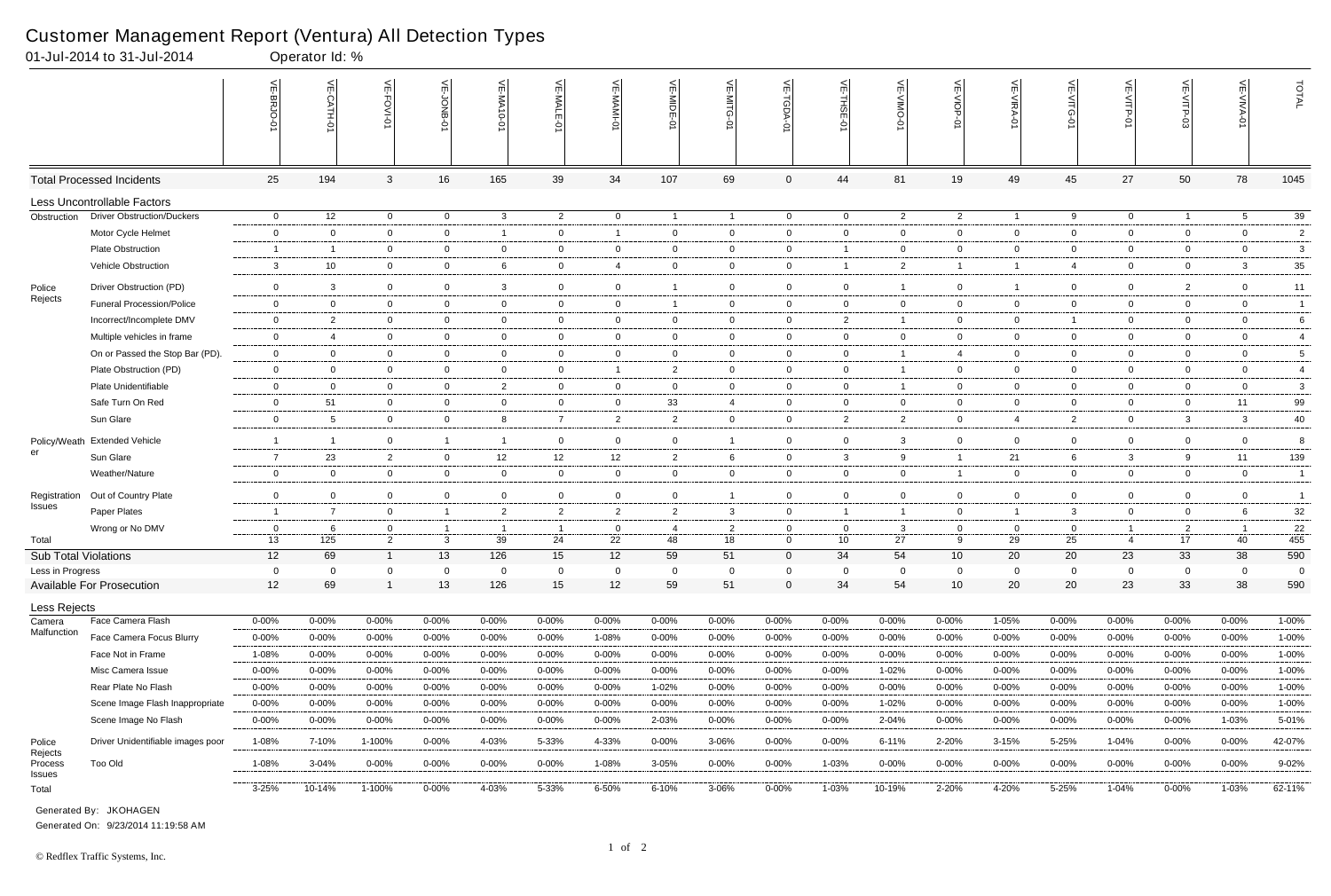| 01-Jul-2014 to 31-Jul-2014   |           | Operator Id: % |            |         |         |        |       |        |        |            |        |        |       |        |        |        |         |        |         |
|------------------------------|-----------|----------------|------------|---------|---------|--------|-------|--------|--------|------------|--------|--------|-------|--------|--------|--------|---------|--------|---------|
|                              |           |                |            |         |         |        |       |        |        |            |        |        |       |        |        |        |         |        |         |
| <b>Approved Violations</b>   | 9-75%     | 59-86%         | $0 - 00\%$ | 13-100% | 122-97% | 10-67% | 6-50% | 53-90% | 48-94% | $0 - 00\%$ | 33-97% | 44-81% | 8-80% | 16-80% | 15-75% | 22-96% | 33-100% | 37-97% | 528-89% |
| <b>Total Notices Printed</b> | $9 - 75%$ | 59-86%         | $0 - 00%$  | 13-100% | 122-97% | 10-67% | 6-50% | 53-90% | 48-94% | $0 - 00\%$ | 33-97% | 44-81% | 8-80% | 16-80% | 15-75% | 22-96% | 33-100% | 37-97% | 528-89% |

Note: If you selected "All" from the "Approach:" drop down list, the statuses reflected in this report will only indicate the current

# Customer Management Report (Ventura) All Detection Types

Generated On: 9/23/2014 11:19:58 AM Generated By: JKOHAGEN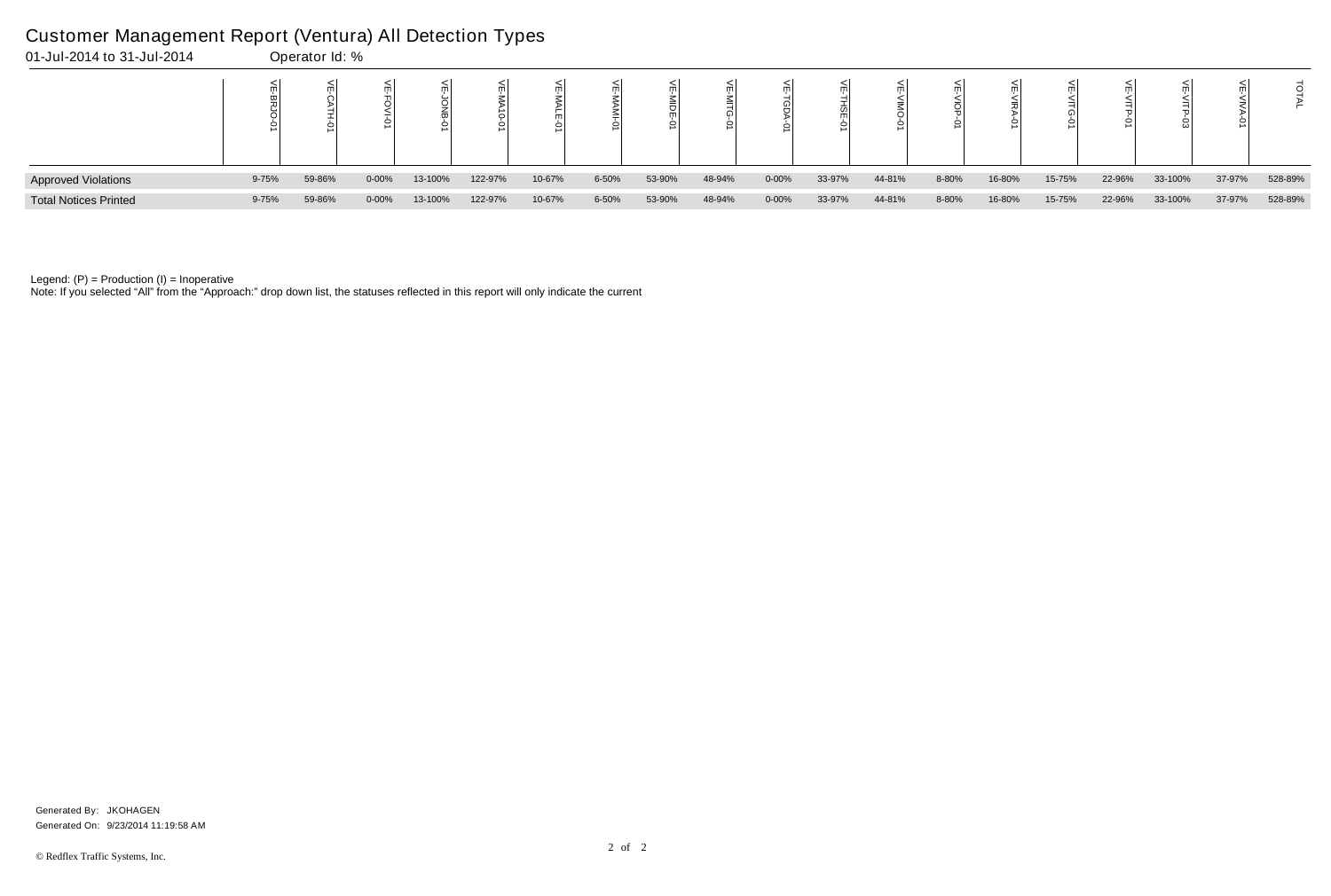|                                        | 01-Aug-2014 to 31-Aug-2014         |                                | Operator Id: % |                                |                                        |                 |                 |                      |                 |                      |                    |                         |                |                    |                |                 |                |                |                      |                |
|----------------------------------------|------------------------------------|--------------------------------|----------------|--------------------------------|----------------------------------------|-----------------|-----------------|----------------------|-----------------|----------------------|--------------------|-------------------------|----------------|--------------------|----------------|-----------------|----------------|----------------|----------------------|----------------|
|                                        |                                    |                                | 닞<br>CATH-0    | VE-FOVI-0                      | $\mathrel{\mathop{\leq_{\mathrm{m}}}}$ | VE-MA10-01      | VE-MALE-0       | VE-MAMI-0            | VE-MIDE-01      | VE-MITG-01           | VE-TGDA-0          | VE-THSE-01              | 븻              | VE-VIOP<br>ò       | VE-VIRA-01     | 늦               | VE-VITP        | VE-VITP-03     | 븻                    | TOTAL          |
|                                        | <b>Total Processed Incidents</b>   | 17                             | 205            | 3                              | 24                                     | 163             | 43              | 44                   | 126             | 81                   | 15                 | 51                      | 96             | 28                 | 60             | 50              | 64             | 71             | 81                   | 1222           |
|                                        | <b>Less Uncontrollable Factors</b> |                                |                |                                |                                        |                 |                 |                      |                 |                      |                    |                         |                |                    |                |                 |                |                |                      |                |
| Obstruction                            | <b>Driver Obstruction/Duckers</b>  | $\overline{2}$                 | 12             | $\overline{0}$                 | $\overline{0}$                         | $\mathbf{3}$    | $5\overline{)}$ | 4                    | $\mathbf{3}$    | 4                    | $\overline{0}$     | $\overline{0}$          | $\overline{7}$ | $\mathbf{3}$       | 6              | $7\overline{ }$ | $\overline{1}$ | $\overline{1}$ | $\overline{1}$       | 59             |
|                                        | Motor Cycle Helmet                 | $\mathbf 0$                    | $\overline{1}$ | $\mathbf 0$                    | $\mathbf{0}$                           | 2               | $\mathbf 0$     | $\overline{0}$       | $\overline{1}$  | $\mathbf{1}$         | $\overline{0}$     | $\overline{\mathbf{1}}$ | $\overline{1}$ | $\overline{0}$     | $\overline{1}$ | $\mathbf 0$     | $\mathbf{0}$   | $\mathbf 0$    | $\overline{2}$       | 10             |
|                                        | <b>Plate Obstruction</b>           | $\overline{0}$                 | $\mathbf 0$    | $\overline{0}$                 | $\overline{0}$                         | $\overline{2}$  | $\mathbf 0$     | $\overline{0}$       | $\overline{1}$  | -1                   | $\overline{0}$     | $\overline{\mathbf{1}}$ | 4              | $\overline{0}$     | $\mathbf 0$    | $\mathbf 0$     | $\overline{1}$ | $\mathbf{0}$   | $\overline{0}$       | 10             |
|                                        | Vehicle Obstruction                | $\mathbf 0$                    | 9              | $\overline{0}$                 | $\overline{1}$                         | 4               | $\mathbf 0$     | $\overline{4}$       | $\overline{1}$  | $\mathbf{1}$         | $\overline{2}$     | $\overline{1}$          | 4              | $\mathbf 0$        | $\overline{1}$ | 3               | $\overline{4}$ | $\overline{2}$ |                      | 38             |
| Police<br>Rejects                      | Driver Obstruction (PD)            | $\overline{0}$                 | $\overline{1}$ | $\overline{0}$                 | $\overline{0}$                         | -1              | $\overline{1}$  | $\mathbf 0$          | $\overline{1}$  | $\mathbf{1}$         | $\mathbf 0$        | $\overline{2}$          | $\mathbf 0$    | $\mathbf 0$        | $\mathbf 0$    | $\mathbf{0}$    | $\overline{1}$ | $\mathbf 0$    | $\overline{0}$       | 8              |
|                                        | Incorrect/Incomplete DMV           | $\overline{0}$                 | $\overline{0}$ | $\overline{0}$                 | $\overline{0}$                         | $\mathbf 0$     | $\overline{0}$  | $\overline{0}$       | $\mathbf 1$     | $\mathbf{0}$         | $\mathbf{0}$       | $\overline{0}$          | $\mathbf{0}$   | $\overline{0}$     | $\mathbf 0$    | $\mathbf{1}$    | $\overline{0}$ | $\mathbf{0}$   | $\overline{0}$       | $\overline{2}$ |
|                                        | Multiple vehicles in frame         | $\overline{0}$                 | $\overline{4}$ | $\mathbf 0$                    | $\mathbf 0$                            | $\mathbf 0$     | $\mathbf 0$     | $\mathbf 0$          | $\overline{0}$  | $\overline{0}$       | $\overline{0}$     | $\overline{0}$          | $\overline{0}$ | $\mathbf 0$        | $\mathbf 0$    | $\mathbf 0$     | $\mathbf 0$    | $\mathbf 0$    | $\mathbf 0$          | $\overline{4}$ |
|                                        | On or Passed the Stop Bar (PD).    | $\mathbf 0$                    | $\overline{0}$ | $\overline{0}$                 | $\overline{0}$                         | $\overline{0}$  | $\overline{0}$  | $\overline{0}$       | $\overline{0}$  | $\overline{0}$       | $\overline{0}$     | $\overline{0}$          | $\overline{0}$ | $\overline{1}$     | $\mathbf{0}$   | $\overline{0}$  | $\overline{0}$ | $\mathbf{0}$   |                      | $\overline{2}$ |
|                                        | Plate Obstruction (PD)             | $\overline{0}$                 | $\overline{1}$ | $\overline{0}$                 | $\mathbf{0}$                           | $\overline{0}$  | $\overline{0}$  | $\overline{0}$       | $\overline{0}$  | $\mathbf{1}$         | $\overline{0}$     | $\overline{0}$          | $\overline{0}$ | $\overline{0}$     | $\overline{0}$ | $\overline{0}$  | $\overline{0}$ | $\mathbf{0}$   | $\overline{0}$       | $\overline{2}$ |
|                                        | Plate Unidentifiable               | $\mathbf 0$                    | $\overline{2}$ | $\mathbf 0$                    | $\overline{1}$                         | $\mathbf 0$     | $\mathbf 0$     | $\overline{0}$       | $\overline{1}$  | $\mathbf 0$          | $\mathbf 0$        | $\mathbf{0}$            | $\overline{0}$ | $\mathbf 0$        | $\mathbf 0$    | $\mathbf 0$     | $\mathbf{0}$   | $\mathbf 0$    |                      | 5              |
|                                        | Safe Turn On Red                   | $\overline{0}$                 | 50             | $\overline{0}$                 | $\overline{0}$                         | $\overline{0}$  | $\overline{0}$  | $\overline{0}$       | 30              | 4                    | $\overline{0}$     | $\overline{0}$          | $\overline{0}$ | $\overline{0}$     | $\overline{0}$ | $\overline{0}$  | $\overline{1}$ | $\mathbf 0$    | 15                   | 100            |
|                                        | Sun Glare                          | $\mathbf 0$                    | 13             | $\overline{1}$                 | $\overline{2}$                         | $\mathbf{3}$    | $\overline{4}$  | $\overline{4}$       | $\overline{1}$  | $\overline{2}$       | $\overline{0}$     | $\overline{1}$          | $\overline{1}$ | $\overline{2}$     | $\mathbf{3}$   | $\overline{1}$  | $\mathbf{3}$   | $\overline{4}$ | $\mathbf{3}$         | 48             |
| Policy/Weath<br>er                     | <b>Extended Vehicle</b>            | $\mathbf 0$                    | $\Omega$       | $\overline{0}$                 | $\mathbf 0$                            | $\mathbf 0$     | $\mathbf 0$     | $\mathsf 0$          | $\mathbf 0$     | $\overline{2}$       | $\mathsf 0$        | $\overline{0}$          | 9              | $\mathbf 0$        | $\mathbf 0$    | 0               | $\mathbf{0}$   | $\overline{0}$ | $\mathbf{0}$         | 11             |
|                                        | Sun Glare                          | 4                              | 22             | $\overline{2}$                 | $\mathbf{0}$                           | 21              | 9               | 21                   | $5^{\circ}$     | 16                   | 6                  | 6                       | $\overline{2}$ | 10                 | 25             | 8               | $\overline{2}$ | 11             | 19                   | 189            |
|                                        |                                    |                                |                |                                |                                        |                 |                 |                      |                 |                      |                    |                         |                |                    |                |                 |                |                |                      |                |
| Registration<br>Issues<br>Total        | Paper Plates                       | $\overline{1}$                 | 11             | $\overline{0}$                 | $\overline{2}$                         | $5\overline{)}$ | $\mathbf 0$     | $\overline{1}$       | $5\overline{)}$ | $\overline{0}$       | $\mathbf{3}$       | $\overline{0}$          | $\mathbf{3}$   | $\mathbf 0$        | $\overline{0}$ | $\mathbf{1}$    | $\overline{1}$ | 3              |                      | 37             |
|                                        | Wrong or No DMV                    | $\mathbf{0}$<br>$\overline{7}$ | 3<br>129       | $\overline{0}$<br>$\mathbf{3}$ | $\overline{1}$<br>$\overline{7}$       | -4<br>45        | -1<br>20        | $\overline{1}$<br>35 | -5<br>55        | $\overline{2}$<br>35 | $\mathbf{0}$<br>11 | - 1<br>13               | 3<br>34        | $\mathbf{0}$<br>16 | -1<br>37       | 0<br>21         | - 1<br>15      | 3<br>24        | $\overline{2}$<br>46 | 28<br>553      |
| <b>Sub Total Violations</b>            |                                    | 10 <sup>°</sup>                | 76             | $\overline{0}$                 | 17                                     | 118             | 23              | 9                    | 71              | 46                   | $\overline{4}$     | 38                      | 62             | 12                 | 23             | 29              | 49             | 47             | 35                   | 669            |
| Less in Progress                       |                                    | $\overline{0}$                 | $\overline{0}$ | $\mathbf 0$                    | $\mathbf 0$                            | $\overline{0}$  | $\overline{0}$  | $\mathbf 0$          | $\mathbf 0$     | $\Omega$             | $\mathbf{0}$       | $\overline{0}$          | $\overline{0}$ | $\overline{0}$     | 0              | $\mathbf 0$     | $\mathbf{0}$   | $\Omega$       | $\mathbf 0$          | $\mathbf 0$    |
|                                        | Available For Prosecution          | 10 <sup>°</sup>                | 76             | $\mathbf 0$                    | 17                                     | 118             | 23              | 9                    | 71              | 46                   | $\overline{4}$     | 38                      | 62             | 12                 | 23             | 29              | 49             | 47             | 35                   | 669            |
| Less Rejects                           |                                    |                                |                |                                |                                        |                 |                 |                      |                 |                      |                    |                         |                |                    |                |                 |                |                |                      |                |
| Camera<br>Malfunction                  | Face Camera Focus Blurry           | $0 - 00%$                      | 0-00%          | $0 - 00%$                      | $0 - 00%$                              | $0 - 00%$       | $0 - 00\%$      | $1 - 11%$            | $0 - 00%$       | $0 - 00%$            | $0 - 00%$          | 0-00%                   | $0 - 00%$      | $0 - 00%$          | $0 - 00%$      | 1-03%           | $0 - 00%$      | $0 - 00%$      | $0 - 00%$            | 2-00%          |
|                                        | Rear Plate Camera Blurry           | $0 - 00%$                      | $0 - 00\%$     | $0 - 00%$                      | $0 - 00%$                              | $0 - 00%$       | $0 - 00\%$      | $0 - 00%$            | $0 - 00%$       | $0 - 00\%$           | $0 - 00\%$         | 0-00%                   | 1-02%          | $0 - 00\%$         | $0 - 00\%$     | 0-00%           | $0 - 00\%$     | 0-00%          | $0 - 00%$            | 1-00%          |
|                                        | Scene Image Flash Inappropriate    | $0 - 00%$                      | $0 - 00\%$     | 0-00%                          | $0 - 00%$                              | $0 - 00%$       | $0 - 00\%$      | 0-00%                | 1-01%           | $0 - 00%$            | $0 - 00\%$         | $0 - 00%$               | 1-02%          | $0 - 00\%$         | $0 - 00\%$     | 1-03%           | $0 - 00%$      | 0-00%          | $0 - 00%$            | 3-00%          |
|                                        | Scene Image No Flash               | $0 - 00%$                      | $0 - 00\%$     | 0-00%                          | $0 - 00%$                              | $0 - 00\%$      | $0 - 00\%$      | 0-00%                | 2-03%           | $0 - 00\%$           | $0 - 00\%$         | 0-00%                   | 0-00%          | $0 - 00\%$         | $0 - 00\%$     | 0-00%           | 0-00%          | $0 - 00\%$     | $0 - 00\%$           | 2-00%          |
| Police<br>Rejects<br>Process<br>Issues | Driver Unidentifiable images poor  | 1-10%                          | 16-21%         | $0 - 00\%$                     | 1-06%                                  | 3-03%           | 1-04%           | 4-44%                | 2-03%           | 3-07%                | $0 - 00\%$         | $0 - 00%$               | $3 - 05%$      | $0 - 00\%$         | $3 - 13%$      | 3-10%           | 1-02%          | 2-04%          | $0 - 00%$            | 43-06%         |
|                                        | Too Old                            | 0-00%                          | $0 - 00\%$     | $0 - 00\%$                     | $0 - 00\%$                             | $0 - 00\%$      | $0 - 00\%$      | $0 - 00\%$           | $0 - 00%$       | $1 - 02%$            | $0 - 00\%$         | $0 - 00%$               | $0 - 00\%$     | $0 - 00\%$         | $0 - 00\%$     | $0 - 00\%$      | $0 - 00\%$     | 0-00%          | $0 - 00\%$           | 1-00%          |
| Total                                  |                                    | $1 - 10%$                      | 16-21%         | $0 - 00\%$                     | 1-06%                                  | 3-03%           | 1-04%           | 5-56%                | 5-07%           | 4-09%                | $0 - 00\%$         | 0-00%                   | 5-08%          | $0 - 00\%$         | 3-13%          | 5-17%           | 1-02%          | 2-04%          | $0 - 00\%$           | 52-08%         |
| <b>Approved Violations</b>             |                                    | 9-90%                          | 60-79%         | $0 - 00\%$                     | 16-94%                                 | 115-97%         | 22-96%          | 4-44%                | 66-93%          | 42-91%               | 4-100%             | 38-100%                 | 57-92%         | 12-100%            | 20-87%         | 24-83%          | 48-98%         | 45-96%         | 35-100%              | 617-92%        |
| <b>Total Notices Printed</b>           |                                    | 9-90%                          | 60-79%         | $0 - 00\%$                     | 16-94%                                 | 115-97%         | 22-96%          | 4-44%                | 66-93%          | 42-91%               | 4-100%             | 38-100%                 | 57-92%         | 12-100%            | 20-87%         | 24-83%          | 48-98%         | 45-96%         | 35-100%              | 617-92%        |

Generated On: 9/23/2014 11:20:37 AM Generated By: JKOHAGEN